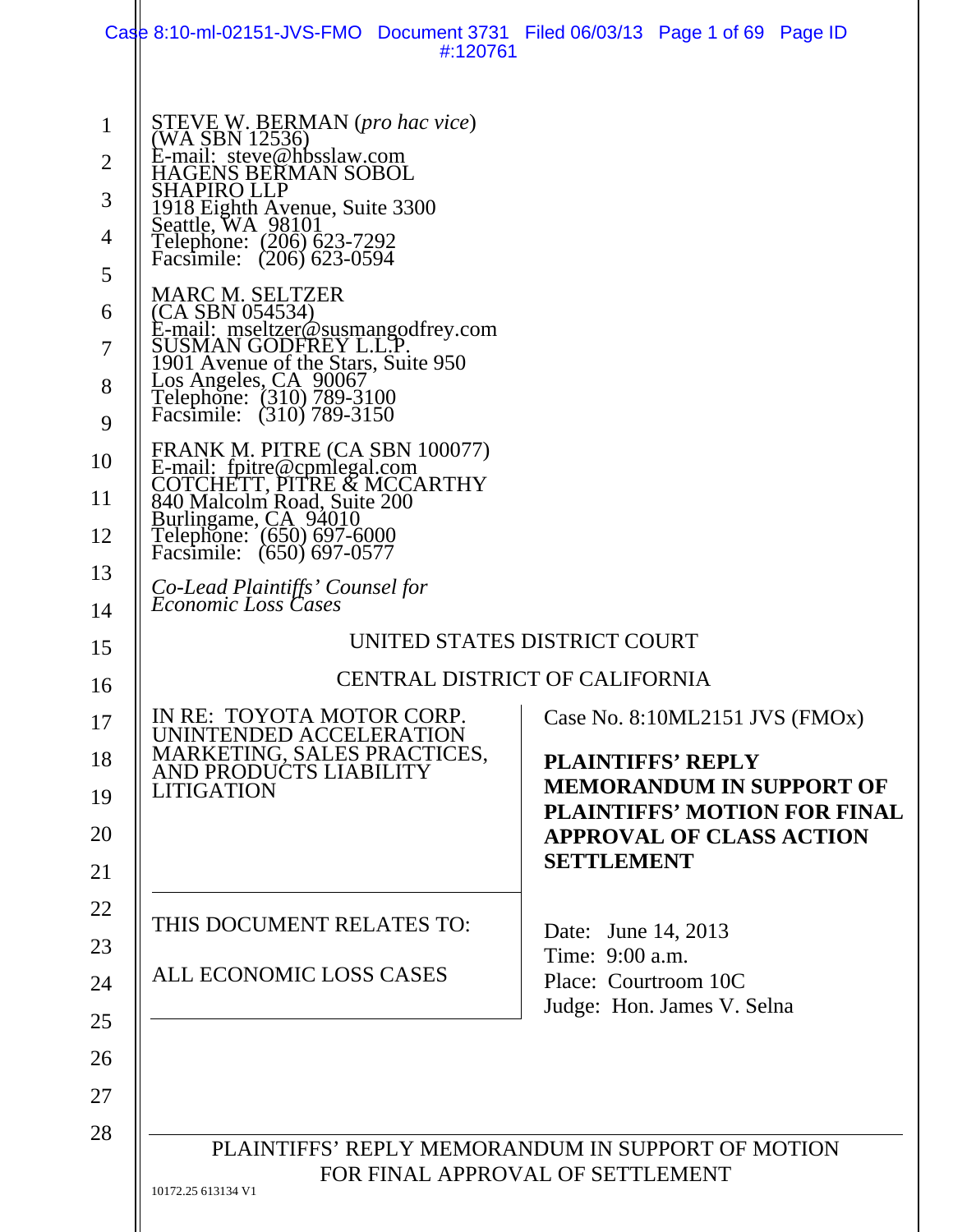|                |      |                     | Case 8:10-ml-02151-JVS-FMO Document 3731 Filed 06/03/13 Page 2 of 69 Page ID<br>#:120762 |
|----------------|------|---------------------|------------------------------------------------------------------------------------------|
| 1              |      |                     | <b>TABLE OF CONTENTS</b>                                                                 |
| $\overline{2}$ |      |                     | <u>Page</u>                                                                              |
| 3              | I.   |                     |                                                                                          |
| $\overline{4}$ | II.  |                     | STATUS OF CLAIMS AND PROPOSED AMENDMENT TO                                               |
| 5              |      |                     |                                                                                          |
| 6              |      | A.                  |                                                                                          |
| 7              |      | <b>B.</b>           |                                                                                          |
| 8<br>9         |      | $\mathcal{C}$ .     |                                                                                          |
| 10             | III. |                     |                                                                                          |
| 11             | IV.  |                     | THE COURT SHOULD OVERRULE THE OBJECTIONS                                                 |
| 12             |      |                     |                                                                                          |
| 13             |      | A.                  | The Settlement Amounts are Fair and Reasonable and                                       |
| 14<br>15       |      | <b>B.</b>           |                                                                                          |
| 16             |      | $\mathcal{C}$ .     |                                                                                          |
| 17<br>18       |      | D.                  | The BOS Installation Provides a Substantial Benefit to                                   |
| 19<br>20       |      | Ε.                  |                                                                                          |
| 21             |      | F.                  |                                                                                          |
| 22             |      | G.                  | The Automobile Safety Research and Education Fund is                                     |
| 23             |      |                     | Tailored to Benefit all Class Members and Conforms to                                    |
| 24             |      |                     | The initial funding of the Safety Research and<br>1.                                     |
| 25             |      |                     |                                                                                          |
| 26             |      |                     | 2.                                                                                       |
| 27             |      |                     |                                                                                          |
| 28             |      |                     | $-i-$                                                                                    |
|                |      | 010172-25 613134 V1 |                                                                                          |

I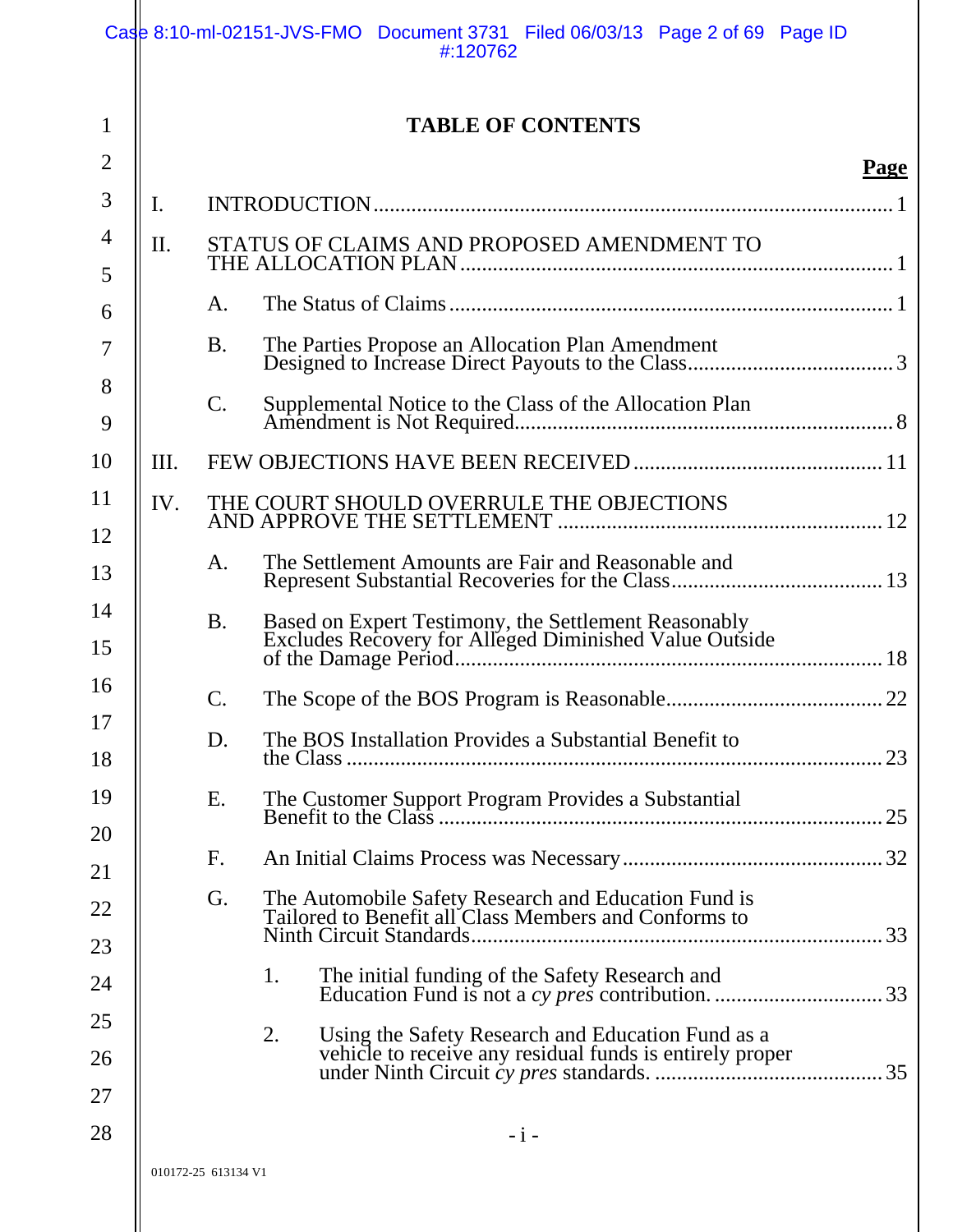|                                     |     |                     | Case 8:10-ml-02151-JVS-FMO Document 3731 Filed 06/03/13 Page 3 of 69 Page ID<br>#:120763 |
|-------------------------------------|-----|---------------------|------------------------------------------------------------------------------------------|
| $\mathbf{1}$<br>$\overline{2}$<br>3 |     | H.                  | Plaintiffs' allocation groupings are well supported<br>1.                                |
| $\overline{4}$                      |     |                     | 2.                                                                                       |
| 5                                   |     |                     | 3.                                                                                       |
| 6<br>7                              |     | I.                  | The Scope of the Release of Claims is Reasonable and                                     |
| 8                                   |     | J.                  |                                                                                          |
| 9                                   |     | Κ.                  |                                                                                          |
| 10                                  | V.  |                     | THE COURT SHOULD VIEW WITH SKEPTICSM THE<br>ARGUMENTS OF "SERIAL" OR "PROFESSIONAL"      |
| 11                                  |     |                     |                                                                                          |
| 12                                  | VI. |                     |                                                                                          |
| 13                                  |     |                     |                                                                                          |
| 14                                  |     |                     |                                                                                          |
| 15                                  |     |                     |                                                                                          |
| 16                                  |     |                     |                                                                                          |
| 17                                  |     |                     |                                                                                          |
| 18<br>19                            |     |                     |                                                                                          |
| 20                                  |     |                     |                                                                                          |
| 21                                  |     |                     |                                                                                          |
| 22                                  |     |                     |                                                                                          |
| 23                                  |     |                     |                                                                                          |
| 24                                  |     |                     |                                                                                          |
| 25                                  |     |                     |                                                                                          |
| 26                                  |     |                     |                                                                                          |
| 27                                  |     |                     |                                                                                          |
| 28                                  |     |                     | $-ii -$                                                                                  |
|                                     |     | 010172-25 613134 V1 |                                                                                          |

 $\blacksquare$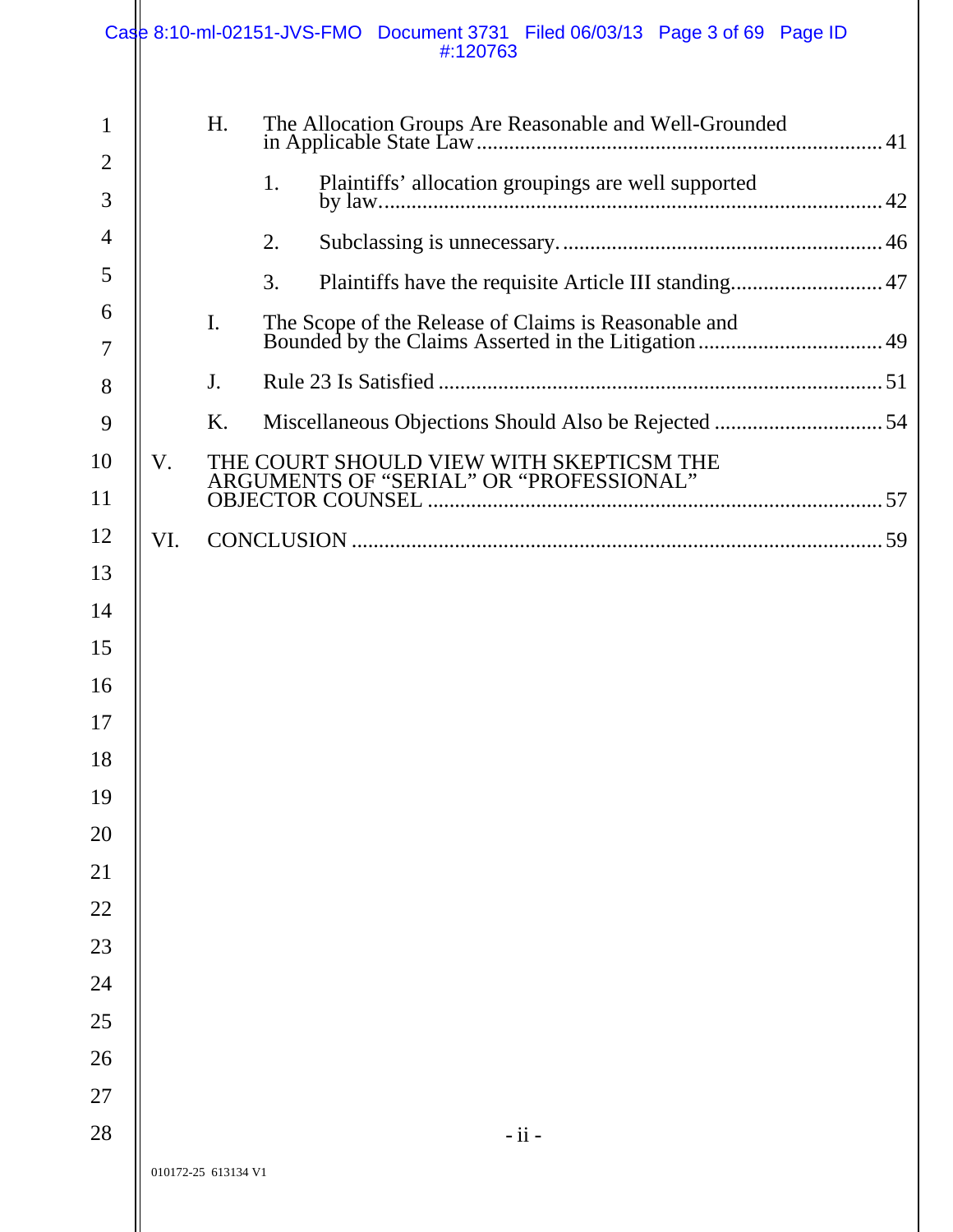|                     | Case 8:10-ml-02151-JVS-FMO Document 3731 Filed 06/03/13 Page 4 of 69 Page ID<br>#:120764                              |
|---------------------|-----------------------------------------------------------------------------------------------------------------------|
| 1                   | <b>TABLE OF AUTHORITIES</b>                                                                                           |
| $\overline{2}$      | Page(s)<br><b>CASES</b>                                                                                               |
| 3                   |                                                                                                                       |
| $\overline{4}$      |                                                                                                                       |
| 5                   | Amchem Prods. v. Windsor,                                                                                             |
| 6<br>$\overline{7}$ | Angus v. Shiley Inc.,                                                                                                 |
| 8                   | Barnes v. FleetBoston Fin. Corp.,                                                                                     |
| 9<br>10             | Beasley v. Prudential Gen. Life Ins. Co.,<br>No. cv-2005-58-1, slip op. (Ark. Cir. Ct., Miller Cty., June 9, 2006) 58 |
| 11                  |                                                                                                                       |
| 12<br>13            |                                                                                                                       |
| 14                  | Childs v. United Life Ins. Co.,                                                                                       |
| 15<br>16            |                                                                                                                       |
| 17                  |                                                                                                                       |
| 18<br>19            | Create-A-Card, Inc. v. INTUIT, Inc.,                                                                                  |
| 20                  | Daffin v. Ford Motor Co.,                                                                                             |
| 21<br>22            | Deadwyler v. Volkswagen of Am., Inc.,                                                                                 |
| 23                  | Degelmann v. Advance Med. Optics Inc.,<br>659 F.3d 835 (9th Cir. 2011), vacated on other grounds, 699 F.3d 1103       |
| 24                  |                                                                                                                       |
| 25<br>26            | Dennis v. Kellogg Co.,                                                                                                |
| 27                  | Dewey v. Volkswagen of Am.,                                                                                           |
| 28                  | $-$ iii $-$                                                                                                           |
|                     | 010172-25 613134 V1                                                                                                   |

010172-25 613134 V1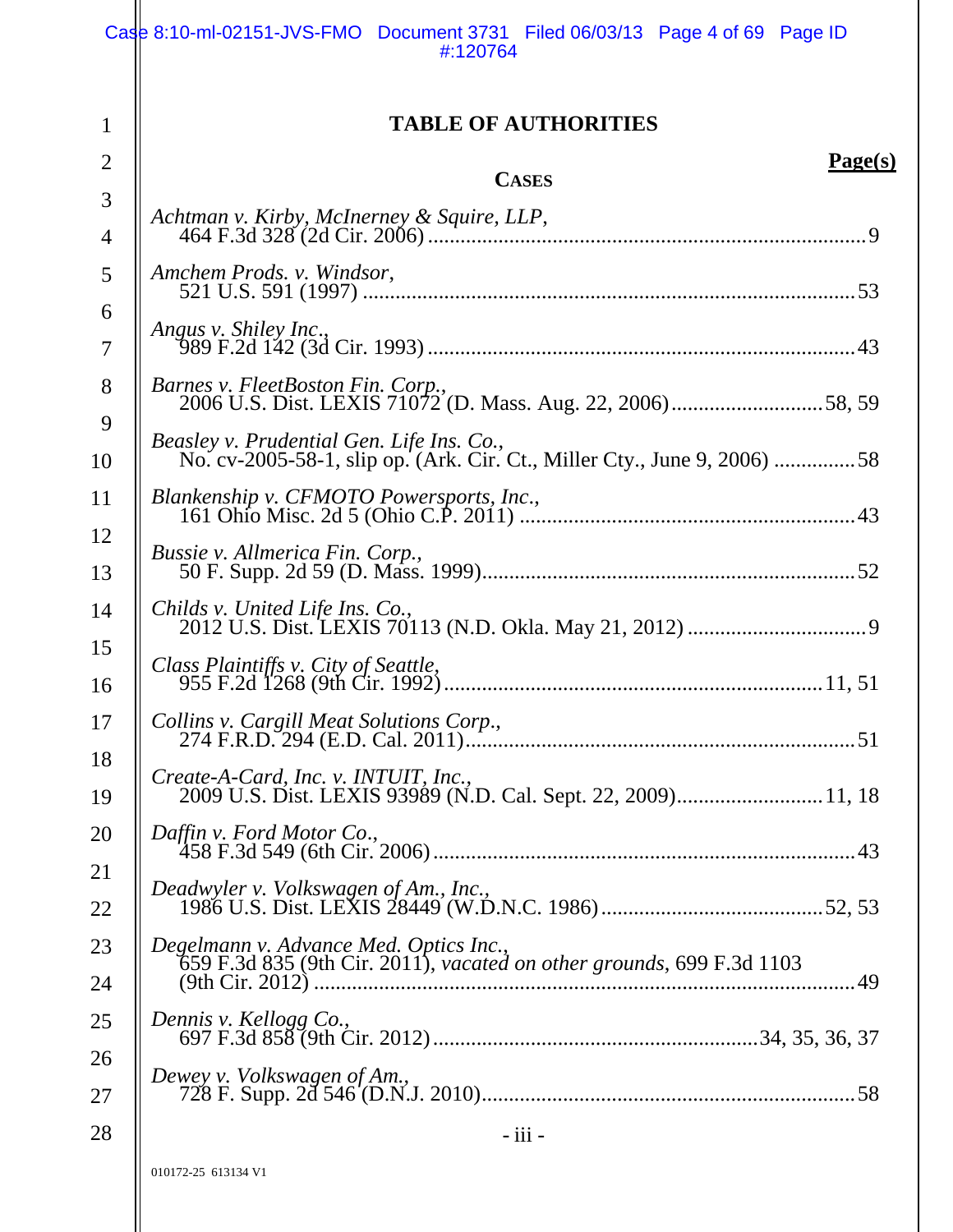|                     | Case 8:10-ml-02151-JVS-FMO Document 3731 Filed 06/03/13 Page 5 of 69 Page ID<br>#:120765                         |
|---------------------|------------------------------------------------------------------------------------------------------------------|
| $\mathbf{1}$        | Duhaime v. John Hancock Mut. Life Ins. Co.,                                                                      |
| $\overline{2}$<br>3 | Glass v. UBS Fin. Servs., Inc.,<br>2007 U.S. Dist. LEXIS 8476 (N.D. Cal. Jan. 26, 2007), <i>aff'd</i> , 331 Fed. |
| $\overline{4}$      |                                                                                                                  |
| 5                   | Grant v. Bridgestone/Firestone Inc.,<br>2002 Pa. Dist. & Cnty. Dec. LEXIS 121 (Pa. Cnty. Ct. June 10, 2002)44    |
| 6                   | Hanlon v. Chrysler Corp.,                                                                                        |
| $\tau$              | Hansen v. Monumental Life Ins. Co.,                                                                              |
| 8<br>9              | Hoffer v. Cooper Wiring Devices, Inc.,                                                                           |
| 10                  |                                                                                                                  |
| 11                  | In re AOL Time Warner ERISA Litig.,<br>2007 WL 4225486 U.S. Dist. LEXIS 99769 (S.D.N.Y. Nov. 28, 2007)58         |
| 12                  | In re Auto. Refinishing Paint Antitrust Litig.,                                                                  |
| 13<br>14            | In re Baby Prods. Antitrust Litig.,                                                                              |
| 15                  | In re Cardinal Health, Inc. Sec. Litig.,                                                                         |
| 16<br>17            |                                                                                                                  |
| 18                  | In re Charles Schwab Corp. Sec. Litig.,                                                                          |
| 19<br>20            | In re Checking Account Overdraft Litig.,                                                                         |
| 21                  | In re Compact Disc Minimum Advertised Price Antitrust Litig.,                                                    |
| 22                  | In re Critical Path, Inc. Secs. Litig.,                                                                          |
| 23                  | 2002 U.S. Dist. LEXIS 26399 (N.D. Cal. June 18, 2002)  14                                                        |
| 24                  | In re Initial Pub. Offering Secs. Litig.,                                                                        |
| 25<br>26            | In re Ins. Brokerage Antitrust Litig.,                                                                           |
| 27                  | In re Integra Realty Res., Inc.,                                                                                 |
| 28                  | $-iv -$                                                                                                          |

010172-25 613134 V1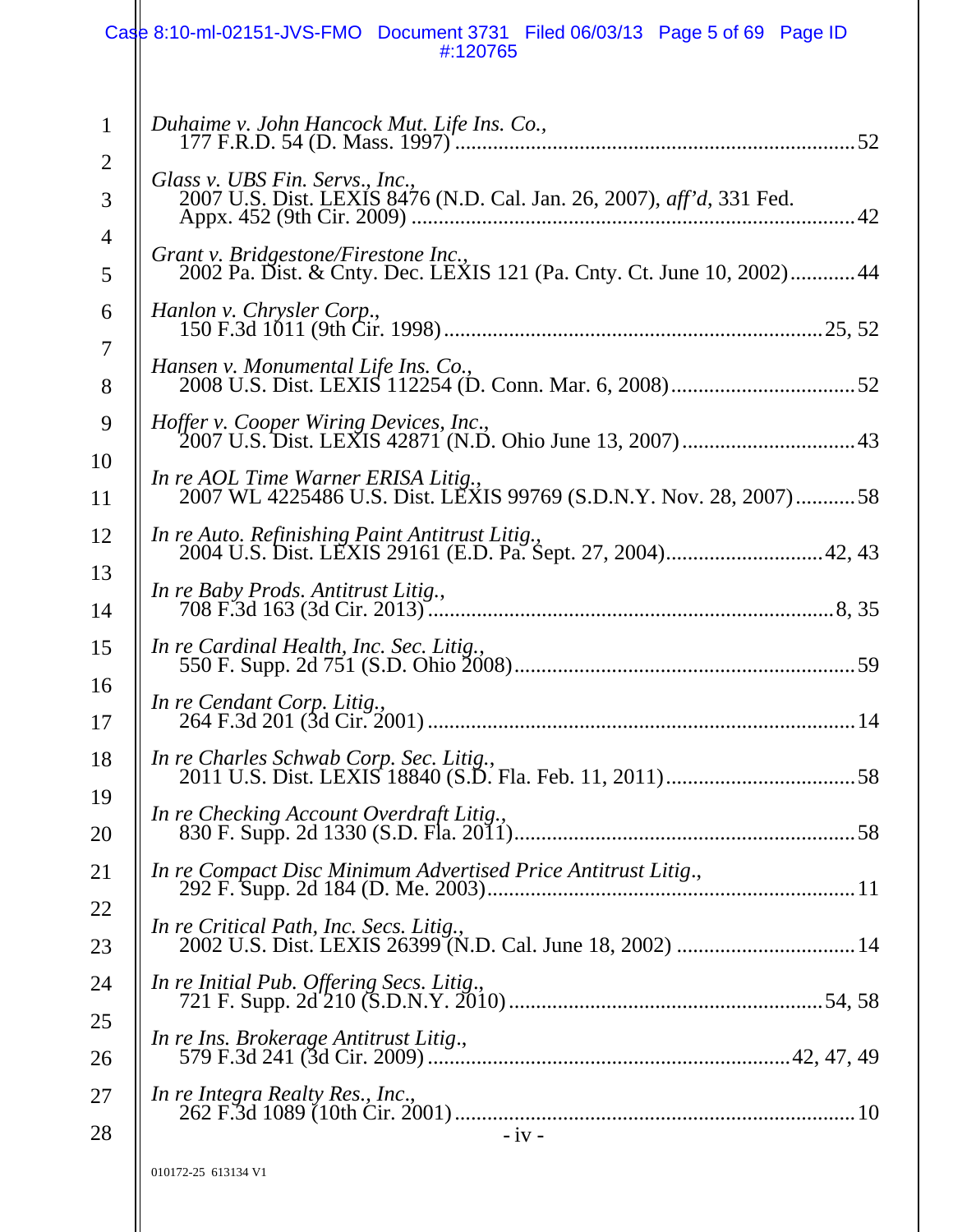## 1 2 3 4 5 6 7 8 9 10 11 12 13 14 15 *In re Motorsports*, *Merch. Antitrust Litig*., 160 F. Supp. 2d 1392 (N.D. Ga. 2001) .............................................................. 37 *In re Pharm. Indus. Average Wholesale Price Litig*., 252 F.R.D. 83 (D. Mass 2008) ........................................................................... 52 *In re Prudential Ins. Co. Am. Sales Practice Litig. Agent Actions*, 148 F.3d 283 (3d Cir. 1998) ............................................................................... 52 *In re Prudential Ins. Co. of Am. Sales Practices Litig.,* 962 F. Supp. 450 (D.N.J. 1997), *aff'd*, 148 F.3d 283 (3d Cir. 1998) ................. 52 *In re Royal Ahold N.V. Sec. & Erisa Litig.*, 461 F. Supp. 2d 383 (D. Md. 2006) .................................................................... 58 *In re School Asbestos Litig.,* 789 F.2d 996 (3d Cir. 1986) ............................................................................... 52 *In re Sony Corp. SXRD Rear Projection TV Mktg., Sales Practices & Prods. Liab. Litig.*, 2010 U.S. Dist. LEXIS 87643 (S.D.N.Y. Aug. 24, 2010) ................................. 42 *In re TD Ameritrade Account Holder Litig*., 2011 U.S. Dist. LEXIS 103222 (N.D. Cal. Sept. 12, 2011) ............................... 42 *In re Telectronics Pacing Sys., Inc.*, 172 F.R.D. 271 (S.D. Ohio 1997) ....................................................................... 52 Case 8:10-ml-02151-JVS-FMO Document 3731 Filed 06/03/13 Page 6 of 69 Page ID #:120766

| 16 |                                                  |
|----|--------------------------------------------------|
|    | 17 $\parallel$ In re Zoran Corn Derivative Litio |

# *Mazza v. American Honda Motor Co.*, 666 F.3d 581 (9th Cir. 2012) .............................................................................. 49 *Nachshin v. AOL, LLC*, 663 F.3d 1034 (9th Cir. 2011) ...................................................................... 36, 37 *O'Keefe v. Mercedes-Benz United States, LLC*, 214 F.R.D. 266 (E.D. Pa. 2003) ............................................................. 28, 29, 30

28

23

24

25

26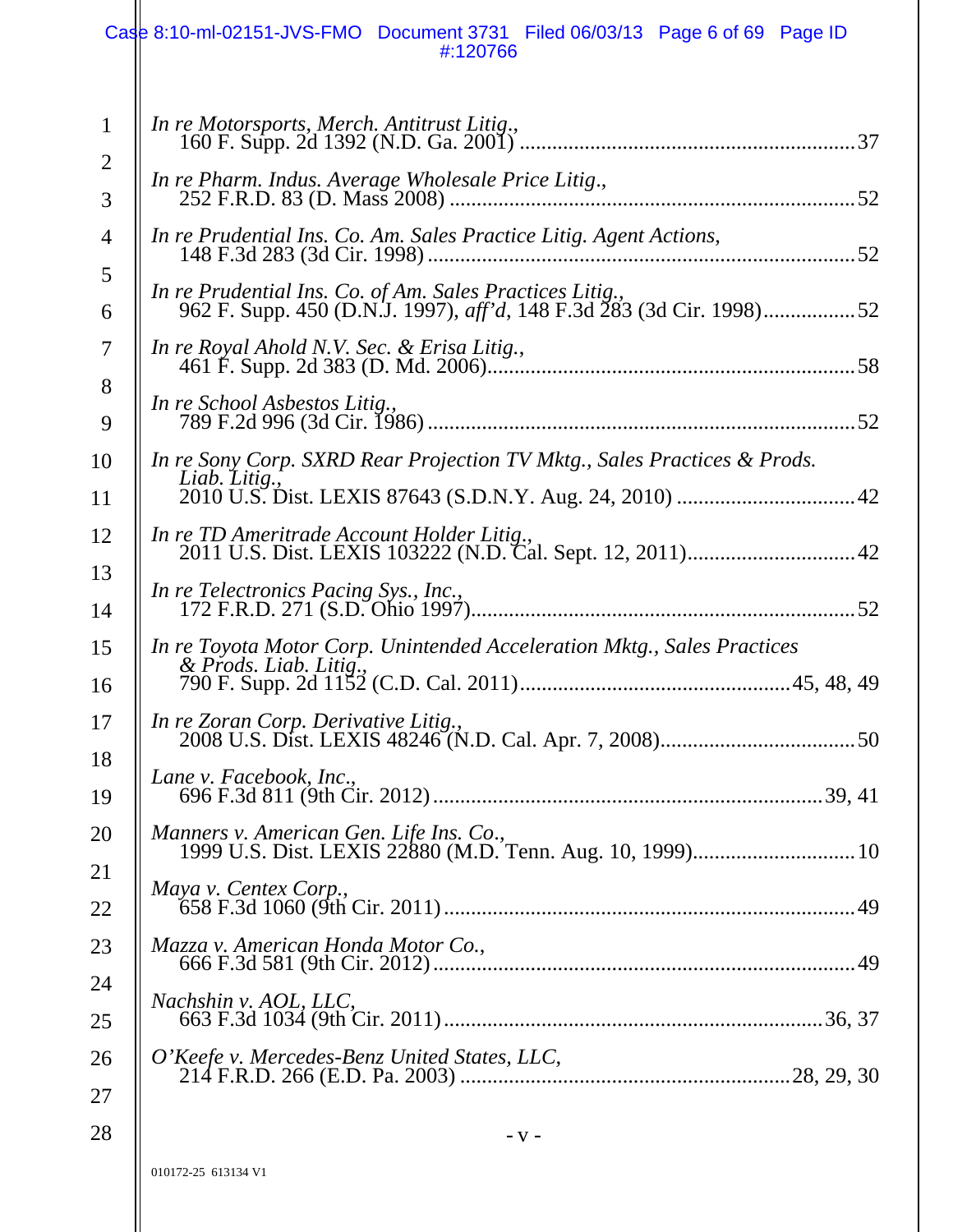#### Case 8:10-ml-02151-JVS-FMO Document 3731 Filed 06/03/13 Page 7 of 69 Page ID #:120767

| $\mathbf{1}$        | <i>Ouellette v. Wal-Mart Stores, Inc.,</i><br>No. 67-01-CA-326, slip op. (Fla. Cir. Ct., Wash. Cty, Aug. 21, 2009) 58 |
|---------------------|-----------------------------------------------------------------------------------------------------------------------|
| $\overline{2}$<br>3 | Shaw v. Toshiba Am. Info. Sys.,                                                                                       |
| $\overline{4}$      | Simon v. Phillip Morris,                                                                                              |
| 5<br>6              | Six Mexican Workers v. Ariz. Citrus Growers,                                                                          |
| $\overline{7}$      | Solarz v. DaimlerChrysler Corp.,                                                                                      |
| 8<br>9              | Spark v. MBNA Corp.,                                                                                                  |
| 10                  | Staton v. Boeing Co.,                                                                                                 |
| 11<br>12            | Steinberg v. Nationwide Mut. Ins. Co.,                                                                                |
| 13<br>14            | Sullivan v. DB Invs., Inc.,<br>667 F.3d 273 (3d Cir. 2011), cert. denied, __ U.S. __, 132 S. Ct.                      |
| 15                  | Superior Beverage Co., Inc. v. Owens-Illinois, Inc.,                                                                  |
| 16<br>17            | Tenuto v. Transworld Sys.,                                                                                            |
| 18<br>19            | Union Asset Mgmt. Holding A.G. v. Dell, Inc.,<br>669 F.3d 632 (5th Cir.), cert. denied, __U.S. __, 133 S. Ct. 317,    |
| 20                  | Vasquez v. Coast Valley Roofing, Inc.,                                                                                |
| 21<br>22            | Vaughn v. American Honda Co.,                                                                                         |
| 23                  | Wolin v. Jaguar Land Rover North Am., LLC,                                                                            |
| 24<br>25            | Zwiercan v. Gen. Motors. Corp.,                                                                                       |
| 26                  | <b>OTHER AUTHORITIES</b>                                                                                              |
| 27                  |                                                                                                                       |
| 28                  | $-vi -$                                                                                                               |
|                     | 010172-25 613134 V1                                                                                                   |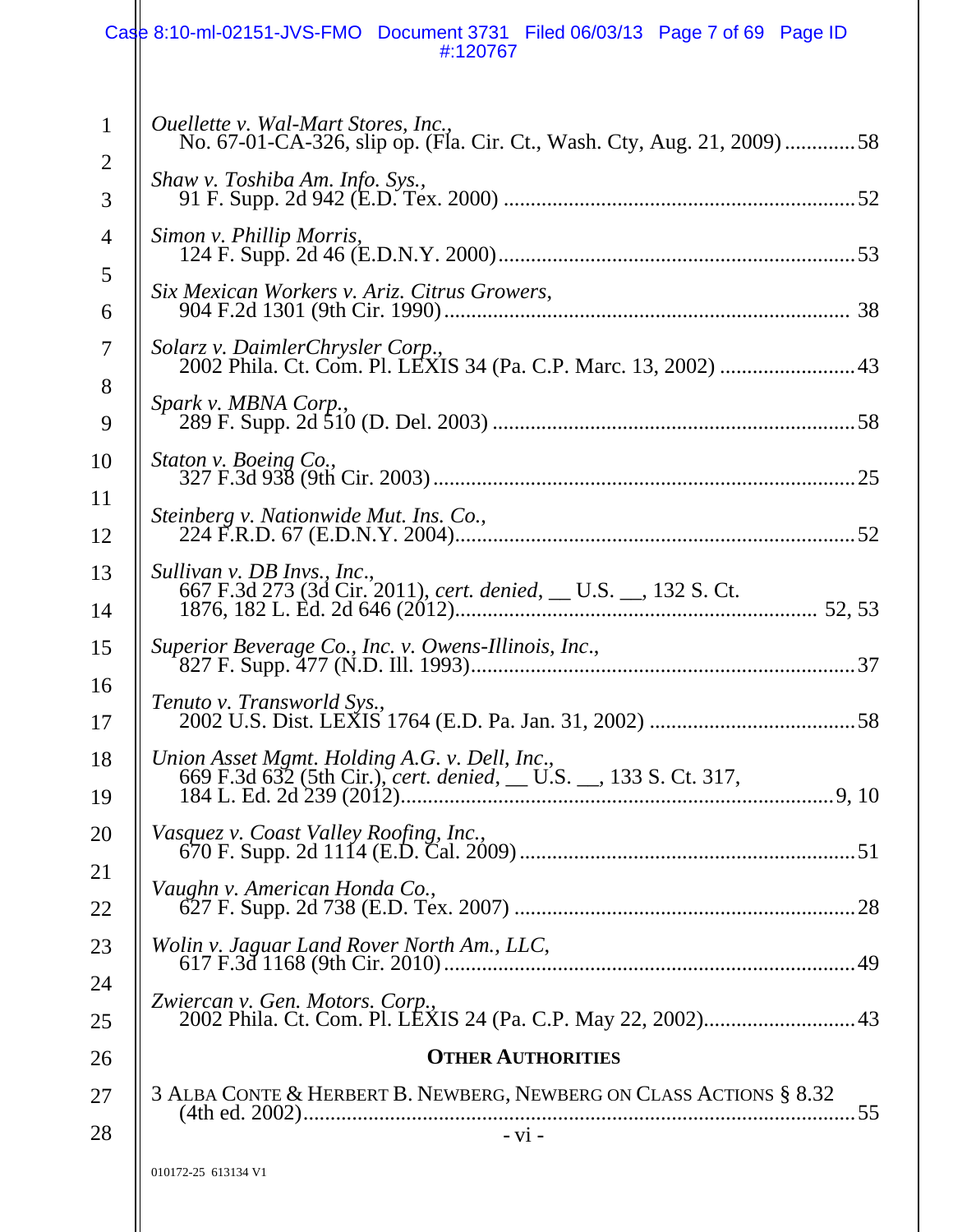## Case 8:10-ml-02151-JVS-FMO Document 3731 Filed 06/03/13 Page 8 of 69 Page ID #:120768

| $\mathbf{1}$   | American Law Institute, <i>Principles of the Law: Aggregate Litigation</i> § 2.05(b)<br>.53                                                  |
|----------------|----------------------------------------------------------------------------------------------------------------------------------------------|
| $\overline{2}$ |                                                                                                                                              |
| 3              | Barbara J. Rothstein and Thomas E. Willging, Managing Class Action<br>Litigation: A Pocket Guide for Judges (Federal Judicial Center 2010)30 |
| $\overline{4}$ |                                                                                                                                              |
| 5              | MANUAL FOR COMPLEX LITIGATION (FOURTH) § 21.633 (4th ed. 2004)  18                                                                           |
| 6              | NHTSA Notice of Proposed Rulemaking, 73 Fed. Reg. 22638 (April 16, 2012)23                                                                   |
| $\tau$         |                                                                                                                                              |
| 8              |                                                                                                                                              |
| 9              |                                                                                                                                              |
| 10             |                                                                                                                                              |
| 11             |                                                                                                                                              |
| 12             |                                                                                                                                              |
| 13             |                                                                                                                                              |
| 14             |                                                                                                                                              |
| 15             |                                                                                                                                              |
| 16             |                                                                                                                                              |
| 17             |                                                                                                                                              |
| 18<br>19       |                                                                                                                                              |
| 20             |                                                                                                                                              |
| 21             |                                                                                                                                              |
| $22\,$         |                                                                                                                                              |
| 23             |                                                                                                                                              |
| 24             |                                                                                                                                              |
| 25             |                                                                                                                                              |
| 26             |                                                                                                                                              |
| 27             |                                                                                                                                              |
| 28             | $- vii -$                                                                                                                                    |
|                | 010172-25 613134 V1                                                                                                                          |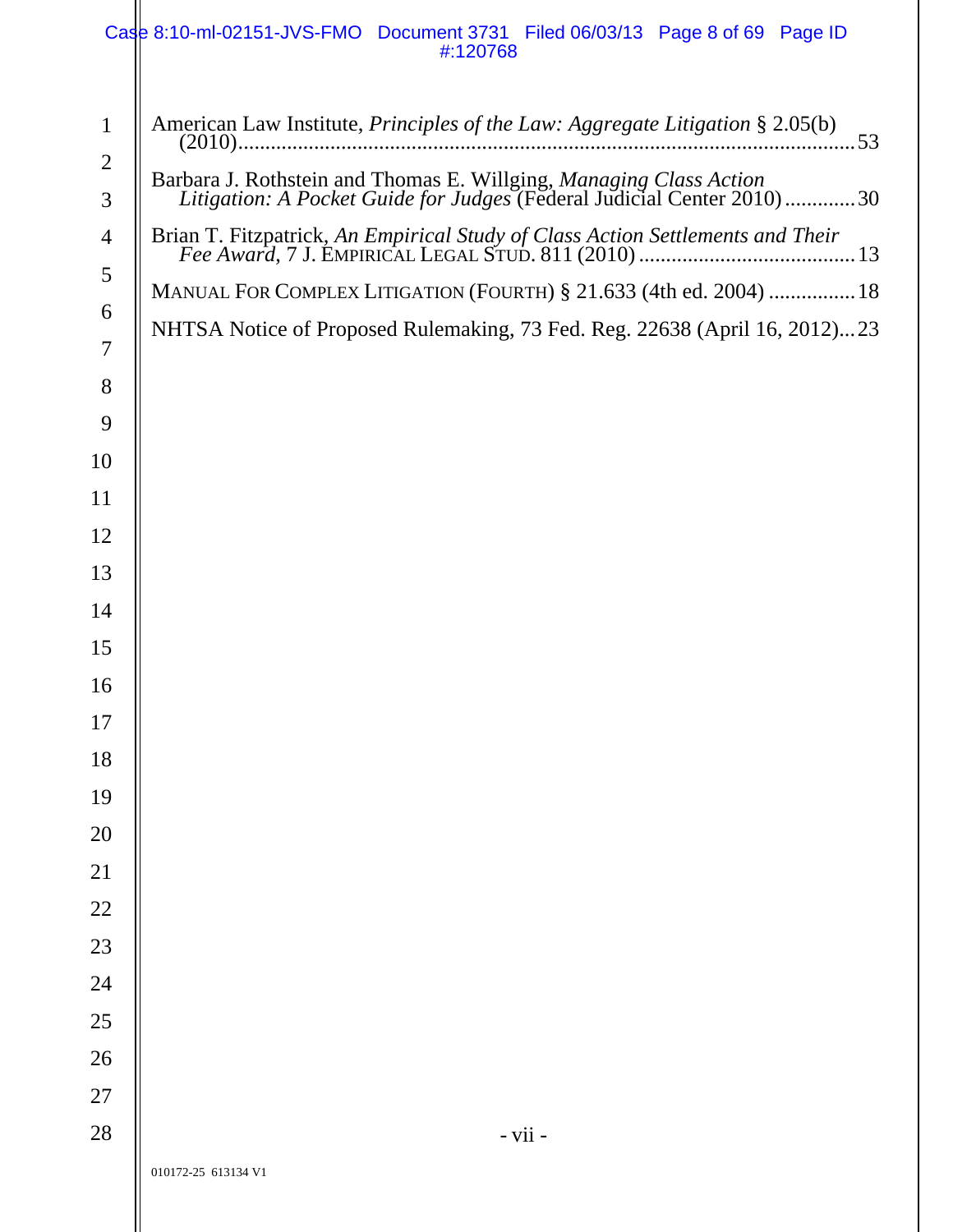## 1 2 3

4

5

6

7

8

9

11

12

13

14

15

16

17

18

19

20

21

22

23

24

25

26

27

28

## **I. INTRODUCTION**

Few objections have been made to the proposed Settlement. Only 76 objections on behalf of 90 objectors have been received from a universe of 22,623,077 Class Members who were mailed the Short Form Notice. This very small number of objections, many of which were filed by "serial" or "professional" objector counsel, constitutes additional evidence supporting the fairness and reasonableness of the proposed Settlement. The Court should reject the objections and approve the Settlement as fair, reasonable, and adequate.

10

## **II. STATUS OF CLAIMS AND PROPOSED AMENDMENT TO THE ALLOCATION PLAN**

## **A. The Status of Claims**

As directed by the Court, the parties executed a comprehensive notice plan advising Class Members of the Settlement and encouraging them to file claims. To review, Short Form notice was sent via first class mail to 22,623,077 potential Class Members who are current or former owners of Subject Vehicles. Potential Class Members were identified in data that Toyota obtained from R.L. Polk & Co. ("Polk"), which compiled the information from reasonably available computerized account information from various Departments of Motor Vehicles in the United States and its relevant Territories.<sup>1</sup>

Current and certain former owners received two different forms of the Short Form notice. $2$  A Long Form Notice is also available at the Settlement website

<sup>&</sup>lt;sup>1</sup> Declaration of Markham Sherwood Re: Notice and Administration of Settlement (Dkt. No. 3559) ("Sherwood Decl."), ¶ 10.

 $^{2}$  *Id.*, **[** 6 & Exs. A & B.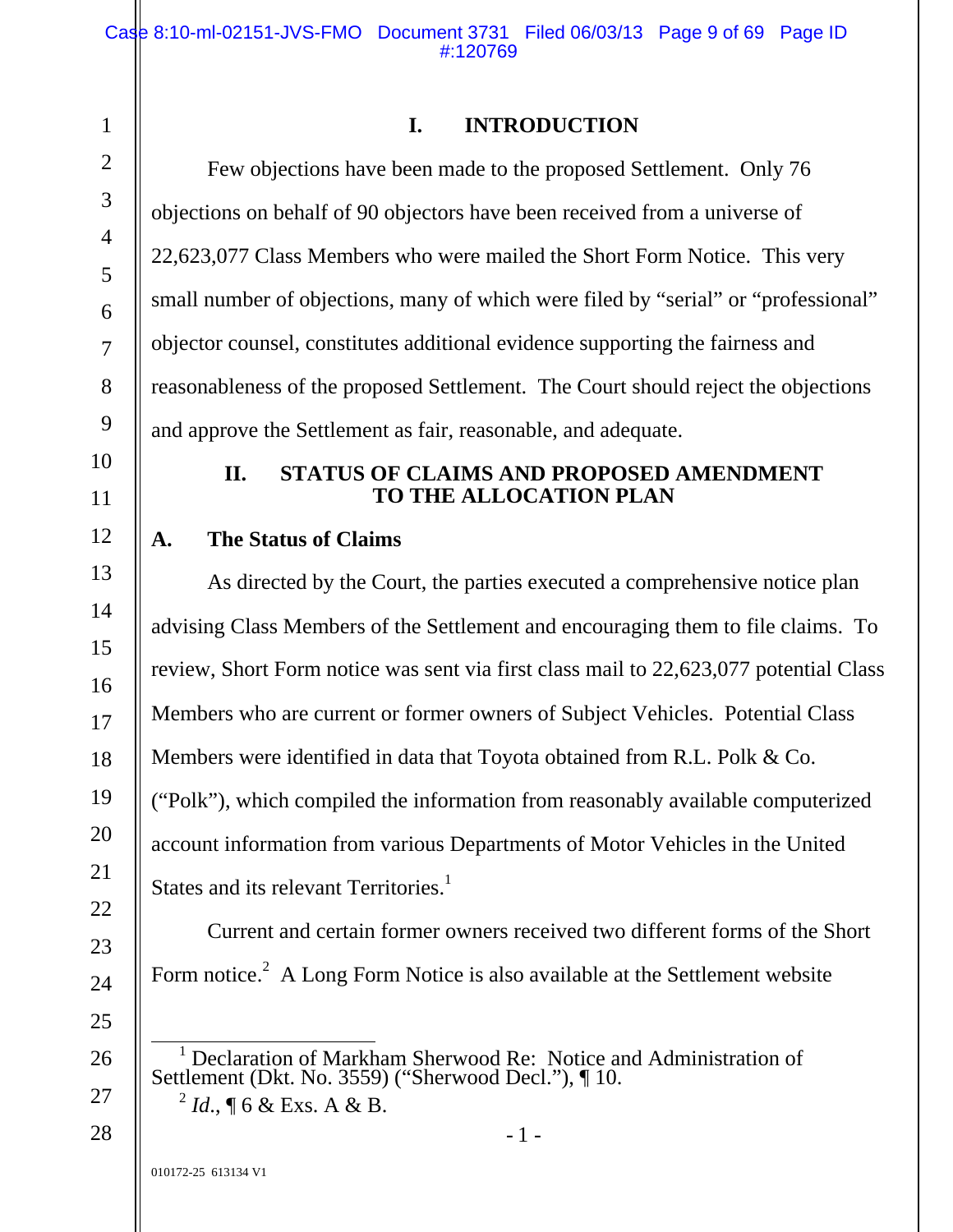## Case 8:10-ml-02151-JVS-FMO Document 3731 Filed 06/03/13 Page 10 of 69 Page ID #:120770

| $\mathbf{1}$   | (www.toyotaelsettlement.com). The parties also executed a broad-based Paid Media                                                                                                               |
|----------------|------------------------------------------------------------------------------------------------------------------------------------------------------------------------------------------------|
| $\overline{2}$ | Program utilizing newspaper supplements, consumer magazines, newspapers in U.S.                                                                                                                |
| 3              | Territories, and Internet advertising, as directed by the Court.                                                                                                                               |
| $\overline{4}$ | The claims deadline is July 29, 2013. The parties designed and implemented,                                                                                                                    |
| 5              | with the Court's approval, a claims process that places minimum burdens on Class                                                                                                               |
| 6              |                                                                                                                                                                                                |
| $\overline{7}$ | Members who are eligible to receive cash compensation from the Settlement funds.                                                                                                               |
| 8              | Eligible Class Members will receive cash payments from the Alleged Diminished                                                                                                                  |
| 9              | Value and Cash-In-Lieu-of-BOS Funds after completing a simple, consumer-friendly                                                                                                               |
| 10             | Claim Form. <sup>3</sup> Claims can be filed online at the Settlement website as follows:                                                                                                      |
| 11             | Class Members to whom the Notice was mailed with an assigned Claim ID                                                                                                                          |
| 12             | and PIN for each Subject Vehicle can enter those assigned codes and file a<br>claim for Alleged Diminished Value or Cash-in-Lieu-of-BOS, as                                                    |
| 13             | applicable;                                                                                                                                                                                    |
| 14             | • Potential Class Members who did not receive direct notice can also file a                                                                                                                    |
| 15<br>16       | claim, by entering the make, model, and year of their Subject Vehicle from<br>drop-down menus, as well as their ownership status, and likewise be<br>presented with the appropriate claim; and |
| 17<br>18<br>19 | Class Members identified as fleet owners can download a prepopulated<br>$\bullet$<br>census form to complete claims for their known vehicles to expedite their<br>claim process. <sup>4</sup>  |
| 20             | Class Members can also print, complete, and file with the Claims                                                                                                                               |
| 21             | Administrator a paper Claim Form instead of filing a Claim Form online.                                                                                                                        |
| 22             | As of May 31, 2013, Claims Administrator Gilardi & Co, LLC ("Gilardi") has                                                                                                                     |
| 23             | received 422,918 total electronic claims, 347,782 claims on the Cash-in-Lieu-of-                                                                                                               |
| 24             |                                                                                                                                                                                                |
| 25             | <sup>3</sup> The use of Claim Forms was necessary in this Settlement because the Polk data,                                                                                                    |
| 26             | while providing a comprehensive database of current and former Subject Vehicle<br>owners, does not constitute a complete source of address and other information for                           |
| 27             | all Class Members.<br>$4$ <i>Id.</i> , ¶ 16.                                                                                                                                                   |
| 28             | $-2-$                                                                                                                                                                                          |
|                | 010172-25 613134 V1                                                                                                                                                                            |
|                |                                                                                                                                                                                                |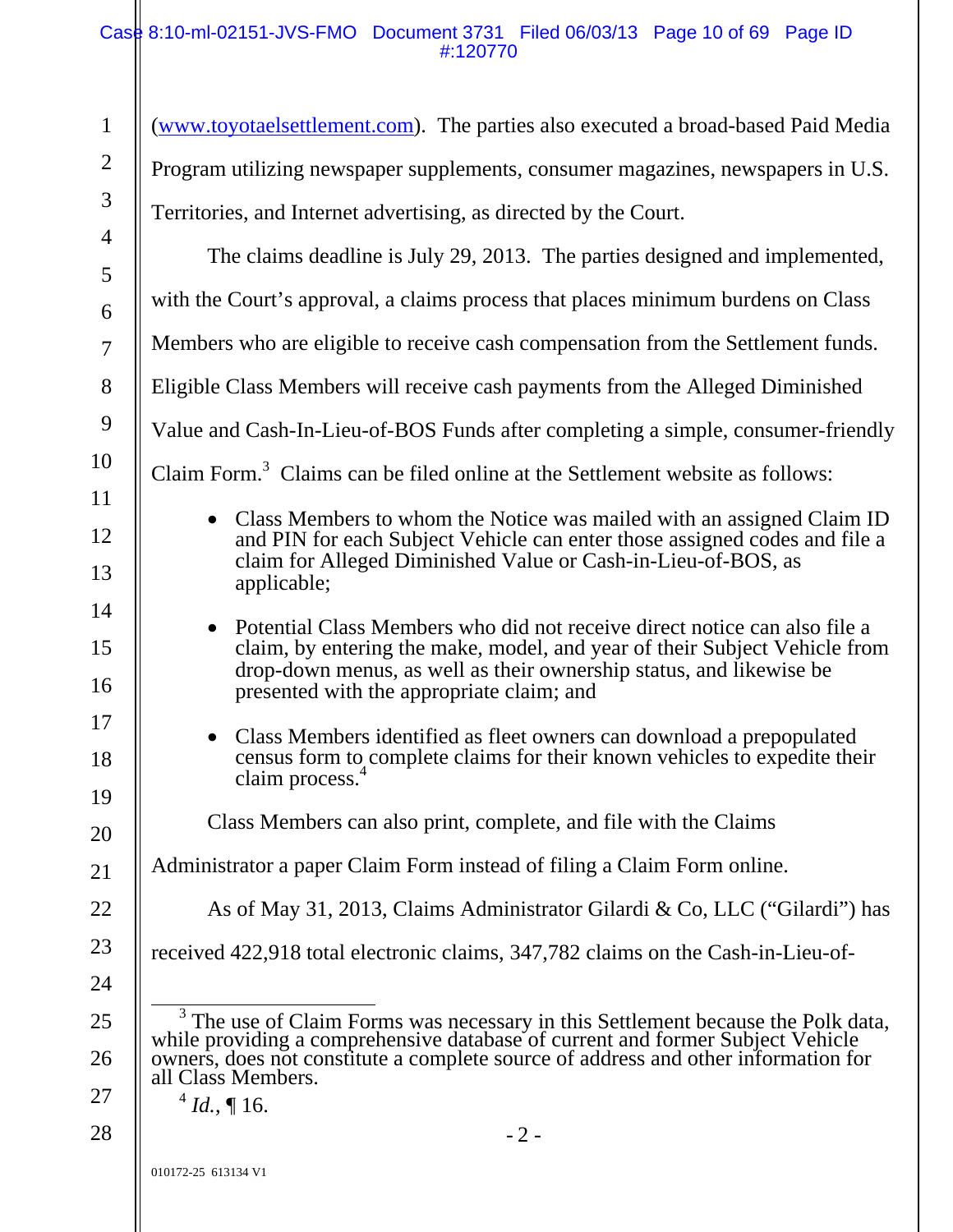- 3 - 010172-25 613134 V1 1 2 3 4 5 6 7 8 9 10 11 12 13 14 15 16 17 18 19 20 21 22 23 24 25 26 27 28 BOS Fund and 75,136 claims on the Alleged Diminished Value Fund.<sup>5</sup> Gilardi has calculated the value of these claims under the Court-approved Allocation Plan under which base amounts are adjusted according to the state of the Class Member's residence.<sup>6</sup> Those total values are \$17,611,636.50 for the Cash-In-Lieu-of-BOS Fund and \$19,677,865.00 for the Alleged Diminished Value Fund.<sup>7</sup> **B. The Parties Propose an Allocation Plan Amendment Designed to Increase Direct Payouts to the Class**  The Settlement is designed to encourage claims. The comprehensive notice campaign and easy claims process serve this goal, as does the increased payout procedure under which (i) payments to Class Members in manifestation-required and "unclear" jurisdictions are stepped up to as high as 100% of the base amount if there are sufficient funds to do so, and (ii) any residual from one Fund is used to increase payments to Class Members participating in the other Fund. In Plaintiffs' opening brief, Class Counsel advised the Court that we would closely monitor the claims being filed: Plaintiffs' Class Counsel are closely monitoring the claims against these Funds in the event that further action to maximize distributions becomes necessary. While we are not proposing a change in the distribution plan at this time, <sup>5</sup> Second Declaration of Markham Sherwood Re: Notice and Administration of Settlement ("Second Sherwood Decl."), ¶ 5. <sup>6</sup> For non-manifestation jurisdictions, base payments will be 100 percent of the amount appearing in the Matrix for Alleged Diminished Value claims or 100 percent of \$125 for Cash-In-Lieu-Of-BOS claims. For manifestation payment as Class Members in a non-manifestation state if such Class Members, on or before December 1, 2012, reported to Toyota, a Toyota Dealer, or NHTSA that they believed they experienced a UA event. <sup>7</sup> Second Sherwood Decl.,  $\P$  5.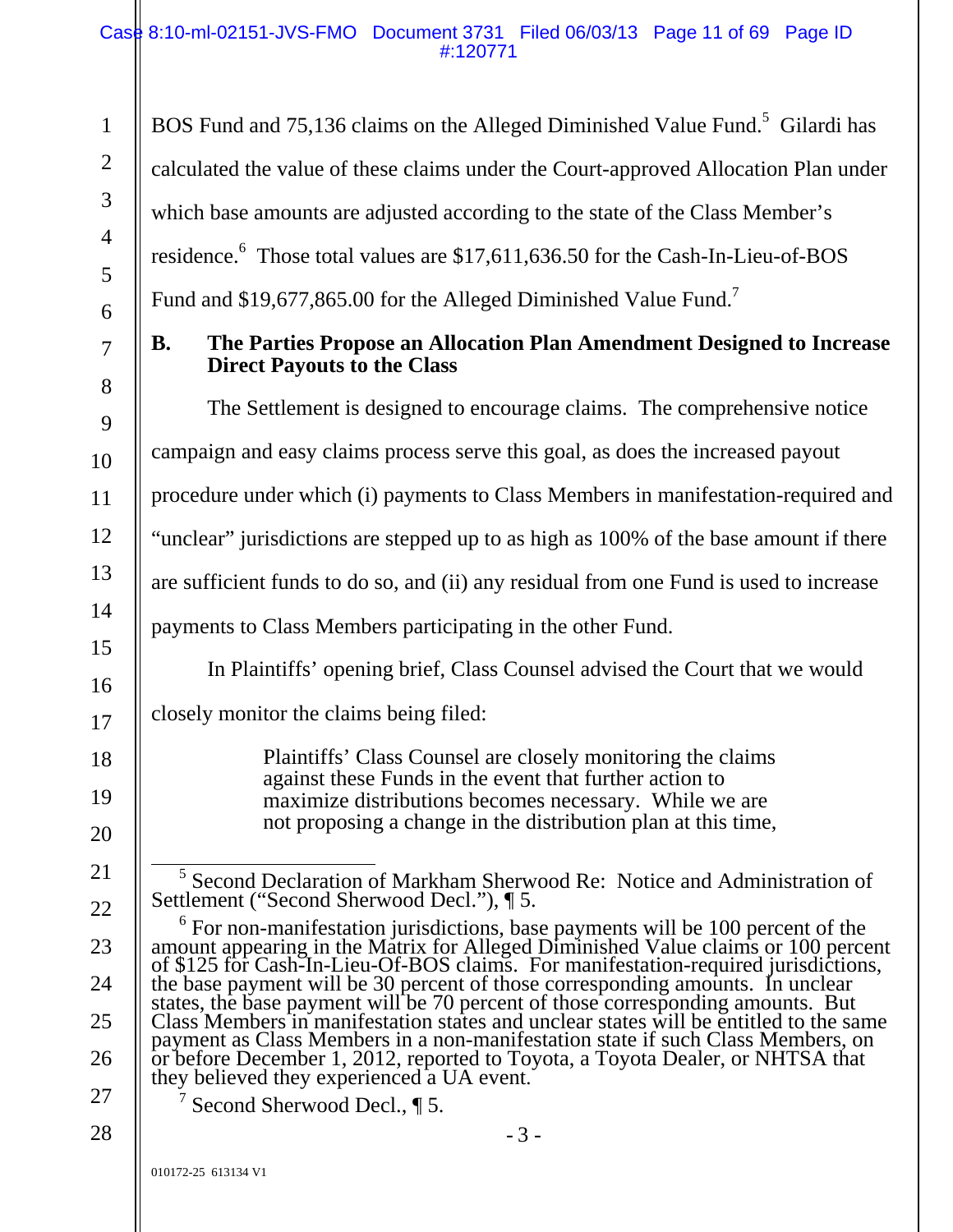|                          | Case 8:10-ml-02151-JVS-FMO Document 3731 Filed 06/03/13 Page 12 of 69 Page ID<br>#:120772                                                                                                                                                                                                                                                                           |
|--------------------------|---------------------------------------------------------------------------------------------------------------------------------------------------------------------------------------------------------------------------------------------------------------------------------------------------------------------------------------------------------------------|
| $\overline{2}$<br>3<br>4 | we want the Court to know that we are maintaining<br>vigilance concerning the volume of claims. We want to<br>ensure that the distribution of monies to qualifying Class<br>Members is maximized in accordance with the spirit of the<br>Agreement before any remaining funds spill-over into the<br>Automobile Safety Research and Education Fund. <sup>[8</sup> ] |
| 5                        | We have done as promised and monitored claims filing on a weekly basis.                                                                                                                                                                                                                                                                                             |
| 6                        | Even though there is roughly two more months left in the claims period, the parties                                                                                                                                                                                                                                                                                 |
| 7                        | believe that the level of claims will result in substantial balances from the two cash                                                                                                                                                                                                                                                                              |
| 8                        |                                                                                                                                                                                                                                                                                                                                                                     |

funds after expiration of the claims deadline. Because we believe that direct payouts to eligible Class Members should be maximized, the parties propose to supplement the distribution plan as follows:

1. All claims made as of July 29, 2013 will be paid pursuant to the terms of the Settlement Agreement. Checks will be valid for 90 days. If, as now appears to be the case, sufficient monies will be available in each Fund to bring all eligible Manifestation State and Unclear State claimants up to 100% of eligible payment, this will be done as currently provided in the Plan of Allocation.

2. As provided for in the Settlement Agreement and Amendment No. 1 to Settlement Agreement, payments will then be made equally to (i) reimburse the fees and costs paid by Toyota to the Class Action Settlement Administrator, Settlement Notice Administrator, or any other third-party vendor, and (ii) contribute to the Automobile Safety and Education Fund, until the administrative and/or notice costs are fully reimbursed.

3. After the payments described in paragraphs 1 and 2 are made, monies will remain in each Fund for payment to eligible Class Members who did not file <sup>8</sup> Dkt. No. 3556 at 26-27.

9

10

11

12

13

14

15

16

17

18

19

20

21

22

23

24

25

26

27

28

 $-4-$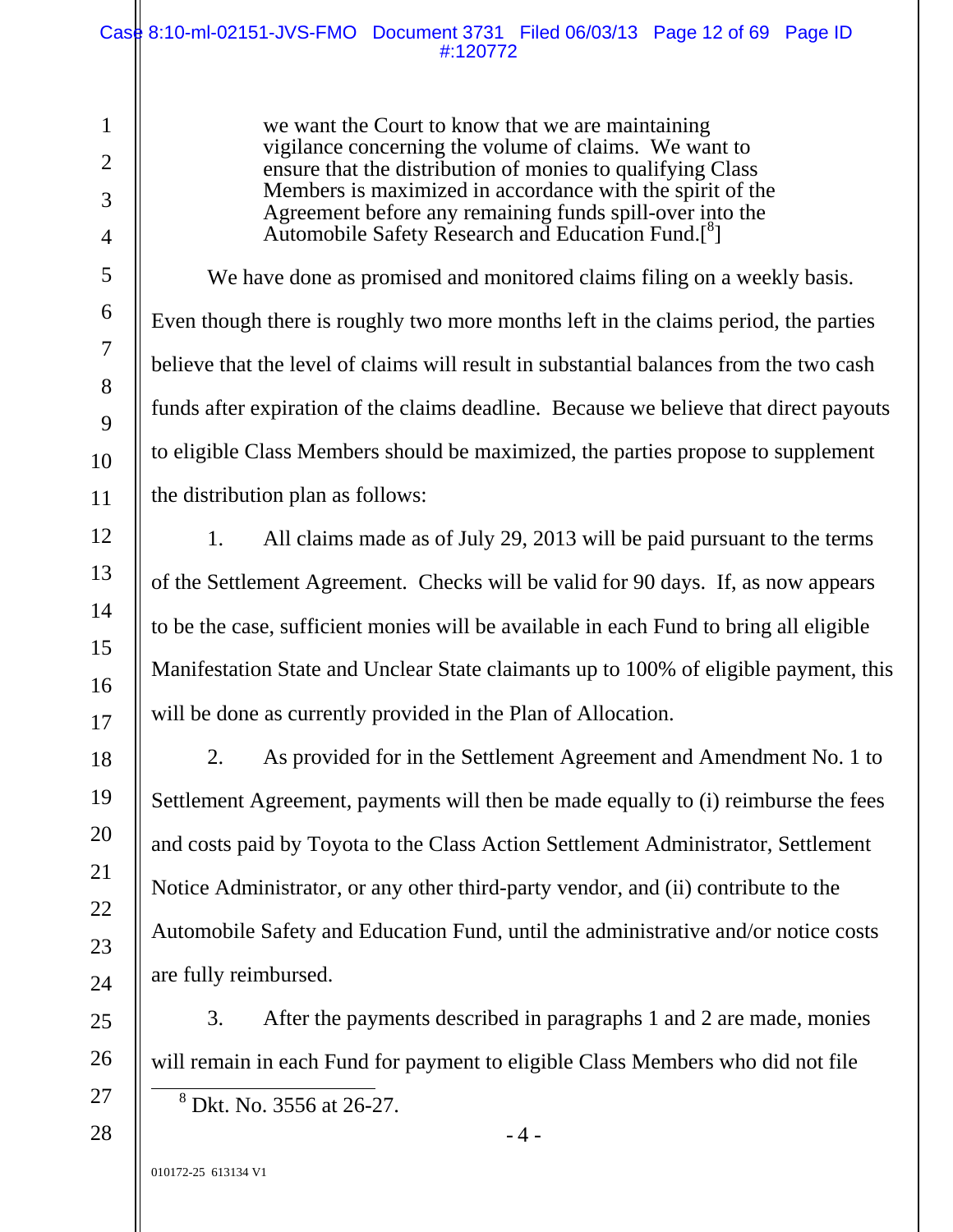### Case 8:10-ml-02151-JVS-FMO Document 3731 Filed 06/03/13 Page 13 of 69 Page ID #:120773

claims. For the Alleged Diminished Value Fund, Gilardi will utilize the data used to disseminate notice (*e.g*., Polk data) to identify Class Members who they believe to be eligible to make a claim on the Diminished Value Fund and to calculate the amounts to which each non-claiming Class Member who qualifies for a Diminished Value payment is entitled, adjusted based on the state of the Class Member's residence pursuant to the terms of the Settlement Agreement and subject to a minimum amount to be approved by the Court and that exceeds the estimated fees and costs associated with the printing, mailing, processing, and administering this distribution. Gilardi will then send checks to each of these Class Members on a pro rata basis. Checks will be valid for 90 days and then automatically expire.

4. For the Cash-in-Lieu-of-BOS Fund, Gilardi will utilize the data used to disseminate notice to identify those non-claiming Class Members who they believe to be eligible to make a claim and calculate the amount of the claim pursuant to the terms of the Settlement Agreement based on the state of the Class Member's residence, subject to a minimum amount to be approved by the Court and that exceeds the estimated fees and costs associated with the printing, mailing, processing, and administering this distribution. Gilardi will then mail checks to these eligible Cash-in-Lieu-of-BOS Fund Class Members on a pro rata basis. Checks will be valid for 90 days and then automatically expire.

5. Prior to calculating the aggregate amount available in each Fund for payment as provided for in paragraphs 3 and 4, the estimated fees and costs of this entire supplemental distribution plan shall be deducted from the aggregate amount to be distributed.

1

2

3

4

5

6

7

8

9

10

11

12

13

14

15

16

17

18

19

20

21

22

23

24

25

26

27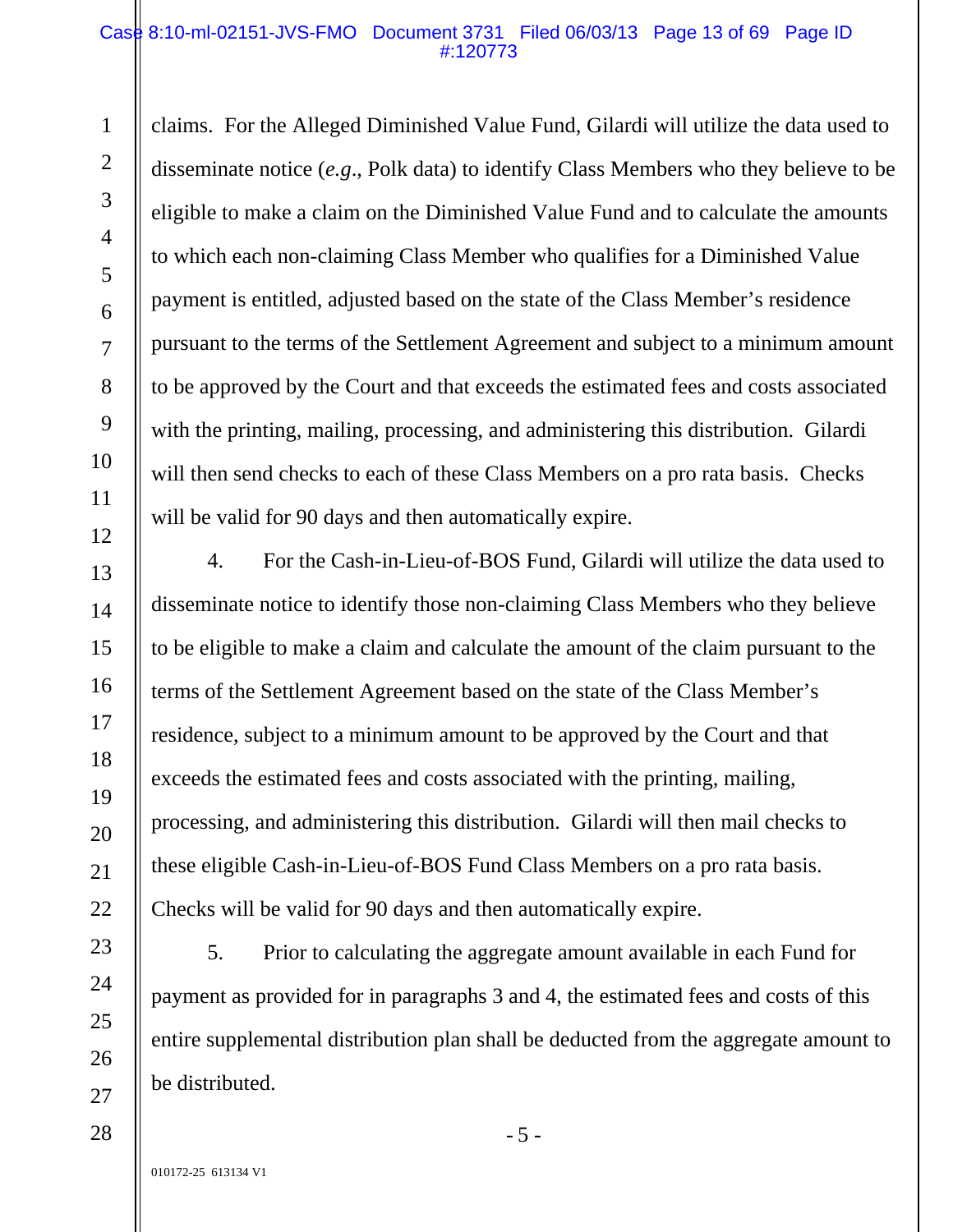#### Case 8:10-ml-02151-JVS-FMO Document 3731 Filed 06/03/13 Page 14 of 69 Page ID #:120774

1 2

3

4

5

6

7

8

9

10

11

12

13

14

15

16

17

6. After the 90-day check cashing period expires, checks will be re-issued within 45 days to all Class Members who did not negotiate their initial checks. These checks will be valid for 90 days and then automatically expire.

7. Within 60 days of the issuance date of the re-issued checks, a reminder notice will be sent to Class Members who have not cashed their checks. The reminder notices shall inform the Class Member of, among other things: (i) the second check that was previously mailed to the Class Member; (ii) the deadline for cashing the check; (iii) if the Class Member no longer possesses the check, the Class Member can request a reissuance of the check if the Class Member notifies Gilardi; and (iv) if the check is not timely cashed, the proceeds will be escheated. Gilardi shall honor check reissuance requests from Class Members at least six months from the date of the re-issued check.

8. After expiration of any re-issued check (including the time to request reissuance for a lost check), an escheatment process will follow consistent with applicable law.

9. Any monies remaining thereafter will be contributed to the Safety Research and Education Fund.

In sum, under this proposal, those Class Members who followed the Court's instructions and filed a proper claim will receive the maximum amount to which they are entitled under the Settlement and, therefore, be rewarded for taking the time to file their claims. For claimants to the Cash-in-Lieu-of-BOS Fund, the maximum amount will be \$125, which is the average retail cost of a BOS installation. For claimants to the Alleged Diminished Value Fund, this maximum amount will be the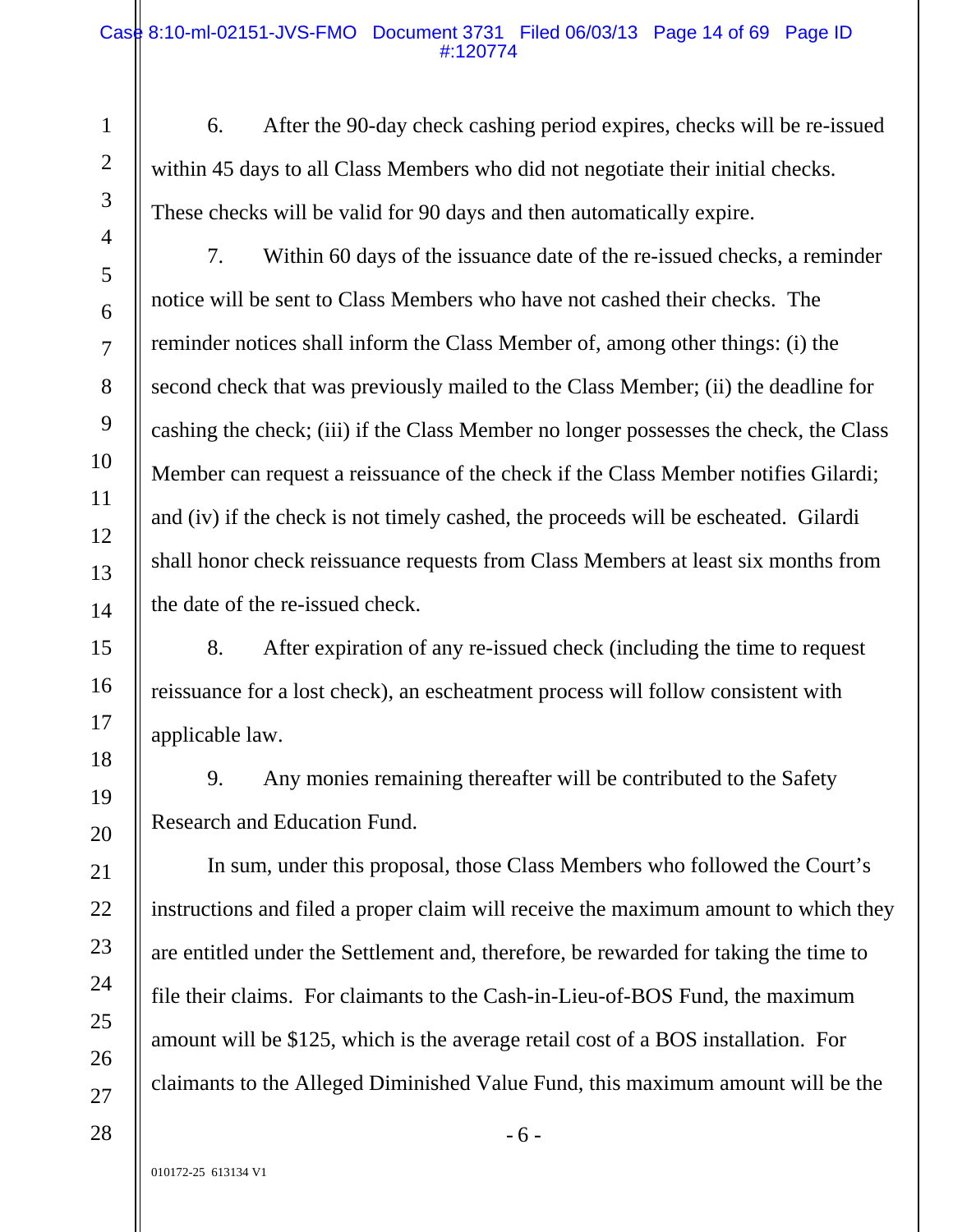### Case 8:10-ml-02151-JVS-FMO Document 3731 Filed 06/03/13 Page 15 of 69 Page ID #:120775

specific model- and time-specific loss estimates contained in the recovery Matrix. For example, payouts will exceed \$10,000 for certain claimants who sold highervalue vehicles during months in which the excess price depreciation was most pronounced.<sup>9</sup>

Thereafter, non-claiming eligible Class Members will receive pro rata distribution amounts, which is more than the \$0 they are scheduled to receive under the Settlement's distribution plan as presently structured (because they did not take the time to file a simple Claim Form). Gilardi has calculated average payouts to non-claiming Class Members under this supplemental proposal, assuming that the total value of claims filed by the claims deadline will approximate \$58,839,375 for the Cash-in-Lieu-of-BOS Fund and \$75,886,377 for the Alleged Diminished Value Fund.<sup>10</sup> This will leave substantial balances for distribution to eligible Class Members pursuant to the supplemental plan of allocation, even after deductions are taken for reimbursement of the Settlement administration costs advanced by Toyota, equal funding to the Safety Research and Education Fund, and payment of future administrative costs.

Members of the Lead Class Counsel team have made similar proposals in prior class action settlements, which have been approved by the presiding courts.<sup>11</sup> The

- 7 - <sup>11</sup> *See*, *e.g.*, *In re Charles Schwab Corp. Sec. Litig.*, Order Approving (1) Distribution of Remaining Settlement Funds to Class Members; (2) Payment of

 $\frac{1}{9}$  $\degree$  Declaration of Ernest H. Manuel, Jr. Re: Economic Damages Due to Unintended Acceleration (Dkt. No. 3560) ("Manuel Decl."), ¶ 34.

 $10$  These are Gilardi's reasonable estimates of the total value of claims given the time left in the claims period and the fact that most "fleet" Class Members, which will have the largest claims, have not yet filed clai will have the largest claims, have not yet filed claims. These figures assume the adjustments for state-of-residence are removed and the claims are calculated as uplifted to 100% of their value under the Plan of Allocation. Second Sherwood Decl., **¶** 5-6.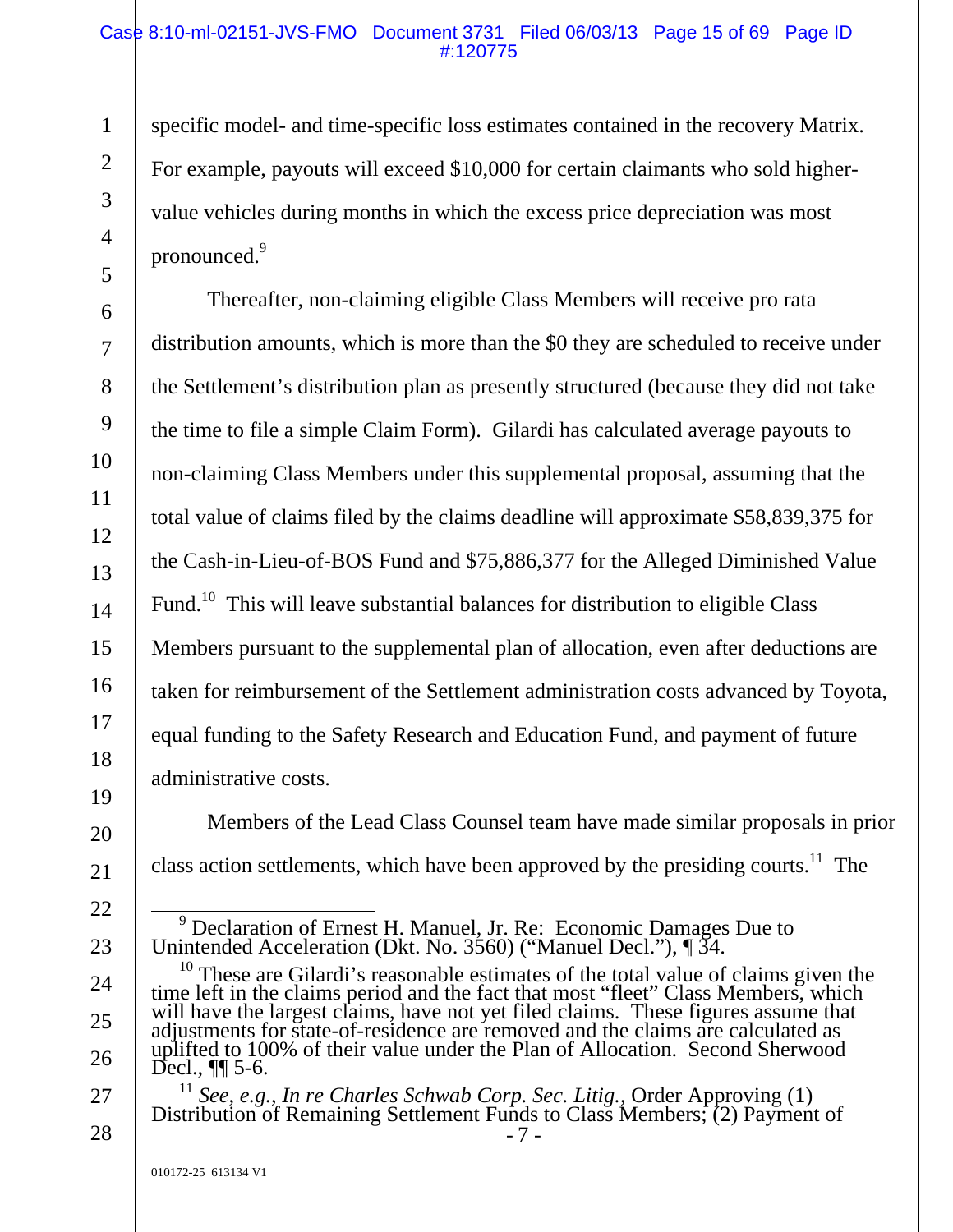## Case 8:10-ml-02151-JVS-FMO Document 3731 Filed 06/03/13 Page 16 of 69 Page ID #:120776

| $\mathbf{1}$        | proposed supplemental distribution plan here maximizes direct payouts of Settlement                                                                                                                                         |
|---------------------|-----------------------------------------------------------------------------------------------------------------------------------------------------------------------------------------------------------------------------|
| $\overline{2}$      | Funds to Class Members who expended the effort to file claims and provides non-                                                                                                                                             |
| 3                   | claiming Class Members who can be identified in the Polk data with a direct                                                                                                                                                 |
| $\overline{4}$      | payment that they otherwise would not be entitled to receive under the Settlement as                                                                                                                                        |
| 5                   | presently structured. The supplemental distribution plan also provides a reasonable                                                                                                                                         |
| 6<br>$\overline{7}$ | method for minimizing cy pres payments. <sup>12</sup> Therefore, we believe that the                                                                                                                                        |
| 8                   | amendment is in the best interests of the Class and respectfully request that the Court                                                                                                                                     |
| 9                   | approve this amendment to the Allocation Plan.                                                                                                                                                                              |
| 10                  | C.<br>Supplemental Notice to the Class of the Allocation Plan Amendment is                                                                                                                                                  |
| 11                  | <b>Not Required</b>                                                                                                                                                                                                         |
| 12                  | The proposed amendment to the Allocation Plan does not reduce Class                                                                                                                                                         |
| 13                  | Member benefits and, instead, substantially increases the number of Class Members                                                                                                                                           |
| 14                  | who will obtain direct payments pursuant to the Settlement. Indeed, the Settlement,                                                                                                                                         |
| 15<br>16            | as presently structured, is more than fair, adequate, and reasonable without the                                                                                                                                            |
| 17                  | amendment, and the amendment merely serves to maximize direct payouts to eligible                                                                                                                                           |
| 18                  | Class Members. As a result, supplemental notice to the Class is not necessary.                                                                                                                                              |
| 19                  |                                                                                                                                                                                                                             |
| 20                  | Administration fees and (3) Payment of Second Half of Attorney's Fee Award (N.D.                                                                                                                                            |
| 21                  | Cal. Mar. 20, 2012) (Dkt. No. 1134) (approving redistribution of funds to class<br>members who previously cashed checks, subject to a \$100 minimum); In re Bayer                                                           |
| 22                  | Corp. Combination Aspirin Prods. Marketing & Sales Practices Litig., No. 09-md-<br>2023 (E.D.N.Y. April 11, 2013) (approving pro rata distribution of remaining funds                                                       |
| 23                  | to non-claiming class members identified in certain purchase records). Both of these<br>decisions are attached as Exhibits B and C, respectively, to the Declaration of Steve                                               |
| 24                  | W. Berman in Support of Plaintiffs' Reply Memorandum in Support of Plaintiffs'<br>Motion for Final Approval of Class Action Settlement and Plaintiffs' Motion for an                                                        |
| 25                  | Award of Attorneys' Fees, Reimbursement of Expenses, and Compensation to the<br>Named Plaintiffs (the "Berman Reply Decl.").                                                                                                |
| 26<br>27            | <sup>12</sup> See In re Baby Prods. Antitrust Litig., 708 F.3d 163, 174 (3d Cir. 2013)<br>("Barring sufficient justification, cy pres awards should generally represent a small<br>percentage of total settlement funds."). |
| 28                  | $-8-$                                                                                                                                                                                                                       |
|                     | 010172-25 613134 V1                                                                                                                                                                                                         |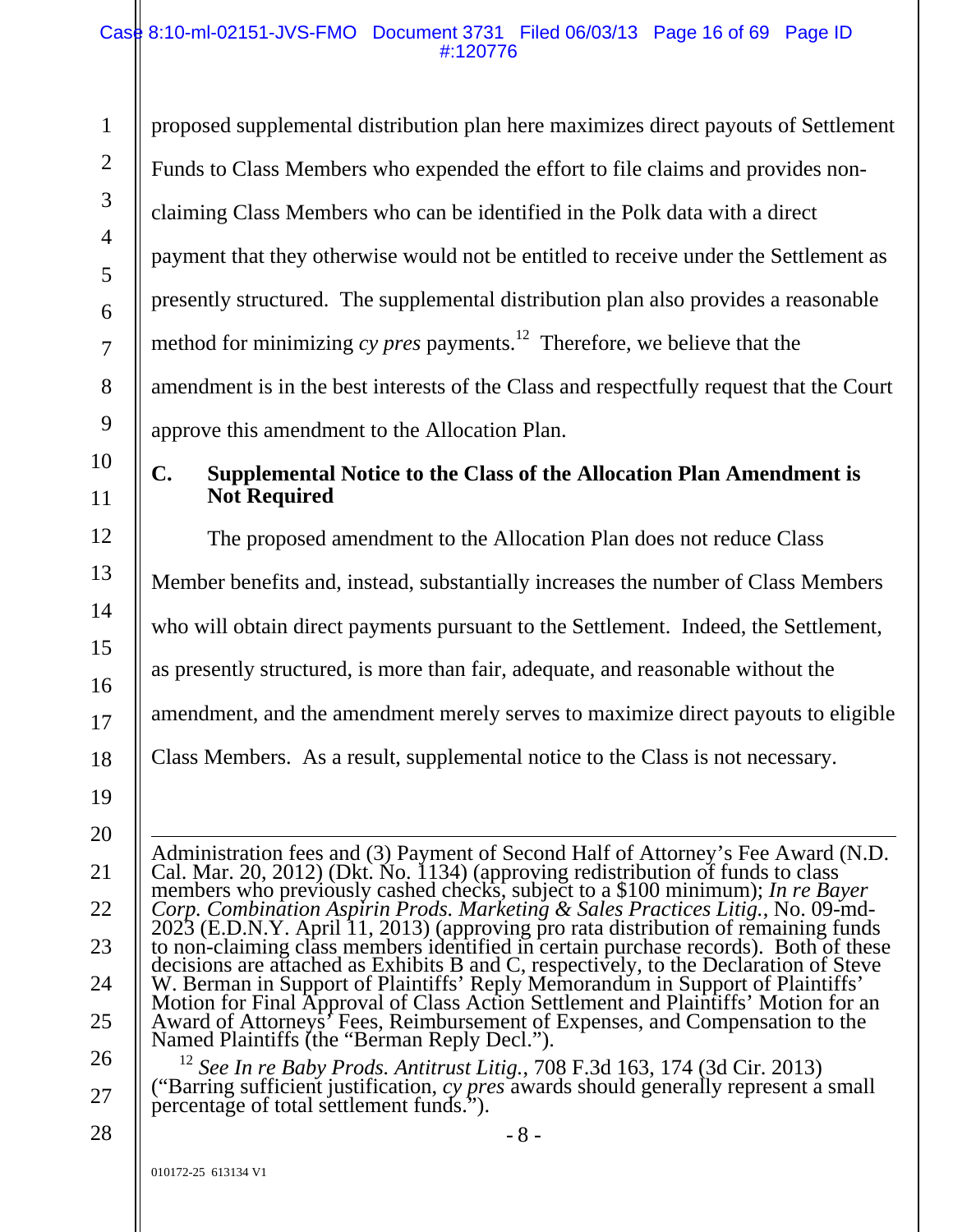## Case 8:10-ml-02151-JVS-FMO Document 3731 Filed 06/03/13 Page 17 of 69 Page ID #:120777

Given that the minimum amount of money *actually due* to any individual Class Member under the terms of the Settlement is not changed by the amended Allocation Plan, the proposed amendment is not a fact of the type that would impact a reasonable person's decisions to either remain in the Class or request exclusion.<sup>13</sup> Furthermore, courts do not require supplemental notice when class member relief *increases*. For example, in *Childs v. United Life Ins. Co*., the court explained that "[c]ourts have held that where amendments to a proposed settlement expand or improve rights for the class, new notice may not be required" where the proposed "amendments to the original settlement agreements provide enhanced relief for the Class Members" by providing that "Class members with valid claims will be reimbursed 100 percent of their premiums, rather than 50 percent."<sup>14</sup>

In *Union Asset Mgmt. Holding A.G. v. Dell, Inc.*<sup>15</sup> the Fifth Circuit affirmed the district court's restructuring of a class action settlement that revised a planned distribution by eliminating a settlement's *de minimis* provision, all without requiring supplemental notice. As the Fifth Circuit explained:

> Under the new plan of allocation, class members who stood to receive less than ten dollars from the settlement were now eligible to recover. The court nevertheless refused to

15 669 F.3d 632 (5th Cir.), *cert. denied*, \_\_ U.S. \_\_, 133 S. Ct. 317, 184 L. Ed. 2d 239 (2012).

28

1

2

3

4

5

6

7

8

9

10

11

12

13

14

15

16

17

18

19

20

21

22

23

24

25

26

<sup>&</sup>lt;sup>13</sup> See, e.g., Achtman v. Kirby, McInerney & Squire, LLP, 464 F.3d 328, 338 (2d Cir. 2006) (notice "need only contain 'information that a reasonable person would consider to be material in making an informed, intelligent *Litig.*, 552 F.2d 1088, 1105 (5th Cir. 1977)).

 $^{14}$  2012 U.S. Dist. LEXIS 70113, at \*16-17 (N.D. Okla. May 21, 2012). The court ultimately required that supplemental notice be sent in the circumstances of that case because the court previously required direct notice by individual first class mailings, but the claims administrator mailed individual notices in bulk in single envelopes to various nursing homes where class members resided. *Id.*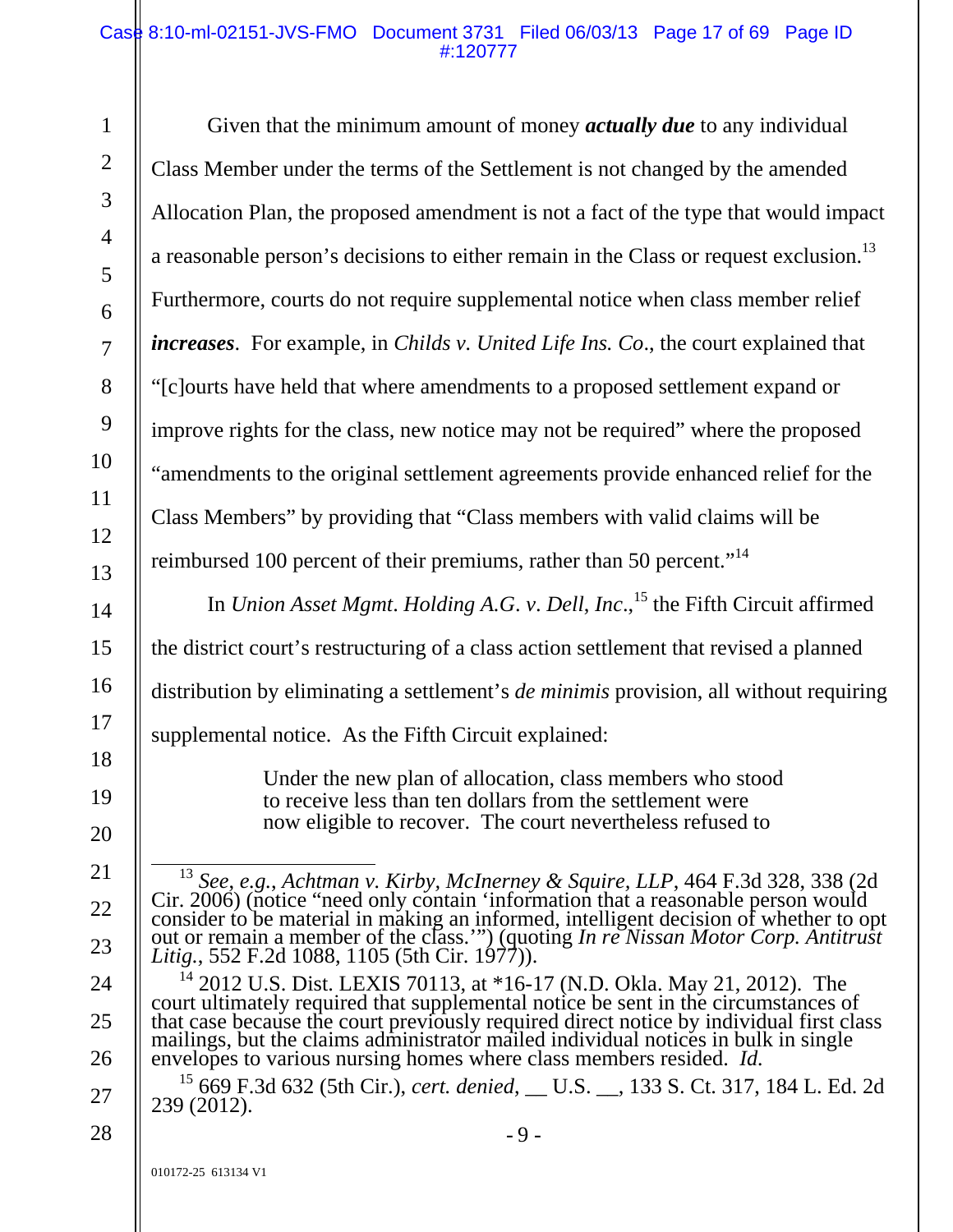reissue notice to the class and did not reopen the claimsfiling period, concluding that "[t]here is no justiciable basis to incur the additional expense and time to re-notice the class and re-open the time for claims to be filed." $[16]$ 

Objectors contended that the district court's approval of the restructuring without supplemental notice violated Rule 23 and due process. The Fifth Circuit disagreed, finding "persuasive support for the district court's judgment," where, as here, "[t]he notice was sent to all potential class members … and warned that by doing nothing, they would give up their rights and get no payment" and where "the objectors point[ed] to no cases requiring a second round of notice to class members, nor an extended filing deadline, when a plan of allocation is amended."<sup>17</sup>

Other courts have not required supplemental notice when class member relief increases.<sup>18</sup>

The substantial costs of mailed notice also militate heavily against requiring a supplemental notice. The costs of mailing individual notice exceeded \$6,250,000.<sup>19</sup> Sending out supplemental notice to 22,623,077 Class Members would cost

1

2

3

4

5

6

7

8

9

10

11

12

13

14

15

16

17

18

19

20

21

22

23

24

25

26

27

28

- 10 - <sup>18</sup> See, e.g., *In re Integra Realty Res.*, *Inc.*, 262 F.3d 1089, 1111 (10th Cir. 2001) ("[T]he addition of opt-out rights merely expanded the rights of class members and gave members the right to opt out after they saw would be forced upon some class members or otherwise diminished class members' ability to bring objections before the court. Accordingly, we hold the district court<br>did not abuse its discretion by failing to notify class members of their opt-out rights<br>prior to conducting a fairness hearing of the s Aug. 10, 1999) ("Because these amendments enhance the relief provided to Class<br>Members, the Court finds that additional notice was not and is not necessary.").  $19$  Second Sherwood Decl.,  $\P$  7.

010172-25 613134 V1

 <sup>16</sup> *Id.* at 641.

 $^{17}$  *Id.*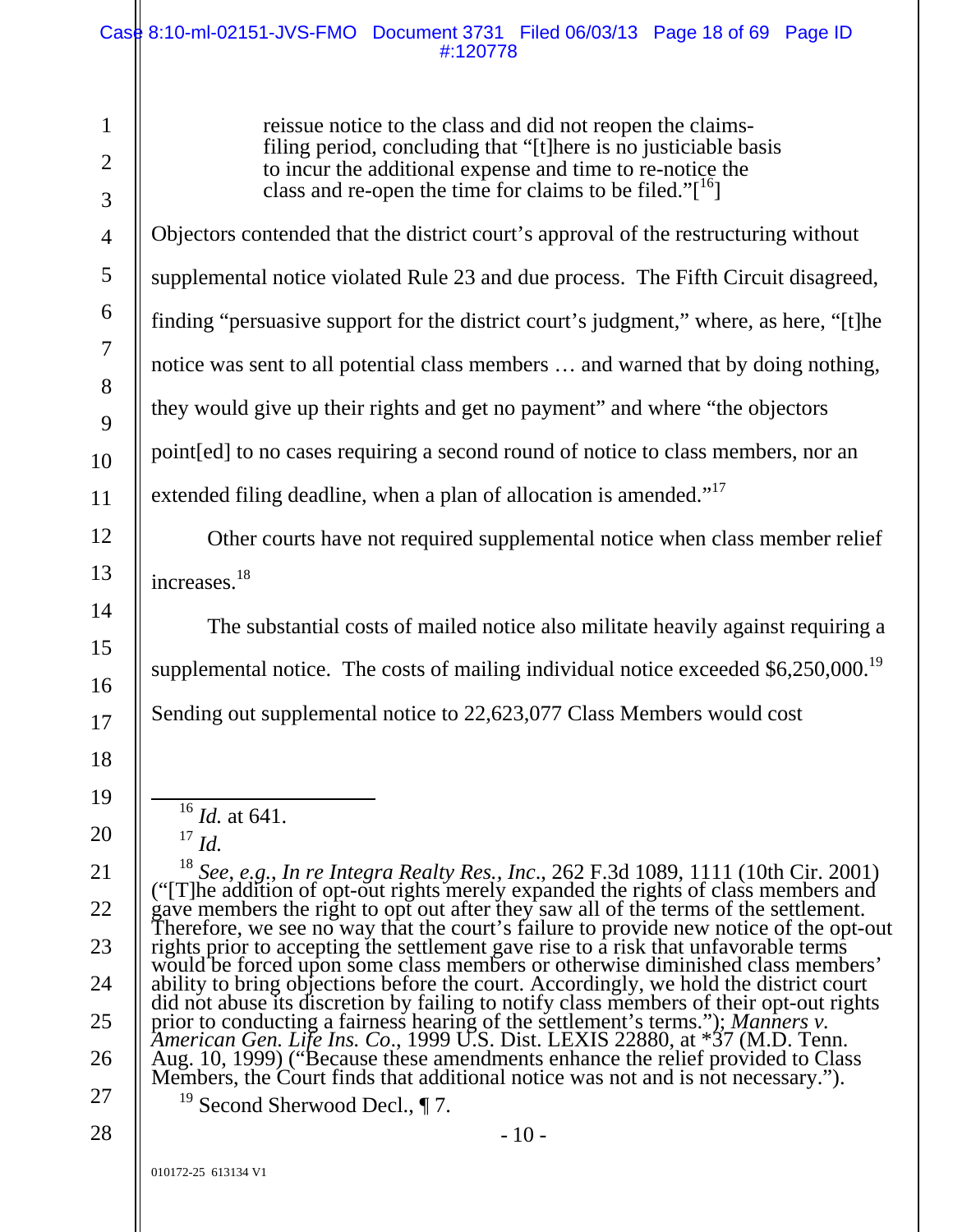## Case 8:10-ml-02151-JVS-FMO Document 3731 Filed 06/03/13 Page 19 of 69 Page ID #:120779

approximately  $$6,105,000^{20}$  and would only serve to deplete the monies available for distribution to the Class. Moreover, Class Members have been on notice of the Settlement website located at www.toyotaelsettlement.com, where an update to the proceedings is maintained and available (including this brief) and where the amendment will be posted. $^{21}$ 

The proposed amended allocation here does not take away rights from Class Members or reduce any Class Member's recovery under the Settlement. Rather, it only enhances rights by eliminating the claim form requirement for those who have not already filed claims and were previously sent direct notice of the Settlement. Supplemental notice is not required.

## **III. FEW OBJECTIONS HAVE BEEN RECEIVED**

"A court may appropriately infer that a class action settlement is fair, adequate, and reasonable when few class members object to it  $\dots$   $\cdot$   $\cdot$   $\cdot$  Class member reaction has been positive. From a universe of 22,623,077 Class Members who were mailed the Short Form Notice, only 76 objections on behalf of 90 Class Members

<sup>22</sup> *Create-A-Card, Inc. v. INTUIT, Inc.*, 2009 U.S. Dist. LEXIS 93989, at \*15-16 (N.D. Cal. Sept. 22, 2009) (citing *Marshall v. Holiday Magic, Inc.*, 550 F.2d 1173, 1178 (9th Cir. 1977)); *Class Plaintiffs v. City of Seattle*, 955 F.2d 1268, 1291-96 (9th Cir. 1992).

23

24

25

26

27

28

1

2

3

4

5

6

 $\overline{20}$  *Id.* 

<sup>21</sup> *See*, *e.g.*, *In re Compact Disc Minimum Advertised Price Antitrust Litig*., 292 F. Supp. 2d 184, 185-86 (D. Me. 2003) (concluding "notice was sufficient because it<br>would be too burdensome and costly to repeat a mailing to the over eight million<br>class members informing them of favorable changes in the pro reflect the terms of the amended settlement and an informational toll-free number was continued").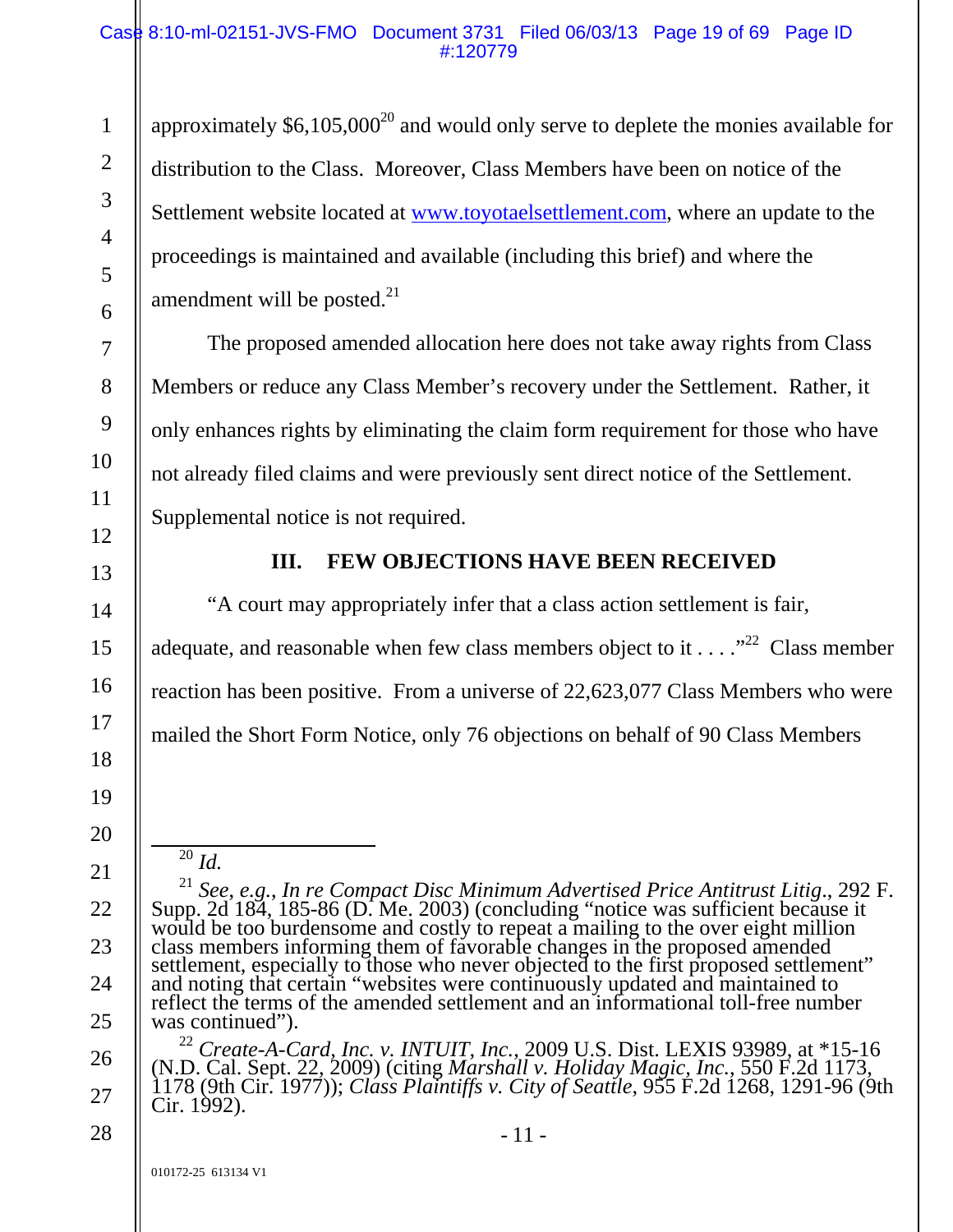#### Case 8:10-ml-02151-JVS-FMO Document 3731 Filed 06/03/13 Page 20 of 69 Page ID #:120780

have been received. The extremely low number of objections indicates substantial support for the reasonableness of the proposed Settlement.

## **IV. THE COURT SHOULD OVERRULE THE OBJECTIONS AND APPROVE THE SETTLEMENT**

For the Court's convenience, a Table of Objectors is attached at Appendix A, which identifies each objector, his or her relevant vehicle model, the benefits to which the objector is entitled under the Settlement, and a short summary of the content of the objection.<sup>23</sup> Many of the objections are non-conforming because they did not follow the Court's instructions for objecting.<sup>24</sup> The Court should strike these, particularly those non-conforming objections filed by counsel.<sup>25</sup>

The objections largely invoke overlapping issues. Below is our response, by

issue, to the objections. Although some of the objectors are vociferous, the Court

should keep in mind that they do not represent the views of 99.9999% of the Class

members who did not object.

27

28

1

2

3

4

5

6

7

8

9

10

11

12

13

14

15

16

17

18

19

20

21

22

23

24

25

 $\frac{23}{23}$  The objections themselves are attached and organized as Exhibit A to the Berman Reply Decl.

<sup>&</sup>lt;sup>24</sup> At least the following objections are non-conforming: 1-3, 8, 10-11, 15-17, 23-<br>24, 29-30, 32, 34, 37-38, 41-44, 51, 53-54, 61, 68, 73, 74-75. The Court's preliminary approval order established a clear procedure for filing a valid objection. Any objection must be in writing and include the following information: (i) a statement of objection to the settlement in the case; (ii) the name, address, and telephone number of the objecting Class Member; the make, model year, and VIN<br>number of the objecting Class Member's Subject Vehicle(s); (iii) the specific reasons<br>why the Class Member objects to the settlement (including a statement whether the objecting Class Member intends to appear at the Fairness<br>Hearing; (vi) a list of the Subject Vehicles to which the objection applies; and (vii)<br>the Class Member's signature and proof of purchase, ow have been delivered to Class Counsel, Toyota's counsel, and the Court on or before May 13, 2013. *See* Dkt. No. 3345,  $\P$  14. <sup>25</sup> *See* Objection Nos. 15, 23, 52, 75.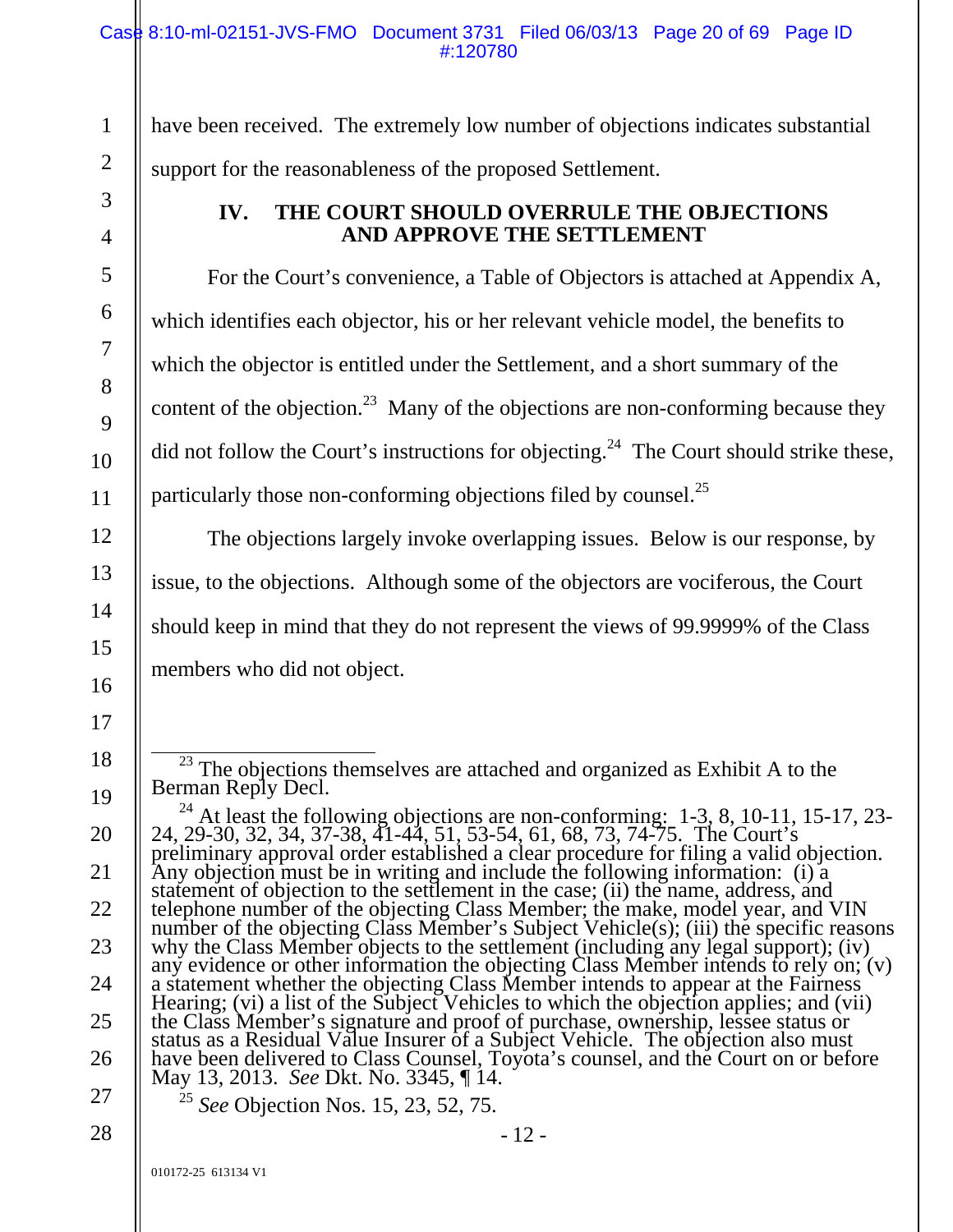2

3

4

5

6

7

8

9

10

11

12

13

14

15

16

17

18

19

20

21

22

23

24

25

26

27

28

1

## **A. The Settlement Amounts are Fair and Reasonable and Represent Substantial Recoveries for the Class**

Twenty-two objections state that the Settlement's cash payouts are insufficient and should be higher.<sup>26</sup> Eleven of these want to be fully reimbursed for specific damage and repair costs or total losses that they incurred resulting from alleged UA events.<sup>27</sup> Some objectors want individualized treatment for somewhat idiosyncratic situations such as costs of repossession,  $28$  increased maintenance costs,  $29$  or repair costs unrelated to alleged UA events $30 - \text{costs}$  that would not be included in the damages Plaintiffs would seek at trial.

By any measure, the proposed cash recoveries are fair and reasonable. In absolute terms, class action cash recoveries amounting to \$500 million are rare. For example, in an empirical study of every class action settlement approved by a federal court over a two-year period (2006-2007), the average consumer class action settlement was \$18.8 million. Only ten settlements, or 1.65% of all settlements, equaled or exceeded \$500 million.<sup>31</sup>

The cash Funds are also fair and reasonable on a percentage-of-the-recovery basis. For the Alleged Diminished Value Fund, total, aggregate estimated economic losses calculated pursuant to Dr. Manuel's methodology are approximately \$590

 26 *See* Objection Nos. 3, 9, 11, 13, 20, 28, 29, 30, 39, 40, 42, 47, 50, 52, 54, 59, 62, 63, 68, 70, 72, 74.

<sup>27</sup> *See* Objection Nos. 9, 11, 20, 39, 52, 59, 62, 68, 70, 72, 74.

<sup>28</sup> *See* Objection No. 13.

<sup>29</sup> *See* Objection No. 40.

<sup>30</sup> *See* Objection Nos. 29, 42.

<sup>31</sup> Brian T. Fitzpatrick, *An Empirical Study of Class Action Settlements and Their Fee Award*, 7 J. EMPIRICAL LEGAL STUD. 811, 828 (2010).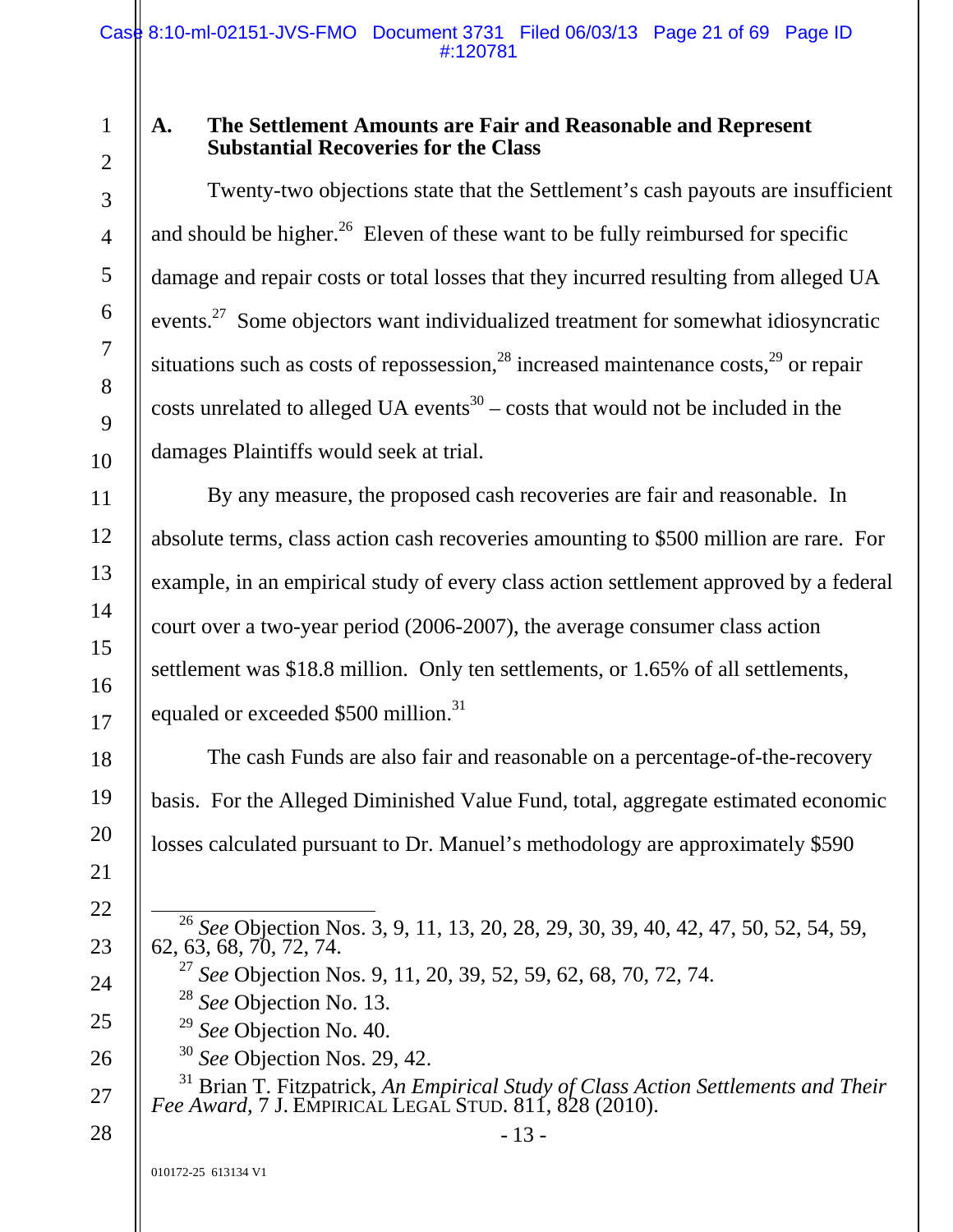## Case 8:10-ml-02151-JVS-FMO Document 3731 Filed 06/03/13 Page 22 of 69 Page ID #:120782

million, making the \$250 million Alleged Diminished Value Fund recovery approximately 42 percent of total economic losses.<sup>32</sup> The \$250 million Cash-in-Lieu-of-BOS Fund represents approximately 25 percent of the aggregate, Class-wide estimated average cost of a BOS installation based on 9,020,154 eligible vehicles.<sup>33</sup> These are excellent recoveries as compared to percentage recoveries in other class action settlements.<sup>34</sup> Further, the amounts are tied to the specific damages that Plaintiffs would seek at trial.

Notably, none of the objectors present any expert testimony testifying to the magnitude of damages in this case. As an example, objector Bernstein contends without expert analysis that the Diminished Value Matrix does not "represent the measure of damages actually incurred as a result of Toyota's defective acceleration systems  $\dots$ <sup>35</sup> Yet, that is precisely what the Matrix does. Based on actual sales in the auction market from 2005 through October 2011, Dr. Manuel has identified the relevant Toyota and Lexus models, model years, and sale months for which there was sufficient evidence to conclude that prices were reduced as a result of publicity associated with alleged UA events. The price reductions were estimated using

BOS Fund is 25% of this number.

1

2

3

4

5

6

7

8

9

10

11

12

13

14

15

16

17

18

19

20

21

22

23

24

25

26

<sup>&</sup>lt;sup>32</sup> Manuel Decl., ¶ 35. We should note that, under Toyota's damage expert's theory, the recovery constitutes 100% of estimated damage, if liability is assumed.<br><sup>33</sup> Subtracting 6,309,384 BOS-eligible vehicles and 1,325,3 <sup>33</sup> Subtracting 6,309,384 BOS-eligible vehicles and 1,325,314 hybrid vehicles from the 16,654,852 universe of current registrations yields 9,020,154 vehicles. *See* Sherwood Decl., ¶ 9. 9,020,154 eligible vehicles multiplied by the \$111.50 average<br>BOS installation cost yields \$1,005,747,171. The \$250 million Cash-in-Lieu-of-

<sup>&</sup>lt;sup>34</sup> Compare, e.g., In re Critical Path, Inc. Secs. Litig., 2002 U.S. Dist. LEXIS 26399 (N.D. Cal. June 18, 2002) (\$17.5 million settlement where damages alleged were \$200 million, resulting in 8.75% recovery percentage); Litig., 264 F.3d 201, 241  $\&$  n.22 (3d Cir. 2001) (citing securities settlements between 1.6% and 14% of damages).

 $35$  Objection No. 9 at 4-5.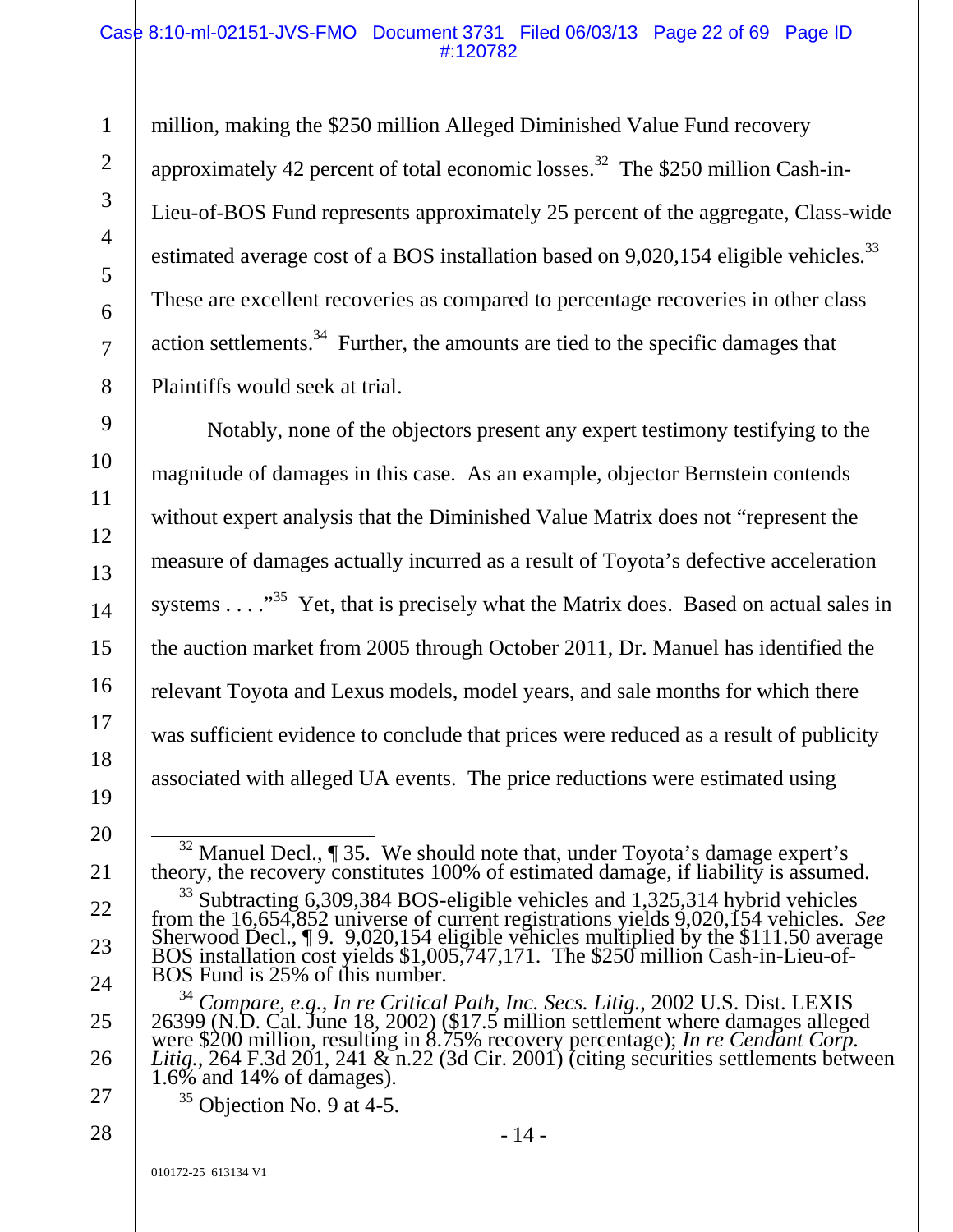## Case 8:10-ml-02151-JVS-FMO Document 3731 Filed 06/03/13 Page 23 of 69 Page ID #:120783

regression equations applied to each of Toyota's 22 product segments, statistically controlling for factors that would affect used Toyota vehicle prices such as vehicle design characteristics, vehicle condition, vehicle supply, characteristics of competitors' vehicles, and general economic conditions (including gasoline prices, the robustness of the local and national economies, and the GM and Chrysler bankruptcies).36

The Matrix, found at Attachment 2 to the Manuel Declaration, reports these actual damage estimates for each vehicle, subject to two adjustments: (i) a 30 percent or 70 percent adjustment for manifestation required and "unclear" jurisdictions, respectively; and (ii) a minimum \$125 payment to recognize that certain claimants may have sold their vehicles at market prices that did not show statistically significant evidence of excess price depreciation, even though UA issues impelled those claimants to sell during the damage period when they otherwise would not have.<sup>37</sup> Some examples from the Matrix of model-specific estimated damage resulting from excess price depreciation during the damage period are:<sup>38</sup>

- 2008 Avalon disposed of<sup>39</sup> in October 2009:  $$1.571<sup>40</sup>$
- 2009 Avalon disposed of in March 2010:  $$4,679^{41}$
- 2007 Camry disposed of in September 2009:  $$1,715^{42}$

<sup>37</sup> *Id.*, ¶¶ 26-28.

 $38$  The figures presented assume that the claimant resides in a jurisdiction in which manifestation of the defect is not required.

- 15 -

<sup>39</sup> "Disposed of" encompasses a sale, early lease return, or total loss. 40 Manuel Decl., Attach. 2 at 4.

<sup>41</sup> *Id.* at 49.

<sup>42</sup> *Id.* at 12.

28

1

2

3

4

5

6

7

8

9

10

11

12

13

14

15

16

17

18

19

20

21

22

23

24

25

26

27

010172-25 613134 V1

 $36$  Manuel Decl.,  $\P\P$  13-17, 21.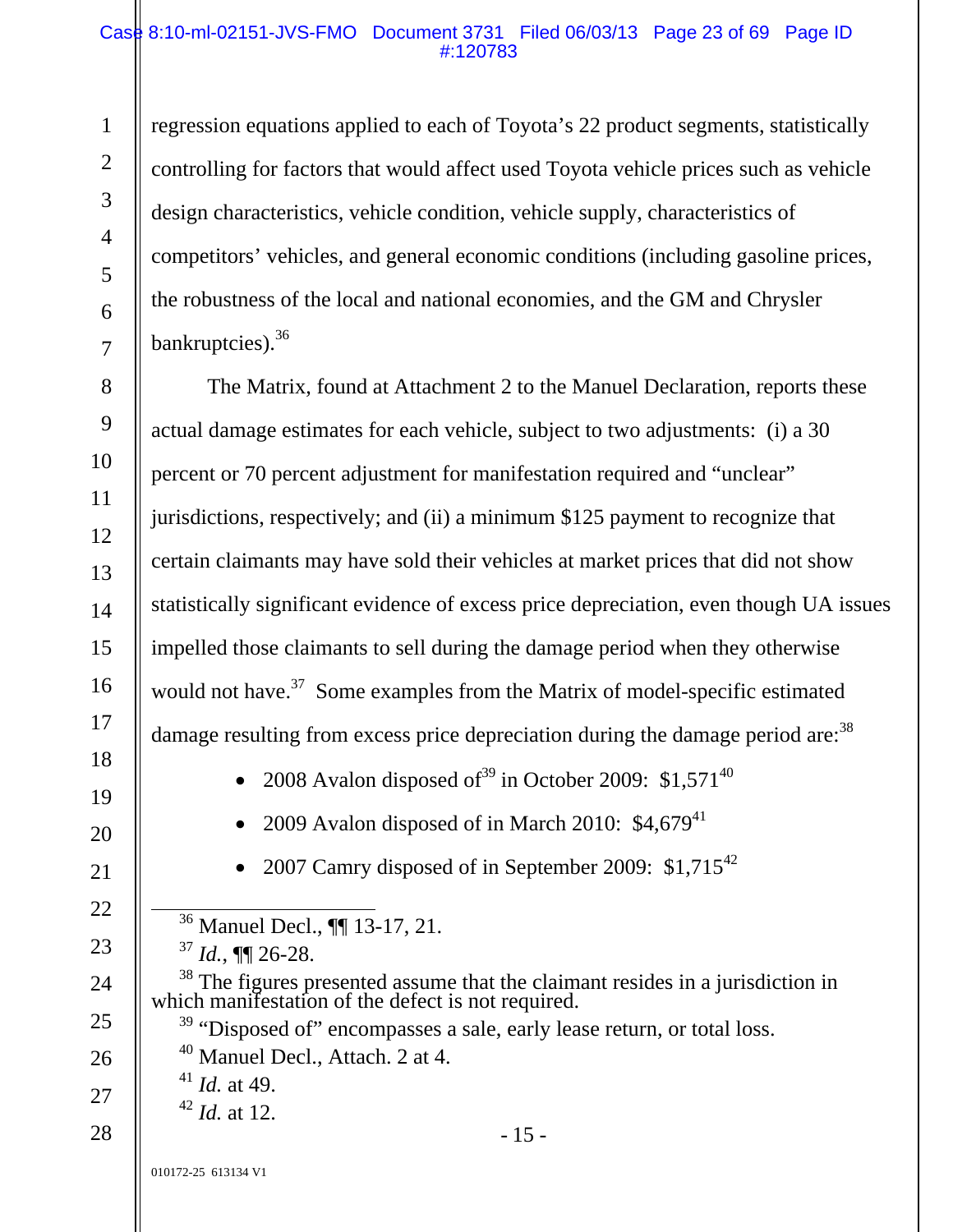|                                                                           | Case 8:10-ml-02151-JVS-FMO Document 3731 Filed 06/03/13 Page 24 of 69 Page ID<br>#:120784                                                                                                                                                                                                                                                                                                                                                                                                                                                                                                                                                                                                                                                                                        |
|---------------------------------------------------------------------------|----------------------------------------------------------------------------------------------------------------------------------------------------------------------------------------------------------------------------------------------------------------------------------------------------------------------------------------------------------------------------------------------------------------------------------------------------------------------------------------------------------------------------------------------------------------------------------------------------------------------------------------------------------------------------------------------------------------------------------------------------------------------------------|
| $\mathbf{1}$<br>$\overline{2}$<br>3<br>$\overline{4}$<br>5<br>6<br>7<br>8 | 2007 Camry disposed of in March 2010: \$125 <sup>43</sup><br>2010 Corolla disposed of in March 2010: \$125 <sup>44</sup><br>2008 Prius disposed of in April 2010: $$3,814^{45}$<br>2005 Tacoma 2x4 Prerunner disposed of in October 2010: \$343 <sup>46</sup><br>2007 Lexus ES disposed of in June 2010: $$1,117^{47}$<br>2008 Lexus LS460 disposed of in May 2010: \$3,411 <sup>48</sup><br>2008 Lexus LX470 disposed of in May 2010: $$4,056^{49}$                                                                                                                                                                                                                                                                                                                             |
| 9<br>10<br>11<br>12<br>13<br>14<br>15<br>16<br>17<br>18<br>19             | Actual distribution amounts are then pro-rated to accommodate the fact that the<br>Settlement provides for 42% recovery of estimated aggregate alleged diminished<br>value damages, although timely claimants will be uplifted to the full 100 percent<br>amount. If approved, the Settlement and the amended distribution plan will result in<br>substantial payments to remaining Class Members who did not file claims.<br>While some objectors would prefer to pass up this opportunity to settle the<br>action for very substantial percentages of potential damages at trial, these objectors<br>improperly assign no value to the risks of going to trial and of the adverse impact on<br>other Class Members that would ensue if that trial was lost. We discussed those |
| 20<br>21<br>22<br>23<br>24<br>25<br>26<br>27<br>28                        | $43$ Id.<br><sup>44</sup> <i>Id.</i> at 135. Note that this is Mr. Bernstein's anticipated recovery, which is a minimum threshold amount. Although Mr. Bernstein asserts that his actual loss was greater (\$2,634.22, <i>see</i> Objection No. 9 at 2), Dr.<br>$^{45}$ <i>Id.</i> at 71.<br>$^{46}$ <i>Id.</i> at 78.<br>$^{47}$ <i>Id.</i> at 51.<br>$48$ <i>Id.</i> at 346.<br>$^{49}$ <i>Id.</i> at 406.<br>$-16-$                                                                                                                                                                                                                                                                                                                                                           |
|                                                                           |                                                                                                                                                                                                                                                                                                                                                                                                                                                                                                                                                                                                                                                                                                                                                                                  |

010172-25 613134 V1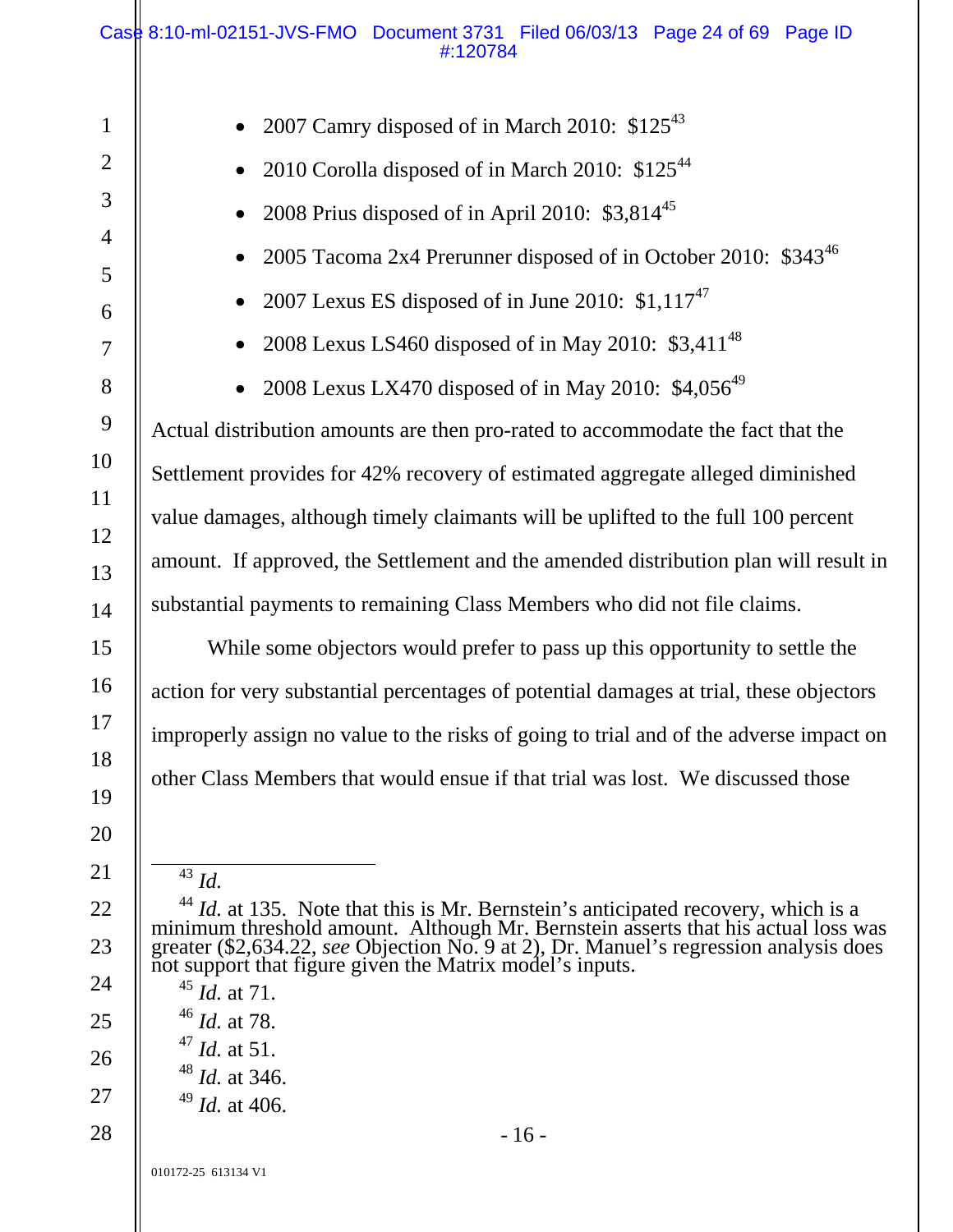| $\mathbf{1}$   | risks in detail in our opening brief and will not repeat all of those arguments here but                                                                                                                                                                                                                                                                    |  |  |  |  |
|----------------|-------------------------------------------------------------------------------------------------------------------------------------------------------------------------------------------------------------------------------------------------------------------------------------------------------------------------------------------------------------|--|--|--|--|
| $\overline{2}$ | instead summarize them as follows:                                                                                                                                                                                                                                                                                                                          |  |  |  |  |
| 3              | • Standing: Toyota has appealed the Court's standing ruling, and if the                                                                                                                                                                                                                                                                                     |  |  |  |  |
| 4<br>5         | Ninth Circuit rules that no Plaintiff or Class Member has standing to pursue<br>any claim unless the alleged defects actually manifested in UA in their                                                                                                                                                                                                     |  |  |  |  |
| 6              | Subject Vehicles, the case will be gutted. The only Plaintiffs and Class<br>Members with standing to pursue claims will be those who actually<br>experienced a UA, who are but a small fraction of the total number of                                                                                                                                      |  |  |  |  |
| 7              | Subject Vehicle owners.                                                                                                                                                                                                                                                                                                                                     |  |  |  |  |
| 8              | • Arbitration: If Toyota wins its pending appeal of the Court's order denying<br>arbitration, reversal will kill this litigation, forcing individual consumers to                                                                                                                                                                                           |  |  |  |  |
| 9<br>10        | file for arbitration, something that no individual Class Member could<br>afford to do given the enormous costs of marshaling the evidence necessary<br>to prove a claim against Toyota.                                                                                                                                                                     |  |  |  |  |
| 11             | • Preemption: The Ninth Circuit or even the Supreme Court could reverse                                                                                                                                                                                                                                                                                     |  |  |  |  |
| 12             | the Court's ruling finding no preemption, thereby precluding any and all<br>forms of injunctive and equitable relief sought by Plaintiffs. Gone would                                                                                                                                                                                                       |  |  |  |  |
| 13<br>14       | be the BOS installation and Customer Support Program benefits that<br>Plaintiffs have garnered in the Settlement.                                                                                                                                                                                                                                           |  |  |  |  |
| 15<br>16<br>17 | <i>Defect:</i> NASA and NHTSA concluded that, in their limited analysis of the<br>ETCS, they could not find a specific software defect in the ETCS that<br>explained the reports of UA in the NHTSA database (although NASA did<br>note that "[b] ecause proof that the ETCS-i caused the reported UAs was<br>not found does not mean it could not occur"). |  |  |  |  |
| 18<br>19<br>20 | <i>Daubert motions:</i> Toyota would bring motions to exclude material<br>components of Plaintiffs' evidence of liability and damages contained in<br>expert reports, which, if granted, could undermine Plaintiffs' entire case.<br>Such motions were pending in <i>Van Alfen</i> at the time of this Settlement.                                          |  |  |  |  |
| 21             | Aggregate damages: Defendants' experts hotly contested Plaintiffs'                                                                                                                                                                                                                                                                                          |  |  |  |  |
| 22             | expert's proof of aggregate damages, including assertions that price<br>variations unrelated to alleged UA cannot be separated on a class-wide                                                                                                                                                                                                              |  |  |  |  |
| 23             | basis from alleged UA price impacts; the resale prices for some vehicles                                                                                                                                                                                                                                                                                    |  |  |  |  |
| 24             | actually appreciated during the damage period; and no average or other<br>single measure of price effect can be used to determine impact for each and                                                                                                                                                                                                       |  |  |  |  |
| 25             | every Class Member.                                                                                                                                                                                                                                                                                                                                         |  |  |  |  |
| 26             | <i>Bellwether and class certification risks:</i> There is a substantial risk that the<br>Court would not certify classes for consumers in many states and that the                                                                                                                                                                                          |  |  |  |  |
| 27             | Court will ultimately find that common issues do not predominate for                                                                                                                                                                                                                                                                                        |  |  |  |  |
| 28             | $-17-$                                                                                                                                                                                                                                                                                                                                                      |  |  |  |  |
|                | 010172-25 613134 V1                                                                                                                                                                                                                                                                                                                                         |  |  |  |  |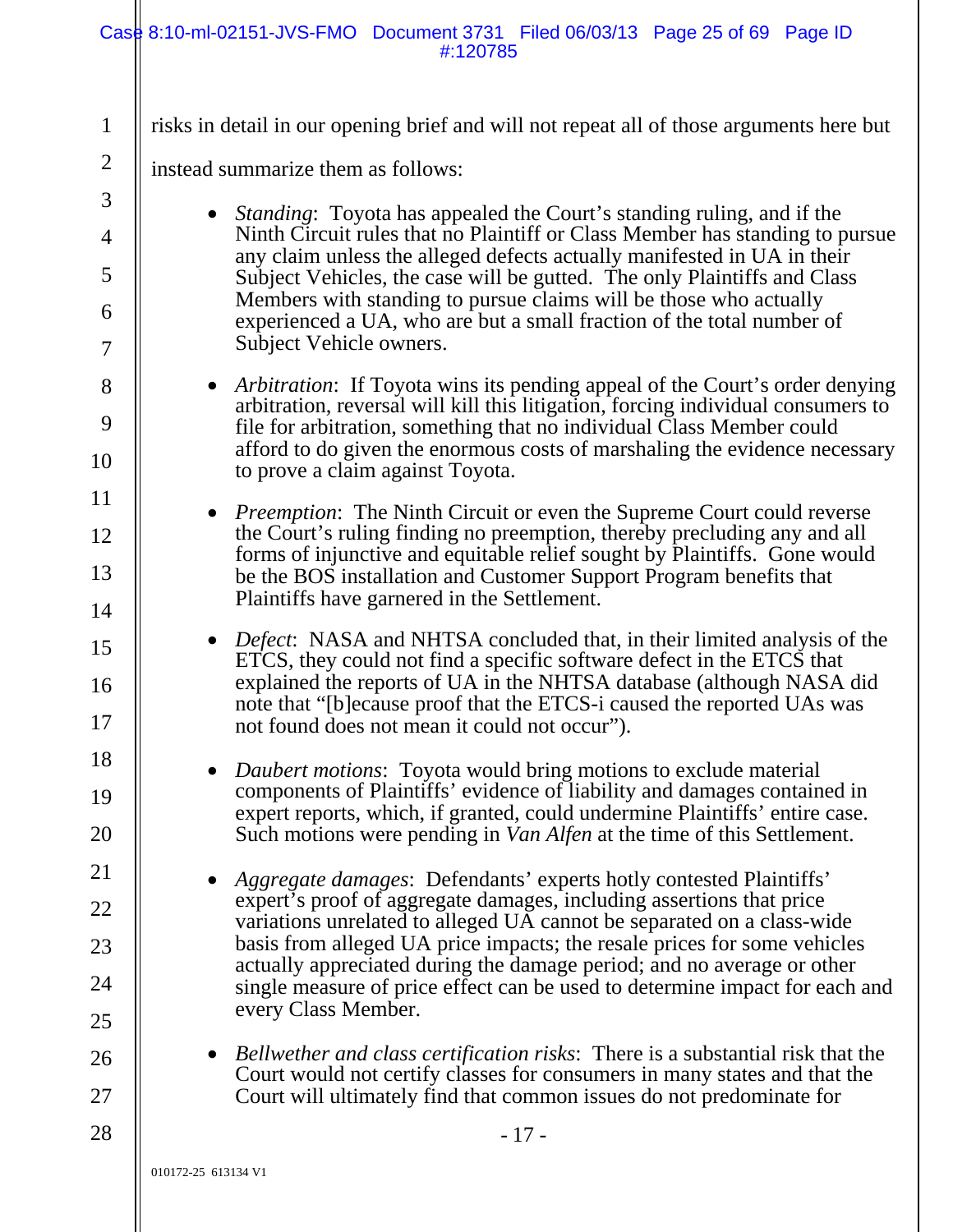|                                                       | Case 8:10-ml-02151-JVS-FMO Document 3731 Filed 06/03/13 Page 26 of 69 Page ID<br>#:120786                                                                                                                                                                                                                                                                                                                                                                                        |  |  |  |  |
|-------------------------------------------------------|----------------------------------------------------------------------------------------------------------------------------------------------------------------------------------------------------------------------------------------------------------------------------------------------------------------------------------------------------------------------------------------------------------------------------------------------------------------------------------|--|--|--|--|
| $\mathbf{1}$<br>$\overline{2}$<br>3<br>$\overline{4}$ | issues encompassing defect identification, aggregate damages, and<br>exposure to advertising. If the bellwether trial were lost, the prospect of<br>Plaintiffs succeeding in the remaining states would be dim. And even if the<br>bellwether trial resulted in a partial or full verdict in favor of the bellwether<br>classes, Plaintiffs in other states would still have to prove their entitlement<br>to Rule 23 certification, and Toyota would undoubtedly and vigorously |  |  |  |  |
| 5<br>6                                                | contest each and every bellwether class certification motion.<br>Courts recognize that the opinion of experienced counsel supporting the<br>settlement is entitled to considerable weight, although, of course, courts should not                                                                                                                                                                                                                                                |  |  |  |  |
| $\overline{7}$<br>8<br>9                              | simply rubber stamp settlements. <sup>50</sup> Based on our extensive experience in class action                                                                                                                                                                                                                                                                                                                                                                                 |  |  |  |  |
| 10<br>11                                              | litigation and our careful analysis here, Class Counsel believe that it is in the best<br>interests of the Class as a whole to consummate the Settlement and provide these                                                                                                                                                                                                                                                                                                       |  |  |  |  |
| 12<br>13                                              | substantial recoveries to the Class Members as soon as possible rather than risk<br>losing a liability verdict at trial or risk receiving a damages award substantially lower                                                                                                                                                                                                                                                                                                    |  |  |  |  |
| 14<br>15<br>16                                        | than what Plaintiffs would seek.<br><b>B.</b><br><b>Based on Expert Testimony, the Settlement Reasonably Excludes</b><br><b>Recovery for Alleged Diminished Value Outside of the Damage Period</b>                                                                                                                                                                                                                                                                               |  |  |  |  |
| 17<br>18                                              | The period for Diminished Value claims is September 1, 2009 through<br>December 31, 2010. The \$250,000,000 Alleged Diminished Value Fund will be                                                                                                                                                                                                                                                                                                                                |  |  |  |  |
| 19                                                    |                                                                                                                                                                                                                                                                                                                                                                                                                                                                                  |  |  |  |  |
| 20                                                    | available for distribution to certain Class Members who sold, traded in, returned, or                                                                                                                                                                                                                                                                                                                                                                                            |  |  |  |  |
| 21<br>22<br>23                                        | incurred a total loss during this time period, or returned a leased Subject Vehicle<br>before the lease termination date after having reported an alleged unintended<br>acceleration event to Toyota, a Toyota Dealer, or the National Highway                                                                                                                                                                                                                                   |  |  |  |  |
| 24<br>25<br>26                                        | Transportation Safety Administration ("NHTSA"), before December 1, 2012. <sup>51</sup><br>$^{50}$ See Create-A-Card, Inc. v. INTUIT, Inc., 2009 U.S. Dist. LEXIS 93989, at *12-13; MANUAL FOR COMPLEX LITIGATION (FOURTH), § 21.633 at 321-22 (4th ed.                                                                                                                                                                                                                           |  |  |  |  |
| 27<br>28                                              | 2004).<br>$51$ Agreement at 13.<br>$-18-$<br>010172-25 613134 V1                                                                                                                                                                                                                                                                                                                                                                                                                 |  |  |  |  |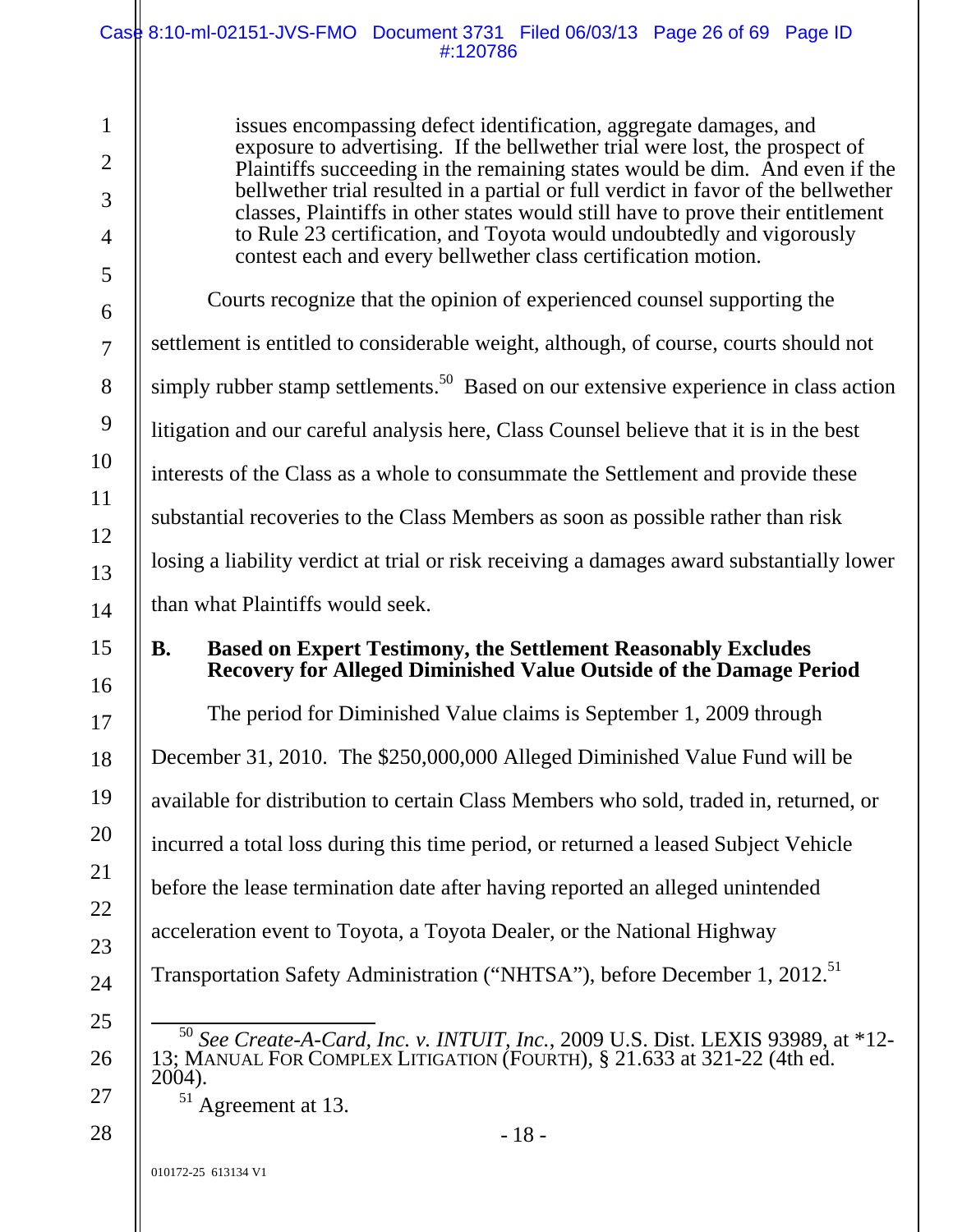## Case 8:10-ml-02151-JVS-FMO Document 3731 Filed 06/03/13 Page 27 of 69 Page ID #:120787

Several objectors believe that this period should be expanded.<sup>52</sup> These objectors either sold or traded in their vehicles or experienced a total loss before or after the damage period and are, therefore, ineligible to receive a distribution from the Alleged Diminished Value Fund.

The damage period was identified only after careful and thorough analysis by Plaintiffs' economics expert, Dr. Manuel, who found that Class vehicles did not suffer any diminished value associated with transactions *before* or *after* the damage period (except for instances of early lease terminations following a reported UA event). The selection of the September 1, 2009 through December 31, 2010 damage period was the product of a rigorous analytical process and the existence of compelling statistical evidence. Customers selling their vehicles prior to September 1, 2009 would not have suffered harm caused by the depression in resale prices which began when UA events were widely publicized in late August 2009, and, therefore, would not have experienced the resale price depreciation that Plaintiffs claim was due to disclosures about UA. As Dr. Manuel explains: The selection of the damage period described (September 2009 through December  $2010$ ) was a function of affirmative evidence for that time period, the damage theory itself, and an absence of evidence beyond December 2010. As stated above, economic loss findings during the damage period were the product of a rigorous analytical process and the existence of compelling statistical evidence. These findings coincided with a damage theory that Toyota's alleged concealment of vehicle defects

 $\frac{52}{32}$  *See* Objection Nos. 7 (traded in July 2009 and admits that "[n]o known problems of Toyota vehicles had been established at that time), 12 (December 2012 problems of Toyota venteles had been established at that the fig. 12 (December 2012<br>trade-in), 14 (April 2012 sale), 18 (disposition date unstated), 33 (disposition date<br>unstated), 34 (March 2011 trade-in), 38 (August 2009

1

2

3

4

5

6

7

8

9

10

11

12

13

14

15

16

17

18

19

20

21

22

23

24

25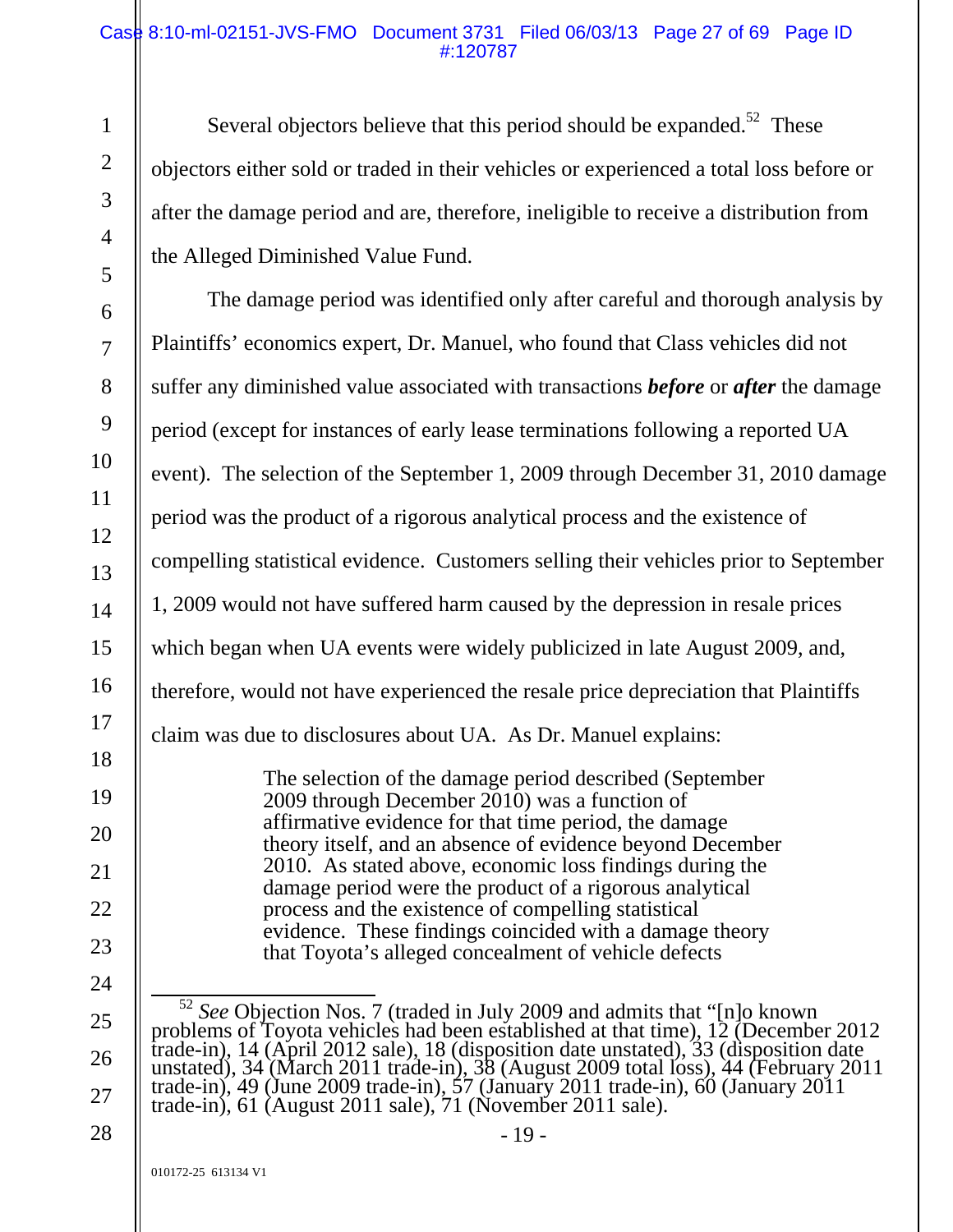|                                                       |                                                                                | Case 8:10-ml-02151-JVS-FMO Document 3731 Filed 06/03/13 Page 28 of 69 Page ID<br>#:120788                                                                                                                                                                                                                                                                                                                                       |  |  |
|-------------------------------------------------------|--------------------------------------------------------------------------------|---------------------------------------------------------------------------------------------------------------------------------------------------------------------------------------------------------------------------------------------------------------------------------------------------------------------------------------------------------------------------------------------------------------------------------|--|--|
| $\mathbf{1}$<br>$\overline{2}$<br>3<br>$\overline{4}$ |                                                                                | caused sale prices to decline once those defects became<br>known. As such, customers selling their vehicles prior to<br>September 2009 would not have sold into a market in<br>which the alleged vehicle defects were known. Thus, they<br>would not have experienced the excess price depreciation<br>that was present during the damage period. $[53]$                                                                        |  |  |
| 5                                                     | The start of the damage period in September 2009 is based on public            |                                                                                                                                                                                                                                                                                                                                                                                                                                 |  |  |
| 6                                                     | awareness of UA issues in Subject Vehicles. Dr. Manuel identifies several news |                                                                                                                                                                                                                                                                                                                                                                                                                                 |  |  |
| $\tau$                                                | events as providing "bright line dates concerning public awareness." They are: |                                                                                                                                                                                                                                                                                                                                                                                                                                 |  |  |
| 8<br>9                                                | i.                                                                             | The August 28, 2009 crash of a 2009 Lexus ES350 vehicle driven                                                                                                                                                                                                                                                                                                                                                                  |  |  |
| 10                                                    |                                                                                | by California Highway Patrolman Mark Saylor. During that<br>incident, Officer Saylor's brother-in-law called 911 from the back                                                                                                                                                                                                                                                                                                  |  |  |
| 11                                                    |                                                                                | seat of the vehicle and said "our accelerator is stuck we're<br>approaching the intersection." Shortly after the call, the Saylor                                                                                                                                                                                                                                                                                               |  |  |
| 12                                                    |                                                                                | family was dead                                                                                                                                                                                                                                                                                                                                                                                                                 |  |  |
| 13                                                    | ii.                                                                            | A January 21, 2010 announcement by Toyota Motor Sales, Inc.<br>("TMS") that it was recalling approximately 2.3 million vehicles<br>to correct sticking accelerator pedals on specific Toyota Division                                                                                                                                                                                                                           |  |  |
| 14<br>15<br>16<br>17<br>18                            |                                                                                | models including certain model years of the Avalon, Camry,<br>Corolla, Highlander, Matrix, RAV4, Sequoia and Tundra models.<br>This followed the November 2, 2009 TMS announcement that it<br>was recalling 4.2 million Toyota and Lexus vehicles including<br>certain model years of the Avalon, Camry, Prius, Tacoma,<br>Tundra, ES350 and IS250/350 models for accelerator pedal<br>entrapment problems caused by floor mats |  |  |
| 19<br>20<br>21<br>22                                  | iii.                                                                           | The highly unusual announcement by TMS on January 26, 2010<br>that it was suspending the sale of eight Toyota models in the<br>United States because of a sticking accelerator pedal. These<br>included certain model years of the Avalon, Camry, Corolla,<br>Highlander, Matrix, RAV4, Sequoia and Tundra models                                                                                                               |  |  |
| 23<br>24<br>25                                        | iv.                                                                            | Press releases by [NHTSA] between February 1, 2010 and<br>February 10, 2010 regarding Toyota recalls of Toyota and Lexus<br>vehicles for accelerator pedal entrapment by floor mats and sticky<br>accelerator pedals involving nine Toyota vehicles, three Lexus                                                                                                                                                                |  |  |
| 26<br>27                                              |                                                                                | $53$ Manuel Decl., $\P$ 18.                                                                                                                                                                                                                                                                                                                                                                                                     |  |  |
| 28                                                    |                                                                                | $-20-$                                                                                                                                                                                                                                                                                                                                                                                                                          |  |  |
|                                                       | 010172-25 613134 V1                                                            |                                                                                                                                                                                                                                                                                                                                                                                                                                 |  |  |

 $\parallel$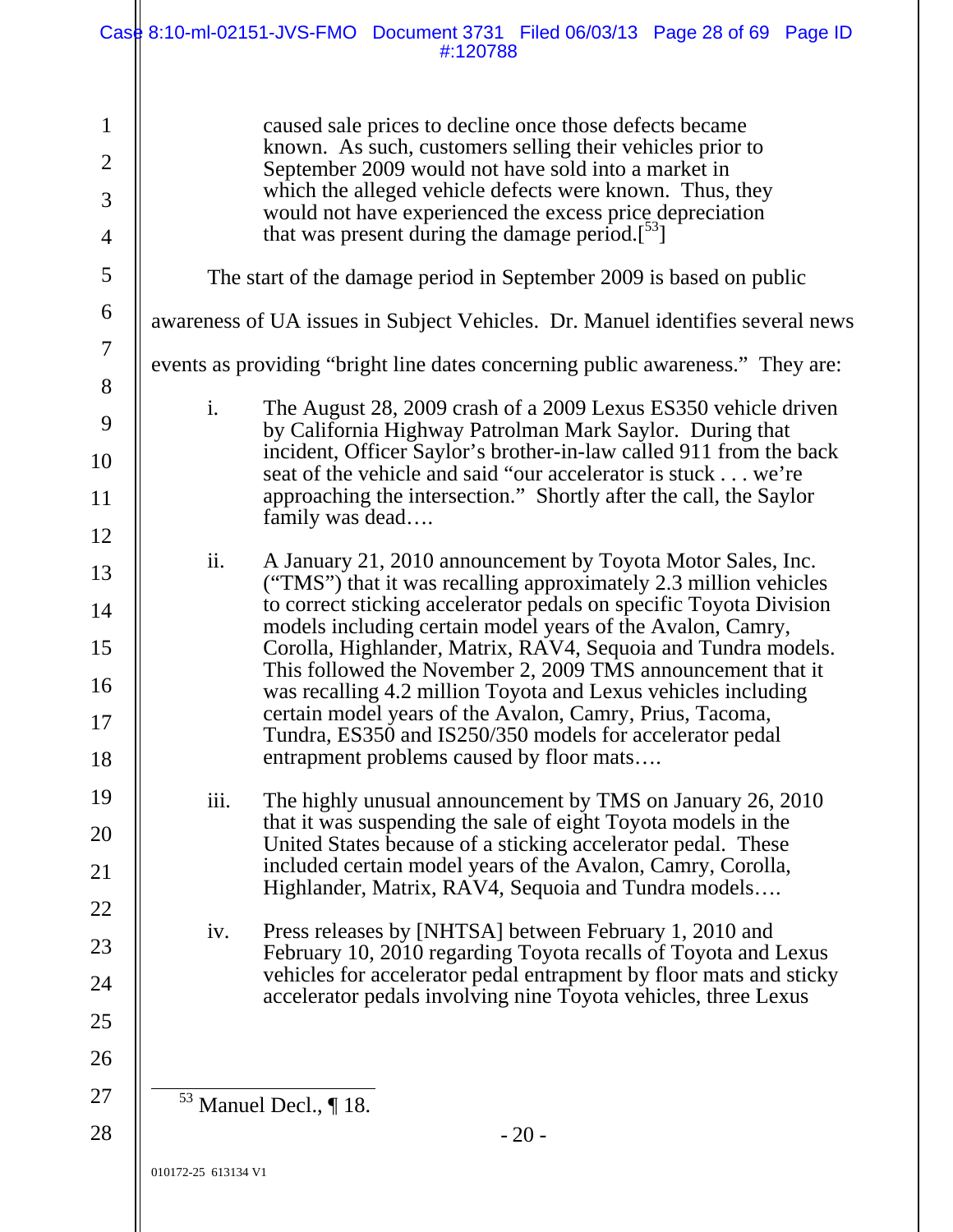## Case 8:10-ml-02151-JVS-FMO Document 3731 Filed 06/03/13 Page 29 of 69 Page ID #:120789

| $\mathbf{1}$        | vehicles and the Pontiac Vibe, which is the Toyota Matrix<br>twin $[$ <sup>54</sup> ]                                                                                                                                                |  |  |  |
|---------------------|--------------------------------------------------------------------------------------------------------------------------------------------------------------------------------------------------------------------------------------|--|--|--|
| $\overline{2}$      |                                                                                                                                                                                                                                      |  |  |  |
| 3                   | Between August 28, 2009 and January 26, 2010, there were numerous                                                                                                                                                                    |  |  |  |
| $\overline{4}$      | newspaper articles and television stories concerning alleged UA problems with                                                                                                                                                        |  |  |  |
| 5                   | certain Toyota and Lexus vehicles. Numerous articles followed in the automotive                                                                                                                                                      |  |  |  |
| 6                   | trade press "commenting on the adverse effects that the unintended acceleration issue                                                                                                                                                |  |  |  |
| $\overline{7}$<br>8 | was having on the prices for used Toyota vehicles." <sup>55</sup>                                                                                                                                                                    |  |  |  |
| 9                   | At the other end of the damage period, sale prices of the affected models at the                                                                                                                                                     |  |  |  |
| 10                  | end of 2010 were on a trajectory towards pre-damage period depreciation levels and                                                                                                                                                   |  |  |  |
| 11                  | showed either little-to-no evidence of abnormal price depreciation or price variation                                                                                                                                                |  |  |  |
| 12                  | for reasons unrelated to UA by the end of 2010:                                                                                                                                                                                      |  |  |  |
| 13                  | The decision to terminate economic loss calculations at the                                                                                                                                                                          |  |  |  |
| 14                  | end of 2010 reflected initial findings that sale prices of the<br>affected models were on a trajectory towards pre-damage                                                                                                            |  |  |  |
| 15                  | period depreciation levels. Through the later months of<br>2010, growing percentages of subject Toyota and Lexus                                                                                                                     |  |  |  |
| 16                  | models showed either little-to-no evidence of excess price<br>depreciation or price variation for reasons other than issues                                                                                                          |  |  |  |
| 17                  | related to unintended acceleration. Continuing the                                                                                                                                                                                   |  |  |  |
| 18                  | economic loss calculations into 2011 would have involved<br>investigating market conditions for damage when available                                                                                                                |  |  |  |
| 19                  | evidence suggested a return to prevalent unaffected prices<br>of subject Toyota and Lexus models. <sup>[56</sup> ]                                                                                                                   |  |  |  |
| 20<br>21            |                                                                                                                                                                                                                                      |  |  |  |
| 22                  |                                                                                                                                                                                                                                      |  |  |  |
| 23                  |                                                                                                                                                                                                                                      |  |  |  |
| 24                  | July 2012 Expert Report of Ernest H. Manuel, Jr., Ph.D., ¶ 37(b) & Tab 3; see                                                                                                                                                        |  |  |  |
| 25                  | also September 2012 Rebuttal Expert Report of Ernest H. Manuel, Jr., Ph.D., 11 68-<br>74 & Tab 6 pages 1-14 (charting quantity of UA-related news stories by specific<br>model over the time period September 2009 through September |  |  |  |
| 26                  | <sup>55</sup> <i>Id.</i> , $\P$ 37(c) and (d).                                                                                                                                                                                       |  |  |  |
| 27                  | $56$ Manuel Decl., $\P$ 19.                                                                                                                                                                                                          |  |  |  |
| 28                  | $-21-$                                                                                                                                                                                                                               |  |  |  |
|                     | 010172-25 613134 V1                                                                                                                                                                                                                  |  |  |  |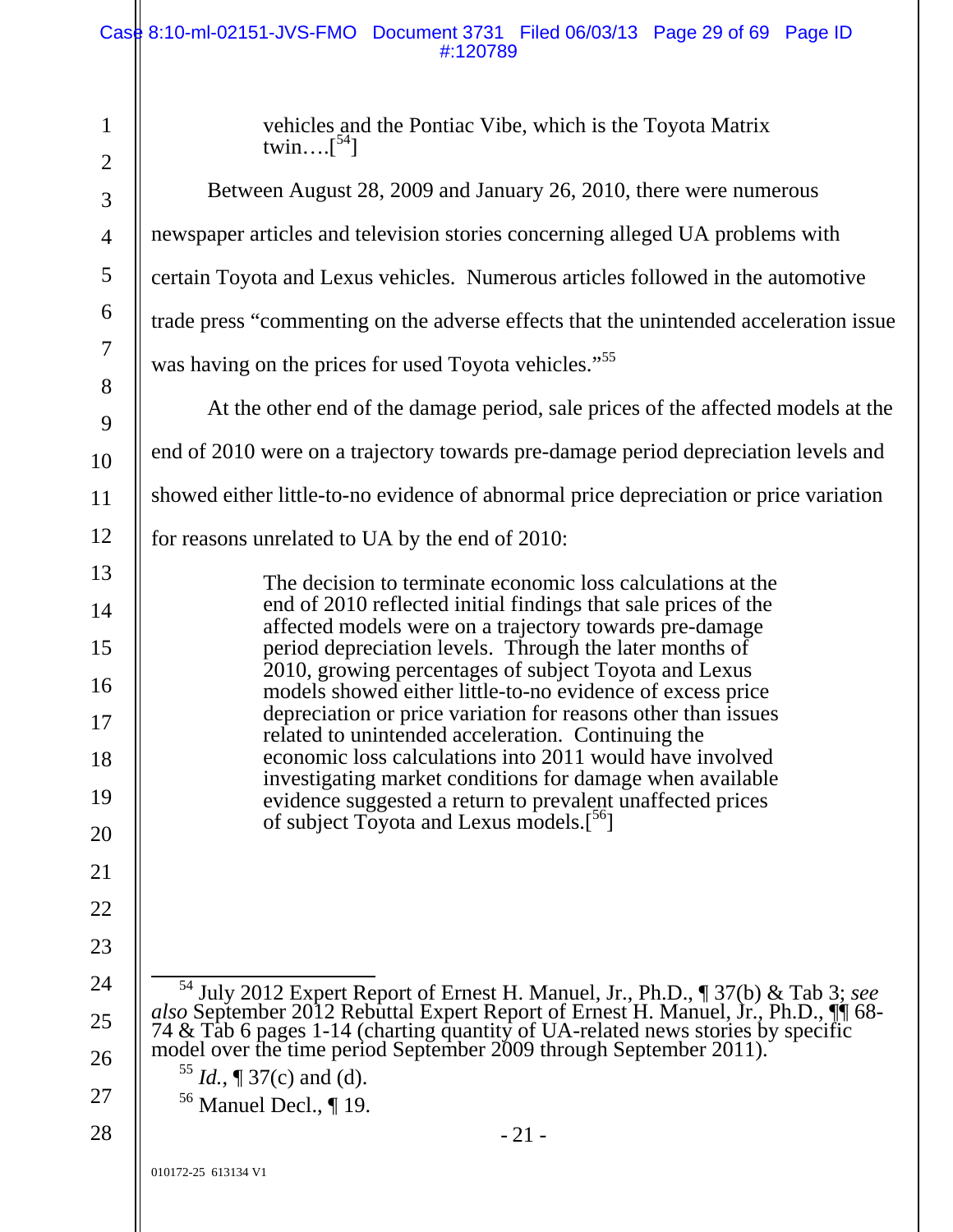#### Case 8:10-ml-02151-JVS-FMO Document 3731 Filed 06/03/13 Page 30 of 69 Page ID #:120790

The objectors do not provide any evidence – expert or otherwise – rebutting Dr. Manuel's analysis limiting the damage period to September 1, 2009 through December 31, 2010.

## **C. The Scope of the BOS Program is Reasonable**

Six objectors ask that BOS be made available for all Class Members who do not have BOS and will not be offered BOS under the Settlement.<sup>57</sup> Over 3.5 million Subject Vehicles will be eligible to receive a BOS under the Settlement. These vehicles were part of Toyota's recall directly related to the risk of floor mat entrapment. In addition, hybrid vehicles have "parts protection logic" that performs a function equivalent to BOS, and additional vehicles have previously received BOS.

BOS provides additional protection in the event of accelerator entrapment or human error, but does not address any potential electronic cause of unintended acceleration. The BOS program, therefore, is focused on vehicles subject to the floor mat entrapment recall. Vehicles not receiving BOS under the Settlement were not subject to the floor mat entrapment recall, and include models that do not have the capacity to accept the BOS reflash without also replacing the engine control module, which Toyota would not agree to do given the enormous costs involved. Further, Toyota believed strongly in its state-of-the-art defense and concluded that it faced little liability risk related to a lack of BOS on what are primarily older vehicle models.

57 *See* Objection Nos. 10, 24, 25, 38, 43, 56.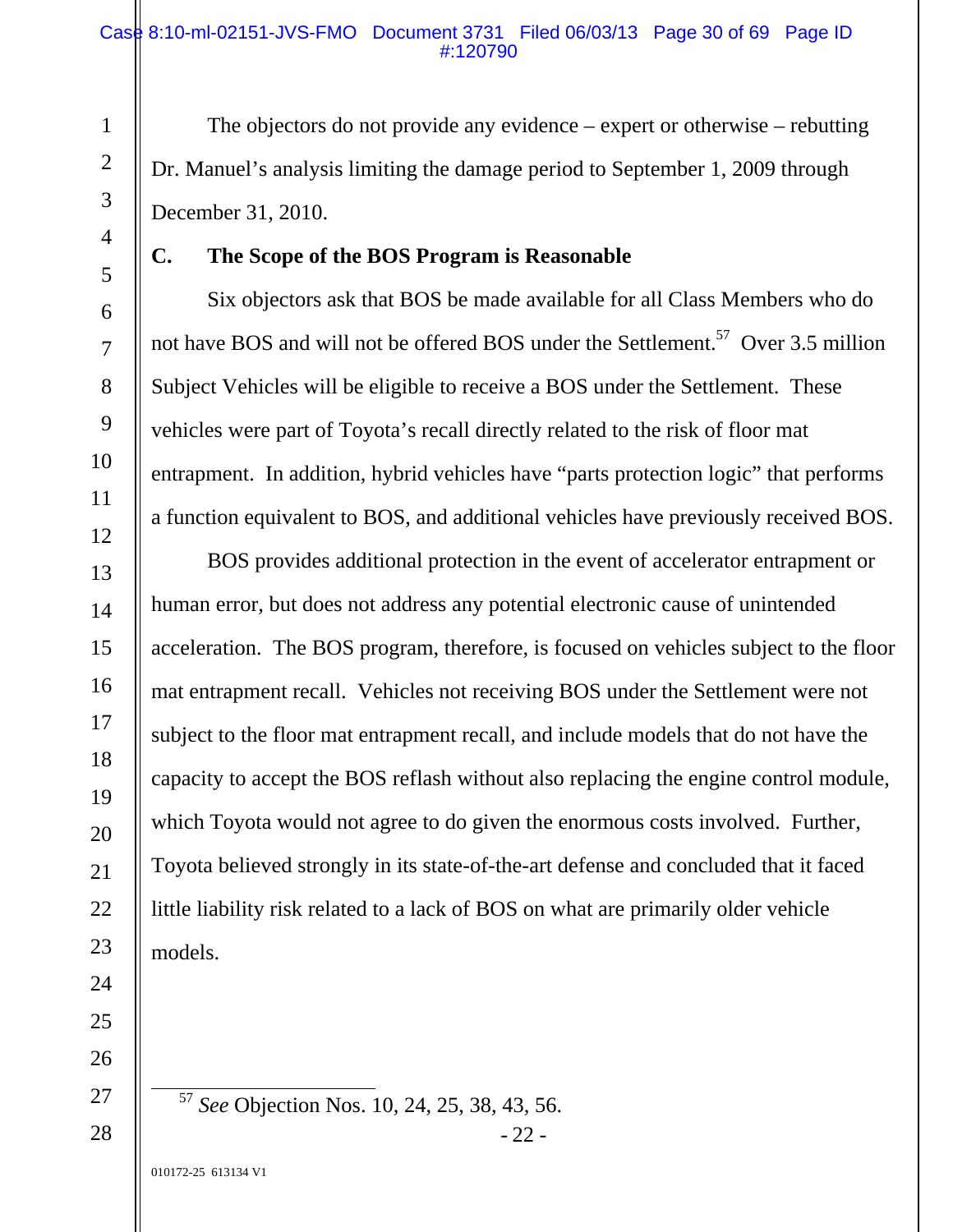1

2

3

4

5

6

7

8

9

10

11

12

13

14

15

16

17

18

19

20

21

22

23

24

25

26

27

## **D. The BOS Installation Provides a Substantial Benefit to the Class**

In contrast to the six objectors who would like to receive BOS but will not, five of the objections contend that the BOS installation is not a benefit because it was already offered or provides no real value.<sup>58</sup> Both contentions are incorrect.

Toyota previously offered the installation of BOS with respect to approximately 3.2 million models. As of the Settlement date, approximately 550,000 of the vehicles had not had BOS installed. The Settlement renotifies Class Members whose vehicles were previously eligible for BOS installation. In addition, and only as a result of this Settlement, Toyota is offering to install BOS on approximately 3,031,477 Subject Vehicles that have not previously been offered BOS. Thus, the objector's contention that the BOS installation benefit of the Settlement is illusory because Toyota was already offering it outside of the Settlement is simply incorrect.

And BOS provides a real benefit. The BOS will automatically reduce engine power when the brake pedal and the accelerator pedal are applied simultaneously under certain driving conditions. Thus, Plaintiffs believe that BOS offers an important safety enhancement,<sup>59</sup> and the objectors do not and cannot provide any evidence to the contrary.

 $58$  See Objection Nos. 5, 21, 46, 53, 67. Objectors Bandas (Objection No. 5), and<br>Neumann (Objection No. 46) do not have standing to object to the BOS installation<br>portion of the Settlement, because they are current owne

<sup>&</sup>lt;sup>59</sup> See, e.g., NHTSA Notice of Proposed Rulemaking, 73 Fed. Reg. 22638, 22639 (April 16, 2012) ("We believe brake-throttle override would prevent most crashes where a stuck or trapped accelerator pedal was to blame becau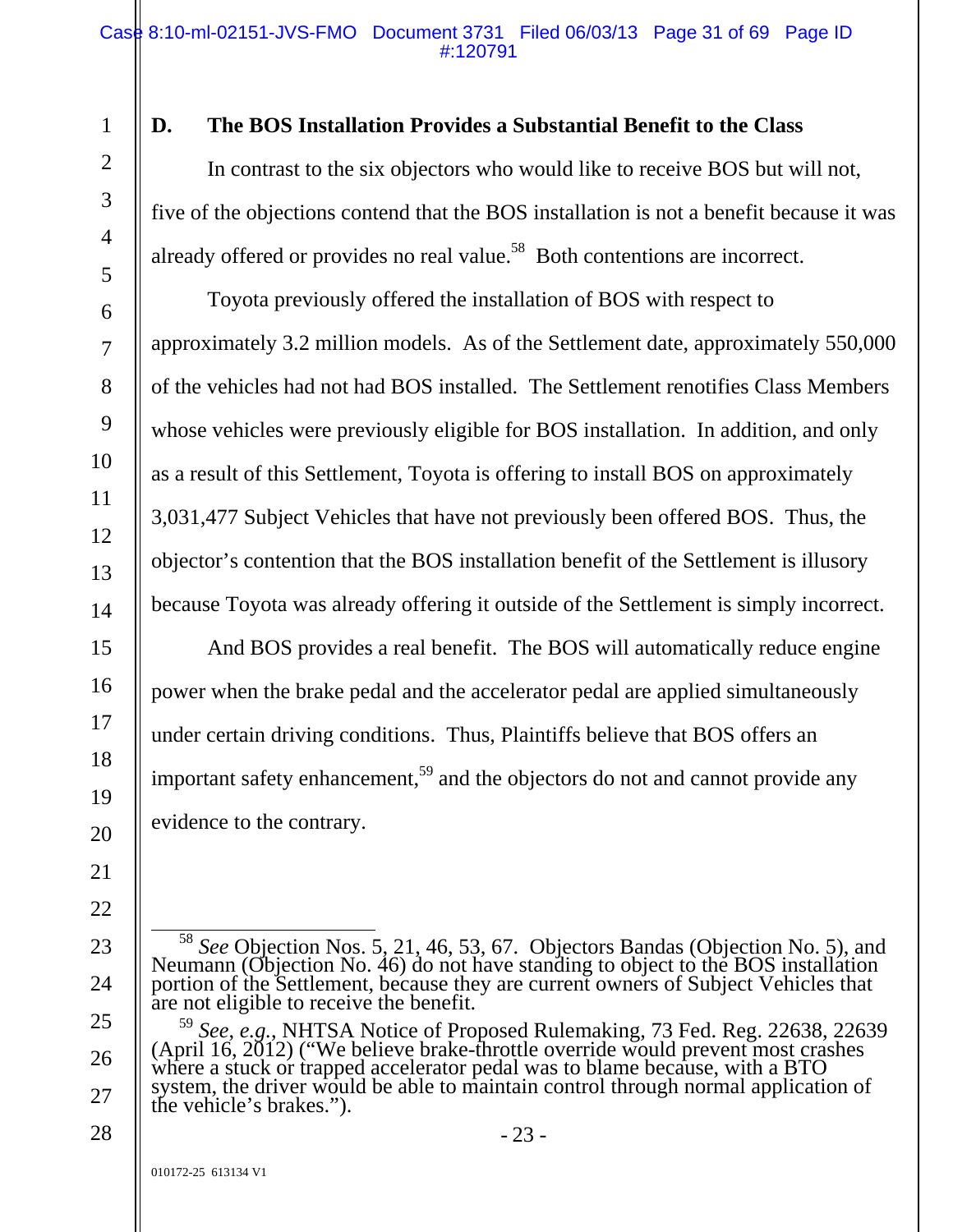### Case 8:10-ml-02151-JVS-FMO Document 3731 Filed 06/03/13 Page 32 of 69 Page ID #:120792

Objector Bernstein also contends that it is unlikely the BOS installation benefit will be realized by the Class because, in his opinion, "[i]t is obviously impossible to calculate with precision the number of Toyota owners who will actually avail themselves of the brake retrofitting option . . . ."60 Mr. Bernstein is wrong. First, that some Class Members may not take advantage of a class action settlement benefit – for instance, those who choose not to file claims for money – does not render the benefit superfluous. To the contrary, the BOS benefit is there for the taking, the same as a cash distribution. Second, that Toyota previously offered the installation of BOS with respect to approximately 3.2 million models, and the owners of all but 550,000 of those vehicles responded and elected to have BOS installed, demonstrates that drivers value the benefits provided by BOS.

Plaintiffs value the BOS benefit, in the aggregate, at \$399,334,685 based on an average of \$111.50 to have the BOS installed if Class Members were to pay for it themselves outside the Settlement.<sup>61</sup> Objectors Bandas and Serafino state that this is the price that Toyota would charge for the installation;<sup>62</sup> this contention is false, as it is the average price that independent dealers selling a variety of automobile brands would charge, thereby establishing the retail value of the benefit.<sup>63</sup> Bandas and Serafino also assert that the BOS benefit cannot be valued for purposes of valuing the entire Settlement because, they contend, it is a "fictive valuation[] of inestimable

 $60$  Objection No. 9 at 8.

<sup>&</sup>lt;sup>61</sup> Declaration of Michael Bonne Regarding the Retail Cost of Installing a Brake Override on Subject Vehicles (Dkt. No. 3557) ("Bonne Decl."),  $\P$  10.

 $62$  Objection Nos. 5 and 67 at 6.

 $63$  Bonne Decl., ¶ 8.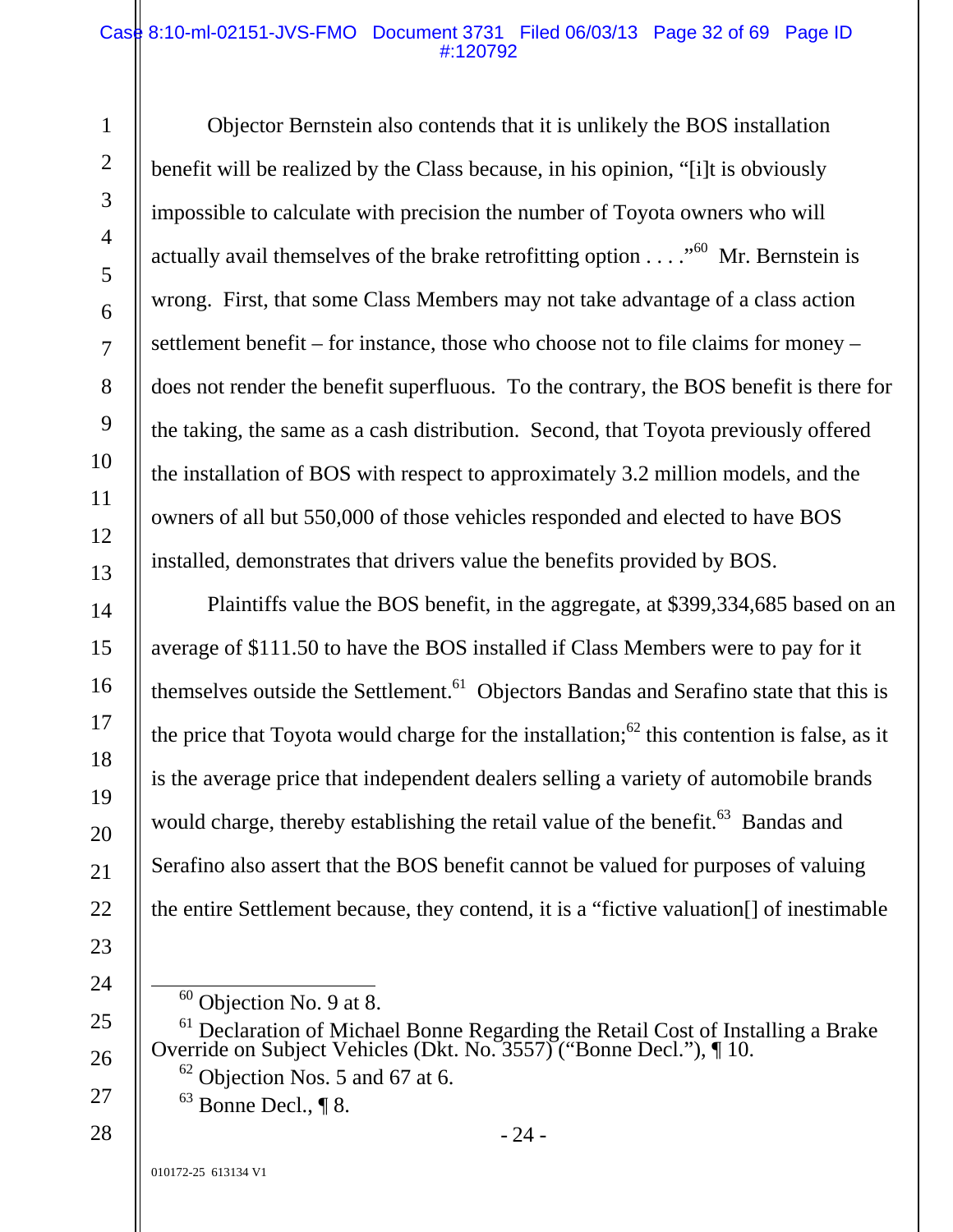## Case 8:10-ml-02151-JVS-FMO Document 3731 Filed 06/03/13 Page 33 of 69 Page ID #:120793

injunctive relief."<sup>64</sup> They are again wrong. First, the assertion is wholly unsupported by any expert testimony, let alone testimony that rebuts the opinion of Mr. Bonne, who is an automobile engineer with twenty years of experience and who has developed electronic throttle control systems. Second, Bandas and Serafino misinterpret seminal Ninth Circuit authority holding that courts consider the nonmonetary benefits conferred where those benefits can be reasonably valued.<sup>65</sup> The aggregate benefits of the BOS installation have been reasonably valued by an expert here in an opinion that remains unrebutted.

The Court should overrule the objections to the BOS installation portion of the Settlement.<sup>66</sup>

## **E. The Customer Support Program Provides a Substantial Benefit to the Class**

Three objections contend that the Customer Support Program ("CSP") does

not provide any benefits, $67$  but these objections are unsupported by any evidence,

expert or otherwise, and should be rejected.

 $64$  Objection Nos. 5 and 67 at 6.

<sup>66</sup> Objector Guerriero, who does not own a vehicle eligible for BOS installation<br>and, therefore, does not have standing to object to this portion of the Settlement,<br>contends that BOS installation is a disfavored "coupon"

28

1

2

3

4

5

6

7

8

9

10

11

12

13

14

15

16

17

18

19

20

21

22

23

24

25

26

<sup>&</sup>lt;sup>65</sup> Staton v. Boeing Co., 327 F.3d 938, 973-74 (9th Cir. 2003); Hanlon v. Chrysler Corp., 150 F.3d 1011, 1029 (9th Cir. 1998) (noting value of liftgate latch replacement campaign at \$115 million, which was Chrysler's cos bestowed upon each benefitally a crearly measurable benefit. One replacement fact<br>for each minivan owned. The court could therefore, with some degree of accuracy,<br>value the benefits conferred." 327 F.3d at 973. And so it i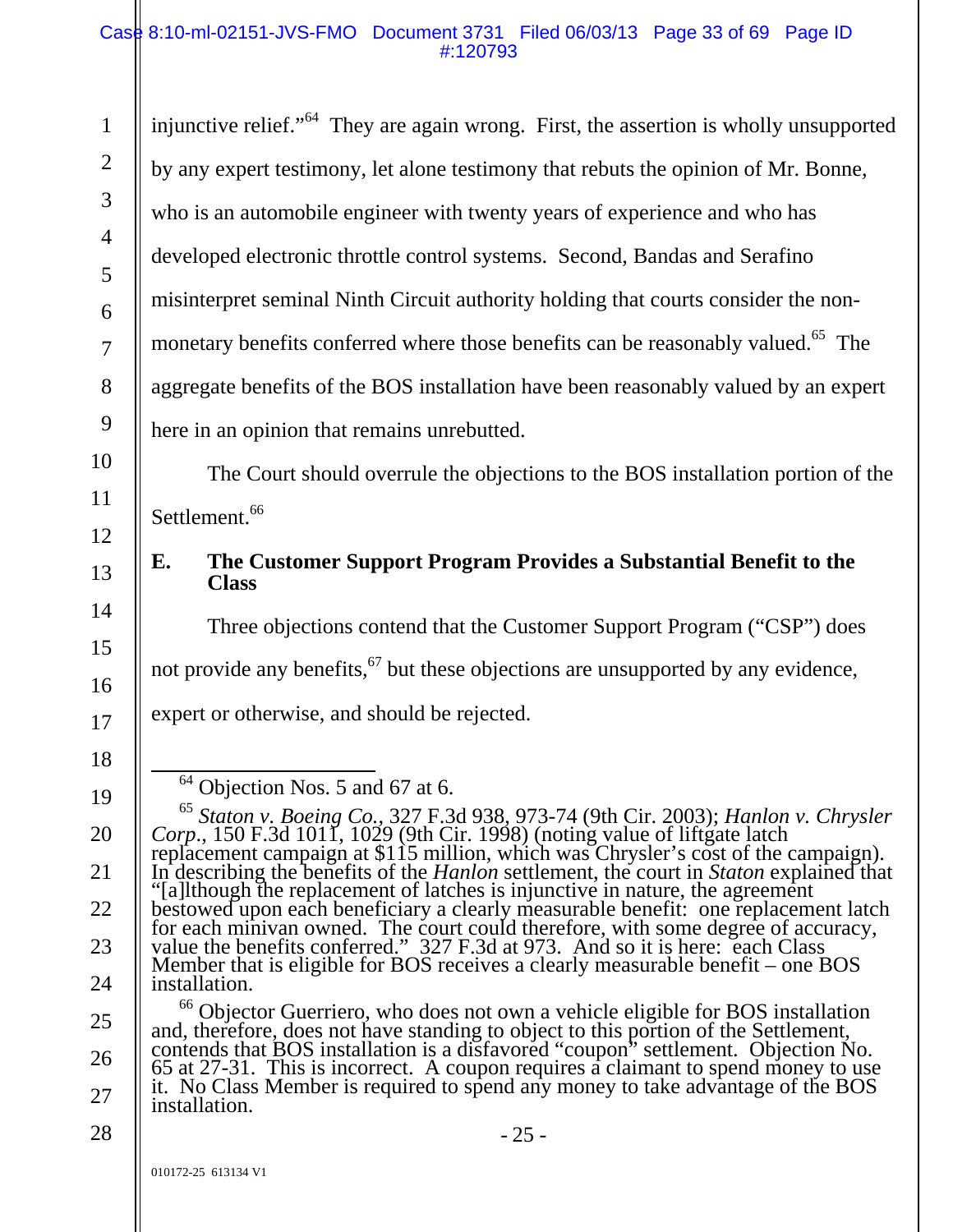## Case 8:10-ml-02151-JVS-FMO Document 3731 Filed 06/03/13 Page 34 of 69 Page ID #:120794

The CSP will provide prospective coverage for repairs and adjustments needed to correct defects in materials or workmanship in any of the following components that Plaintiffs allege are related to instances of UA: (i) engine control module; (ii) cruise control switch; (iii) accelerator pedal assembly; (iv) stop lamp switch; and (v) throttle body assembly. The accelerator pedal assembly, the throttle body assembly, and the ECM are the three main hardware components of the ETCS and, therefore, the parts of most concern in the lawsuit. $68$ 

The duration of prospective coverage will be 10 years from the expiration of the existing warranty for each of these parts, with a maximum limit of 150,000 miles from the vehicle's in-service date, but subject to a minimum of three years of coverage regardless of mileage or warranty expiration. And taking advantage of the CSP will be easy, because the VIN numbers for the Subject Vehicles will be identified in Toyota systems so that eligible Subject Vehicles taken to Toyota Dealers can be identified and the benefit provided, if needed, free-of-charge.<sup>69</sup>

Contrary to the objectors' assertion, the CSP provides real value. Approximately 16,145,000 Subject Vehicles are eligible for this benefit. By estimating the market price for hypothetical extended service contracts that are equivalent to the CSP's benefits for each model year, Plaintiffs' valuation expert,

67 *See* Objection Nos. 32, 46, 65.

 $<sup>68</sup>$  And the cruise control switch, throttle body assembly, and ECM are the hardware components associated with cruise control.</sup>

69 Agreement at 16-17.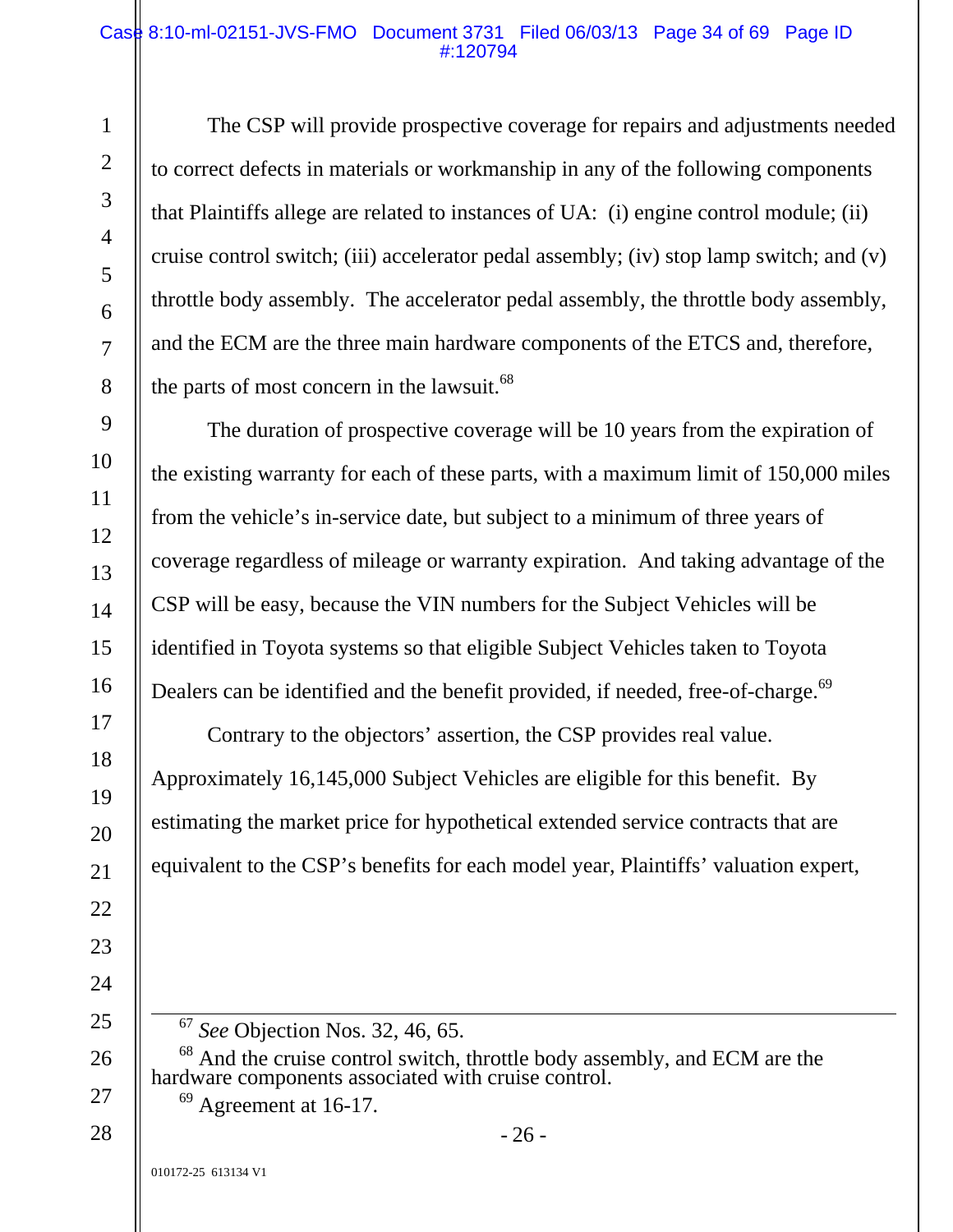Kirk Kleckner, has concluded that the CSP provides an aggregate benefit to the Class of approximately  $$475,000,000.<sup>70</sup>$ 

Objectors Neumann, Howell, and Morrison complain that the CSP has no value because Toyota cannot be trusted to exercise discretion in deciding whether the coverage afforded by the CSP will be provided to a particular future claimant.<sup>71</sup> and objector Guerriero contends that the CSP has "zero" value until it can be determined – at the end of CSP coverage period for all vehicles – how many Class Members actually sought the coverage.<sup>72</sup> Both positions are incorrect. Courts have frequently approved class action settlements providing extended warranty programs and, in doing so, found that such programs result in substantial benefits to the class. For example, the settlement in *In re Sony Corp. SXRD Rear Projection TV Mktg., Sales Practices & Prods. Liab. Litig.* included an extension of the limited warranty. In determining the value of the extended warranty plan for purposes of awarding attorneys' fees, the court discussed two alternative valuation methods: (i) the costs to Sony of extending the warranties, and (ii) the benefit to the class as measured by the cost to purchase extended warranties. Sony estimated that it would cost about \$6.8 million to satisfy future claims under the extended warranty, based on

21 22

1

2

3

4

5

6

7

8

9

10

11

12

13

14

15

16

17

18

19

20

- 23
- 24
- 25
- 26
- 27

- $71$  Objection No. 46 at 2; Objection No. 66 at 6-7.
- $72$  Objection No. 65 at 16-18.

<sup>&</sup>lt;sup>70</sup> Declaration of Kirk D. Kleckner Regarding Valuation of Customer Support<br>Program (Dkt. No. 3558) ("Kleckner Decl."),  $\P\P$  8-11. Mr. Kleckner is a Certified<br>Public Accountant with special accreditation in business valu for a Top 50 dealership group, where he reviewed extended service contract relationships and established and oversaw dealer-owned reinsurance entities and structures for extended service contracts. *Id.*, ¶¶ 1-3.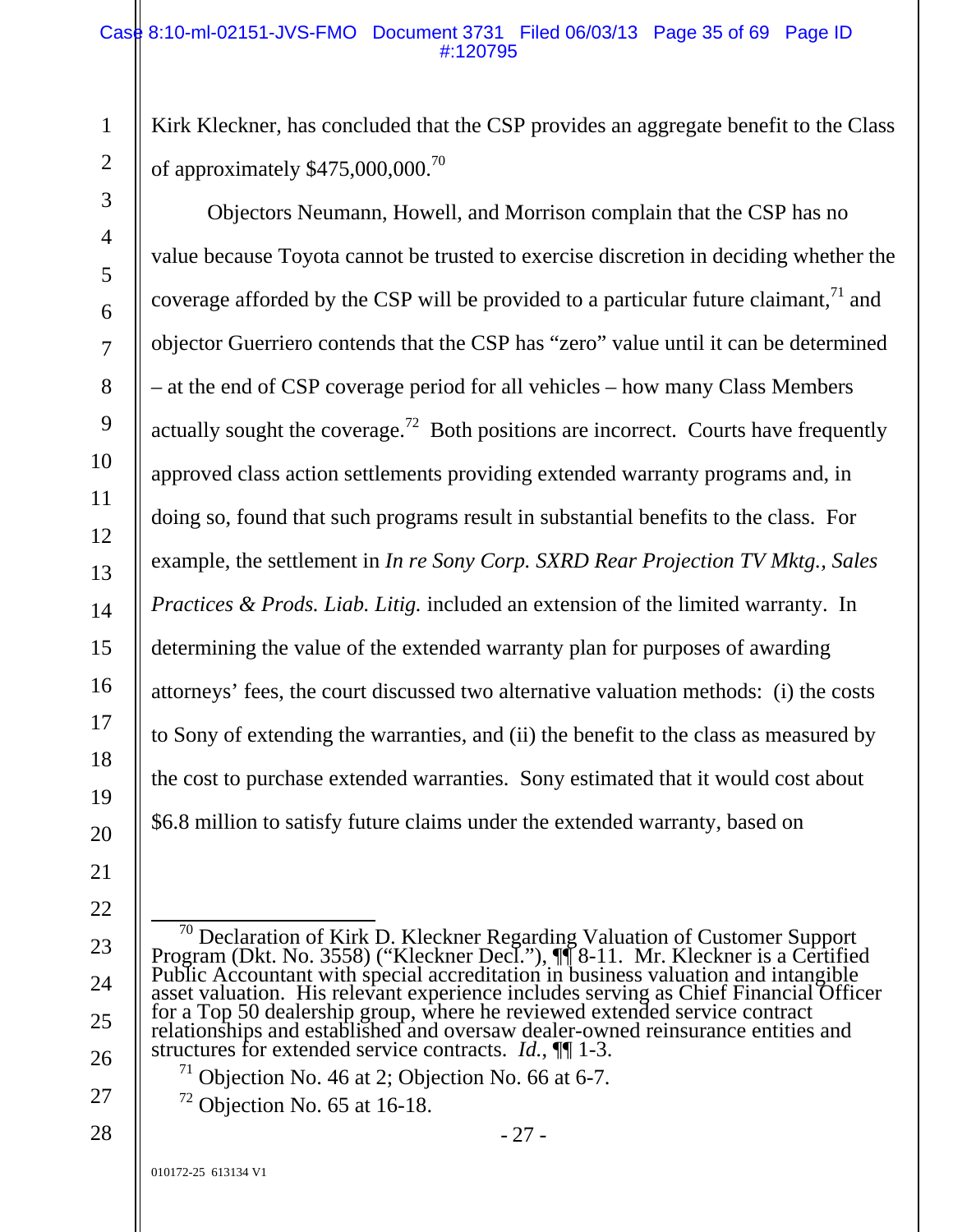#### Case 8:10-ml-02151-JVS-FMO Document 3731 Filed 06/03/13 Page 36 of 69 Page ID #:120796

projecting future warranty costs from actual warranty claim costs already incurred.73 Alternatively, Sony estimated the value of the extended warranties to the class to be \$15.9 million based on what class members would have paid under an extended service agreement for the same amount of warranty extensions provided in the settlement.<sup>74</sup>

In *Vaughn v. American Honda Motor Co.*, Honda agreed to extend the warranties and lease contracts of all current owners of 2002-2006 Honda and Acuras by 5 percent. The total value of the settlement was estimated to cost Honda approximately \$115 million. Plaintiffs' expert testified that the total value to the class of the settlement benefits was \$244 million.<sup>75</sup> The opinion did not discuss how these numbers were estimated, but the plaintiffs submitted a declaration of an actuary, who estimated the value of the extended warranty part of the settlement by taking Honda's experts' projected future repair costs under the warranty extensions and converting those costs into the price of extended warranty and service plans marketed to vehicle owners by various underwriters.<sup>76</sup>

Providing a third example, the class action settlement in *O'Keefe v. Mercedes-Benz United States, LLC*<sup>77</sup> included a 10 year/150,000 mile warranty specific to the engine damage at issue in the case. Plaintiffs' actuary, Mark Johnson, took the

73 2010 U.S. Dist. LEXIS 87643, at \*26-27, \*31 (S.D.N.Y. Aug. 24, 2010).

<sup>74</sup> *Id.* at \*32-34. The calculation was made by taking the average cost of a 2-year extended service plan, dividing it by 24 to obtain a monthly cost, discounting it by 40% to account for the fact that an extended servi 75 627 F. Supp. 2d 738, 747 (E.D. Tex. 2007).

- 76 Berman Reply Decl., Ex. D.
	- 77 214 F.R.D. 266 (E.D. Pa. 2003).

- 28 -

010172-25 613134 V1

28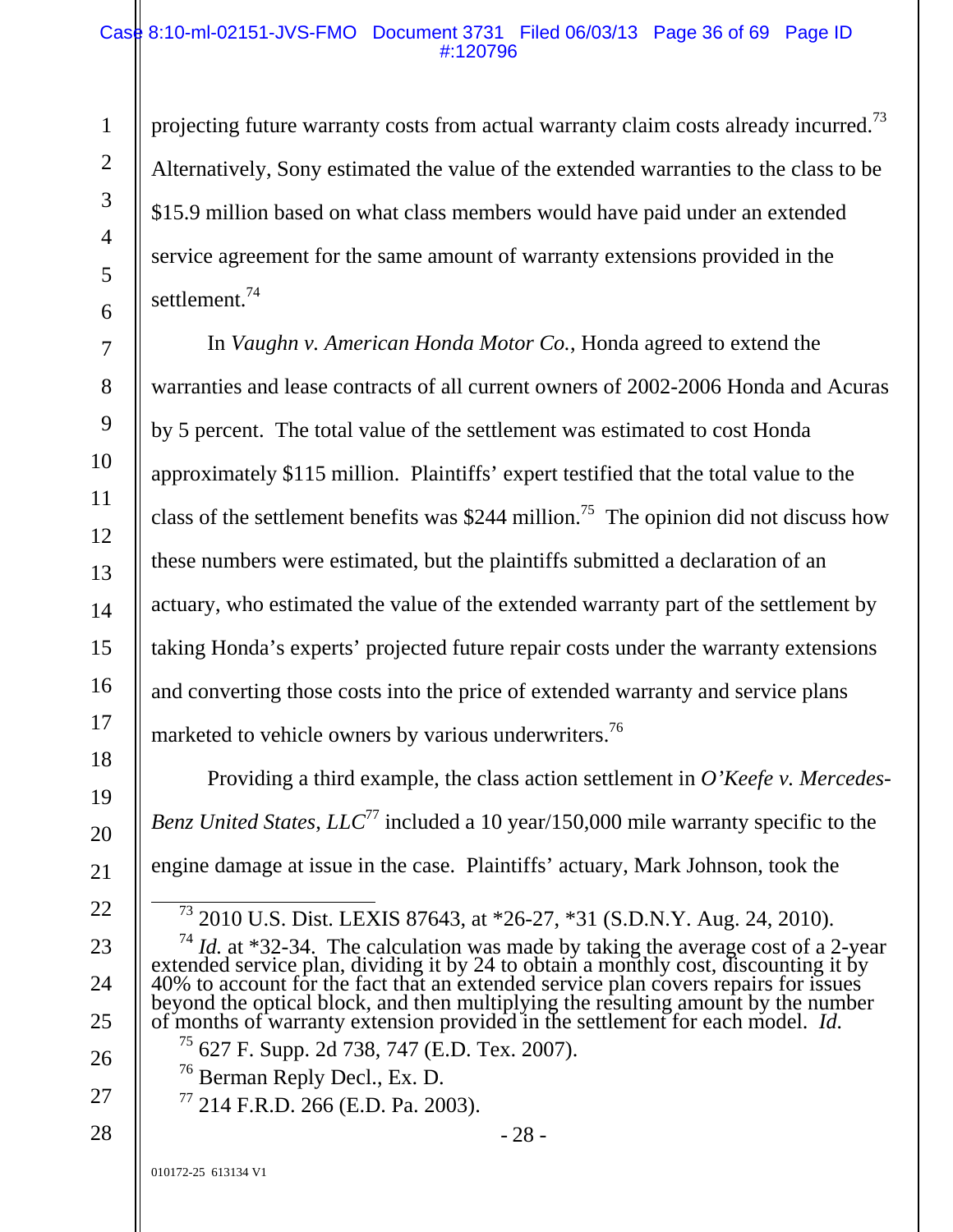#### Case 8:10-ml-02151-JVS-FMO Document 3731 Filed 06/03/13 Page 37 of 69 Page ID #:120797

Mercedes 7-year/100,000 mile extended powertrain warranty, which was priced at \$658, and then multiplied it by 1.75 to convert to a 10-year/150,000 mile warranty. Even though duration of the extended warranty was only 42% longer than the base warranty and the mileage coverage was only 50% longer, Johnson added 75% to account for the fact that, as a vehicle ages, repair bills increase and more warranty claims are filed towards the tail end of the warranty period. Johnson then multiplied that figure by 15% given his belief that 15% of a powertrain warranty's coverage is devoted to "internally lubricated engine claims." Johnson then multiplied the total by 1.5 because he believed that Mercedes cars in the U.S. were three to four times more likely to experience the oil sludging problem and then added a \$25 administrative fee for paying an outside party to handle the claims processing. This resulted in Johnson valuing the extended warranty at \$284.09 per vehicle for a total class value of \$119,700,000. The court found the Johnson methodology to be generally correct.<sup>78</sup>

Mercedes submitted a valuation by George Eads, who measured the value of the extended warranty by estimating Mercedes' likely costs of satisfying claims – about \$4.1 million. The court rejected this approach based on its finding that the benefit to the class is best measured by estimating the market price of the extended warranty:

> We found Dr. Eads's report unrelated to the settlement's valuation because it measured the common fund by MBUSA's costs and not by the benefit the class. … We believe that the benefit[s] to the class are most accurately

<sup>78</sup> *Id.* at 306. The court found the \$25 administrative fee and the 1.5 multiplier unsupported by any evidence. The court was also reluctant to accept Johnson's 15% reduction but was not in a position to choose a better

1

2

3

4

5

6

7

8

9

10

11

12

13

14

15

16

17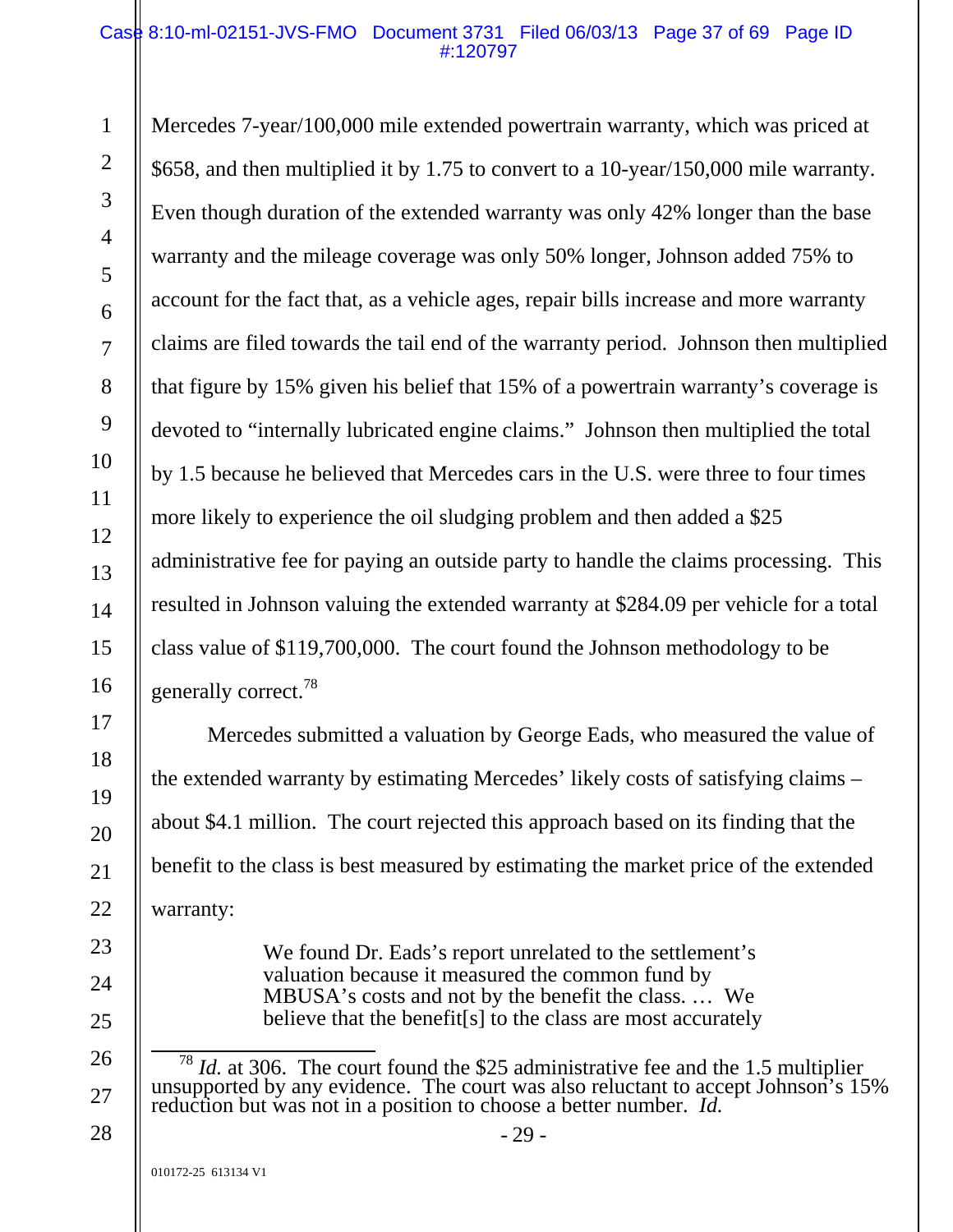|                                | Case 8:10-ml-02151-JVS-FMO Document 3731 Filed 06/03/13 Page 38 of 69 Page ID<br>#:120798                                                                           |
|--------------------------------|---------------------------------------------------------------------------------------------------------------------------------------------------------------------|
| $\mathbf{1}$<br>$\overline{2}$ | measured by making an estimation of the Extended<br>Coverage Program's market price. We realize that this<br>figure is difficult to estimate because the Extended   |
| 3                              | Coverage Program-or any similar warranty product-is not                                                                                                             |
| $\overline{4}$                 | on the market. Yet, economists, actuaries, investors and<br>businesspeople must estimate and value risk in all types of                                             |
| 5                              | market transactions. A warranty is simply the ex ante<br>market price of insuring against a foreseeable risk. Any                                                   |
| 6                              | other measure except the market price would over or<br>underestimate the benefit to the class. <sup>[79]</sup>                                                      |
| $\tau$                         | Mr. Kleckner's valuation methodology is firmly supported by these three                                                                                             |
| 8<br>9                         | authorities. In opposition, objector Guerriero quotes from the Federal Judicial                                                                                     |
| 10                             | Center's Managing Class Action Litigation: A Pocket Guide for Judges, which                                                                                         |
| 11                             | states that "determining the actual value to the class requires looking beyond the face                                                                             |
| 12                             | value of nonmonetary or contingent benefits." <sup>80</sup> Guerriero then omits a key sentence                                                                     |
| 13                             | of the passage he quotes: "In some cases, particularly settlements involving                                                                                        |
| 14                             | injunctive or declaratory relief, you might use expert valuations based on reliable,                                                                                |
| 15<br>16                       | objective standards." <sup>81</sup> That is precisely what Mr. Kleckner has done here.                                                                              |
| 17                             | Guerriero offers nothing of substance in response. His attorney's effort to                                                                                         |
| 18                             | derail this Settlement is unsupported by any expert opinion and is merely based on                                                                                  |
| 19                             | incorrect, scattershot mischaracterizations of Mr. Kleckner's work. For example,                                                                                    |
| 20                             | Guerriero surmises that Mr. Kleckner did not consider data for the five principal                                                                                   |
| 21                             | components covered by the CSP. <sup>82</sup> This is untrue. Included among the many data                                                                           |
| 22                             |                                                                                                                                                                     |
| 23                             | points that Mr. Kleckner considered in forming his opinion were historical failure                                                                                  |
| 24                             | $^{79}$ <i>Id.</i> at 305 (footnote omitted).                                                                                                                       |
| 25                             | <sup>80</sup> Barbara J. Rothstein and Thomas E. Willging, <i>Managing Class Action</i> Litigation: A Pocket Guide for Judges at 34 (Federal Judicial Center 2010). |
| 26                             | $81$ Id.                                                                                                                                                            |
| 27                             | $82$ <i>Id.</i> at 22.                                                                                                                                              |
| 28                             | $-30-$                                                                                                                                                              |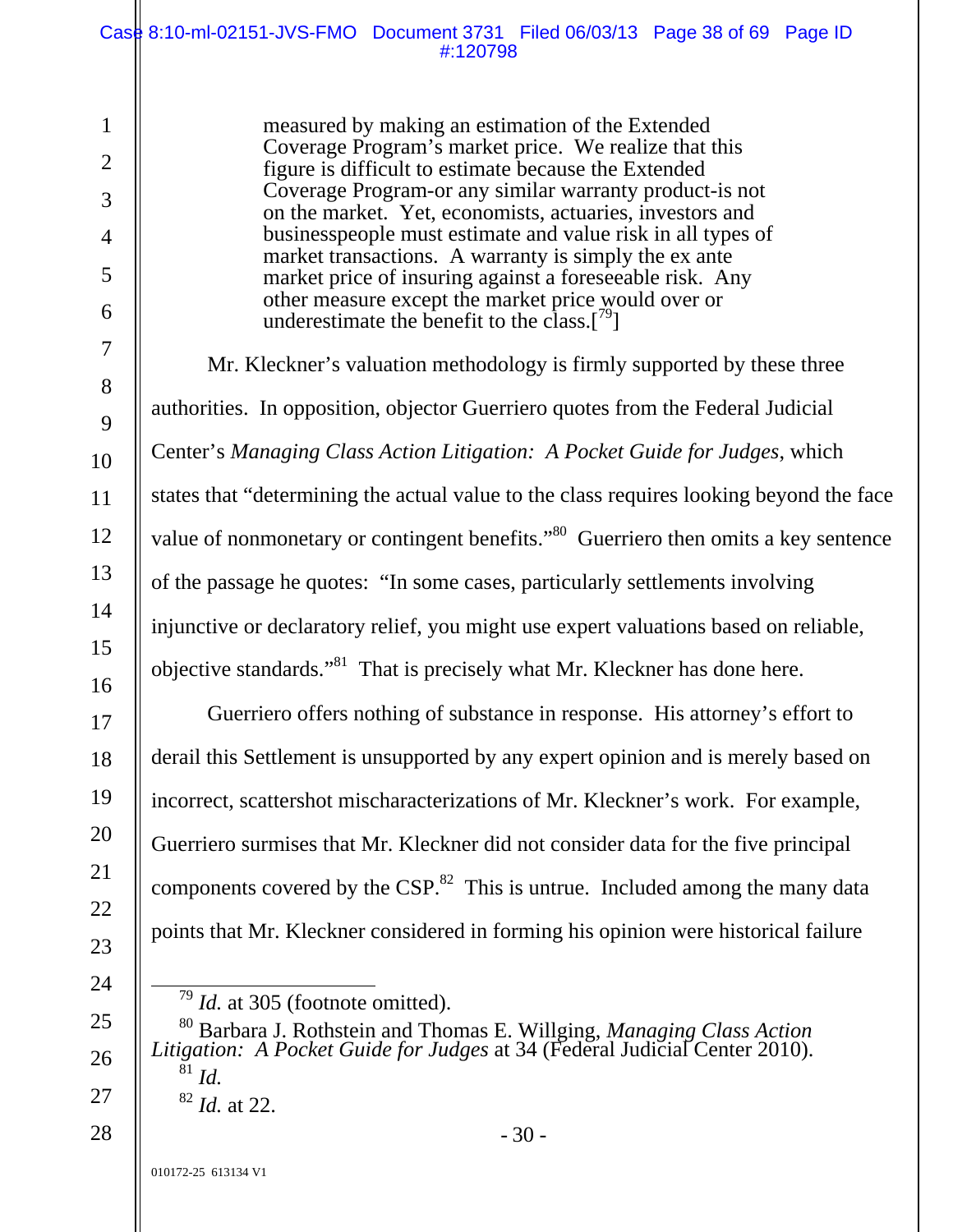#### Case 8:10-ml-02151-JVS-FMO Document 3731 Filed 06/03/13 Page 39 of 69 Page ID #:120799

occurrence rates, labor and cost data, and average historical repair costs *for the five*  specific parts at issue.<sup>83</sup> And there is nothing speculative about this data, as Guerriero suggests, for Mr. Kleckner was provided Toyota's actual warranty claims data for the subject components through May 2012 for model years  $2001-2010$ .<sup>84</sup> Thus, Mr. Kleckner's valuation is based, in part, on Toyota's actual claims experience for the specific parts covered by the CSP.

Guerriero cites a *Consumer Reports* article opining that the need for serious repairs is uncommon because modern cars are generally reliable and advising consumers to reflect on how much "peace of mind" an extended warranty is really worth to them.<sup>85</sup> A three-page article cautioning consumers to carefully evaluate extended warranties is hardly a substitute for a valuation opinion from an independent expert. Moreover, the reliability of the Subject Vehicles is already considered in the valuation because Mr. Kleckner has reviewed actual claims information for these vehicles and parts, and reliability (as well as likelihood of future claims) is also inherent in the existing Toyota-specific extended warranties that Mr. Kleckner consulted in his work.

Further, Guerriero's observation that modern vehicles are generally more reliable than earlier model generations, even if true for each and every Subject Vehicle, is not a reason to deprive the Class of the CSP benefits. Even high-end cars come with standard warranties for a reason: consumers want them. And Mr. Kleckner's review of actual claims data for the parts at issue – that is, *actual* 

 $83$  Kleckner Decl.,  $\P\P$  8(c) and (e).

<sup>84</sup> *Id.* at Ex. B.

<sup>&</sup>lt;sup>85</sup> Objection No. 65 at 16-20 and Ex. A.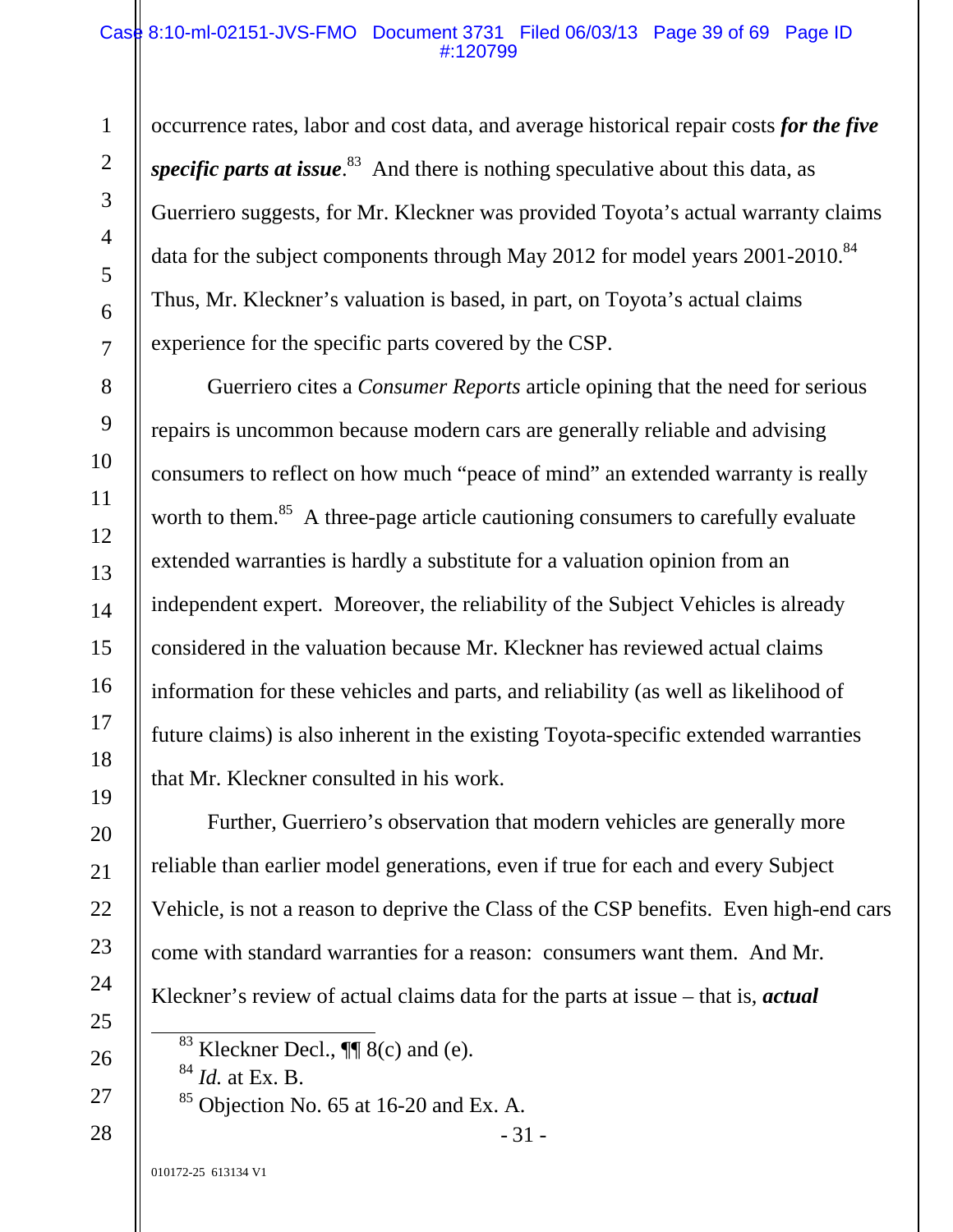#### Case 8:10-ml-02151-JVS-FMO Document 3731 Filed 06/03/13 Page 40 of 69 Page ID #:120800

*evidence* – suggests that Class Members are certainly better off by receiving extended protection against the risk that these parts will fail at some point during the useful life of the vehicle (because they have been shown to fail in the past). Even the *Consumer Reports* article supports this conclusion given that the CSP will cost Class Members nothing: the survey done for the article found that those who purchased extended warranty coverage incurred covered repair costs, on average, of \$700 that they would have paid for themselves in the absence of the extended warranty coverage.<sup>86</sup> Indeed, 38 percent of survey respondents reported that they were "highly" satisfied" with their extended warranty purchase.

In sum, Mr. Kleckner employed methods and analyses of a type reasonably relied on by valuation experts, $^{87}$  and his valuation opinion is reliable and remains unrebutted by any objector. The Court can and should quickly reject Mr. Guerriero's unsupported conjecture and overrule his and the other two objections to the CSP.<sup>88</sup>

## **F. An Initial Claims Process was Necessary**

Two objectors believe that claim forms should not be required and that all Class Members should just be sent checks.<sup>89</sup> As noted above, the use of Claim Forms was necessary in this Settlement because the Polk and other registration data received by Gilardi, while providing a comprehensive database of current and former

<sup>89</sup> *See* Objection Nos. 46, 65.

28

1

2

3

4

5

6

7

8

9

10

11

12

13

14

15

 $86$  The article criticized this \$700 average benefit because the average cost of the coverage was \$1,000. But that criticism does not apply here given that the CSP is being provided without charge.

 $87$  Kleckner Decl., ¶ 7.

 $^{88}$  An additional objector, Ms. Murray, wishes the CSP lasted longer. Objection No. 45. The 10 year/150,000 mile limitation, subject to a three-year minimum, is what the Parties bargained for and, as demonstrated, prov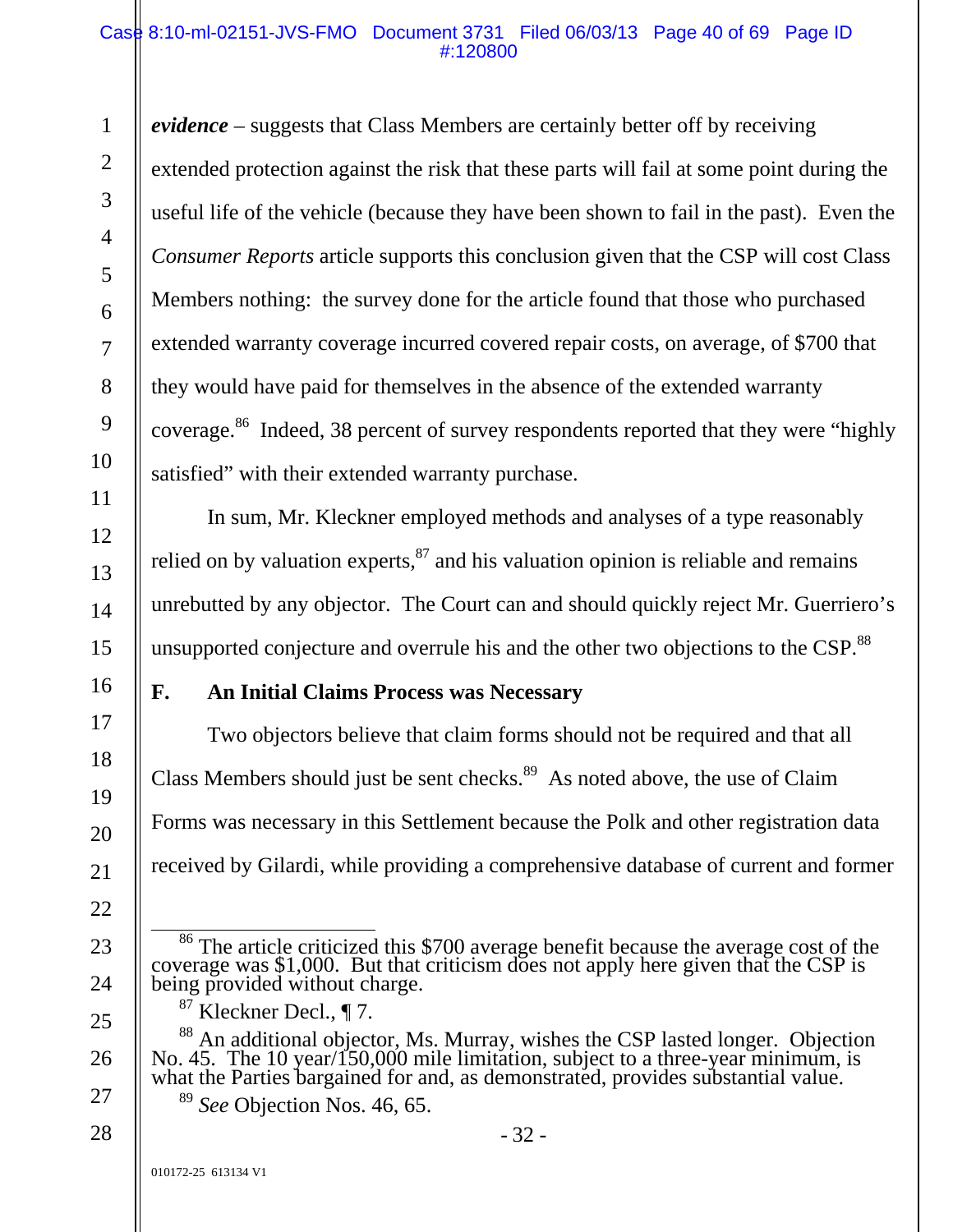#### Case 8:10-ml-02151-JVS-FMO Document 3731 Filed 06/03/13 Page 41 of 69 Page ID #:120801

Subject Vehicle owners, does not constitute a complete source of address and other information for all Class Members. Consequently, Class Members not included in the Polk data needed to self-identify by submitting claims.<sup>90</sup>

In any event, Class Members eligible for payment from the two cash funds and identifiable through Polk data will receive a check under the Parties' proposed supplemental distribution plan, so these objections are moot. And those Class Members who did make the effort to file valid claims will be rewarded by receiving 100% of the base amounts to which they are entitled from each Fund.

**G. The Automobile Safety Research and Education Fund is Tailored to Benefit all Class Members and Conforms to Ninth Circuit Standards** 

Many objectors complain that no monies should be contributed to the Automobile Safety Research and Education Fund. Contending that the Safety Research and Education Fund does not comply with Ninth Circuit *cy pres* standards, they object to the \$30 million initial contribution and/or additional contributions in *cy pres* and urge the Court to distribute all monies directly to Class Members instead.<sup>91</sup> Some objectors believe that the education and research proposals should be changed to focus more on  $UA<sup>92</sup>$ . The Court should reject these objections.

**1. The initial funding of the Safety Research and Education Fund is not a** *cy pres* **contribution.** 

Importantly, the \$30 million initial contribution to the Safety Research and Education Fund is not a *cy pres* component of the Settlement, as some objectors

<sup>90</sup> Even objector Guerriero admits that requiring Claim Forms for Class Members not identified in Toyota's databases "makes sense." Objection No. 65 at 25.

<sup>91</sup> *See* Objection Nos. 5, 6, 9, 18, 21, 33, 36, 46, 64, 65, 67, 75.

<sup>92</sup> *See* Objection Nos. 55 and 65.

28

1

2

3

4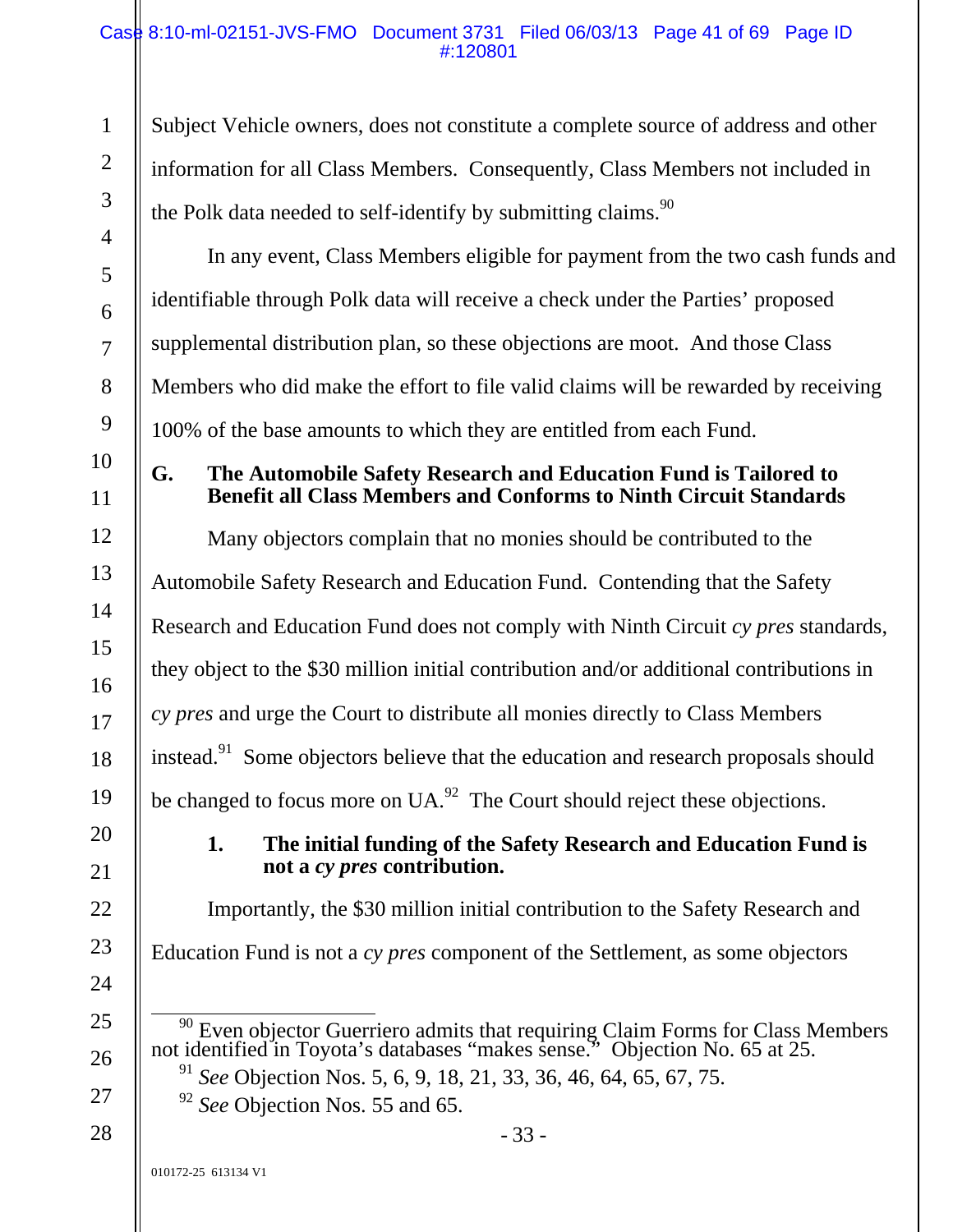#### Case 8:10-ml-02151-JVS-FMO Document 3731 Filed 06/03/13 Page 42 of 69 Page ID #:120802

contend. "*Cy pres*" is "shorthand for the old equitable doctrine '*cy prés comme possible*' – French for 'as near as possible.'"<sup>93</sup> In class action settlements, federal courts deploy the doctrine in lieu of direct distribution of damages to class members "where the proof of individual claims would be burdensome or distribution of damages costly."94 But the \$30 million initial contribution to the Safety Research and Education Fund is not made in lieu of direct distribution of damages to Class Members, who have been identified and will be receiving money directly from the Settlement proceeds – whether by filing valid claims or being provided checks directly under the Parties' contemplated amendment to the Allocation Plan. The \$30 million contribution is an independent, separately negotiated Settlement component obtained for the benefit of all Class Members in order to further an objective of the lawsuit to make driving vehicles with ETCS safer.<sup>95</sup> Importantly, it also provides a benefit to Class Members who sold or traded-in their Subject Vehicles outside of the damage period, and who otherwise would receive no cash payments or other benefits under the Settlement despite being subject to the release of claims. <sup>96</sup> The objectors overlook this integral purpose of the \$30 million initial contribution in mistakenly

93 *Dennis v. Kellogg Co.*, 697 F.3d 858, 865 (9th Cir. 2012).

<sup>94</sup> *Id.* (quoting *Nachshin v. AOL, LLC*, 663 F.3d 1034, 1038 (9th Cir. 2011)).

 $^{96}$  Objectors Bandas (Objection No. 5) and Serafino (Objection No. 67), without citing supporting authority, contend that Lead Class Counsel breached fiduciary duties to Class Members by agreeing to the \$30 million ini hardly be considered a breach of fiduciary duty to provide a benefit to Class<br>Members who provide a release of claims but receive no payment based on expert<br>opinion that they suffered no economic loss on the sale or trade-

1

2

3

4

5

6

7

8

9

10

11

12

13

14

15

16

17

18

19

20

21

22

23

24

25

26

27

<sup>&</sup>lt;sup>95</sup> The creation and funding of the Safety Research and Education Fund was negotiated after agreement was reached on the  $$500$  million cash funds, and, therefore, does not serve to reduce the amount of cash payments made directly to Class Members.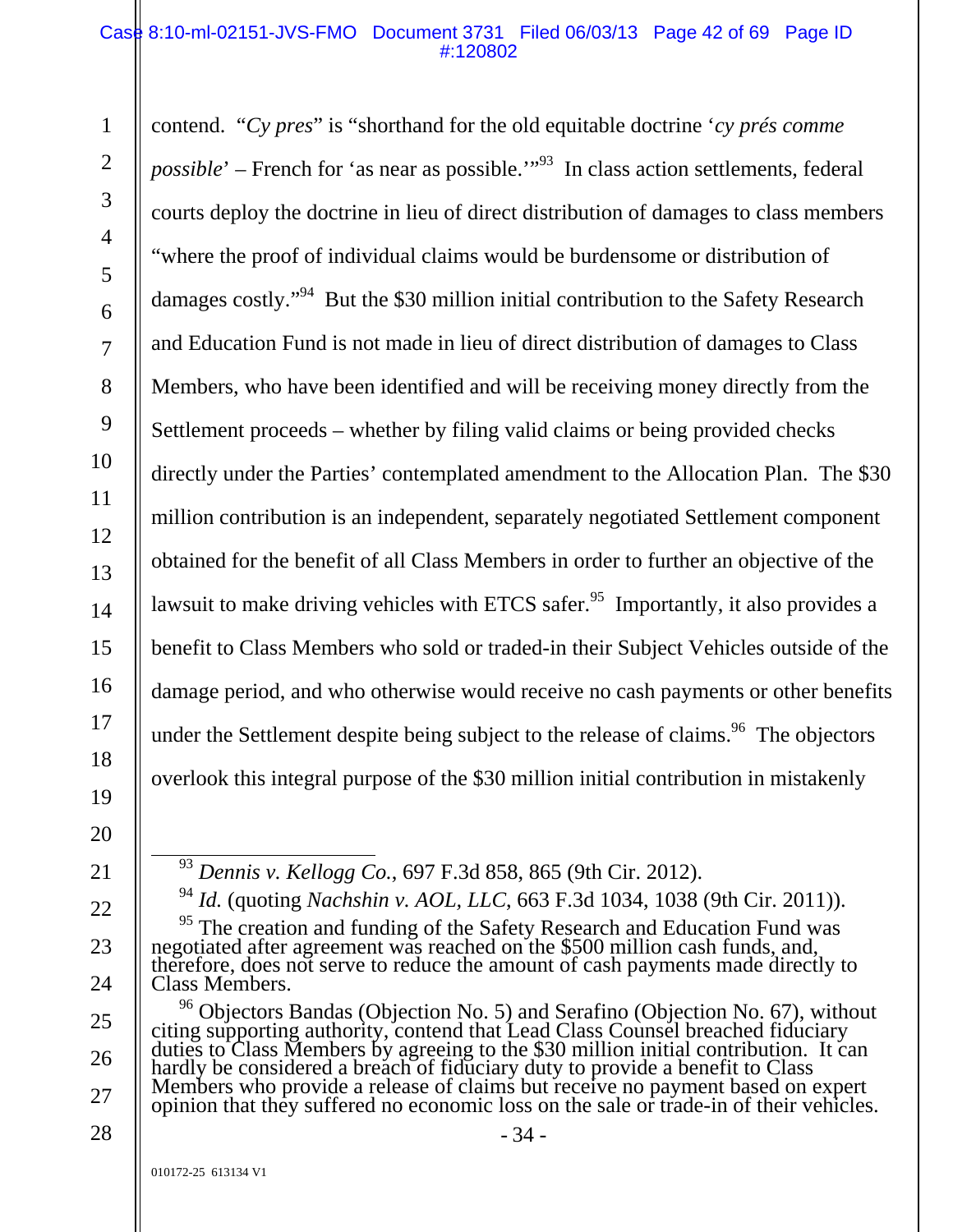#### Case 8:10-ml-02151-JVS-FMO Document 3731 Filed 06/03/13 Page 43 of 69 Page ID #:120803

characterizing the \$30 million contribution as a *cy pres* use of funds that will take away from Class Members who will receive a cash payment.

The only *cy pres* component of the Settlement is associated with any monies that may spillover into the Safety Research and Education Fund after all cash distributions are complete and monies remain as a result of uncashed checks. Given the measures that the parties have taken (and will continue to take) to distribute the two cash Funds directly to Class Members, and the operation of state escheatment statutes, it is unclear whether *any* residual monies will be left over for contribution to the Safety Research and Education Fund. If any monies do spillover, the amount is likely to be small. $97$ 

#### **2. Using the Safety Research and Education Fund as a vehicle to receive any residual funds is entirely proper under Ninth Circuit**  $c$ **y** *pres* **standards.**

The Ninth Circuit instructs that there must be "a driving nexus between the plaintiff class and the *cy pres* beneficiaries."98 This means that the award must be guided by the objectives of, and issues invoked by, the underlying statute or lawsuit and the interests of the class.<sup>99</sup> The award must not benefit a group "too remote from the plaintiff class,"100 and must "target the class" by accounting for the geographic dispersion of the class (that is, if the class is national, the *cy pres* distribution must

<sup>100</sup> *Id.* at 865 (quoting *Six Mexican Workers*, 904 F.2d at 1308).

25

26

27

28

1

2

3

<sup>&</sup>lt;sup>97</sup> *See In re Baby Prods. Antitrust Litig.*, 708 F.3d at 174 ("Barring sufficient justification, *cy pres* awards should generally represent a small percentage of total settlement funds.").

<sup>98</sup> *Kellogg Co.*, 697 F.3d at 865 (quoting *Six Mexican Workers v. Ariz. Citrus Growers*, 904 F.2d 1301, 1308 (9th Cir. 1990)).

<sup>99</sup> *Kellogg*, 697 F.3d at 858 (quoting *Nachshin v. AOL, LLC*, 663 F.3d 1034, 1039  $(9th Cir. 2011)$ ).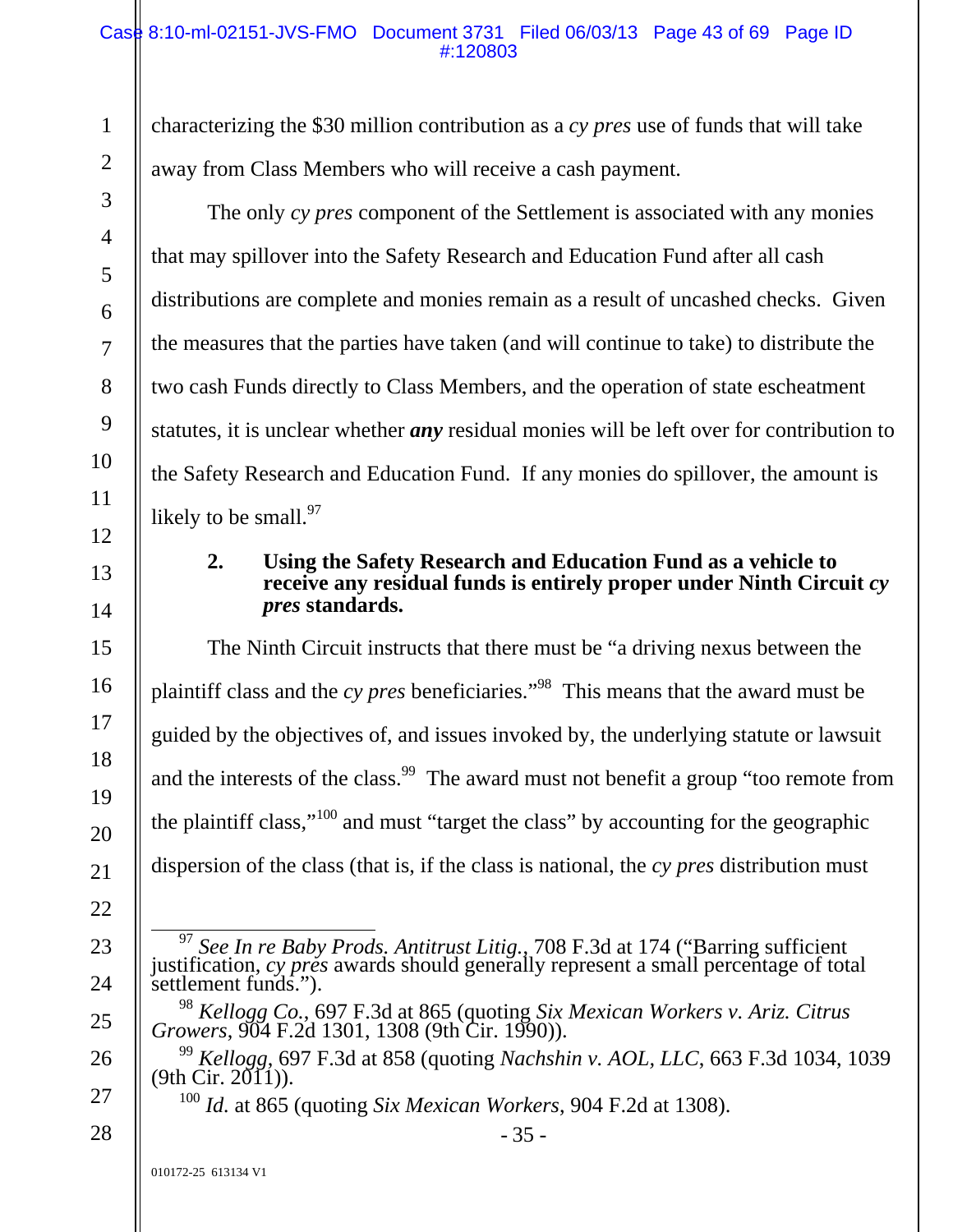#### Case 8:10-ml-02151-JVS-FMO Document 3731 Filed 06/03/13 Page 44 of 69 Page ID #:120804

have a national scope).<sup>101</sup> Further, the *cy pres* recipients must be identified to the court at the time settlement approval is sought so the court can "undertake the searching inquiry" that precedent requires.<sup>102</sup>

In articulating the foregoing framework for evaluating *cy pres* distributions, the Ninth Circuit addressed what it saw as the unwise use of *cy pres* in three cases. The plaintiffs in *Kellogg* alleged that Kellogg violated the California Unfair Competition Law ("UCL") and the California Consumer Legal Remedies Act ("CLRA") by disseminating advertisements claiming that eating a breakfast of Frosted Mini-Wheats helps improve children's attentiveness. The settlement created a fund against which class members could file claims, and any unclaimed monies would be donated to unidentified charities to be chosen by the parties and approved by the court. In addition, Kellogg agreed to donate \$5.5 million worth of food items to charities that feed the indigent.<sup>103</sup>

The court found the *cy pres* awards "divorced from the concerns embodied in consumer protection laws such as the UCL and CLRA," which were enacted to protect the public from unfair and deceptive business practices. While the Ninth Circuit acknowledged that providing food for the indigent is a noble goal, it had "little or nothing to do with the purposes of the underlying lawsuit or the class of plaintiffs involved."104 More appropriate *cy pres* recipients would be organizations

<sup>104</sup> *Id.* at 866 (quoting *Nashshin*, 663 F.3d at 1039). The settlement also could not be approved because all *cy pres* recipients had not been identified. *Id.* at 867.

27

1

2

3

4

5

6

7

8

9

10

11

12

13

14

15

16

17

18

19

20

21

22

23

24

25

 <sup>101</sup> *Nachshin*, 663 F.3d at 1040.

<sup>102</sup> *Kellogg*, 697 F.3d at 867.

 $103$  697 F.3d at 862-63.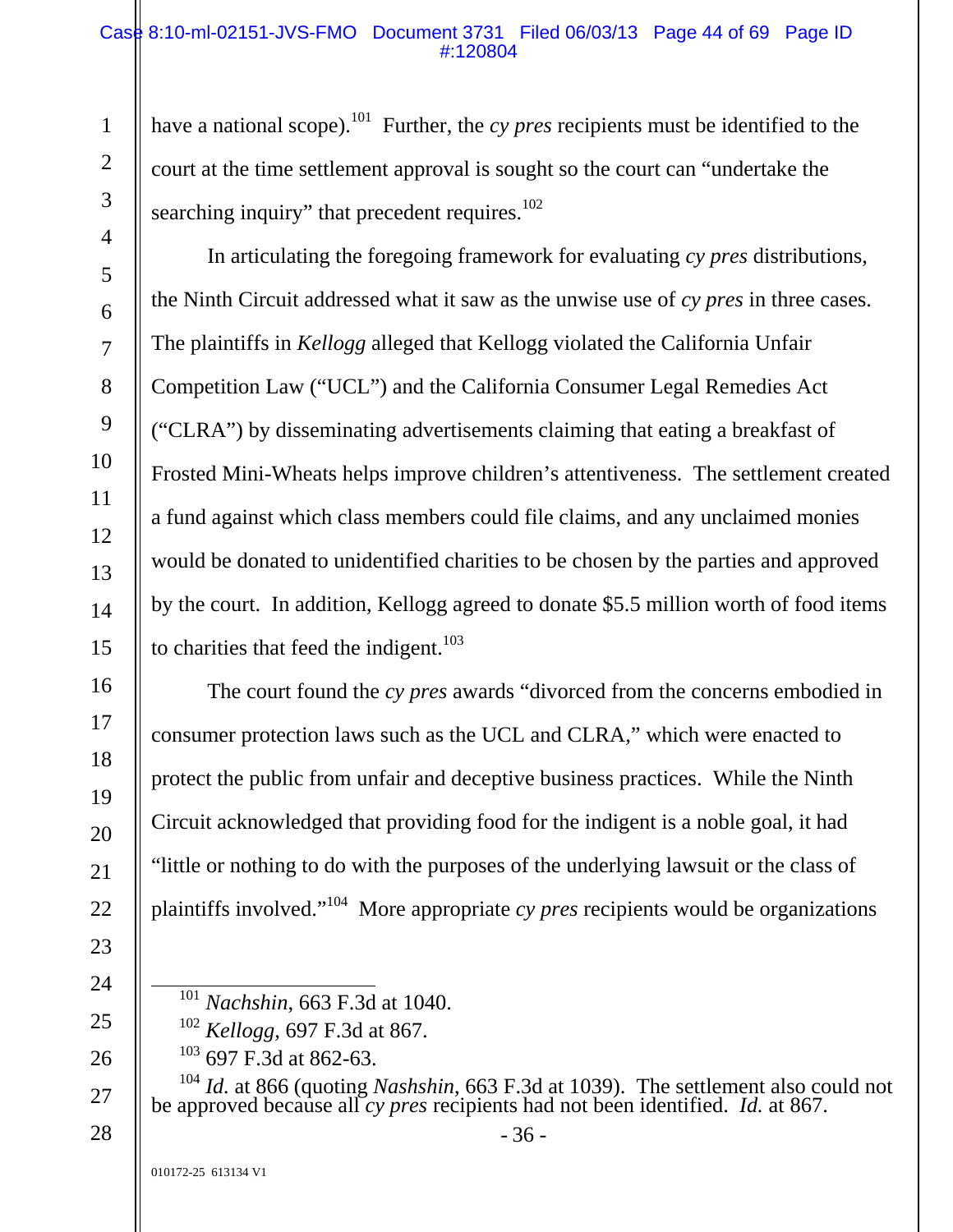dedicated to protecting consumers from, or redressing injuries caused by, false advertising.105

In *Nachshin*, the plaintiffs accused AOL of violating a number of statutes, including the UCL and CLRA, by wrongfully inserting commercial footers into outgoing emails. As part of the settlement, AOL agreed to make substantial donations to the Legal Aid Foundation of Los Angeles, the Federal Judicial Center Foundation, and the Los Angeles and Santa Monica chapters of the Boys and Girls Club of America.<sup>106</sup> The Ninth Circuit held that the proposed *cy pres* distribution failed to target the plaintiff class, because it did not account for the class's broad geographic distribution (66 million AOL users across the country), and the donation to the Federal Judicial Center Foundation "ha[d] no apparent relation to the objectives of the underlying statutes, and it [wa]s not clear how this organization would benefit the plaintiff class."<sup>107</sup> Given that all class members used the Internet, and that their claims arose from an allegedly unlawful advertising practice, the court directed the parties to select non-profit organizations that work to protect Internet users from fraud and other forms of online deceptive conduct.<sup>108</sup> Thus, assuming

1

2

3

4

5

6

7

8

9

10

11

12

13

14

15

16

17

18

19

20

21

22

23

24

25

26

27

28

- 37 - <sup>108</sup> *Id.* at 1041. The court also criticized *cy pres* distributions in other cases that had little or nothing to do with the purposes of the underlying lawsuit or the plaintiff class. *Id.* at 1039 (citing as examples *In re Motorsports Merch. Antitrust Litig*., 160 F. Supp. 2d 1392, 1396-99 (N.D. Ga. 2001) (distributing \$1.85 million remaining<br>from a price-fixing class action settlement relating to merchandise sold at<br>professional stock car races to ten organizations including the Du Hospital and Health Center, the Make-a-Wish Foundation, the American Red Cross,<br>and the Susan G. Komen Breast Cancer Foundation); Superior Beverage Co., Inc. v.<br>Owens-Illinois, Inc., 827 F. Supp. 477, 480 (N.D. Ill. 1993)

<sup>&</sup>lt;sup>105</sup> *Id*.<br><sup>106</sup> 663 F.3d at 1037.

<sup>107</sup> *Id*. at 1040.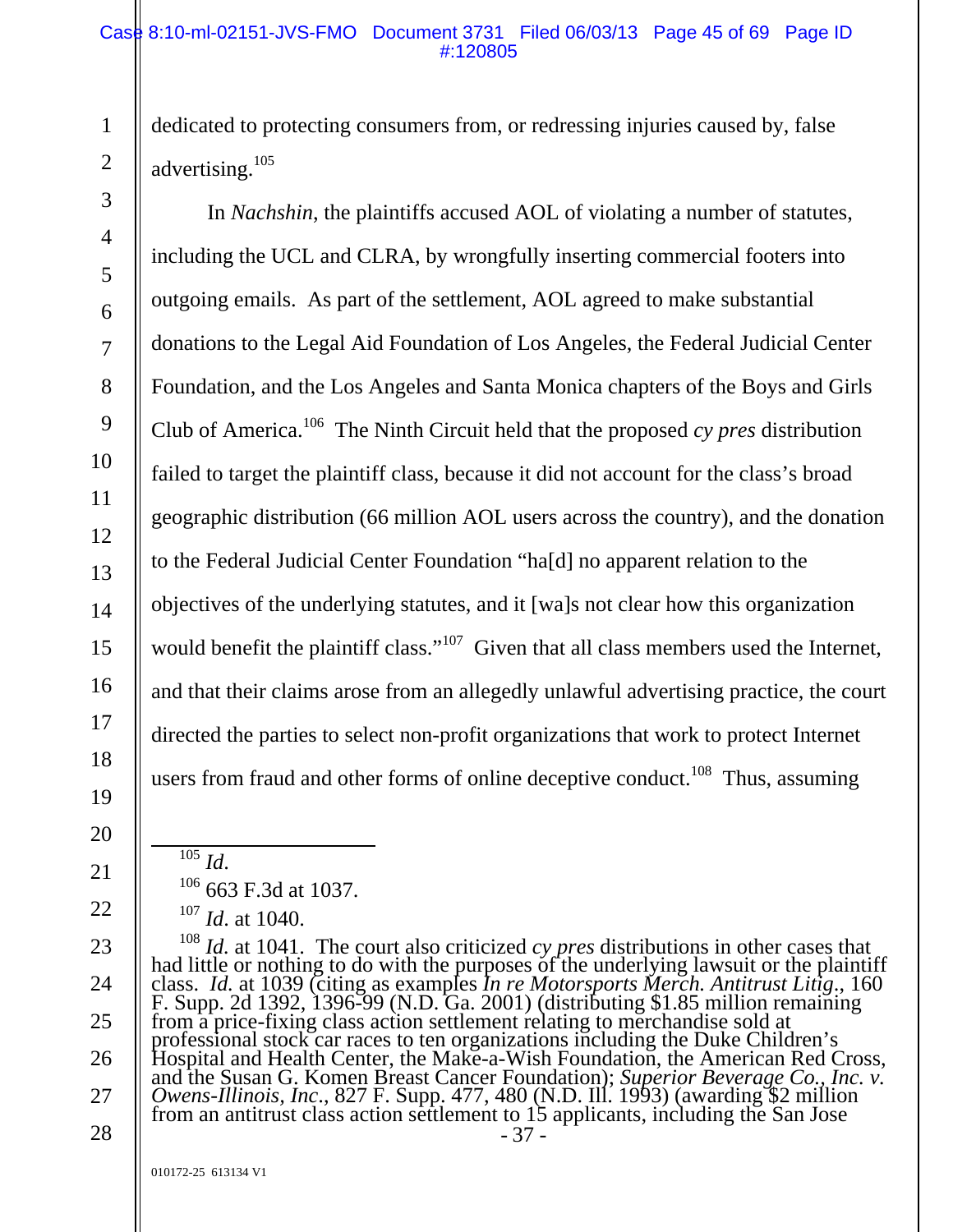#### Case 8:10-ml-02151-JVS-FMO Document 3731 Filed 06/03/13 Page 46 of 69 Page ID #:120806

suitable *cy pres* recipients were designated, the Ninth Circuit held that the entire settlement fund could be paid to those recipients.

In *Six Mexican Workers*, a class of undocumented Mexican farm workers sued various companies for violations of the Farm Labor Contractor Registration Act. After a bench trial, the district court found the defendants liable for statutory damages and identified the Inter-American Fund, which provided humanitarian aid in Mexico, as the  $cy$  pres recipient of any unclaimed funds.<sup>109</sup> The appellate court held that the *cy pres* distribution was an abuse of discretion, because the proposal benefitted a group "far too remote from the plaintiff class," and there was "no reasonable certainty" that any class member would benefit, even though the money would go "to areas where the class members may live."<sup>110</sup> The purpose of the statute was to compensate victims of unscrupulous employers and to deter future violations, but there was no evidence that the Inter-American Fund conducted projects that were consistent with this purpose or otherwise protected the interests of the class members. The court also found inadequate supervision of the distribution of the funds. $^{111}$ 

Any *cy pres* contributions that are ultimately made to the Safety Research and Education Fund conform to these Ninth Circuit standards, and the criticisms of the *cy pres* components of the foregoing three settlements are not remotely applicable here.

 Museum of Art, the American Jewish Congress, a public television station, and the Roger Baldwin Foundation of the American Civil Liberties Union of Illinois)). <sup>109</sup> *Six Mexican Workers v. Ariz. Citrus Growers*, 904 F.2d 1301, 1304 (9th Cir. 1990). <sup>110</sup> *Id.* at 1308. <sup>111</sup> *Id.*

28

1

2

3

4

5

6

7

8

9

10

11

12

13

14

15

16

17

18

19

20

21

22

23

24

25

26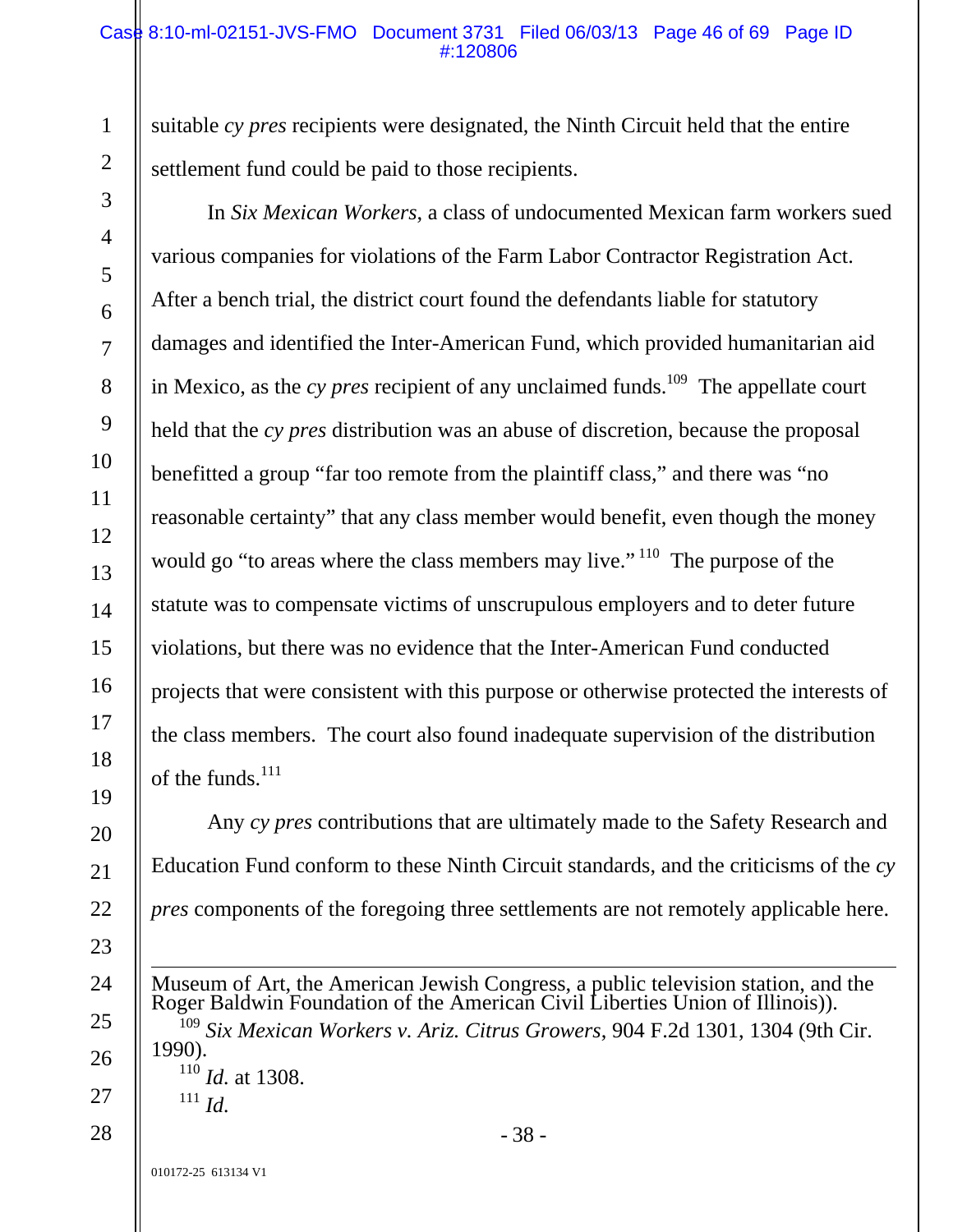#### Case 8:10-ml-02151-JVS-FMO Document 3731 Filed 06/03/13 Page 47 of 69 Page ID #:120807

First, the proposed program addresses the objectives of, and issues raised in, the litigation and serves the interests of all Class Members. The case is about UA and how to remedy it, and the primary components of the planned research and education programs do just this by focusing on driver attitudes, behaviors, and levels of understanding concerning defensive driving techniques and the proper use of vehicle safety systems; educating drivers in defensive driving skills, driver attention, and the proper use of technology (including, specifically, to mitigate against UA); and funding university-based research projects relating to advances in active safety features, vehicle control, and driver attention.<sup>112</sup>

Second, the plan "targets the Class" by accounting for the national scope of the Class: the benefits of the research will not be limited to one state or region of the country, but rather will apply to all Class Members, vehicles, and manufacturers on a nationwide basis. Thus, unlike the proposed programs in the *Kellogg*, *Nachshin*, and *Six Mexican Workers* cases, any *cy pres* uses here will not benefit a group "too remote" from the Class given that all Class Members will benefit from research and education concerning driving safety and will likely purchase or lease a new vehicle at some time in the future and should, therefore, have an interest in ensuring that new

1

2

3

4

5

6

7

8

9

10

11

12

13

14

15

16

17

18

19

20

21

22

23

24

25

26

<sup>&</sup>lt;sup>112</sup> Indeed, the nexus here between the proposed use of *cy pres* funds and the objectives of the lawsuit and interests of the Class is tighter than those in the *cy pres* program recently approved by the Ninth Circuit in *Lane v. Facebook, Inc*., 696 F.3d 811, 834 (9th Cir. 2012). There, the plaintiffs alleged that Facebook had violated various state and federal privacy statutes by gathering and publicly disseminating information about Facebook members' online activities without permission. An integral part of the proposed settlement, which was approved by the court, was the creation of a \$65 million fund to create a new charitable org 817.

<sup>28</sup>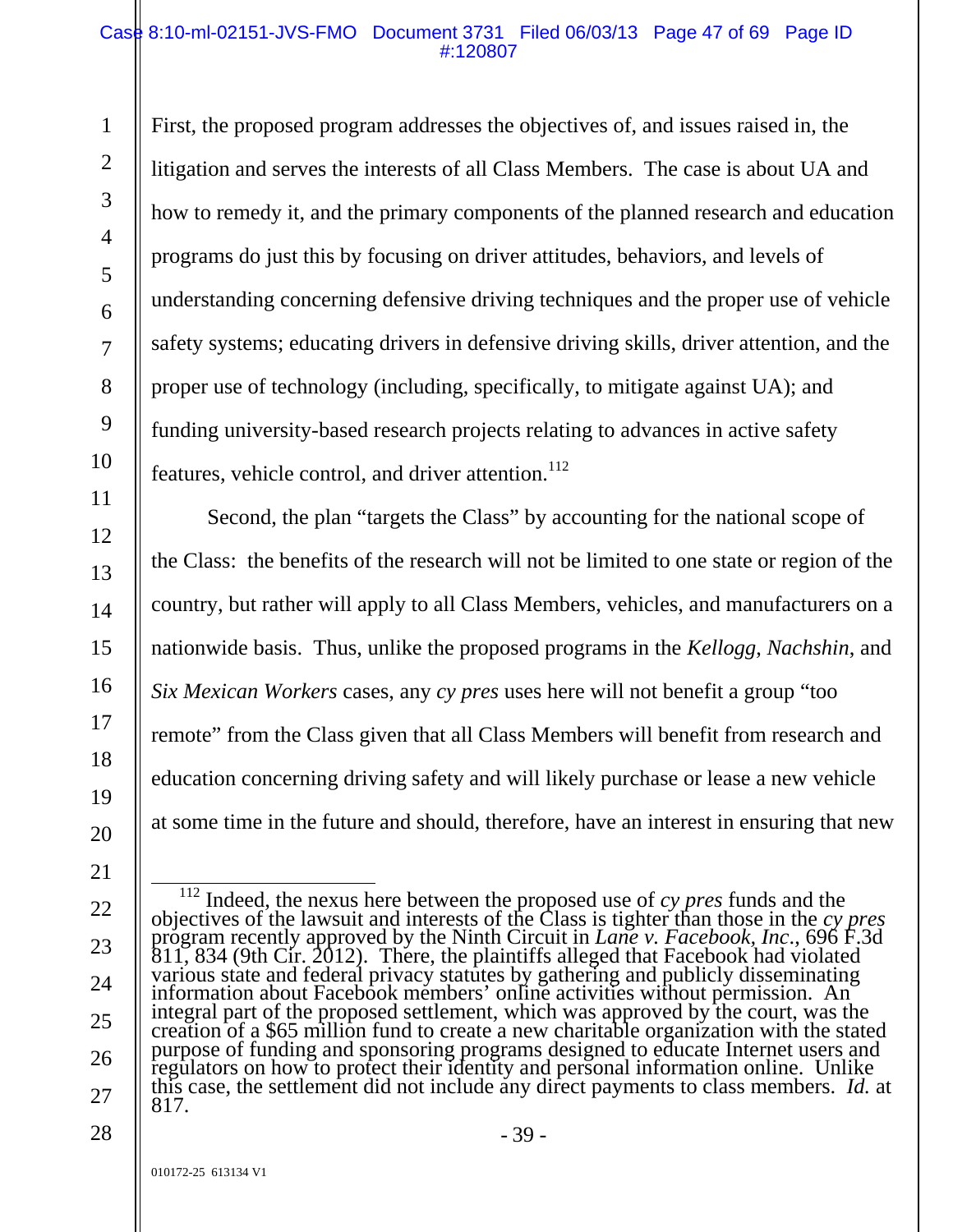#### Case 8:10-ml-02151-JVS-FMO Document 3731 Filed 06/03/13 Page 48 of 69 Page ID #:120808

vehicles in the United States have enhanced safety systems and that drivers are informed about how best to use those systems.

Third, unlike the proposal at issue in *Kellogg*, the Parties have carefully selected and identified the organizations that will conduct the national consumer survey and the national driver education campaign (University of Iowa Public Policy Center), and the organizations that will conduct the safety research component (University of Iowa Public Policy Center, Texas A&M Transportation Institute, University of Michigan Transportation Research Institute, Stanford University, and Massachusetts Institute of Technology AgeLab), as well as the specific dollar amounts devoted to this objective  $(\$15$  million).<sup>113</sup>

The Snyder and Weeks objections do not object to the creation of the Safety Research and Education Fund but take issue with the proposed safety research programs and propose alternative, nebulous research topics that focus on the use of lead solder in electronic components, lithium-ion batteries in hybrids, fault detection capabilities, and supply chain management.<sup>114</sup> Yet Snyder and Weeks fail to explain how these topics have a tighter nexus to this litigation than do the very specificallydescribed and comprehensive research and education topics proposed in the Settlement.<sup>115</sup> The lawsuit focuses on UA, its alleged causes, and ways it might be avoided. And that is what the research initiatives proposed by the Parties do. More

28

27

1

2

3

4

5

6

7

8

9

10

11

12

13

14

15

16

17

18

19

20

21

22

23

24

25

<sup>&</sup>lt;sup>113</sup> Thus, the Collins, Roberts, and Patel objectors are just wrong in stating that the Parties have not identified the actual recipients of the money. *See* Objection No. 64 at 12.

<sup>114</sup> *See* Objection No. 55 at Ditlow Declaration (Dkt. No. 3668) at Attach. A.

<sup>&</sup>lt;sup>115</sup> It is a stretch to suggest that proposals to study lithium-ion batteries in hybrids and supply chain management problems have a tight nexus to the issues invoked in the lawsuit. Neither topic is the subject of Plaint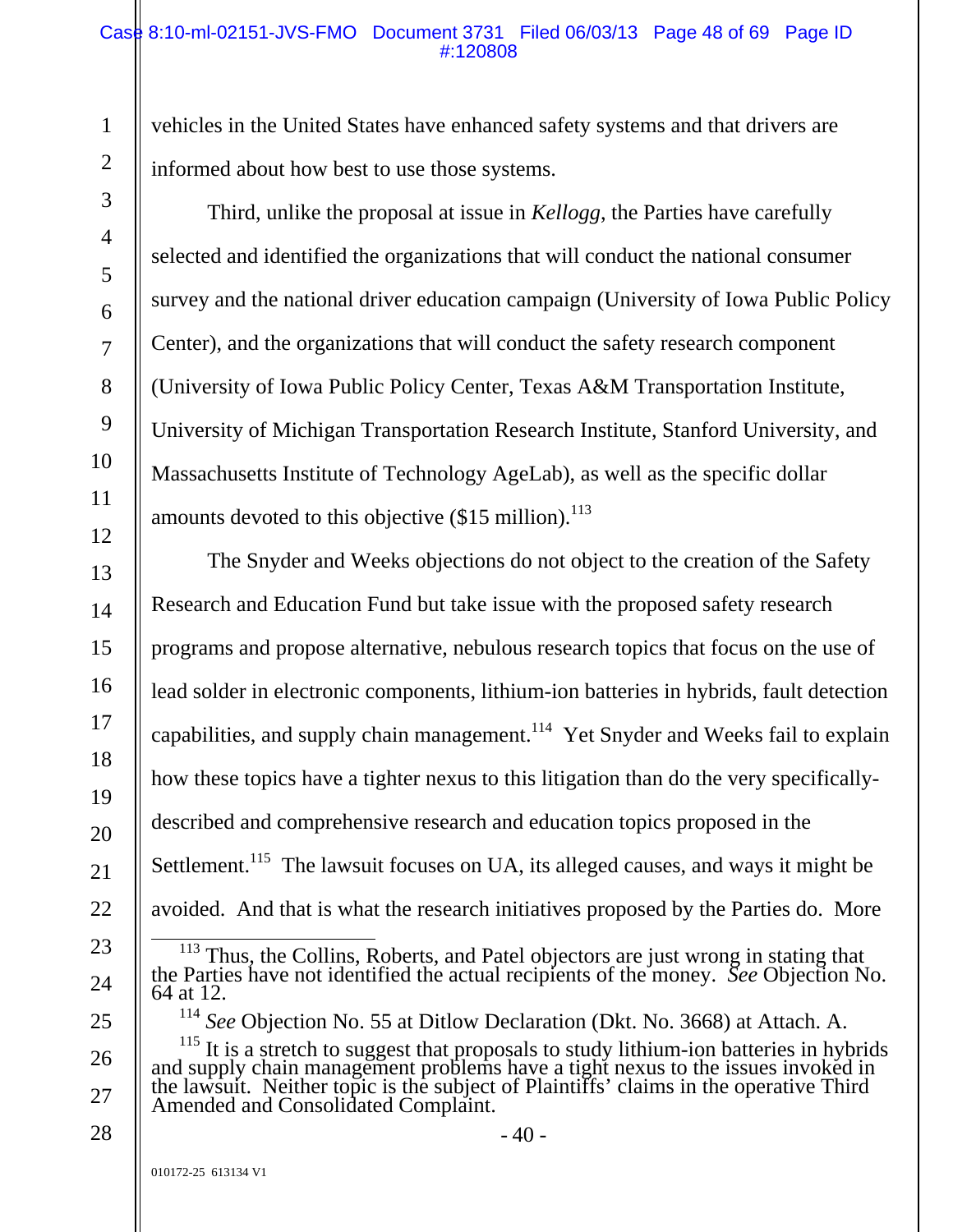specifically, the funded programs include (i) research on vehicle design to avoid UA, (ii) research and education on what drivers should do in the event of a UA occurrence, and (iii) research and education on how drivers can avoid UA. The Snyder and Weeks proposals should not displace the plan carefully constructed by the parties to best advance the underlying issues invoked by this litigation.  $116/117$ 

### **H. The Allocation Groups Are Reasonable and Well-Grounded in Applicable State Law**

As the Court's prior rulings recognize, the law among the 50 states varies with regard to whether a plaintiff must demonstrate manifestation of the defect in order to pursue viable claims.<sup>118</sup> Consequently, for purposes of distributing monies from the two cash Settlement Funds, the Allocation Plan applies a percentage to a Class Member's base payment amount depending on the state in which the claiming Class Member resides (100% for non-manifestation jurisdictions, 30% for manifestationrequired jurisdictions, and 70% for unclear jurisdictions), except that Class Members receive 100% of base amount if they, on or before December 1, 2012, reported to

28

1

2

3

4

5

6

7

8

9

10

11

12

13

14

15

16

17

18

19

20

21

22

23

24

25

26

 $\frac{116}{116}$  *See Facebook*, 696 F.3d at 820-21 (court's task is not to require the "settling" parties [to] select a cy pres recipient that the court or class members find ideal,"<br>which would constitute an "improper and disruptive" "intrusion into the private<br>parties' negotiations").

<sup>&</sup>lt;sup>117</sup> Snyder and Weeks argue that research should further the purpose of statutes that "protect consumers from defective products, prohibit the concealment of defects and compel manufacturers to honor their promises to co at 6, yet they do not explain how their research topics advance these interests (or advance these interests to any extent greater than the parties' proposed topics do). The Guerriero, Collins, Roberts, and Patel objections any *cy pres* use of funds, it be done generally in relation to false advertising and breach of warranties. *See* Objection No. 65 at 14; Objection No. 64 at 12-13. But they do not provide any specific topics, so the suggestion is unhelpful. In addition, it<br>is off-base, because the proposed research and education initiatives to be funded by<br>the Safety Research and Education Fund have a cl

<sup>118</sup> *See*, *e.g.*, Order Granting in Part and Denying in Part Defendants' Motion to Dismiss (Dkt. No 2496) *passim*.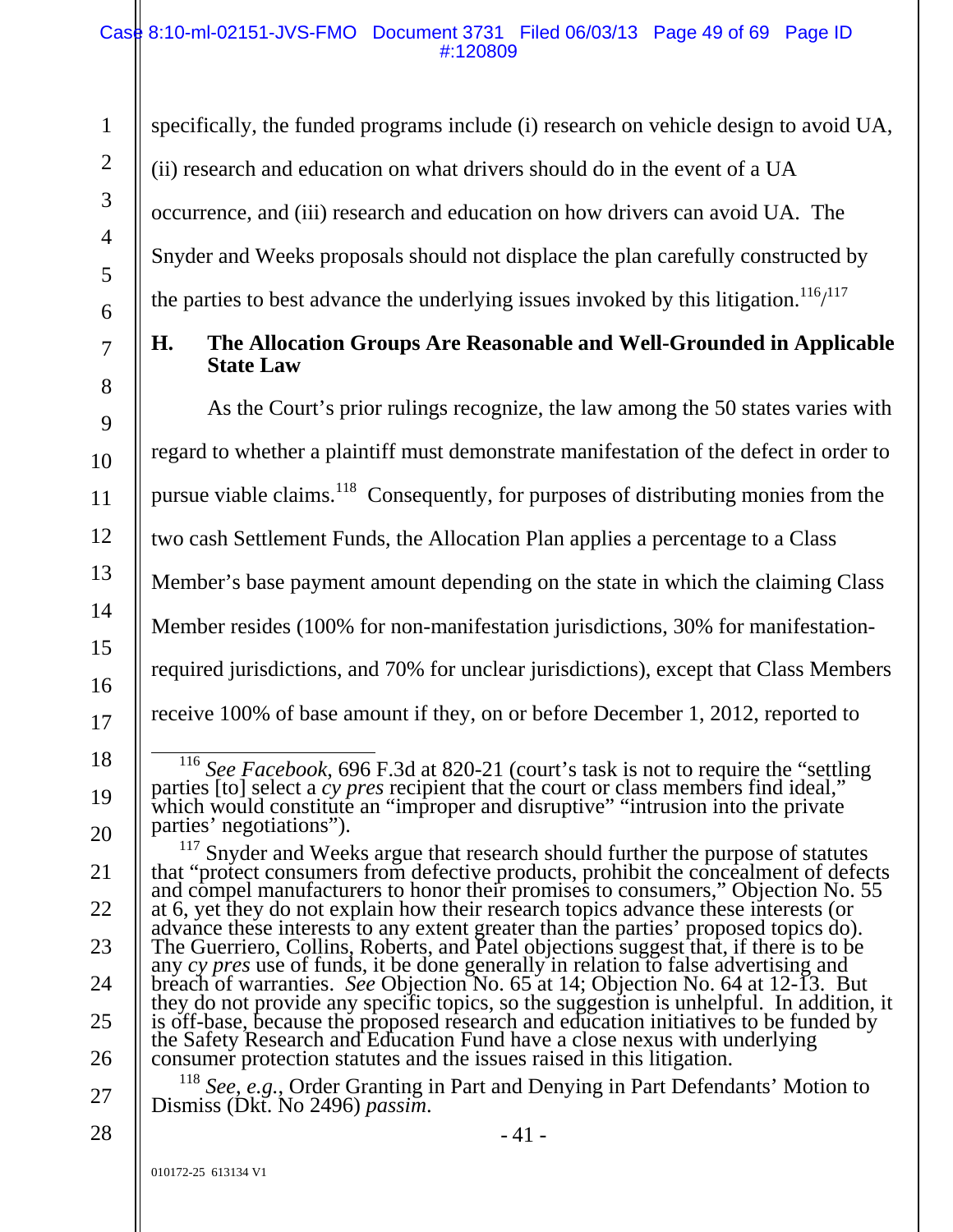Toyota, a Toyota Dealer, or NHTSA that they believed they experienced a UA event. 119

Plaintiffs' Class Counsel grouped the states into the three categories based on extensive legal research. The base payment percentage adjustments were decided at an allocation mediation presided over by Settlement Special Master Patrick Juneau, with each group having separate and independent representation by Allocation Counsel appointed to represent the interests of Class Members in each group.<sup>120</sup> The groupings are well-supported by law, and there were no disabling conflicts impeding adequate representation.

### **1. Plaintiffs' allocation groupings are well supported by law.**

Two objectors take issue with the Allocation Plan's use of the three subgroups to differently allocate monies across non-manifestation, manifestation required, and unclear jurisdictions.<sup>121</sup> Objector Guerriero appears to complain that different allocation groups should not be used.<sup>122</sup> However, courts permit different treatment where differences in law or fact warrant it.<sup>123</sup> Guerriero next contends that the use of

 $120$  *Id.* at 1.

- 42 - <sup>123</sup> *See, e.g., In re Ins. Brokerage Antitrust Litig.*, 579 F.3d 241, 273 (3d Cir. 2009) (approving settlement "allocated in such a way that policyholders who likely incurred the most damage are entitled to a larger pro Appx. 452 (9th Cir. 2009); *In re Auto. Refinishing Paint Antitrust Litig.*, 2004 U.S.

24

25

26

27

28

1

 <sup>119</sup> Agreement, Exhibit 16 at 2, 6*.*

<sup>&</sup>lt;sup>121</sup> *See* Objection Nos. 48, 65.

 $122$  Objection No. 65 at 5-8.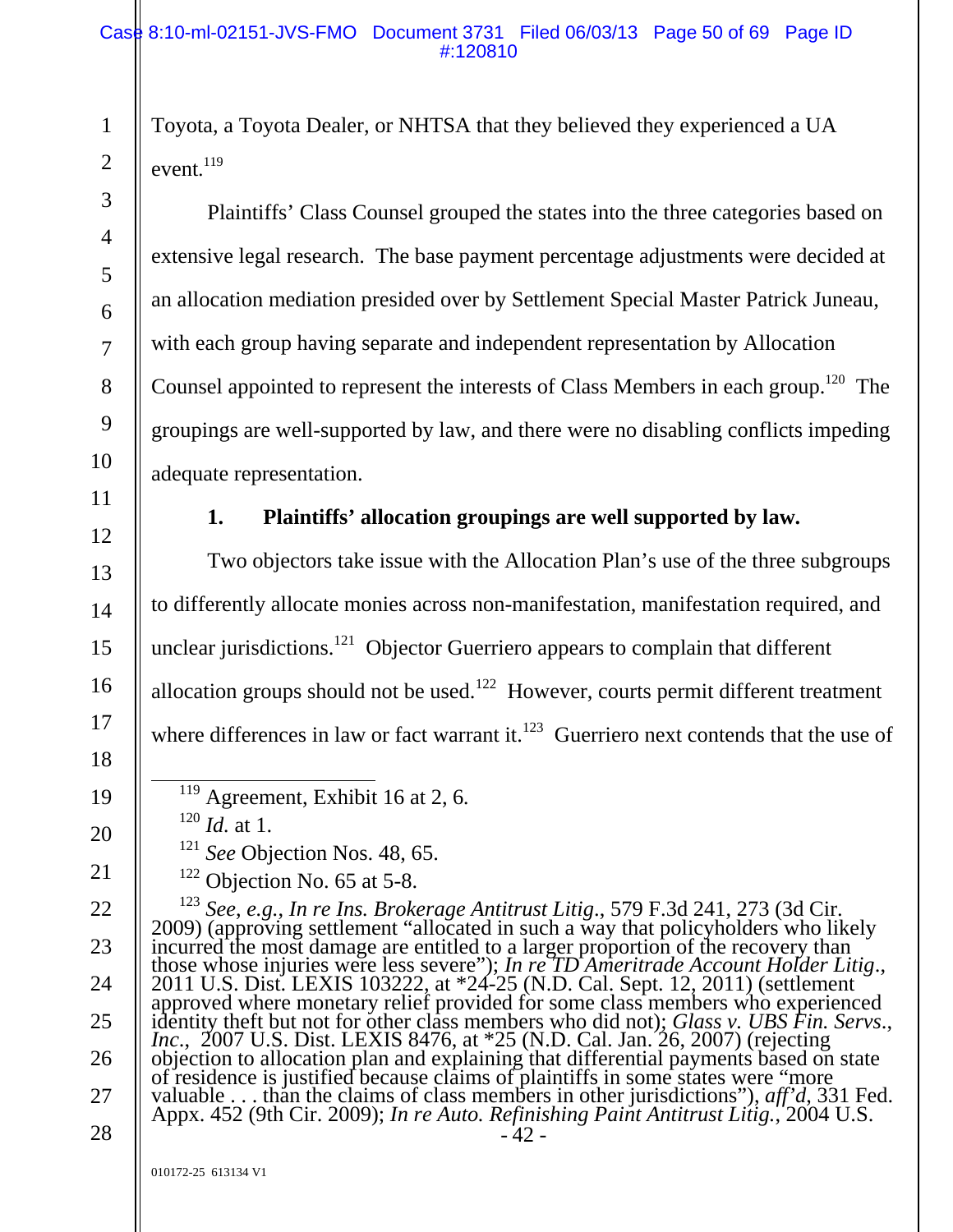#### Case 8:10-ml-02151-JVS-FMO Document 3731 Filed 06/03/13 Page 51 of 69 Page ID #:120811

groupings are unexplained and arbitrary,  $124$  yet the Allocation Plan and Plaintiffs' opening brief clearly identify each state included in each group. Guerriero also complains that claimants who experienced a UA can have their payment amounts stepped-up if they participate in the Cash-in-Lieu-of-BOS Fund but not if they participate in the Alleged Diminished Value Fund.<sup>125</sup> Putting aside the fact that Guerriero is not affected by the Allocation Plan as it applies to the Alleged Diminished Value Fund because he is a current owner and only has a claim to the Cash-in-Lieu-of-BOS Fund, Guerriero misunderstands the Allocation Plan – it clearly increases the percentage recovery for Alleged Diminished Value Fund claimants who experienced a UA.<sup>126</sup>

Objectors Carpenter, Tyler, and the Piazzas object to the inclusion of Ohio and Pennsylvania in the non-manifestation category, stating that the Court already held that these two states would highly likely preclude claims where no defect manifested.<sup>127</sup> The Court did not engage in an in-depth analysis of Ohio and Pennsylvania law, instead categorizing those states in a string cite of cases. We suggest, respectfully, that the Court incorrectly classified Ohio and Pennsylvania in the manifestation category. In Ohio, it is clear that manifestation of defect is not required for claims under Ohio's Consumer Sales Practices or Deceptive Trade

Dist. LEXIS 29161, at \*26 (E.D. Pa. Sept. 27, 2004) ("In general, a plan of allocation that reimburses class members based on the type and extent of their injuries is reasonable.") (internal quotation omitted).

 $124$  Objection No. 65 at 6.

 $^{125}$  *Id.* at 6-7.

 $126$  Agreement, Exhibit 16 at 2.

<sup>127</sup> Objection No. 48 at 2 (citing *In re Toyota Motor Corp. Unintended Acceleration Mktg. Sales Practices & Prods. Liab. Litig., 785 F. Supp. 2d 925, 932 (C.D. Cal. 2011)).* 

1

2

3

4

5

6

7

8

9

10

11

12

13

14

15

16

17

18

19

20

21

22

23

24

25

26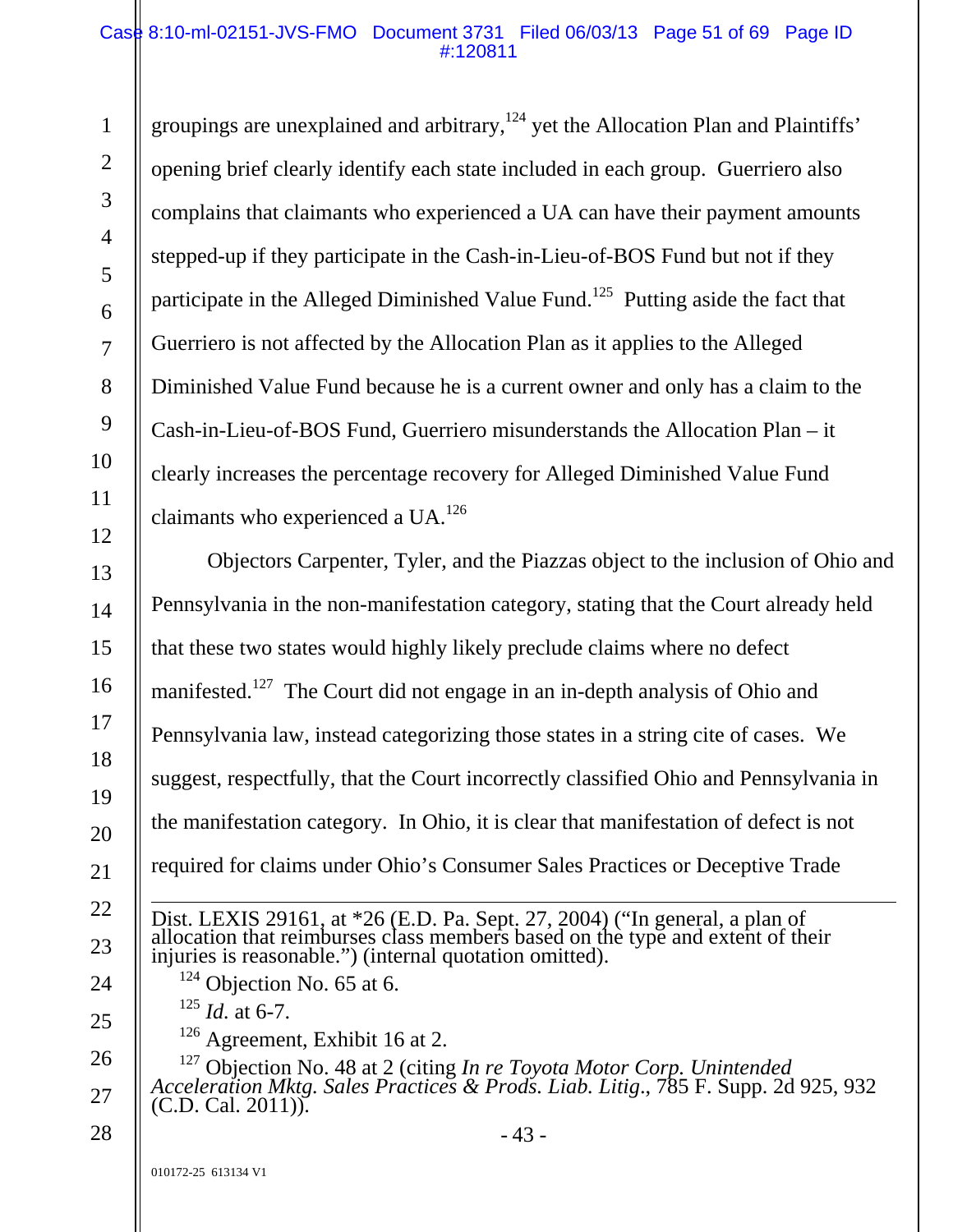#### Case 8:10-ml-02151-JVS-FMO Document 3731 Filed 06/03/13 Page 52 of 69 Page ID #:120812

1 Practices Act (the "CSPA").<sup>128</sup> Similarly, Pennsylvania does not require

manifestation of defect for the Unfair Trade Practices and Consumer Protection Law ("UTPCPL") claims. $^{129}$ 

Carpenter, Tyler, and the Piazzas also object to Class Members residing in

manifestation-required states from recovering at all.<sup>130</sup> The objection should be

rejected for three reasons. First, it ignores this Court's ruling that all Plaintiffs and

Class Members have Article III standing to pursue claims because they all suffered

an economic loss *at the time of purchase* by virtue of receiving an allegedly

19 20 21 22 23 24 25 26 <sup>129</sup> *Zwiercan v. Gen. Motors. Corp.*, 2002 Phila. Ct. Com. Pl. LEXIS 24, at \*15 (Pa. C.P. May 22, 2002) ("The fact that the Plaintiff has not suffered a manifestation of the alleged defect in her Vehicle does not preclude her UTPCPL claim, but bars her breach of warranty claim."); *Solarz v. DaimlerChrysler Corp.*, 2002 Phila. Ct.<br>Com. Pl. LEXIS 34, at \*19 (Pa. C.P. Marc. 13, 2002) (plaintiffs' claims under UTPCPL sustained where "all the plaintiffs have alleged ascertainable losses to support their UTPCPL claims," including "the cost of installing the park-brake interlock in [Daimler]Chrysler minivans and/or the difference i minivans with the park-brake interlock device and those without it"); *Grant v. Bridgestone/Firestone Inc.*, 2002 Pa. Dist. & Cnty. Dec. LEXIS 121, at \*74-78 (Pa. Prify. Ct. June 10, 2002) (dismissing claim for breach of implied warranty because plaintiffs did not suffer a failure of the allegedly defective tires but sustaining claim plaintiffs did not suffer a failure of the allegedly defective tires but sustaining claim<br>under UTPCPL because plaintiffs alleged that they expected to receive tires and<br>vehicles of a particular standard or quality but act 142, 147 (3d Cir. 1993), did not consider a UTPCPL claim.

2

3

4

5

6

7

8

9

10

<sup>130</sup> Objection No. 48 at 2.

<sup>11</sup>  12 13 14 15 16 17 18 <sup>128</sup> *See*, *e.g.*, *See Blankenship v. CFMOTO Powersports, Inc.*, 161 Ohio Misc. 2d 5, 10-11 (Ohio C.P. 2011) (because the "CSPA is designed to assure that consumers will recover 'any damages' caused by deceptive acts or proposed class members need not allege an actual physical injury, but are instead<br>required under the CSPA to allege some type of injury, whether economic or<br>noneconomic, and/or to request injunctive relief"); *Hoffer v. Co* 

<sup>27</sup>  28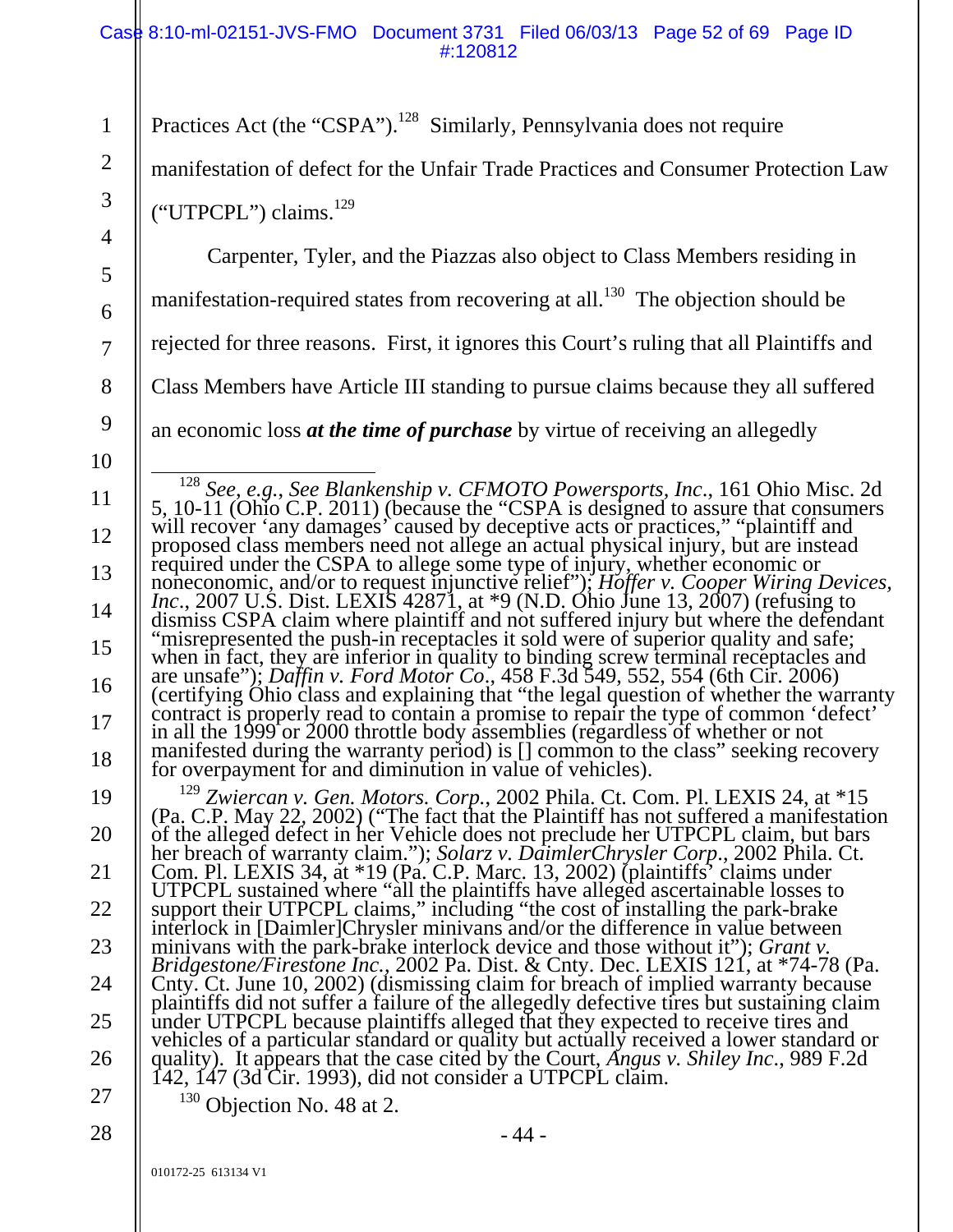#### Case 8:10-ml-02151-JVS-FMO Document 3731 Filed 06/03/13 Page 53 of 69 Page ID #:120813

defective vehicle.<sup>131</sup> Second, Class Members in these states are providing a release of claims and are entitled to consideration in exchange for the release of the disputed claim. Third, it is not clear that the highest courts in manifestation-required jurisdictions would, in fact, hold that experiencing a UA is necessary to state a cause of action *under the specific circumstances of this case*, where a safety defect is alleged and where the vehicles in question have statistically higher rates of UA than other vehicles. Courts in these states may find that a consumer can assert claims for economic losses arising from safety defects that trigger grave and sudden malfunctions in automobiles even before that consumer's vehicle actually malfunctions, particularly where, as here, there is a demonstrable loss in value when the defects became known. Until that very specific issue is definitively decided in this case, one cannot say that Class Members residing in jurisdictions classified as manifestation-required should not recover anything in this Settlement.

Carpenter, Tyler, and the Piazzas next contend that Class Members residing in "unclear" jurisdictions should receive 50% instead of  $70\%$ .<sup>132</sup> These objectors do not provide any rationale for the suggested 50% recovery, and merely wish to substitute their arbitrary figure for a discount that was carefully negotiated among independent allocation counsel under the supervision of the Settlement Special Master. They should not be permitted to impose their idiosyncratic views on the

<sup>131</sup> *In re Toyota Motor Corp. Unintended Acceleration Mktg., Sales Practices & Prods. Liab. Litig., 790 F. Supp. 2d 1152, 1165 (C.D. Cal. 2011).* <sup>132</sup> Objection No. 48 at 3.

25 26 27

28

1

2

3

4

5

6

7

8

9

10

11

12

13

14

15

16

17

18

19

20

21

22

23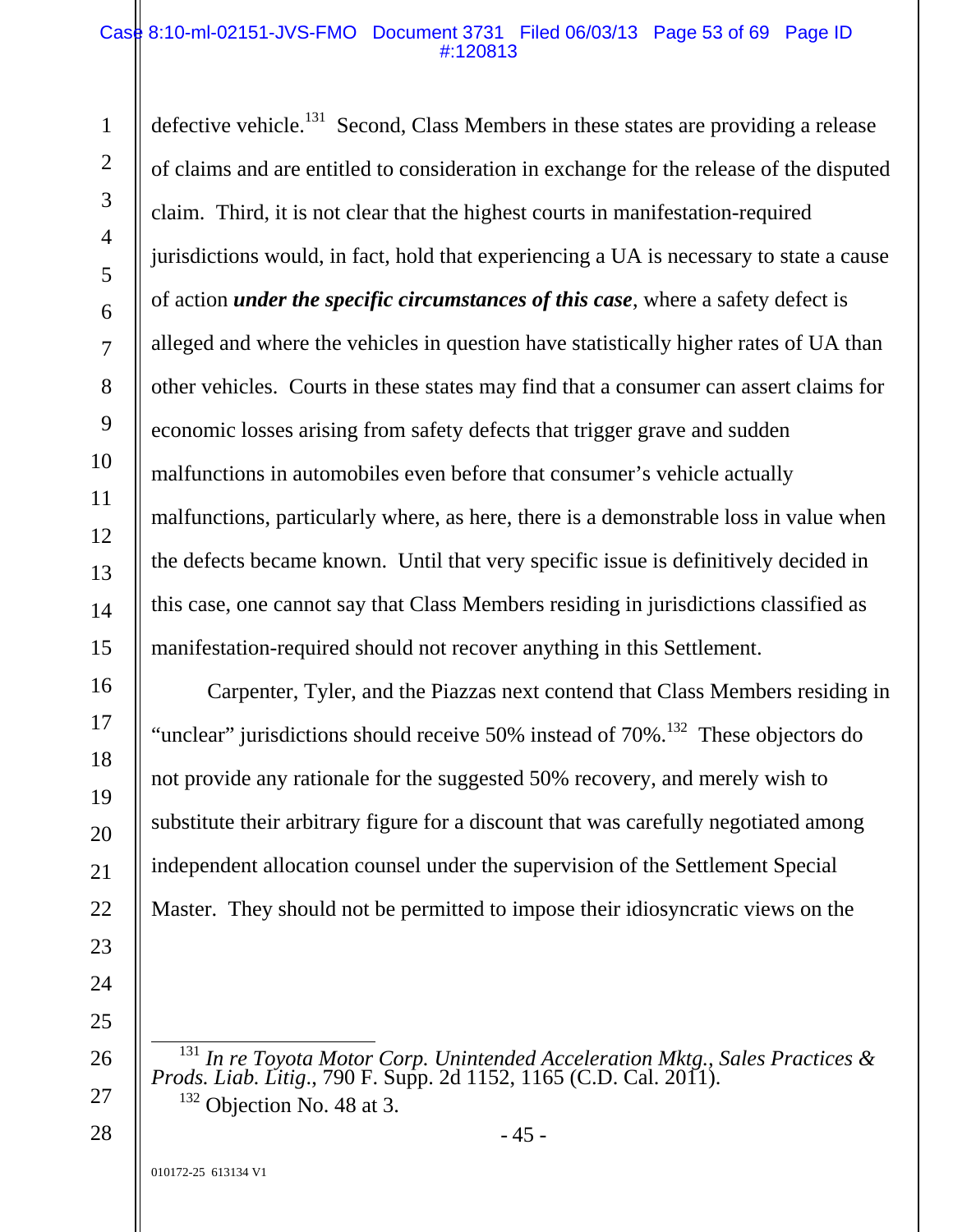independent process that was instituted to safeguard the interests of *all* Class Members.<sup>133</sup>

Lastly, if the foregoing objectors choose to file claims, their objections are mooted by the parties' proposed supplemental distribution plan which would uplift all claimants to 100% of their base recovery amount.

1

2

3

4

5

6

7

8

9

10

11

12

13

14

15

## **2. Subclassing is unnecessary.**

Objectors Bandas and Serafino contend that intraclass conflicts exist and that that the allocation groups should have been divided into seven, unspecified and separate subclasses with separate representation.<sup>134</sup> Again, courts recognize that intra-class allocations can be tailored to the specific circumstances of different groups and specifically consider differing strengths of their claims.<sup>135</sup> Allocations that are "simply a reflection of the extent of the injury that certain class members

- 
- 27

28

<sup>135</sup> *See*, *supra*, authorities cited at footnote 123.

incurred" do "not clearly suggest that the class members had antagonistic

<sup>16</sup>  17 18 19 20 21 22 23 24 25 26  $133$  These objectors also claim it is unclear which state a claimant is considered to reside in when the vehicle was purchased in one state and the claimant subsequently reside in when the vehicle was purchased in one state and the claimant subsequently moved to another state. Objection No. 48 at 3-4. There should be no confusion. The Allocation Plan refers to where the Class Member purcha resides or insured the residual value of a vehicle, thereby giving the Class Member a<br>choice of jurisdiction. In the event that multiple jurisdictions may apply, the claims<br>process puts the Class Member into the jurisdicti would click the box from the website designated for that state. If the claimant currently resides in a manifestation state, they would also click the box from the<br>website designated to those states. The website would also click the box from the<br>website designated to those states. The website would the currently reside in a non-manifestation state, the website automatically overrides the selection of the manifestation or unclear state election and provides the claimant with the maximum non-manifestation state claim value. <sup>134</sup> *See* Objection Nos. 5 and 67 at 8.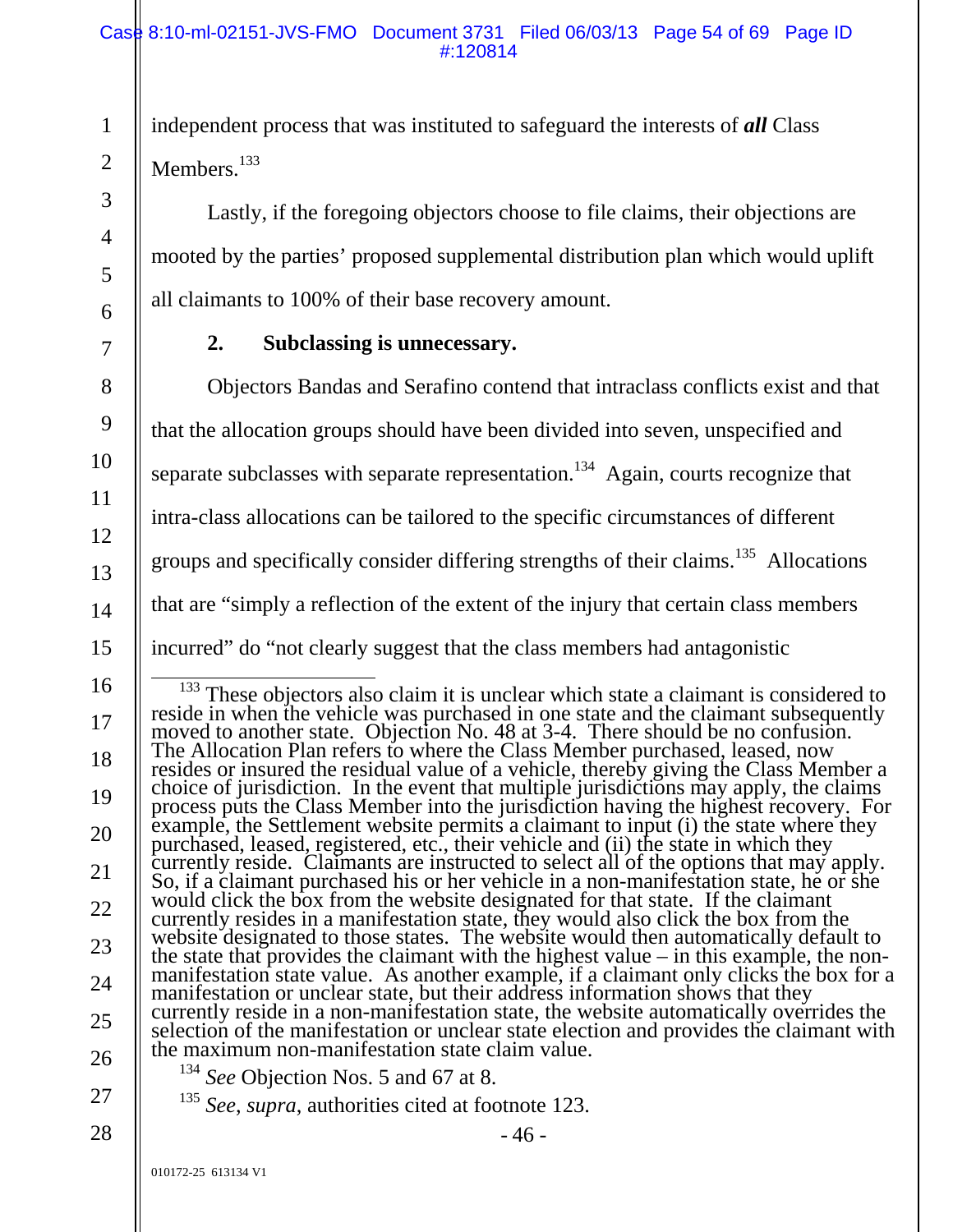#### Case 8:10-ml-02151-JVS-FMO Document 3731 Filed 06/03/13 Page 55 of 69 Page ID #:120815

interests."136 A fair distribution results when class members "who likely incurred the most damage are entitled to a larger proportion of the recovery than those whose injuries were less severe."<sup>137</sup>

Furthermore, subclassing is unnecessary. Subclasses are used when class members have divergent interests, but conflicting or antagonistic interests do not result just because the relief varies among the different groups. What is important is that the central questions in the case about defendant's alleged conduct and the damage inflicted thereby affect the plaintiffs and the absent class members in a similar fashion, and that all class members have a unified interest in establishing the defendant's liability.<sup>138</sup> That is certainly the case here, where the Court has already conditionally found that all Class Member's claims arise from the same allegations regarding a common defect, derive from similar or identical warranties, are based on common advertisements and representations regarding the vehicles, and have suffered the same injuries based on Toyota's common course of conduct.<sup>139</sup>

1

2

3

4

5

6

7

8

9

10

11

12

13

14

15

16

17

18

19

20

21

22

23

24

25

26

#### **3. Plaintiffs have the requisite Article III standing.**

Objectors Collins, Roberts, and Patel, in their joint objection, contend that the Court does not have jurisdiction to certify the Settlement Class or approve the Settlement because Plaintiffs and Class Members who did not experience a UA or retained their vehicle after December 31, 2010 cannot meet the requirements of

 $^{139}$  Order Re: Motion for Preliminary Approval of Class Action Settlement (Dkt. No. 3344) at 6-7. The Court has also found that the Plaintiffs are fair and adequate Class Representatives and that "the Court can discern the Class Representatives and the class members." *Id*. at 8.

 <sup>136</sup> *Ins. Brokerage*, 579 F.3d at 272.

<sup>137</sup> *Id.* at 273.

<sup>138</sup> *Id.* at 272-73.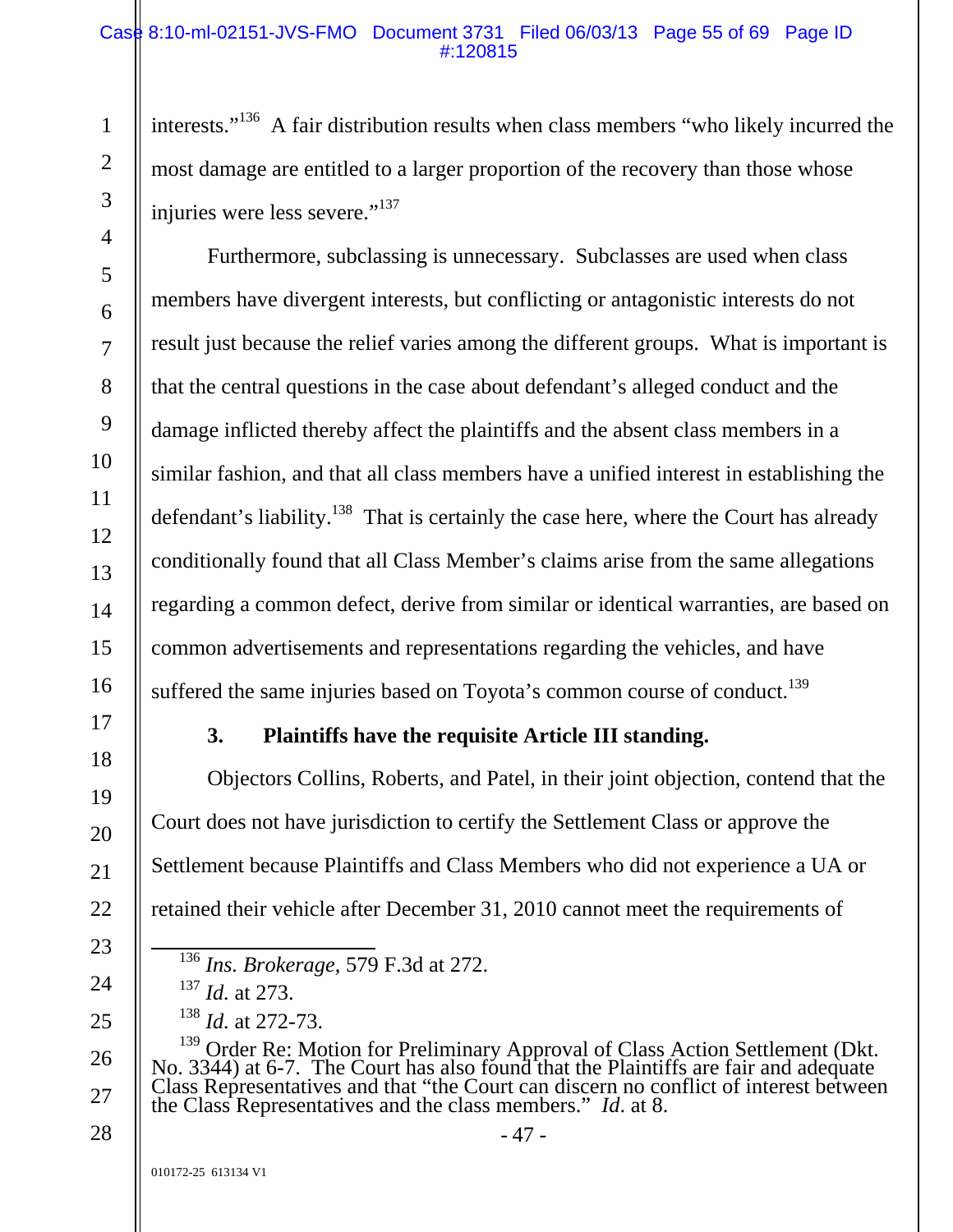#### Case 8:10-ml-02151-JVS-FMO Document 3731 Filed 06/03/13 Page 56 of 69 Page ID #:120816

Article III standing.<sup>140</sup> Incredibly, under their very own argument, objectors Collins, Robert, and Patel *themselves* would lack standing to assert claims because they each purport to be current vehicle owners, and none of them has stated that they have suffered a UA. Although these objectors "contend they have been harmed by the Defendants' actions," they fail to describe exactly how. If they want their objection considered, Collins, Roberts, and Patel should be compelled to explain how they have been damaged while all Plaintiffs and other Class Members in identical circumstances have allegedly not been damaged.<sup>141</sup> In any event, the objection can be quickly rejected because it misapplies well-established Article III standing law.

The objection confuses Article III standing with a formula for distributing settlement proceeds. As this Court has already and correctly held, because Plaintiffs allege "that all Toyota vehicles had the safety defect at the time of purchase, and the defects were not subsequently remedied through recalls, all Plaintiffs suffered an economic loss *at the time of purchase* because they received a defective vehicle. The fact that Plaintiffs discovered this defect after the time of purchase is of no moment. The economic loss was present *from the beginning*."<sup>142</sup> Put simply by the Court, "Plaintiffs bargained for safe, defect-free vehicles, but instead received unsafe, defective vehicles."<sup>143</sup> Because "[a] vehicle with a defect is worth less than

<sup>142</sup> *Toyota Motor Corp.*, 790 F. Supp. 2d at 1165 (emphasis added). <sup>143</sup> *Id.* at 1163.

28

27

1

2

3

4

5

6

7

8

9

10

11

12

13

14

15

16

17

18

19

20

21

22

23

24

25

 $140$  Objection No. 64 at 2-5.

<sup>&</sup>lt;sup>141</sup> Collins, Robert, and Patel are represented by Jeffrey Weinstein, a well-known "serial" or "professional" objector. His inconsistent – if not hypocritical – standing argument highlights the perils of giving credence to professional objections, which are often brought solely to disrupt class action settlements regardless of their merits, in order to extort attorneys' fee payments (as discussed further below).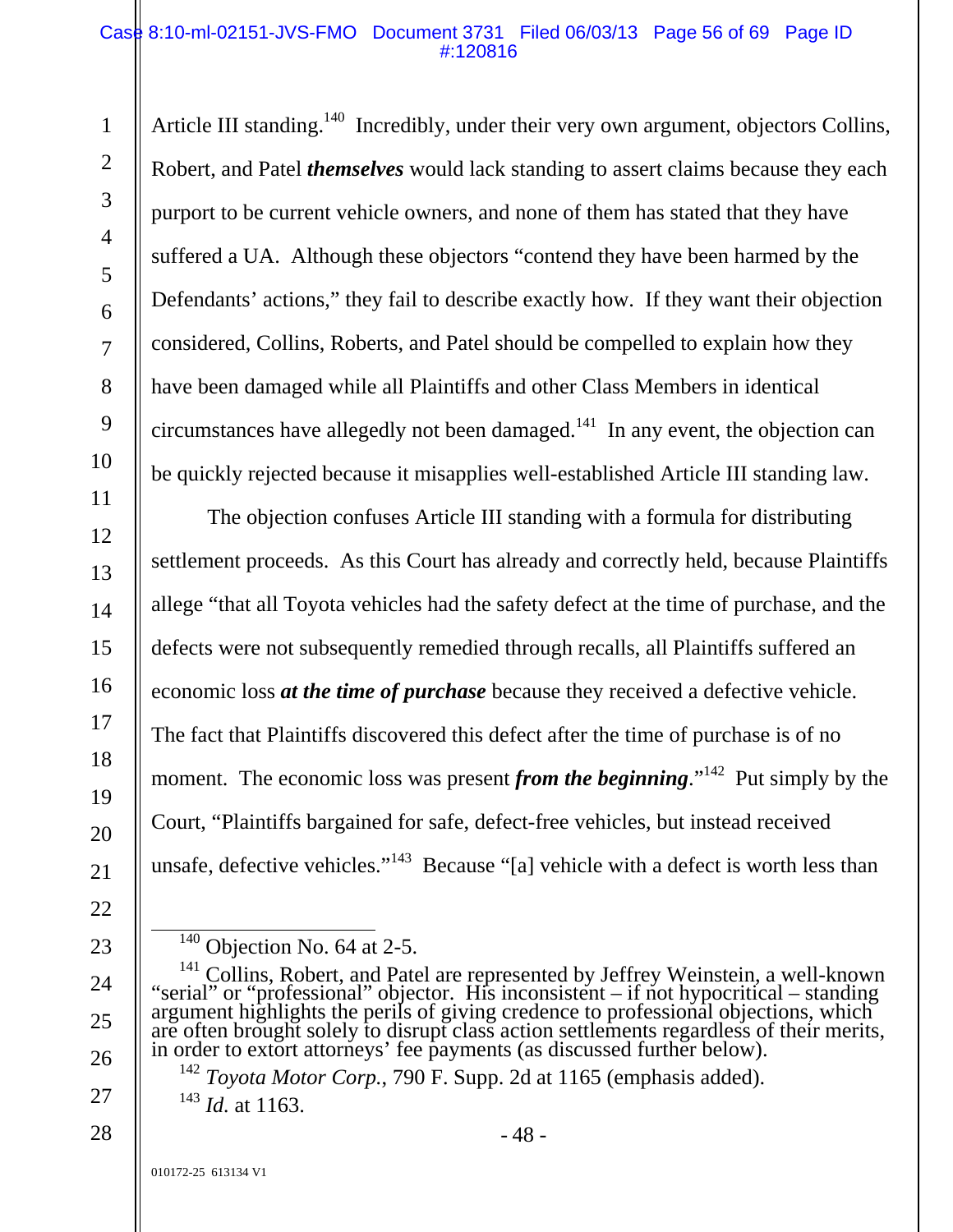#### Case 8:10-ml-02151-JVS-FMO Document 3731 Filed 06/03/13 Page 57 of 69 Page ID #:120817

1 2 3 4 5 6 7 8 9 10 11 12 13 14 15 16 17 one without a defect," reasoned the Court, the "overpayment for the defective, unsafe vehicle constitutes the economic-loss injury that is sufficient to confer standing."<sup>144</sup> In several recent cases, the Ninth Circuit has also sustained Article III standing based on allegations of economic loss suffered at the time of purchase.<sup>145</sup> Thus, Plaintiffs' Settlement methodology for distributing monies for alleged diminished value, which does not recognize sales before September 1, 2009 and after December 31, 2010, does not alter the fact that, for Article III purposes, standing for all Plaintiffs and Class Members was established at the time of purchase or lease. **I. The Scope of the Release of Claims is Reasonable and Bounded by the Claims Asserted in the Litigation**  Only three objections take issue with the release of claims, contending that it is too broad.146 Objection No. 31 is filed by the class attorneys in the *In re: Toyota Motor Corp. Hybrid Brake Mktg., Sales Practices, and Prods. Liab. Litig.*, pending in this District before Judge Carney. These attorneys are concerned that the release will end the claims in that  $MDL<sup>147</sup>$  Class Counsel do not believe that the release

affects these claims.

The remaining objection, filed by Erich Neumann, contends that the release is overbroad because it would release all claims relating to the Subject Vehicles,

<sup>145</sup> *Mazza v. American Honda Motor Co.*, 666 F.3d 581 (9th Cir. 2012); *Degelmann v. Advance Med. Optics Inc.*, 659 F.3d 835 (9th Cir. 2011), *vacated on other grounds*, 699 F.3d 1103 (9th Cir. 2012); *Maya v. Centex Corp.*, 658 F.3d 1060, 1067 (9th Cir. 2011); *Wolin v. Jaguar Land Rover North Am., LLC*, 617 F.3d 1168 (9th Cir. 2010). *See also Ins. Brokerage*, 579 F.3d at 275 ("The named plaintiffs only needed to allege that they suffered an injury in fact and were not required to prove the merits of their case against the [defendants

<sup>146</sup> *See* Objection Nos. 23, 31, 46.

<sup>147</sup> Objection No. 23, filed by another attorney for a Prius owner, wants a release carve-out similar to that requested in Objection No. 31.

28

18

19

20

21

22

23

24

25

26

 $\overline{\overline{144}}$  *Id.*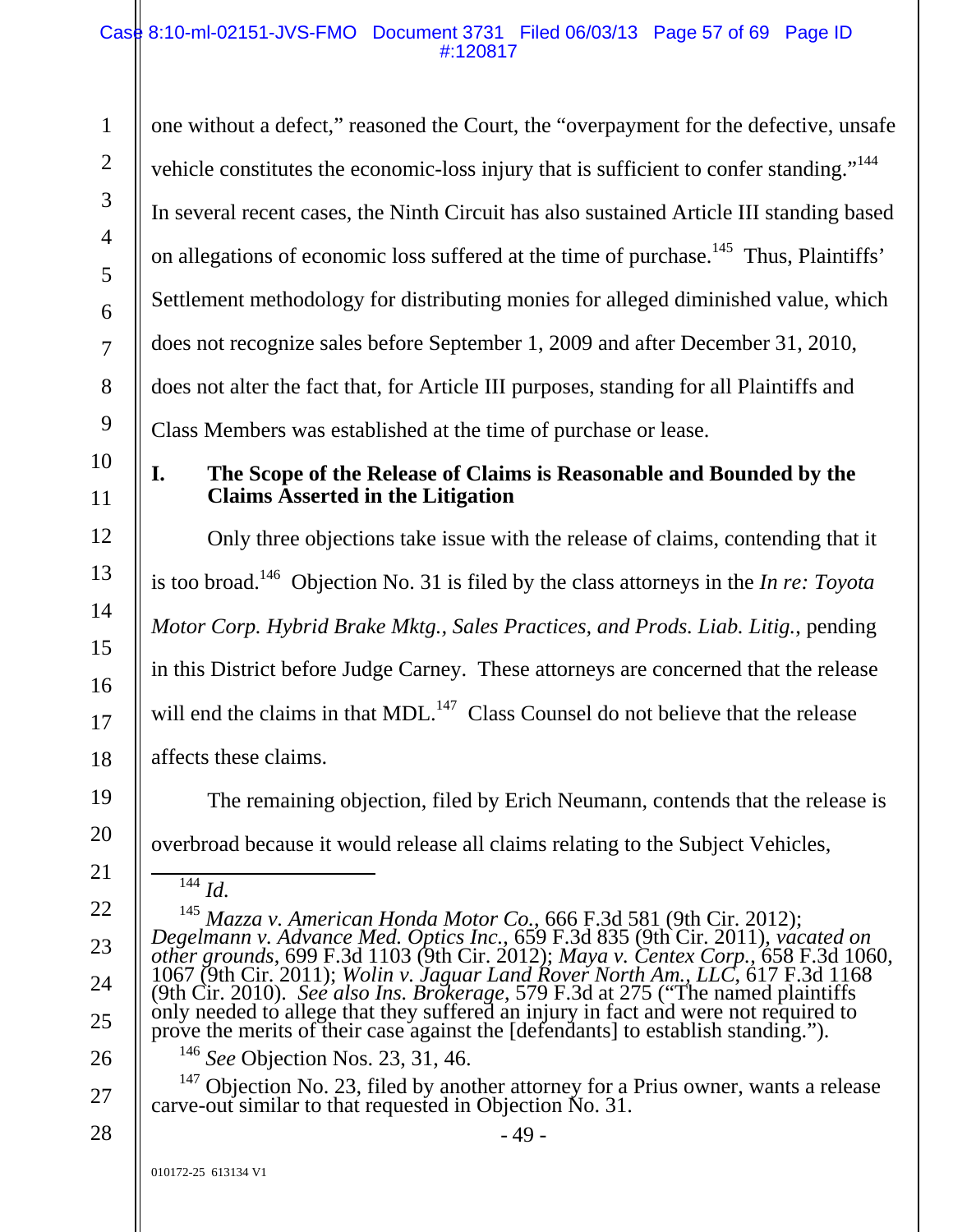# Case 8:10-ml-02151-JVS-FMO Document 3731 Filed 06/03/13 Page 58 of 69 Page ID

| #:120818 |  |
|----------|--|

| $\mathbf{1}$   | "irrespective of whether the claim has anything to do with the acceleration issue." <sup>148</sup>                              |
|----------------|---------------------------------------------------------------------------------------------------------------------------------|
| $\overline{2}$ | This is not true. The release and waiver of rights provides as follows:                                                         |
| 3              | In consideration for the Settlement, Class Representatives,                                                                     |
| $\overline{4}$ | Plaintiffs and each Class Member, on behalf of themselves<br>and any other legal or natural persons who may claim by,           |
| 5              | through or under them, agree to fully, finally and forever                                                                      |
| 6              | release, relinquish, acquit, discharge and hold harmless the<br>Released Parties from any and all claims, demands, suits,       |
| $\tau$         | petitions, liabilities, causes of action, rights, and damages                                                                   |
| 8              | of any kind and/or type <i>regarding the subject matter of the</i><br>Actions, including, but not limited to, compensatory,     |
| 9              | exemplary, punitive, expert and/or attorneys' fees or by                                                                        |
| 10             | multipliers, whether past, present, or future, mature, or not<br>yet mature, known or unknown, suspected or unsuspected,        |
|                | contingent or non-contingent, derivative or direct, asserted<br>or un-asserted, whether based on federal, state or local law,   |
| 11             | statute, ordinance, regulation, code, contract, common law,                                                                     |
| 12             | or any other source, or any claim of any kind related<br>arising from, related to, connected with, and/or in any way            |
| 13             | involving the Actions, the Subject Vehicles, any and all                                                                        |
| 14             | claims involving the ETCS, any and all claims of<br>unintended acceleration in any manner that are, or could                    |
| 15             | have been, defined, alleged or described in the Economic                                                                        |
| 16             | Loss Master Consolidated Complaint, the Amended<br>Economic Loss Master Consolidated Complaint, the                             |
| 17             | Second Amended Economic Loss Master Consolidated<br>Complaint, the Third Amended Economic Loss Master                           |
| 18             | Consolidated Complaint, the TAMCC, the Actions or any                                                                           |
| 19             | amendments of the Actions, including, but not limited to,<br>the design, manufacturing, advertising, testing, marketing,        |
| 20             | functionality, servicing, sale, lease or resale of the Subject<br>Vehicles. <sup>[149]</sup>                                    |
| 21<br>22       | Released claims should only be those made in the operative complaint and                                                        |
| 23             | those closely related thereto. <sup>150</sup> By limiting the release to claims "regarding the                                  |
| 24             |                                                                                                                                 |
| 25             | $148$ Objection No. 46 at 4.                                                                                                    |
| 26             | <sup>149</sup> Agreement at 28-29 (emphasis added).                                                                             |
| 27             | <sup>150</sup> See, e.g., In re Zoran Corp. Derivative Litig., 2008 U.S. Dist. LEXIS 48246, at<br>*31 (N.D. Cal. Apr. 7, 2008). |
| 28             | $-50-$                                                                                                                          |
|                | 010172-25 613134 V1                                                                                                             |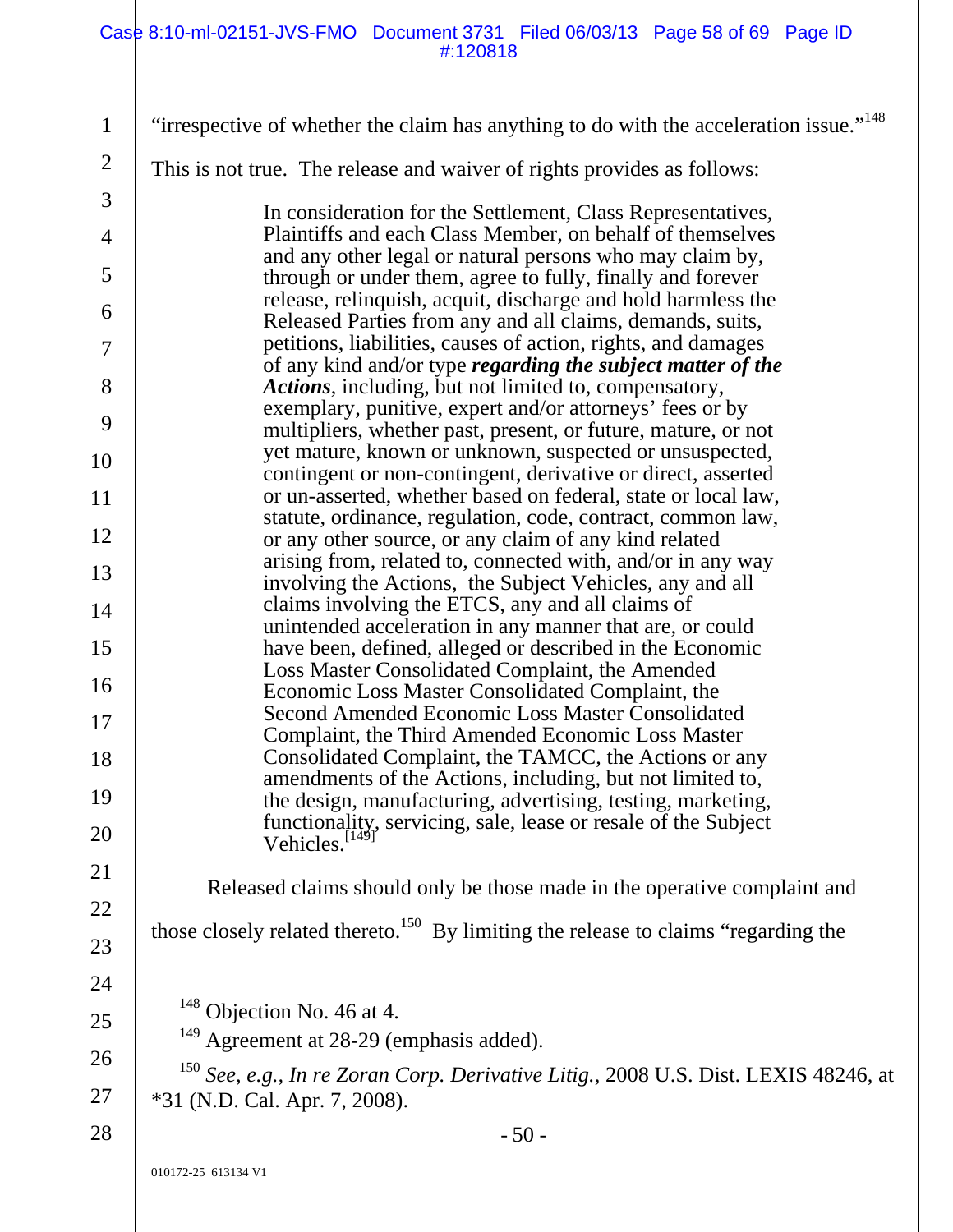#### Case 8:10-ml-02151-JVS-FMO Document 3731 Filed 06/03/13 Page 59 of 69 Page ID #:120819

subject matter of the Actions," the Parties have limited the release of claims to satisfy this standard. Released claims must pertain to the subject matter of the Actions and, thus, Mr. Neumann's assertion that all claims relating to the Subject Vehicles are released is incorrect. Moreover, the release expressly preserves those claims for personal injury, wrongful death, or physical property damage arising from an accident involving a Subject Vehicle (including damage to the Subject Vehicle itself). Courts routinely approve settlements containing similar release language, including a release of claims that could have been, but were not, brought in the case.<sup>151</sup>

### **J. Rule 23 Is Satisfied**

1

2

3

4

5

6

7

8

9

10

11

12

13

14

15

16

17

18

19

20

21

22

23

24

25

26

27

28

The Gibson and Cozby objectors assert that Rule 23(a)'s commonality and typicality requirements are not satisfied because Plaintiffs cannot represent absent Class Members who have not suffered Article III injury.<sup>152</sup> This is not true, as

<sup>152</sup> Objection No. 33 at 15.

 <sup>151</sup> *See, e.g.*, *Class Plaintiffs v. Seattle*, 955 F.2d at 1287 ("The weight of authority holds that a federal court may release not only those claims alleged in the complaint, but also a claim 'based on the identical factual predicate as that underlying the claims in the settled class action even though the claim was not presented *and might not have been presentable in the class action*.'") (emphasis in original) (quoting *TBK Partners, Ltd. v. Western Union Corp*., 675 F.2d 456, 460 (2d Cir. 1982)); *Collins v. Cargill Meat Solutions Corp*., 274 F.R.D. 294, 303 (E.D. Cal. 2011) (finding release of "any and all claims, demands, rights, liabilities, and/or causes of action arising out of the facts alleged in the Complaint" proper and not overly broad because the "released claims appropriately track the breadth of Plaintiffs' allegations in the action and the settlement does not release unrelated claims that class members may have against defendants."); *Vasquez v. Coast Valley Roofing, Inc.*, 670 F. Supp. 2d 1114, 1120, 1126 (E.D. Cal. 2009) (finding release of "any and all claims, known and unknown, for or related to all claims based on or arising from the allegations that they were or are improperly compensated under federal, California, or local law" proper because the "released claims appropriately track the breadth of Plaintiffs' allegations in the action and the settlement does not release unrelated claims that class members may have against defendants.").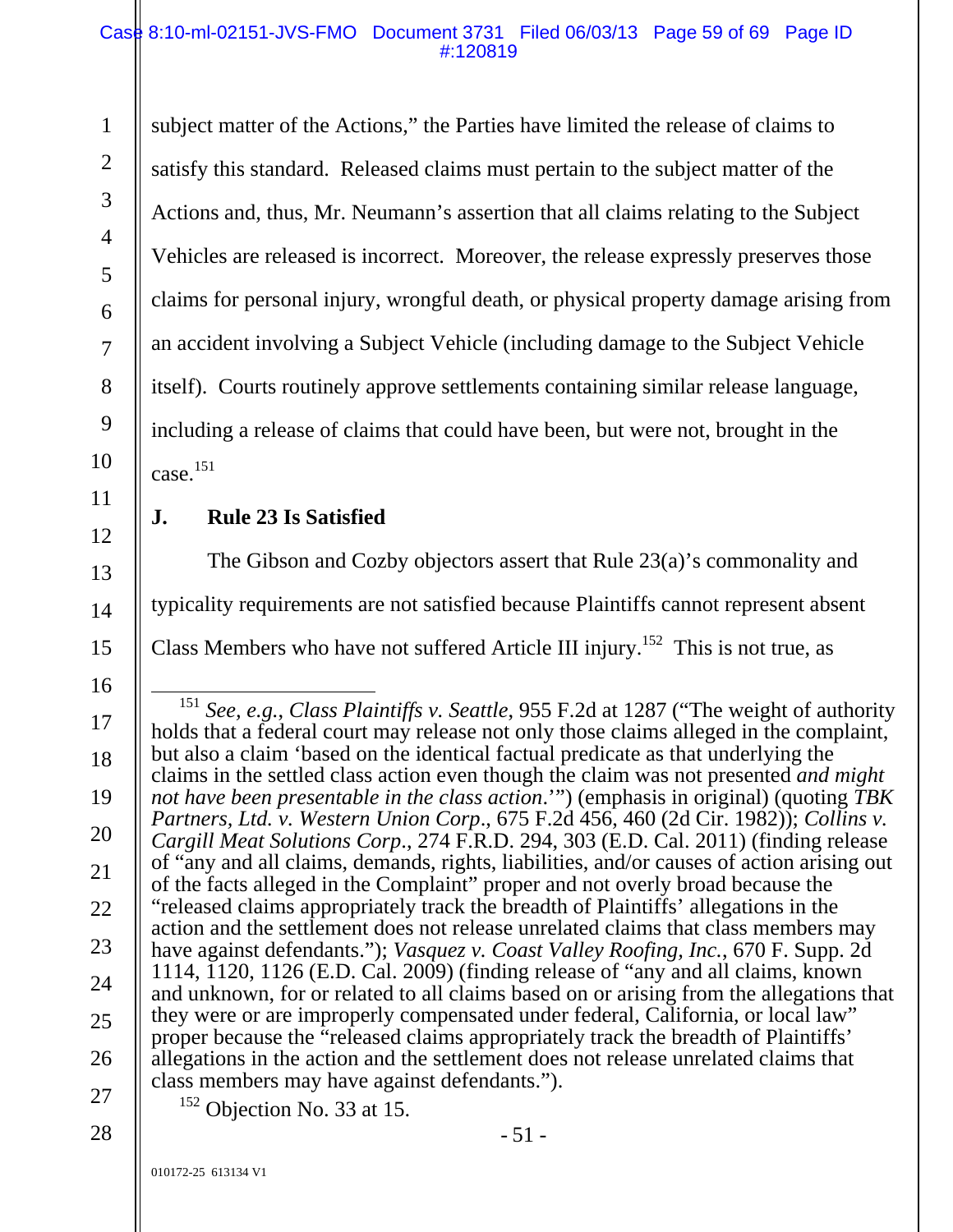#### Case 8:10-ml-02151-JVS-FMO Document 3731 Filed 06/03/13 Page 60 of 69 Page ID #:120820

explained *supra* in Section IV.H.3. Further, including in the Class only those members who have "colorable" claims would effectively preclude class action settlements given that the defendant would not be able to achieve "global peace," thereby undermining the strong presumption in favor of voluntary settlement agreements.153

These objectors also contend that Plaintiffs' Class Counsel are not adequate because they agreed to contribute money in *cy pres*, 154 but, as demonstrated above in Section IV.G, the initial \$30 million contribution to the Safety Research and Education Fund is not a *cy pres* use of funds, and what little money that will be contributed to the Safety Research and Education Fund thereafter complies with Ninth Circuit *cy pres* standards.

These objectors also assert that common issues cannot predominate given the nationwide scope of the claims at issue and differing treatment of the manifestation requirement across jurisdictions.<sup>155</sup> But courts recognize that differences in state law can be appropriately managed when the core facts are common to the class.<sup>156</sup> The

<sup>153</sup> *Sullivan v. DB Invs., Inc*., 667 F.3d 273, 311 (3d Cir. 2011), *cert. denied*, \_\_ U.S. \_\_, 132 S. Ct. 1876, 182 L. Ed. 2d 646 (2012). <sup>154</sup> *Id.*; Objection No. 33 at 15.

<sup>155</sup> *Id.* at 7-14.

- 52 - <sup>156</sup> *See*, *e.g.*, *In re Prudential Ins. Co. Am. Sales Practice Litig. Agent Actions*, 148 F.3d 283, 315 (3d Cir. 1998); *In re School Asbestos Litig.,* 789 F.2d 996, 1010 (3d Cir. 1986); *Hanlon v. Chrysler Corp*, 150 F.3d at 1022; *Hansen v. Monumental Life Ins. Co.*, 2008 U.S. Dist. LEXIS 112254, at \*22-29 (D. Conn. Mar. 6, 2008); *In re Pharm. Indus. Average Wholesale Price Litig*., 252 F.R.D. 83, 93-101 (D. Mass 2008); *Steinberg v. Nationwide Mut. Ins. Co.*, 224 F.R.D. 67, 76-80 (E.D.N.Y. 2004); *Shaw v. Toshiba Am. Info. Sys.,* 91 F. Supp. 2d 942, 956-57 (E.D. Tex. 2000); *Bussie v. Allmerica Fin. Corp.,* 50 F. Supp. 2d 59, 71 (D. Mass. 1999); *In re*  2004), *Shaw v. Toshiba Am. Info.* 5ys., *511*: *Supp.* 2d *542*, *550-51* (E.D. 1cx. 2000<br>*Bussie v. Allmerica Fin. Corp.*, 50 F. Supp. 2d 59, 71 (D. Mass. 1999); *In re*<br>*Prudential Ins. Co. of Am. Sales Practices Litig.* F.R.D. 271 (S.D. Ohio 1997); *Deadwyler v. Volkswagen of Am., Inc.,* 1986 U.S. Dist.

010172-25 613134 V1

27

28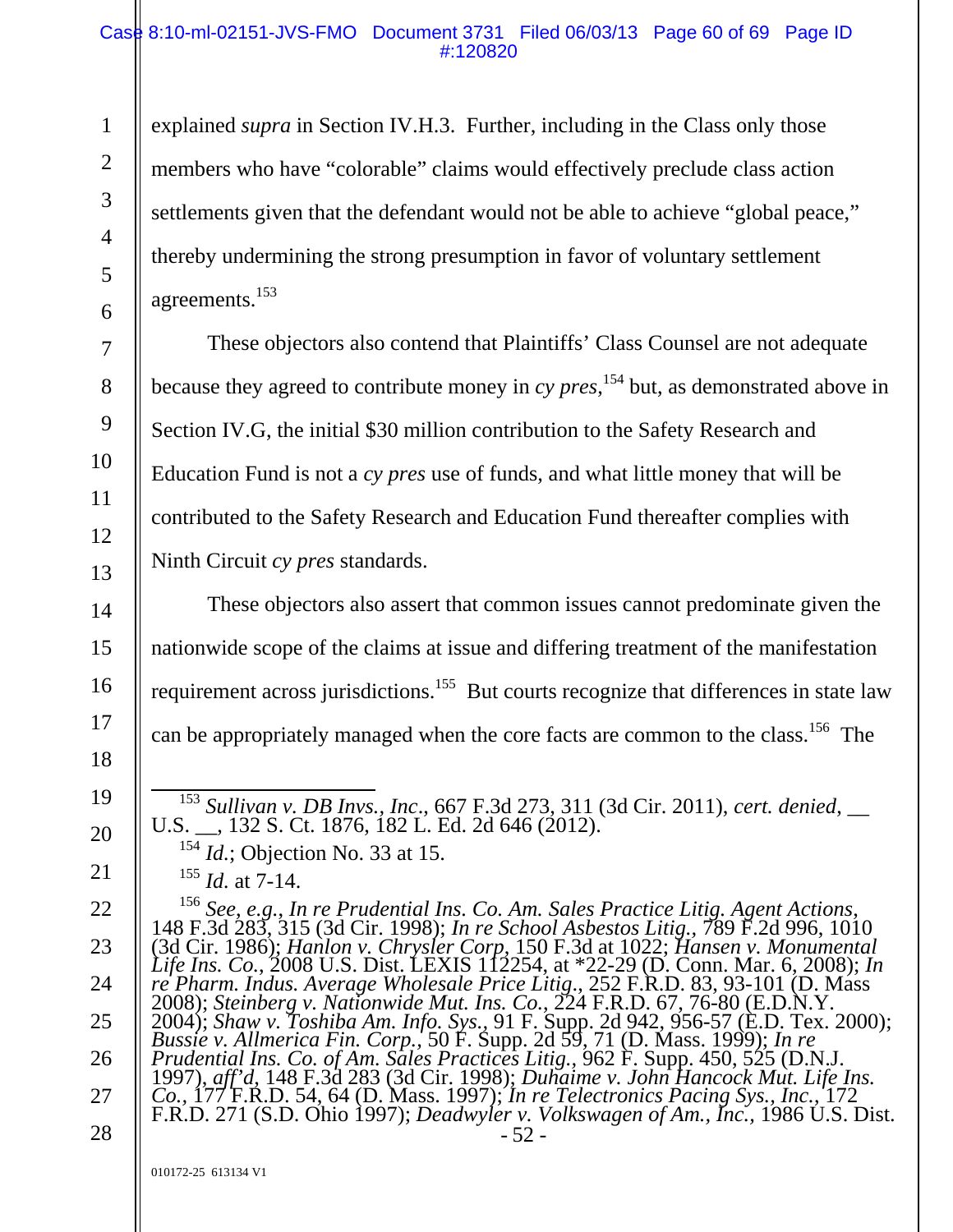#### Case 8:10-ml-02151-JVS-FMO Document 3731 Filed 06/03/13 Page 61 of 69 Page ID #:120821

| $\mathbf{1}$                                     | Court need not find complete uniformity of state law, only that there are no material                                                                                                                                                                                                                                                                                                                                                                                                                                                                                                                                                                                                                                                                                                                                                                                         |
|--------------------------------------------------|-------------------------------------------------------------------------------------------------------------------------------------------------------------------------------------------------------------------------------------------------------------------------------------------------------------------------------------------------------------------------------------------------------------------------------------------------------------------------------------------------------------------------------------------------------------------------------------------------------------------------------------------------------------------------------------------------------------------------------------------------------------------------------------------------------------------------------------------------------------------------------|
| $\overline{2}$                                   | conflicts among the laws so that they can be divided into a small number of sub-                                                                                                                                                                                                                                                                                                                                                                                                                                                                                                                                                                                                                                                                                                                                                                                              |
| 3                                                | groups, <sup>157</sup> as Plaintiffs have done here in creating three geographic subgroups for                                                                                                                                                                                                                                                                                                                                                                                                                                                                                                                                                                                                                                                                                                                                                                                |
| $\overline{4}$<br>5                              | purposes of allocating cash payments. Further, variations in state law largely                                                                                                                                                                                                                                                                                                                                                                                                                                                                                                                                                                                                                                                                                                                                                                                                |
| 6                                                | dissipate when a court is considering certification of a settlement class. As the Third                                                                                                                                                                                                                                                                                                                                                                                                                                                                                                                                                                                                                                                                                                                                                                                       |
| $\overline{7}$                                   | Circuit recently explained:                                                                                                                                                                                                                                                                                                                                                                                                                                                                                                                                                                                                                                                                                                                                                                                                                                                   |
| 8<br>9<br>10<br>11<br>12<br>13<br>14<br>15<br>16 | [W]e need not rely merely on certifications<br>involving actual litigation of the class issues for the<br>proposition that differing state laws do not defeat<br>commonality or predominance. The correct outcome is<br>even clearer for certification of a settlement class because<br>the concern for manageability that is a central tenet in the<br>certification of a litigation class is removed from the<br>equation. Indeed, the class settlement posture of this case<br>largely marginalizes the objectors' concern that state law<br>variations undermine a finding of predominance. <sup>[158</sup> ]<br>The Court has already found that the Rule 23 requirements have been satisfied<br>for settlement purposes. <sup>159</sup> In doing so, the Court expressly highlighted the<br>predominating, common issue of whether the vehicles have a common defect or |
| 17<br>18                                         | defects, an issue that would be decided by evidence relevant to all Class Members. <sup>160</sup>                                                                                                                                                                                                                                                                                                                                                                                                                                                                                                                                                                                                                                                                                                                                                                             |
| 19<br>20                                         | This objection provides no reason for the Court to change its ruling. <sup>161</sup>                                                                                                                                                                                                                                                                                                                                                                                                                                                                                                                                                                                                                                                                                                                                                                                          |
| 21<br>22<br>23<br>24<br>25<br>26<br>27<br>28     | LEXIS 28449, at *4-5 (W.D.N.C. 1986); see also Amchem Prods. v. Windsor, 521<br>U.S. 591, 625 (1997) ("[p]redominance is a test readily met in certain cases alleging consumer or securities fraud").<br><sup>157</sup> See Simon v. Phillip Morris, 124 F. Supp. 2d 46, 77 (E.D.N.Y. 2000); see also<br>American Law Institute, <i>Principles of the Law: Aggregate Litigation</i> § 2.05(b)<br>(2010).<br><sup>158</sup> Sullivan, 667 F.3d at 302-303.<br>$159$ Dkt. No. 3344 at 3-13.<br>$160$ <i>Id.</i> at 10.<br><sup>161</sup> The Gibson and Cozy objection (Objection No. 33) purports to proceed <i>pro se</i> , but it appears that a clandestine "serial" objector counsel may have ghostwritten the objection. We cannot speak to the reasons why coun<br>$-53-$                                                                                                |
|                                                  | 010172-25 613134 V1                                                                                                                                                                                                                                                                                                                                                                                                                                                                                                                                                                                                                                                                                                                                                                                                                                                           |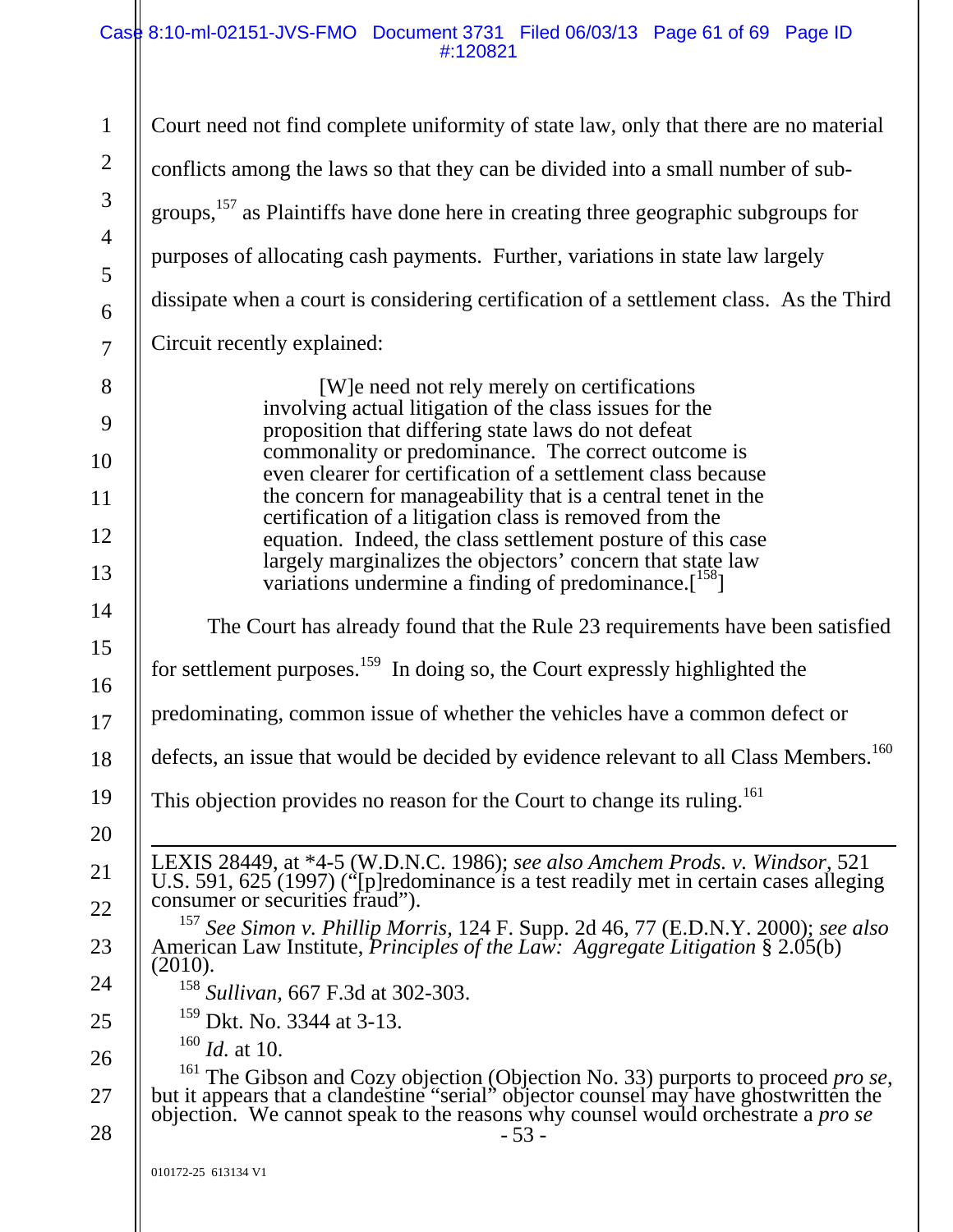# 1

2

3

4

5

6

7

8

9

10

11

12

13

14

15

16

17

18

19

20

21

22

23

24

# **K. Miscellaneous Objections Should Also be Rejected**

A number of miscellaneous objections have been raised, which, in the interests of brevity, will be discussed only briefly below.

*New cars*. Some objectors do not wish to drive their vehicles any longer and appear to want new vehicles or help with financing.<sup>162</sup> However, new cars are not being provided in the Settlement, and, as discussed above, the consideration being offered is fair and reasonable.

*Floor mats*. The Boles, Harris, and Rainwater objectors complain that the Settlement fails to compensate for floor mats, lost use of floor mats, and carpet cleaning expenses.<sup>163</sup> The issues invoked by these objectors are addressed in Toyota's reply brief, and we will not repeat those arguments here. But we note that these claims are not encompassed by Plaintiffs' operative complaint and, therefore, have been dismissed. $164$ 

*Alleged notice deficiencies*. Lin Ly and Margaret Strohlein object to the

notice, contending that it does not permit them to estimate their individual recoveries because the notice does not specify the numbers of Class Members who will claim

 objection, but a reasonable speculation may be that counsel has been labeled a serial objector in a prior opinion (*see*, *e.g*., *In re Initial Pub. Offering Secs. Litig*., 721 F. Supp. 2d 210, 214 (S.D.N.Y. 2010) (excoriating Pentz)) and may want to appear to be making the argument of an "unsolicited" class member. Also, if ghostwritten, counsel behind the objection may be avoiding an appearance i

- <sup>162</sup> *See* Objection Nos. 1, 2, 76.
- $163$  Objection No. 6 at 7-8.

25 26 27 <sup>164</sup> See Dkt. Nos. 367 and 498; Berman Decl.,  $\P$  28-32 (explaining how all claims not included in the Master Consolidated Complaints are considered dismissed). Mr. Barnow, who is counsel for these objectors, had the opp late for him to clean up his apparent oversight.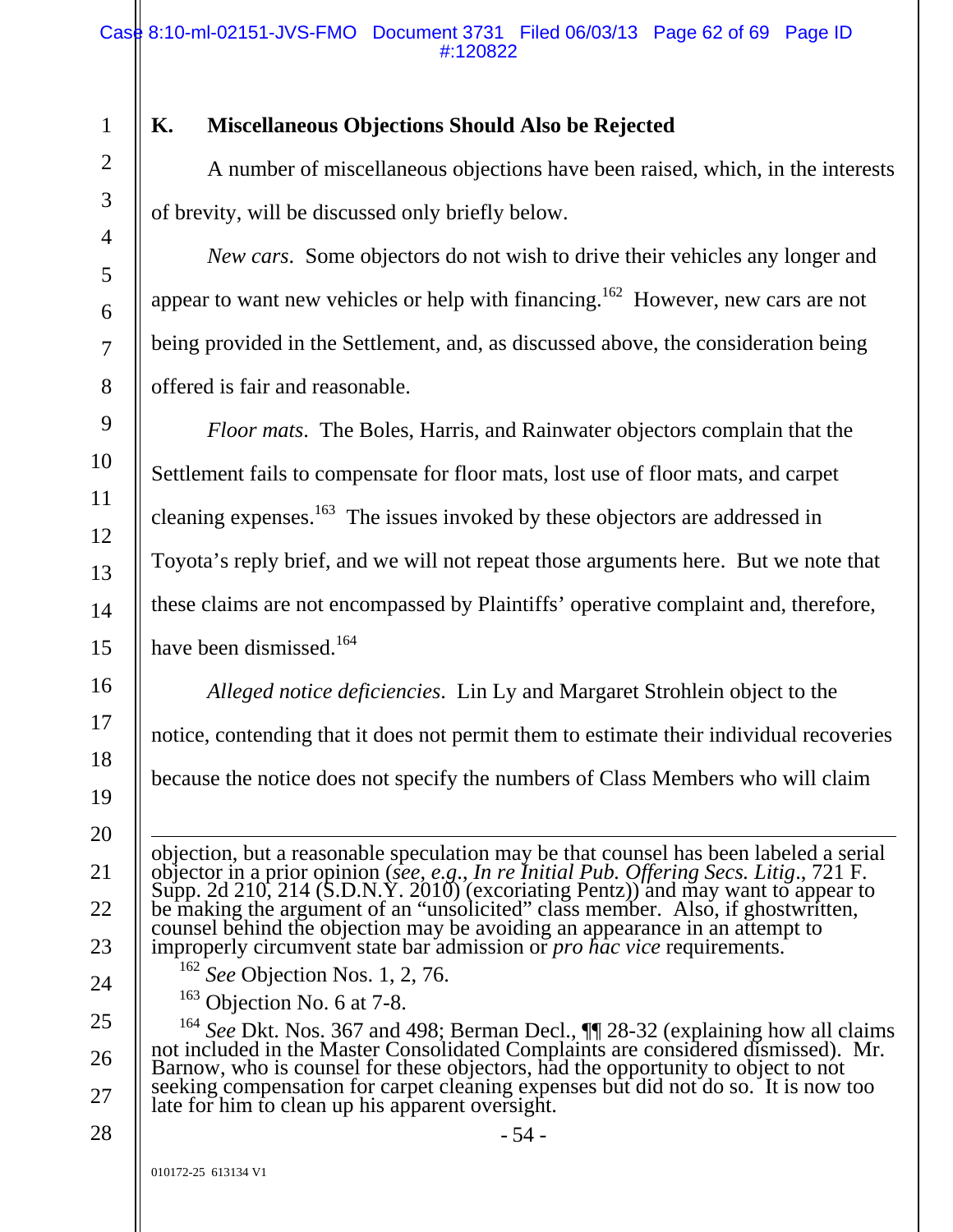#### Case 8:10-ml-02151-JVS-FMO Document 3731 Filed 06/03/13 Page 63 of 69 Page ID #:120823

10 14 15 16 against the cash Funds and the number of claimants falling into the no-manifestation required, unclear, and manifestation-required categories.<sup>165</sup> This information was not provided simply because it was not known at the time notice was disseminated given that many Class Members had to self-identify themselves as a result of the incompleteness of the Polk data. Further, class notices rarely tell Class Members precisely what their individual recovery under the settlement will be, which does not make the notice deficient. Indeed, "[i]t is not necessary for the settlement distribution formula to specify precisely the amount that each class member may expect to recover."<sup>166</sup> Nonetheless, the long-form notice, among many other things, provided a detailed description of how to file a claim and exactly how payments would be calculated. For the Cash-in-Lieu-of-BOS claimants, the notice advised that "payments may range from \$37 to \$125, depending on the state in which you reside, the number of claims submitted, and other adjustments and deductions."167 For claimants against the Alleged Diminished Value Fund, the notice explained that "[p]ayment may range from a minimum of \$37.50 to several hundreds or thousands of dollars depending on the year and model of the vehicle, the date of sale and subject to the number of claims made."<sup>168</sup> An additional data point is provided at the

<sup>168</sup> *Id.* at 4-5.

1

2

3

4

5

6

7

8

9

11

12

13

17

18

19

20

21

22

23

24

25

26

27

 $\frac{165}{165}$  Objection No. 75 at 6.

<sup>&</sup>lt;sup>166</sup> 3 ALBA CONTE & HERBERT B. NEWBERG, NEWBERG ON CLASS ACTIONS § 8.32 at 265 (4th ed. 2002).  $167$  Notice at 6.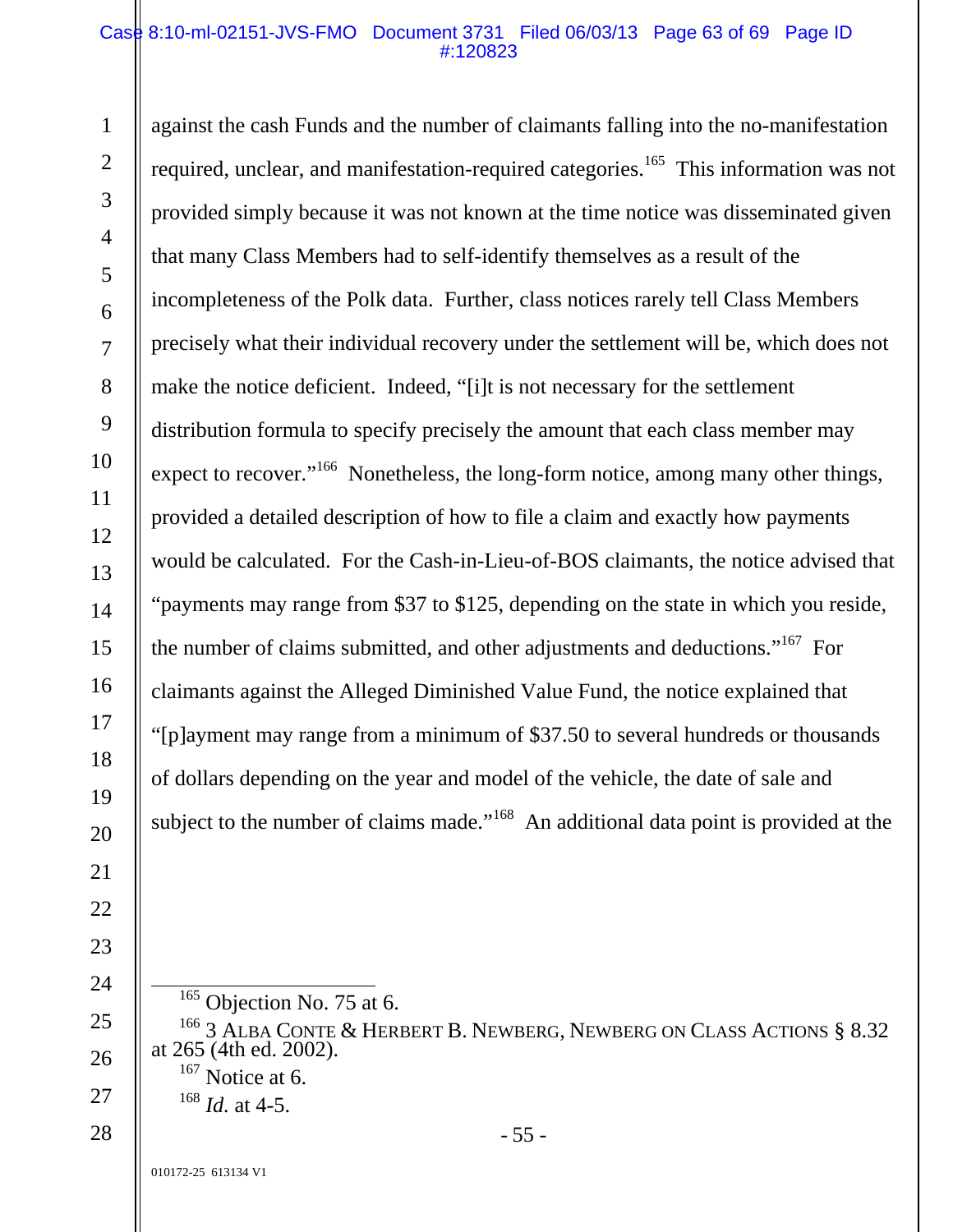#### Case 8:10-ml-02151-JVS-FMO Document 3731 Filed 06/03/13 Page 64 of 69 Page ID #:120824

Settlement website, where the claimant can look up his or her base payment, before adjustments, on the Matrix. This objection should therefore be rejected.<sup>169</sup>

*The Settlement will allegedly be paid by future purchasers of Toyota vehicles*. Brian Egge objects because, *inter alia*, he believes that future purchasers of Toyota vehicles will in effect pay for the Settlement.<sup>170</sup> Mr. Egge provides no evidentiary support for the assertion, which is purely speculative. His objection should also be rejected because the Court's inquiry is whether the Settlement is fair, reasonable, and adequate to the Class Members before the Court, and not to an undefined group of future Toyota vehicle owners.

*The Court should strike blanket joinders*. Objectors Falls Auto Gallery, Tracy Sivillo, Green Taxi, Lin Ly, and Margaret Strohlein attempt to incorporate all other objections made to the Settlement.<sup>171</sup> These joinder attempts fail to identify with specificity which objections they attempt to join and, therefore, are invalid pursuant to this Court's order mandating that each objection "must . . . include . . the specific reasons why the Class member objects to the settlement (including any legal support) . . . ."172 These attempted joinders should also be stricken because they would serve no function other than to allow these objectors to appeal from this Court's rejection

<sup>171</sup> *See* Objection No. 15 at  $\P$  12; Objection No. 36 at  $\P$  7; Objection No. 75 at 8.

<sup>172</sup> Order Granting Ex Parte Application for Preliminary Approval of Class<br>Settlement, Provisionally Certifying Settlement Class, Directing Notice to the Class and Scheduling Fairness Hearing (Dkt. No. 3345) at 9.

 $\frac{169}{169}$  An additional objection to the notice is offered by Darrell Carpenter, who contends that not enough has been done to reach out to hearing-impaired Class Members. Objection No. 16. Since its inception, the we received and other information accessible by hearing-impaired Class Members.<br>Moreover, Gilardi established TTY capability so that Class Members would have<br>that additional assistance.

 $170$  Objection No. 27 at 2.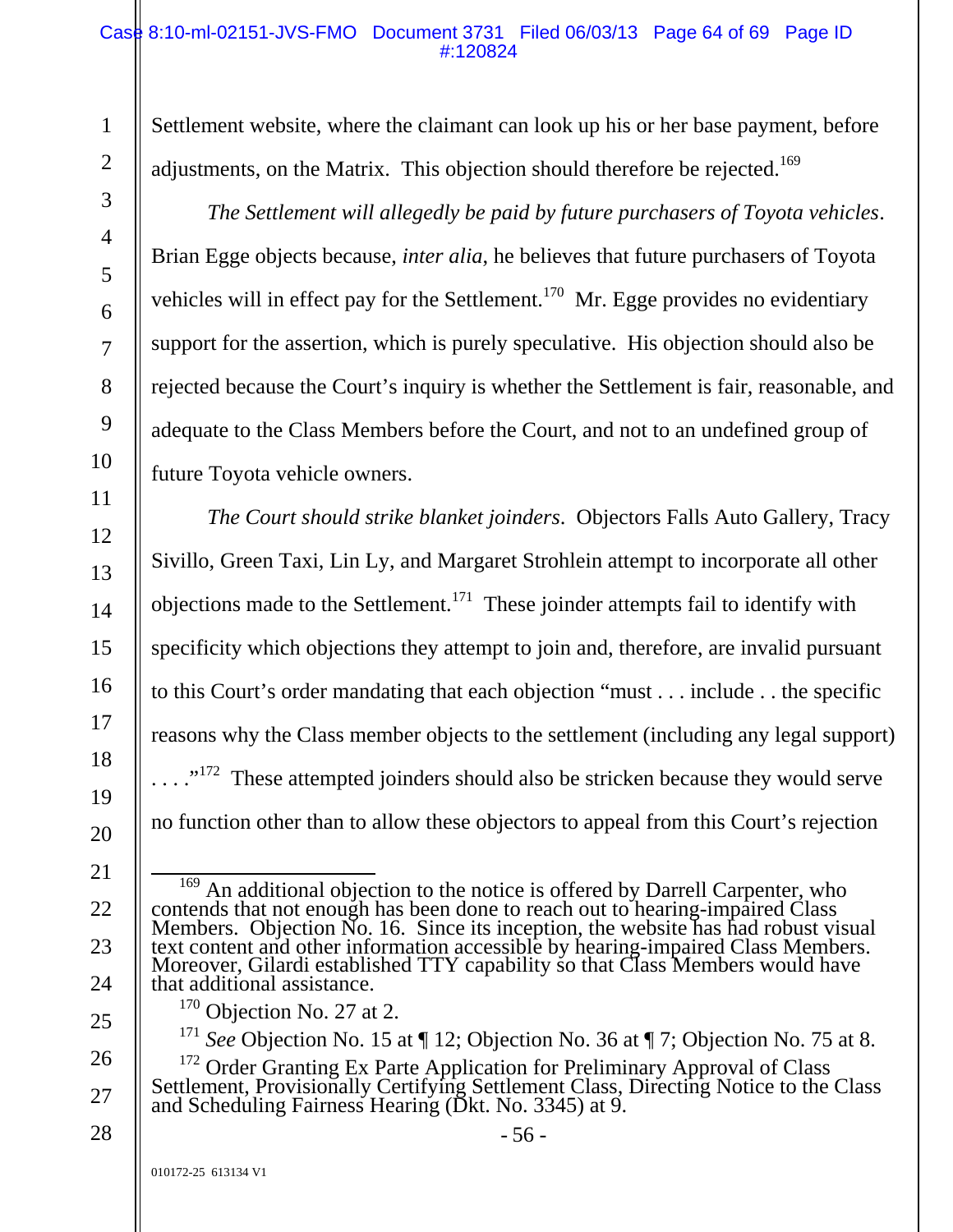of everyone else's objections, thus circumventing the general rule that an objector may only raise matters on appeal that he or she raised in the district court.

*Certain objectors are happy with their vehicles and object to the lawsuit*. Four objectors are pleased with their vehicles and object to the lawsuit itself.<sup>173</sup> These are not objections to the fairness of the Settlement but are worth noting given that some Class Members believe that any recovery over \$0 is unwarranted – in contrast to those who are claiming the Settlement is insufficient.

#### **V. THE COURT SHOULD VIEW WITH SKEPTICSM THE ARGUMENTS OF "SERIAL" OR "PROFESSIONAL" OBJECTOR COUNSEL**

Affording the opportunity for class members to interpose objections to settlements provides an important safeguard against collusive settlements and ensures that all points of view are considered by the trial court. However, a troubling abuse of this procedure has developed in recent years as a certain contingent of the bar has made it a practice to object to and appeal every significant class action settlement as unfair, inadequate, and unreasonable. This practice has added years onto the litigation of these cases and serves no function other than to delay class members' receipt of the settlement proceeds.

This litigation is the latest victim of this practice. Many courts have voiced genuine concern about serial objector counsel and their tactics. We urge this Court to do so as well.

Plaintiffs submit that the following objections were filed on behalf of 16 objectors by "serial" or "professional" objector counsel:

<sup>173</sup> *See* Objection Nos. 4, 17, 41, 51.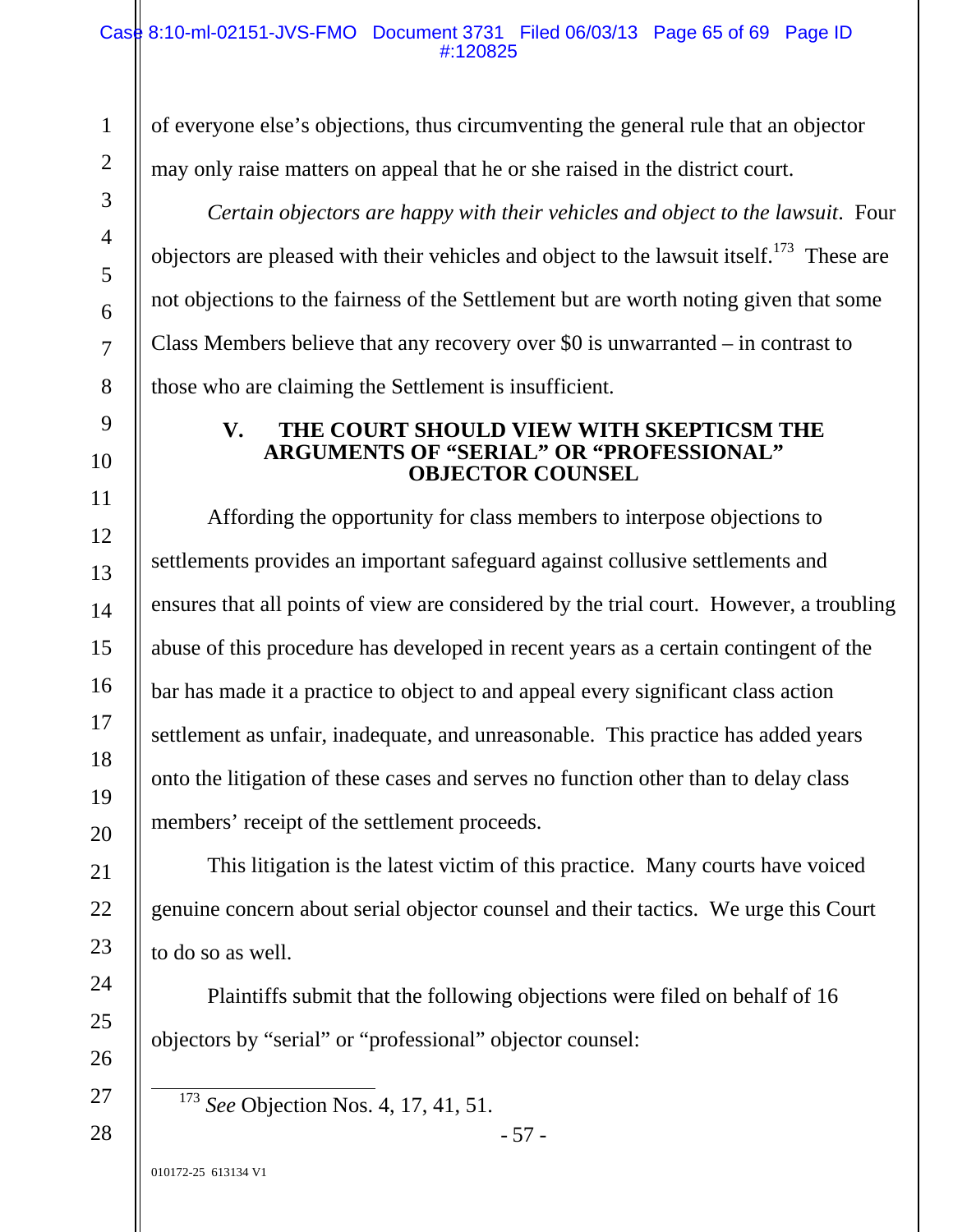#### Case 8:10-ml-02151-JVS-FMO Document 3731 Filed 06/03/13 Page 66 of 69 Page ID #:120826

1 2 3

4

5

6

7

8

9

10

11

12

13

14

15

16

17

18

19

20

21

22

23

24

25

26

27

28

| <b>Objection</b> | Objector(s)                   | <b>Counsel</b>         |
|------------------|-------------------------------|------------------------|
| No.              |                               |                        |
|                  | <b>Bandas</b>                 | Hanigan                |
|                  | Falls Auto Gallery, Sivillo   | Cannata                |
|                  | Ranieri, Huang                | G. Cochran             |
| 36               | Green Taxi                    | Luppi                  |
| 48               | Carpenter, Tyler, Piazza, J., | Pentz, E. Cochran      |
|                  | Piazza, B., Piazza, S.        |                        |
| 64               | Roberts, Patel, Collins       | Weinstein              |
| 65               | Guerriero                     | Miller, Kress, Fortman |
|                  | Serafino                      | Hanigan                |

Attorneys Palmer, Pentz, Miller, Fortman, Kress, George Cochran, Edward Cochran, Cannata, and Weinstein routinely represent objectors challenging class action settlements by filing canned, unhelpful objections. Attached at Appendix B is a list of cases in which each of these lawyers has appeared on behalf of objectors. These are just examples, and there are likely many more than those identified. Many of the decisions roundly criticize these attorneys.<sup>174</sup>

While the reasons for the repeated dismissal of their objections is not always clear from the records of the cases listed, it is well-established that some "serial" or "professional" objectors extract payments from parties or counsel in the litigation to avoid years of delay associated with their unmeritorious settlement objections:

- 58 - 174 *See*, *e.g*., *In re Charles Schwab Corp. Sec. Litig.*, 2011 U.S. Dist. LEXIS 18840 (N.D. Cal. Feb. 11, 2011) (Pentz); *Dewey v. Volkswagen of Am.*, 728 F. Supp. 2d 546, 574-75 (D.N.J. 2010) (Pentz and Edward Cochran); *In re Initial Public*  2d 546, 574-75 (D.N.J. 2010) (Pentz and Edward Cochran); *In re Initial Public*<br>*Offering Sec. Litig.*, 721 F. Supp. 2d 210, 214 (S.D.N.Y. 2010) (Pentz and<br>Weinstein); *Ouellette v. Wal-Mart Stores, Inc.*, No. 67-01-CA-326 U.S. Dist. LEXIS 99769 (S.D.N.Y. Nov. 28, 2007) (Pentz); *In re Royal Ahold N.V. Sec. & ERISA Litig.*, 461 F. Supp. 2d 383, 386 (D. Md. 2006) (Pentz); *Barnes v. FleetBoston Fin. Corp., 2006 U.S. Dist. LEXIS 71072, at \*3-4 (D. Mass. Aug. 22, 2006) (Pentz); Beasley v. Prudential Gen. Life Ins. Co., No. cv-2005-58-1, slip op.*<br>2006) (Pentz); *Beasley v. Prudential Gen. Life Ins. Co.* Supp. 2d 510, 514 (D. Del. 2003) (Pentz); *Tenuto v. Transworld Sys.*, 2002 U.S. Dist. LEXIS 1764 (E.D. Pa. Jan. 31, 2002) (Pentz); *In re Checking Account Overdraft Litig.*, 830 F. Supp. 2d 1330 (S.D. Fla. 2011) (Fortman).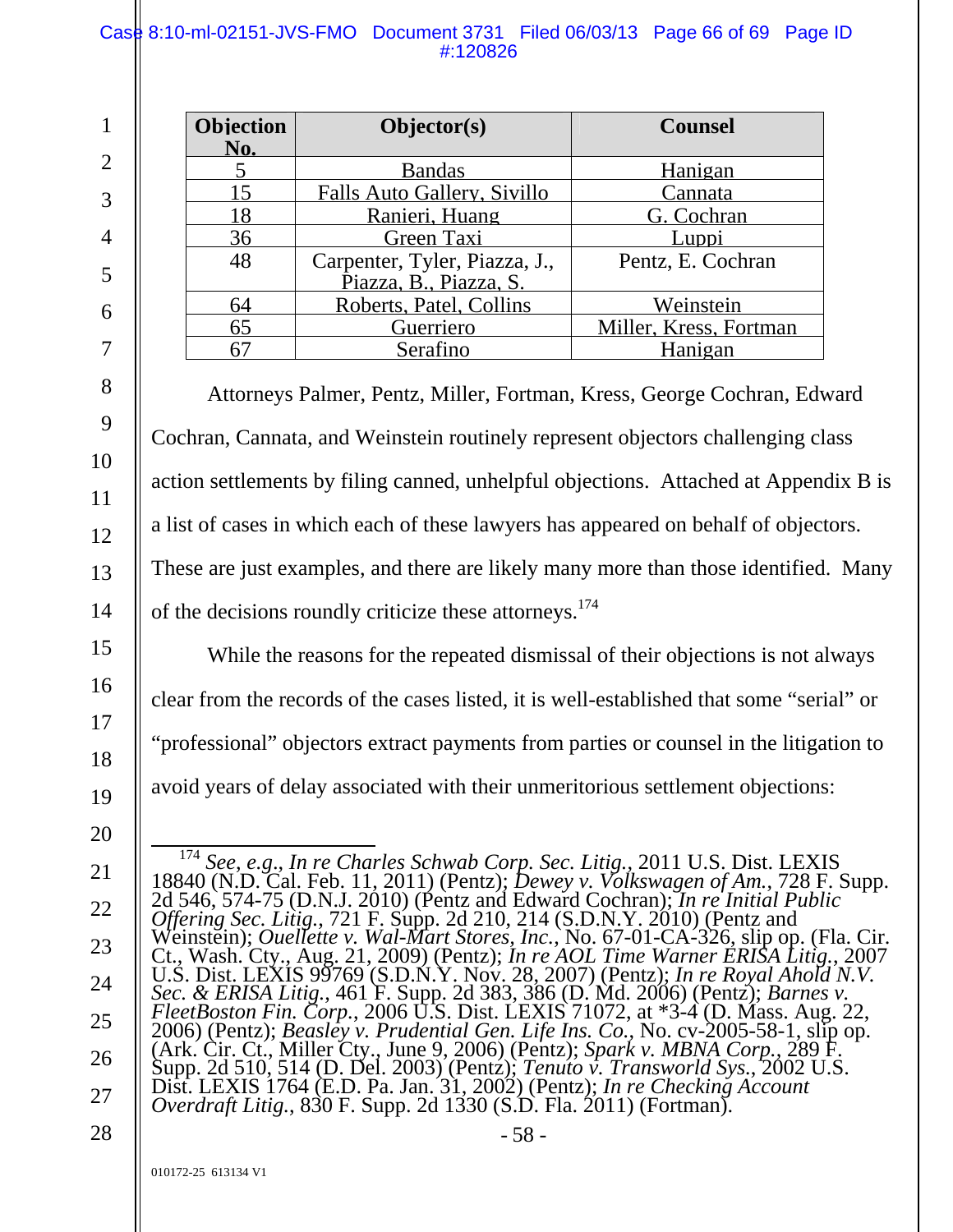|                                                        | Case 8:10-ml-02151-JVS-FMO Document 3731 Filed 06/03/13 Page 67 of 69 Page ID<br>#:120827                                                                                                                                                                                                                                                                                                                                                                                                                                                                                                                                                                                                                                                                                             |
|--------------------------------------------------------|---------------------------------------------------------------------------------------------------------------------------------------------------------------------------------------------------------------------------------------------------------------------------------------------------------------------------------------------------------------------------------------------------------------------------------------------------------------------------------------------------------------------------------------------------------------------------------------------------------------------------------------------------------------------------------------------------------------------------------------------------------------------------------------|
| 1<br>$\overline{2}$<br>3<br>4<br>5<br>6<br>7<br>8<br>9 | Repeat objectors to class action settlements can make a<br>living simply by filing frivolous appeals and thereby<br>slowing down the execution of settlements. The larger the<br>settlement, the more cost-effective it is to pay the objectors<br>rather than suffer the delay of waiting for an appeal to be<br>resolved (even an expedited appeal). Because of these<br>economic realities, professional objectors can levy what is<br>effectively a tax on class action settlements, a tax that has<br>no benefit to anyone other than to the objectors. Literally<br>nothing is gained from the cost: Settlements are not<br>restructured and the class, on whose behalf the appeal is<br>purportedly raised, gains nothing.[ <sup>175</sup> ]<br>As another court has observed: |
| 10<br>11<br>12<br>13<br>14<br>15<br>16                 | [C] lass actions also attract those in the legal profession<br>who subsist primarily off of the skill and labor of, to say<br>nothing of the risk borne by, more capable attorneys.<br>These are the opportunistic objectors. Although they<br>contribute nothing to the class, they object to the<br>settlement, thereby obstructing payment to lead counsel or<br>the class in the hope that lead plaintiff will pay them to go<br>away. Unfortunately, the class-action kingdom has seen a<br>Malthusian explosion of these opportunistic objectors,<br>which now seem to accompany every major securities<br>litigation. $\left[ \begin{smallmatrix} 176 \\ 176 \end{smallmatrix} \right]$                                                                                        |
| 17                                                     | Such lawyer-driven objections, as we have here, cast doubt on the veracity of                                                                                                                                                                                                                                                                                                                                                                                                                                                                                                                                                                                                                                                                                                         |
| 18                                                     | the positions advanced by these objectors.                                                                                                                                                                                                                                                                                                                                                                                                                                                                                                                                                                                                                                                                                                                                            |
| 19                                                     | <b>CONCLUSION</b><br>VI.                                                                                                                                                                                                                                                                                                                                                                                                                                                                                                                                                                                                                                                                                                                                                              |
| 20<br>21<br>22<br>23<br>24<br>25                       | For all the above-stated reasons, and for the reasons set forth in Plaintiffs'<br>opening brief in support of final approval, Plaintiffs respectfully request that the<br>Motion be granted and the Court enter an order granting final approval to the<br>Settlement.                                                                                                                                                                                                                                                                                                                                                                                                                                                                                                                |
| 26<br>27<br>28                                         | <sup>175</sup> Barnes, 2006 U.S. Dist. LEXIS 71072, at *3-4.<br>$^{176}$ In re Cardinal Health, Inc. Sec. Litig., 550 F. Supp. 2d 751, 754 (S.D. Ohio<br>2008).<br>$-59-$                                                                                                                                                                                                                                                                                                                                                                                                                                                                                                                                                                                                             |
|                                                        | 010172-25 613134 V1                                                                                                                                                                                                                                                                                                                                                                                                                                                                                                                                                                                                                                                                                                                                                                   |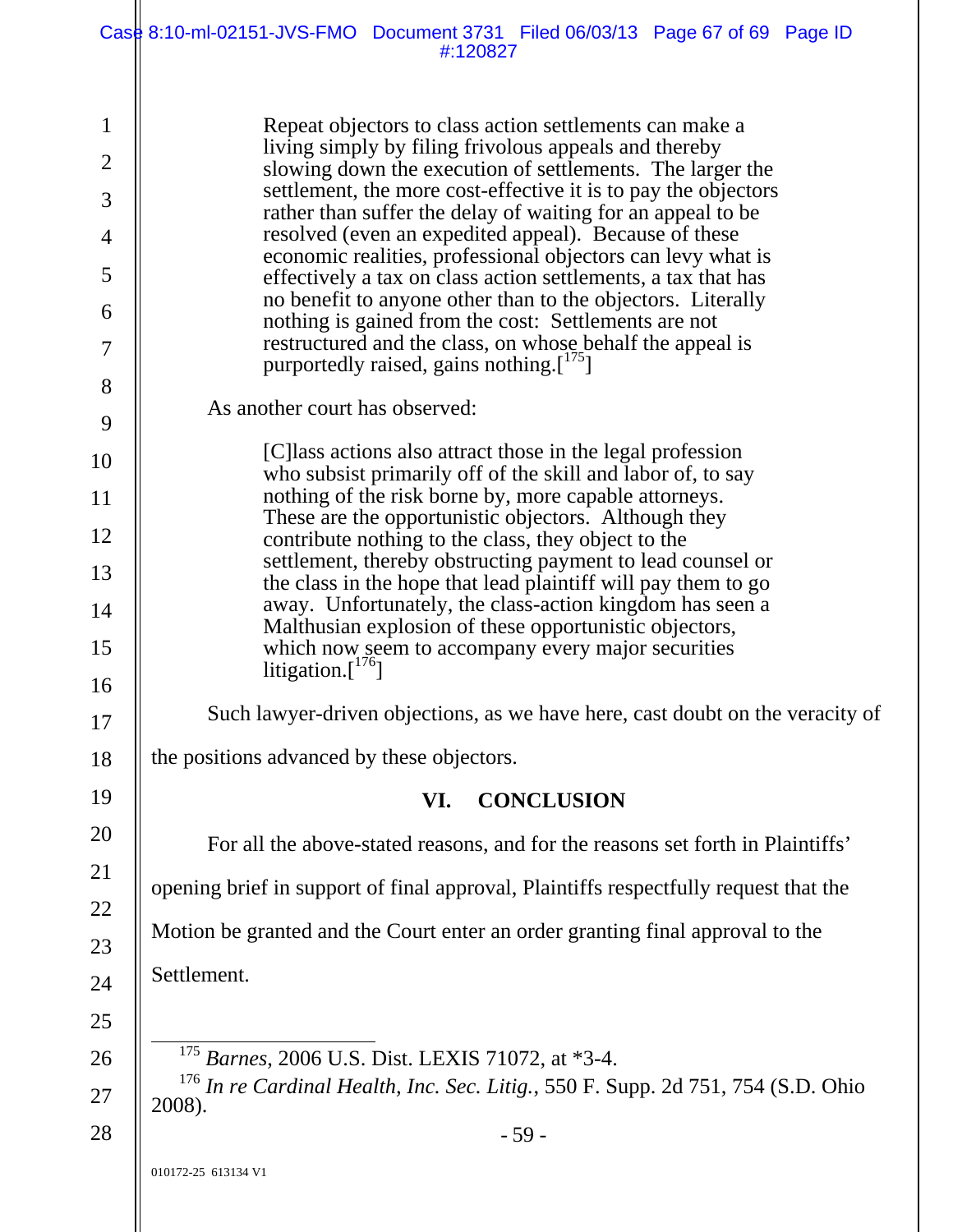|                                     |                     | Case 8:10-ml-02151-JVS-FMO Document 3731 Filed 06/03/13 Page 68 of 69 Page ID<br>#:120828 |
|-------------------------------------|---------------------|-------------------------------------------------------------------------------------------|
| $\mathbf{1}$<br>$\overline{2}$<br>3 | DATED: June 3, 2013 | HAGENS BERMAN SOBOL SHAPIRO LLP                                                           |
| $\overline{4}$                      |                     |                                                                                           |
| 5                                   |                     | By: /s/ Steve W. Berman<br>Steve W. Berman                                                |
| 6                                   |                     | HAGENS BERMAN SOBOL SHAPIRO LLP                                                           |
| $\overline{7}$                      |                     | 1918 Eighth Avenue, Suite 3300<br>Seattle, WA 98101                                       |
| 8                                   |                     | Telephone: (206) 623-7292<br>Facsimile: (206) 623-0594                                    |
| 9                                   |                     | E-mail: steve@hbsslaw.com                                                                 |
| 10                                  |                     |                                                                                           |
| 11                                  |                     | By: /s/ Marc M. Seltzer                                                                   |
| 12                                  |                     | Marc M. Seltzer, Bar No. 054534<br><b>SUSMAN GODREY L.L.P.</b>                            |
| 13                                  |                     | 1901 Avenue of the Stars, Suite 950                                                       |
| 14                                  |                     | Los Angeles, CA 90067-6029<br>Telephone: (310) 789-3100                                   |
| 15                                  |                     | Facsimile: (310) 789-3150<br>E-mail: mseltzer@susmangodfrey.com                           |
| 16                                  |                     | Co-Lead Counsel for Economic Loss Plaintiffs                                              |
| 17                                  |                     |                                                                                           |
| 18<br>19                            |                     | By: /s/ Frank M. Pitre<br>Frank M. Pitre, Bar No. 100077                                  |
|                                     |                     | COTCHETT, PITRE & MCCARTHY<br>840 Malcolm Road, Suite 200                                 |
| 20<br>21                            |                     | Burlingame, CA 94010<br>Telephone: (650) 697-6000                                         |
| 22                                  |                     | Facsimile: (650) 697-0577<br>E-mail: fpitre@cpmlegal.com                                  |
| 23                                  |                     |                                                                                           |
| 24                                  |                     | Lead Counsel for Non-Consumer Economic Loss<br>Plaintiffs                                 |
| 25                                  |                     |                                                                                           |
| 26                                  |                     |                                                                                           |
| 27                                  |                     |                                                                                           |
| 28                                  |                     | $-60-$                                                                                    |
|                                     | 010172-25 613134 V1 |                                                                                           |

 $\parallel$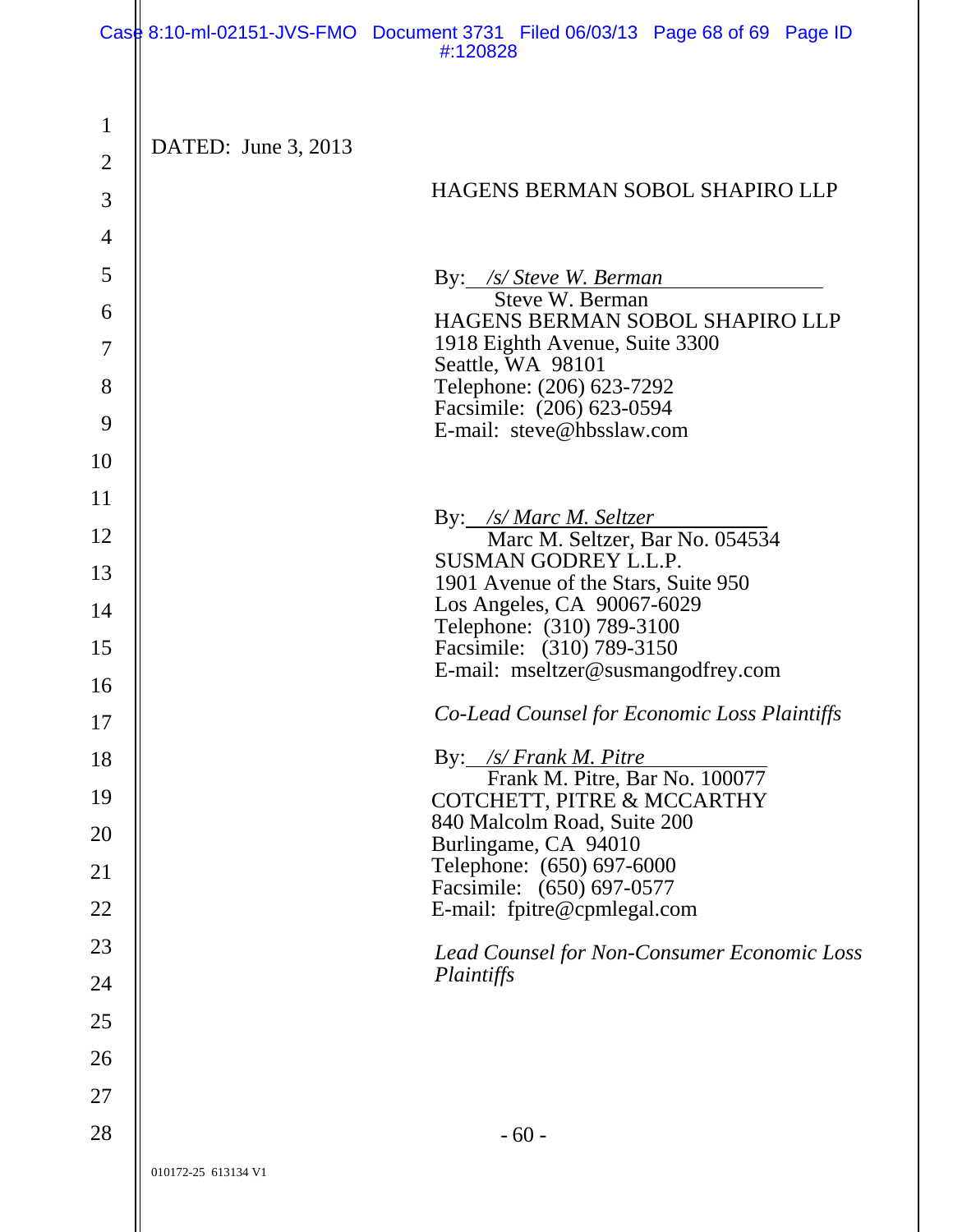|                | Case 8:10-ml-02151-JVS-FMO Document 3731 Filed 06/03/13 Page 69 of 69 Page ID<br>#:120829                                                                            |
|----------------|----------------------------------------------------------------------------------------------------------------------------------------------------------------------|
|                |                                                                                                                                                                      |
| $\mathbf 1$    |                                                                                                                                                                      |
| $\mathbf{2}$   | <b>PROOF OF SERVICE</b>                                                                                                                                              |
| $\mathfrak{Z}$ | I hereby certify that a true copy of the above document was served upon the<br>attorney of record for each other party through the Court's electronic filing service |
| $\overline{4}$ | on June 3, 2013.                                                                                                                                                     |
| 5              |                                                                                                                                                                      |
| 6              | /s/ Steve W. Berman                                                                                                                                                  |
| $\tau$         | Steve W. Berman                                                                                                                                                      |
| $8\,$          |                                                                                                                                                                      |
| 9              |                                                                                                                                                                      |
| 10             |                                                                                                                                                                      |
| 11             |                                                                                                                                                                      |
| 12             |                                                                                                                                                                      |
| 13             |                                                                                                                                                                      |
| 14             |                                                                                                                                                                      |
| 15             |                                                                                                                                                                      |
| 16             |                                                                                                                                                                      |
| 17             |                                                                                                                                                                      |
| 18             |                                                                                                                                                                      |
| 19             |                                                                                                                                                                      |
| 20             |                                                                                                                                                                      |
| 21             |                                                                                                                                                                      |
| $22\,$         |                                                                                                                                                                      |
| 23             |                                                                                                                                                                      |
| 24             |                                                                                                                                                                      |
| $25\,$         |                                                                                                                                                                      |
| $26\,$         |                                                                                                                                                                      |
| $27\,$         |                                                                                                                                                                      |
| 28             | $-61-$                                                                                                                                                               |
|                | 010172-25 613134 V1                                                                                                                                                  |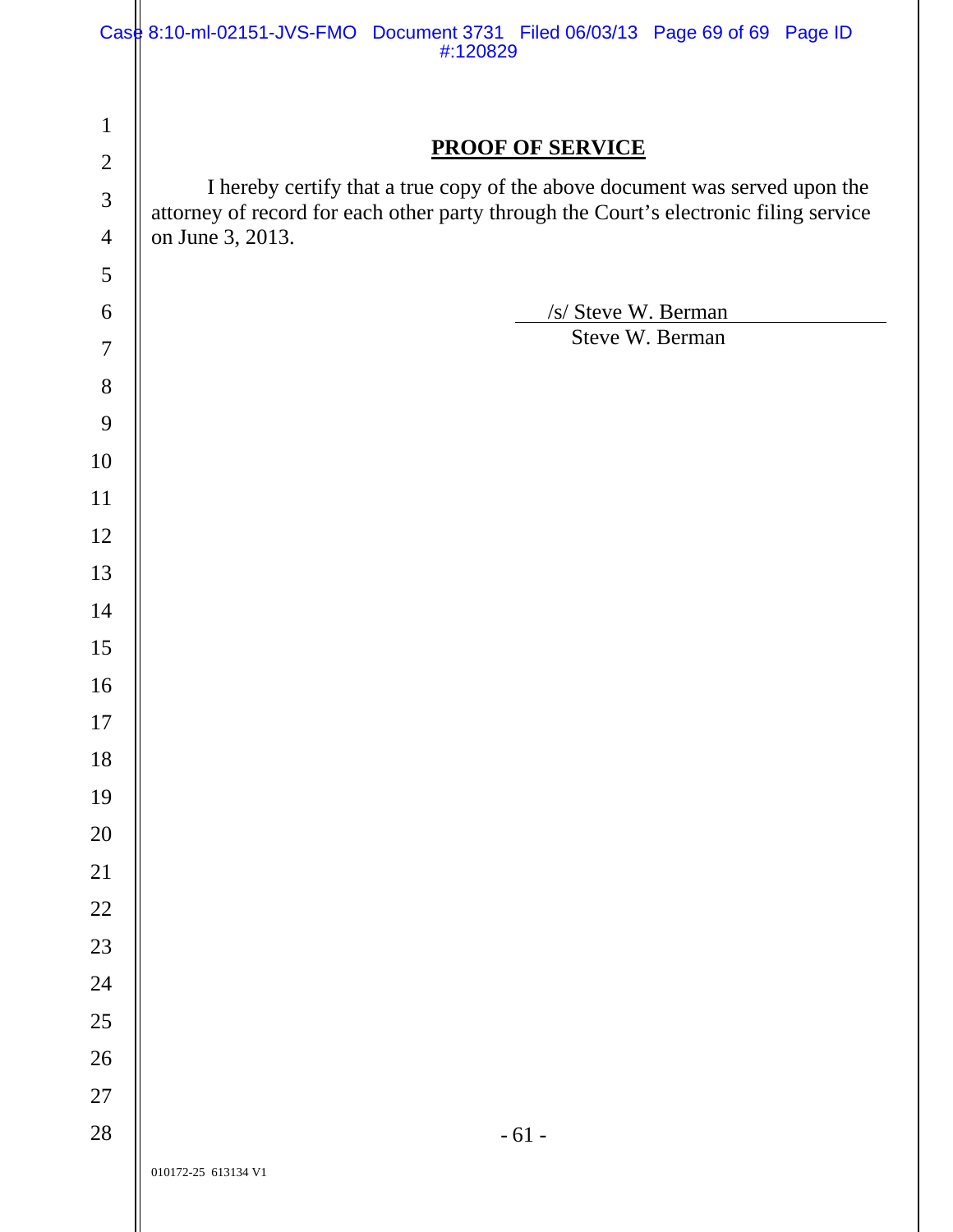Case 8:10-ml-02151-JVS-FMO Document 3731-1 Filed 06/03/13 Page 1 of 24 Page ID #:120830

# **APPENDIX A**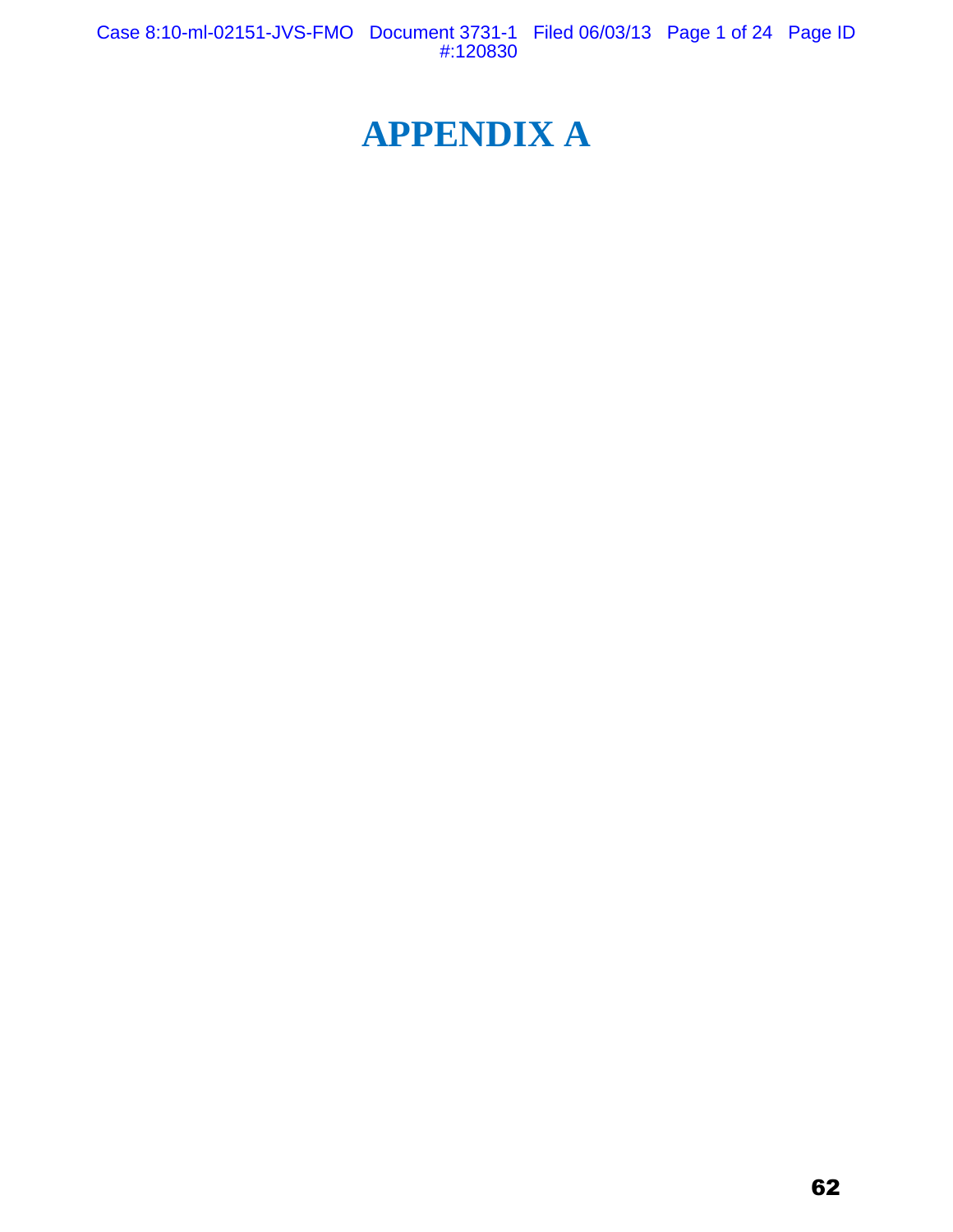#### **IN THE UNITED STATES DISTRICT COURT FOR THE CENTRAL DISTRICT OF CALIFORNIA**

#### **IN RE: TOYOTA MOTOR CORP. UNINTENDED ACCELERATION MARKETING, SALES PRACTICES, AND PRODUCTS LIABILITY LITIGATION**

#### **APPENDIX A: TABLE OF OBJECTORS**

|         |                                                                                                                                                              |                                                     | #:120831                                                        | Case 8:10-ml-02151-JVS-FMO Document 3731-1 Filed 06/03/13 Page 2 of 24 Page ID                                                                                                                                                                                                                                 |
|---------|--------------------------------------------------------------------------------------------------------------------------------------------------------------|-----------------------------------------------------|-----------------------------------------------------------------|----------------------------------------------------------------------------------------------------------------------------------------------------------------------------------------------------------------------------------------------------------------------------------------------------------------|
|         |                                                                                                                                                              |                                                     |                                                                 | IN THE UNITED STATES DISTRICT COURT<br>FOR THE CENTRAL DISTRICT OF CALIFORNIA                                                                                                                                                                                                                                  |
|         | IN RE: TOYOTA MOTOR CORP.<br>UNINTENDED ACCELERATION<br><b>MARKETING, SALES PRACTICES, AND</b><br>PRODUCTS LIABILITY LITIGATION<br>This Document Relates to: |                                                     |                                                                 | Case No. 8:10ML2151 JVS (FMOx)<br><b>APPENDIX A: TABLE OF OBJECTORS</b>                                                                                                                                                                                                                                        |
|         | ALL ECONOMIC LOSS ACTIONS                                                                                                                                    |                                                     |                                                                 |                                                                                                                                                                                                                                                                                                                |
| No.     | Objector                                                                                                                                                     | Model/                                              | Eligible                                                        | <b>Reason For Objection</b>                                                                                                                                                                                                                                                                                    |
| $\perp$ | Abrazado, Charmain<br>Fremont, CA                                                                                                                            | Year<br>2007 Scion TC<br>Current owner <sup>2</sup> | Benefits <sup>1</sup><br>Cash-in-lieu-of-<br><b>BOS</b> and CSP | No specific reason for objection given. Was involved in an<br>accident with another Toyota vehicle, and states that UA was<br>involved, but it is unclear which vehicle accelerated. Is concerned<br>about driving a Toyota.<br>Note: non-conforming objection because proof of ownership not<br>provided. $3$ |
|         |                                                                                                                                                              |                                                     |                                                                 |                                                                                                                                                                                                                                                                                                                |
|         | all Class Members.                                                                                                                                           |                                                     |                                                                 | <sup>1</sup> The benefits identified herein are in addition to the Automobile Safety Research and Education Fund, which provides a benefit to                                                                                                                                                                  |
|         |                                                                                                                                                              |                                                     |                                                                 | <sup>2</sup> "Current owner" or "former owner" also reference current and former lessees where relevant.<br><sup>3</sup> Plaintiffs' Class Counsel provide short responses in red to many of the objections. These responses are not intended to be                                                            |
|         | comprehensive rebuttals, which are instead presented in Plaintiffs' reply brief.                                                                             |                                                     |                                                                 |                                                                                                                                                                                                                                                                                                                |
|         | 10172.25 611116v1                                                                                                                                            |                                                     | $-1-$                                                           |                                                                                                                                                                                                                                                                                                                |
|         |                                                                                                                                                              |                                                     |                                                                 | 63                                                                                                                                                                                                                                                                                                             |

<sup>&</sup>lt;sup>1</sup> The benefits identified herein are in addition to the Automobile Safety Research and Education Fund, which provides a benefit to all Class Members.

 $2$  "Current owner" or "former owner" also reference current and former lessees where relevant.

<sup>&</sup>lt;sup>3</sup> Plaintiffs' Class Counsel provide short responses in red to many of the objections. These responses are not intended to be comprehensive rebuttals, which are instead presented in Plaintiffs' reply brief.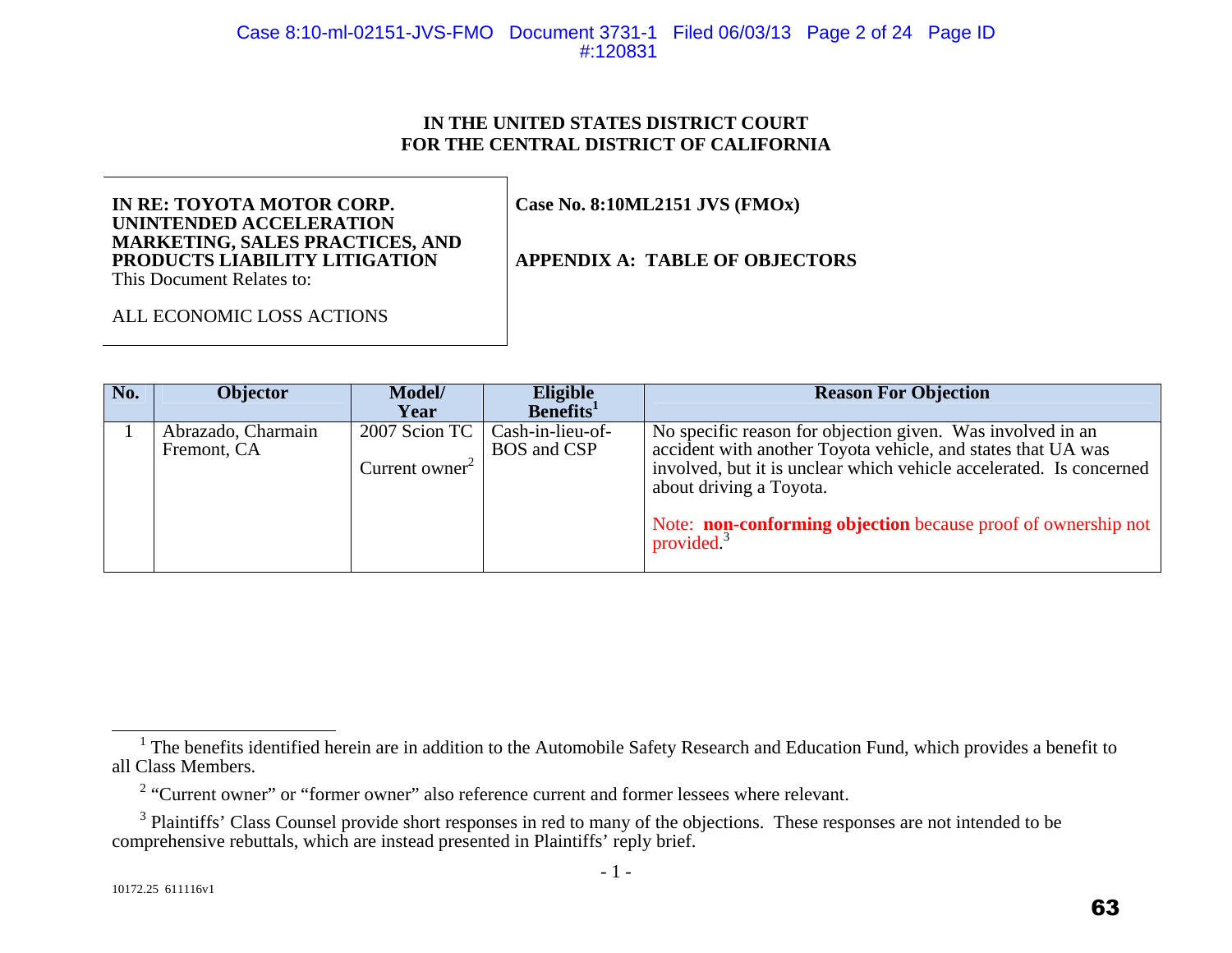# Case 8:10-ml-02151-JVS-FMO Document 3731-1 Filed 06/03/13 Page 3 of 24 Page ID #:120832

| No.            | Objector                                            | Model/<br>Year                      | Eligible<br>Benefits <sup>1</sup>      | <b>Reason For Objection</b>                                                                                                                                                                                                                                                                                                                                                                                                                                                                                                                                                                                                                                                                 |
|----------------|-----------------------------------------------------|-------------------------------------|----------------------------------------|---------------------------------------------------------------------------------------------------------------------------------------------------------------------------------------------------------------------------------------------------------------------------------------------------------------------------------------------------------------------------------------------------------------------------------------------------------------------------------------------------------------------------------------------------------------------------------------------------------------------------------------------------------------------------------------------|
| 2              | Anderson, Randy<br>Los Angeles, CA                  | 2007 FJ<br>Cruiser<br>Current owner | Cash-in-lieu-of-<br><b>BOS</b> and CSP | Concerned about depreciation to his car due to "this widely"<br>publicized problem." He "loves" his car just wants to buy a new<br>Toyota so his girlfriend won't be afraid to drive in his current one.<br>Wants Toyota to help him get "priority financing," as his credit is<br>not as good as it used to be. Doesn't care about a "\$125"<br>settlement check." Objection is without merit because he cannot<br>show an economic loss.<br>Note: <b>non-conforming objection</b> because proof of ownership                                                                                                                                                                              |
|                |                                                     |                                     |                                        | and VIN not provided.                                                                                                                                                                                                                                                                                                                                                                                                                                                                                                                                                                                                                                                                       |
| 3              | Ashcom, Timothy<br>Enterprise, AL                   | 2009 Scion xB<br>Current owner      | Cash-in-lieu-of-<br><b>BOS</b> and CSP | Believes that \$125 based recovery is unreasonable. No support<br>that providing him cost of BOS is outside realm of reasonable<br>settlement.                                                                                                                                                                                                                                                                                                                                                                                                                                                                                                                                              |
|                |                                                     |                                     |                                        | Note: non-conforming objection because sent by e-mail and not<br>provided to court, and because proof of ownership and VIN not<br>provided.                                                                                                                                                                                                                                                                                                                                                                                                                                                                                                                                                 |
| 4              | Baker, Carolyn A.<br>Johnston, RI                   | 2007 Sequoia<br>Current owner       | Cash-in-lieu-of-<br><b>BOS</b> and CSP | Her sole reason for objecting is that she has "never had any<br>problems with my SUV."                                                                                                                                                                                                                                                                                                                                                                                                                                                                                                                                                                                                      |
| $\mathfrak{S}$ | <b>Bandas</b> , Robert <sup>4</sup><br>McKinney, TX | 2007 FJ<br>Cruiser<br>Current owner | Cash-in-lieu-of-<br><b>BOS</b> and CSP | Represented by attorney Timothy Hanigan. Objections:<br>1. There should be no cy pres. The cy pres is appropriately<br>tailored to the issues.<br>2. BOS installation is not a benefit because Toyota was already<br>offering the benefit before the settlement, it cannot be valued for<br>purposes of awarding attorneys' fees, and is not an effective<br>remedy. BOS is an obvious benefit - millions have had it<br>installed and NHTSA wants to make it mandatory.<br>3. Subclasses should have been used because the relief is divided<br>by seven "separate, uncertified and unrepresented subgroups."<br>Subclasses were not needed – allocation can differ without<br>subclasses. |

<sup>4</sup> Objectors highlighted in yellow are represented by counsel.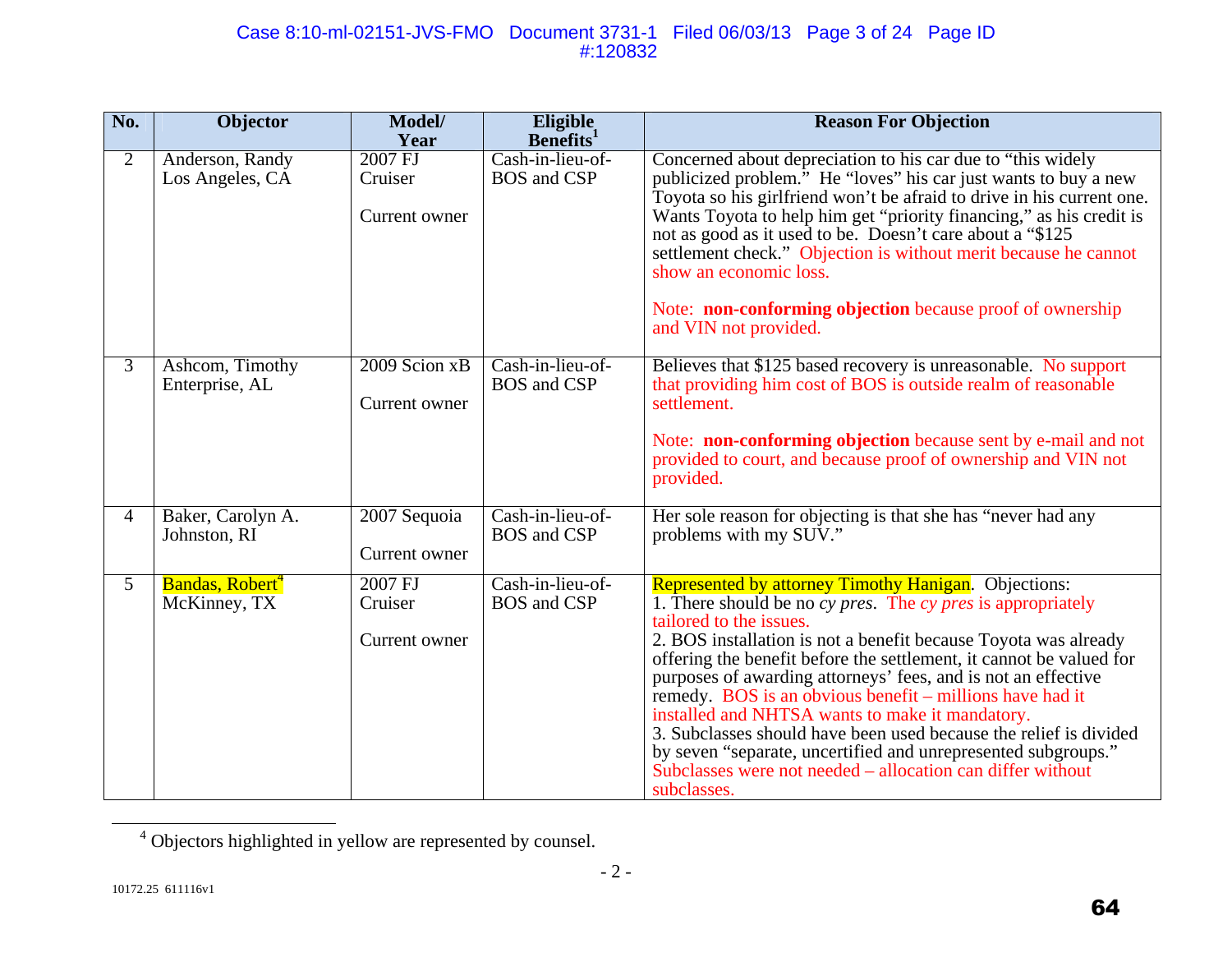### Case 8:10-ml-02151-JVS-FMO Document 3731-1 Filed 06/03/13 Page 4 of 24 Page ID #:120833

|     | Case 8:10-ml-02151-JVS-FMO Document 3731-1 Filed 06/03/13 Page 4 of 24 Page ID<br>#:120833                   |                                                                                            |                                                                                                |                                                                                                                                                                                                                                                                                                                                                                                                                                                                                                |  |
|-----|--------------------------------------------------------------------------------------------------------------|--------------------------------------------------------------------------------------------|------------------------------------------------------------------------------------------------|------------------------------------------------------------------------------------------------------------------------------------------------------------------------------------------------------------------------------------------------------------------------------------------------------------------------------------------------------------------------------------------------------------------------------------------------------------------------------------------------|--|
|     |                                                                                                              |                                                                                            |                                                                                                |                                                                                                                                                                                                                                                                                                                                                                                                                                                                                                |  |
| No. | Objector                                                                                                     | Model/<br>Year                                                                             | Eligible<br>Benefits <sup>1</sup>                                                              | <b>Reason For Objection</b>                                                                                                                                                                                                                                                                                                                                                                                                                                                                    |  |
|     |                                                                                                              |                                                                                            |                                                                                                | 4. The requested fees are excessive. See Fee Brief.                                                                                                                                                                                                                                                                                                                                                                                                                                            |  |
| 6   | <b>Boles, Angela</b><br>Cold Spring, KY<br>Harris, Wayne<br>Aspen, CO<br>Rainwater, Julie<br>Little Rock, AR | 2010 Camry<br>Current owner<br>2005 Tacoma<br>Former owner<br>2008 Tundra<br>Current owner | <b>BOS</b> and CSP<br>Payment from DV<br>Fund<br><b>BOS</b> and CSP                            | <b>Represented by attorney Ben Barnow.</b> Objections:<br>1. Settlement fails to compensate for defective floor mats and<br>related cost of replacing the mats. His clients were in fact<br>compensated, Toyota has been replacing mats and these claims<br>were dismissed without his objection.<br>2. The Automobile Safety and Education Research Fund diverts<br>funds away from Class Members. The Fund is not a diversion<br>from other settlement funds – it was separately negotiated. |  |
|     |                                                                                                              |                                                                                            |                                                                                                | 3. Any funds remaining in the two cash settlement funds should be<br>distributed to Class Members rather than contributed to the<br>Automobile Safety and Education Research Fund. The funds are<br>being redistributed to Class Members.                                                                                                                                                                                                                                                      |  |
| 7   | Barretta, Lucy<br>Rome, NY                                                                                   | 2009 Corolla<br>Former owner<br>2010 Corolla<br>Current owner                              | <b>BOS</b> and CSP on<br>current 2010<br>Corolla, but not for<br>2009 Corolla that<br>she sold | Traded in car prior to September 2009 and objects to the damage<br>period beginning after her trade in. No economic evidence for UA<br>caused diminution before 9/2009. Wants Toyota to pay her \$640<br>for out-of-pocket expenses associated with an accident allegedly<br>caused by UA. Such damages were not capable of class-wide<br>proof and the objection assumes the UA was caused by a defect.                                                                                       |  |
| 8   | Berkely, Joy<br>Moroz, Lisa                                                                                  | 2010 RAV4<br>Current owner                                                                 | <b>BOS</b> and CSP                                                                             | Believes that the settlement should compensate for expected future<br>loss in value when car sold or traded in. There is no evidence of<br>current or future economic loss.<br>Note: <b>non-conforming objection</b> because proof of ownership not<br>provided.                                                                                                                                                                                                                               |  |
|     |                                                                                                              |                                                                                            | $-3-$                                                                                          |                                                                                                                                                                                                                                                                                                                                                                                                                                                                                                |  |
|     | 10172.25 611116v1                                                                                            |                                                                                            |                                                                                                | 65                                                                                                                                                                                                                                                                                                                                                                                                                                                                                             |  |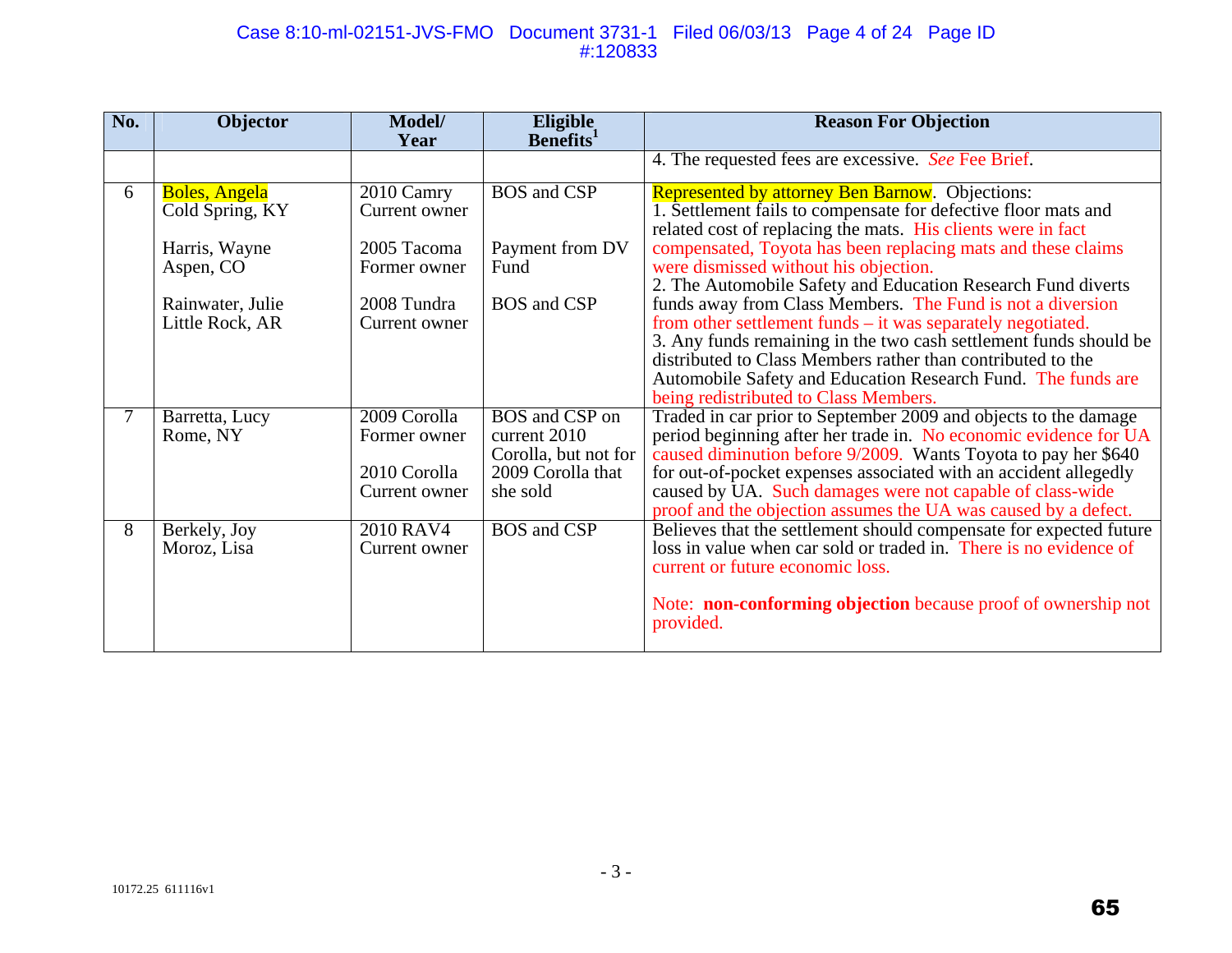### Case 8:10-ml-02151-JVS-FMO Document 3731-1 Filed 06/03/13 Page 5 of 24 Page ID #:120834

|     | Case 8:10-ml-02151-JVS-FMO Document 3731-1 Filed 06/03/13 Page 5 of 24 Page ID<br>#:120834 |                              |                                   |                                                                                                                                                                                                                                                                                                                                                                                                                                                                                                                                                                                                                                                                                                                                                                                                                                                                                                                                                                                                                                                                                                                                                                                                                                                                                                                                                                                                                                                                                                                                                                                                                                                                                                                                                                                                                                                                                                                                           |  |
|-----|--------------------------------------------------------------------------------------------|------------------------------|-----------------------------------|-------------------------------------------------------------------------------------------------------------------------------------------------------------------------------------------------------------------------------------------------------------------------------------------------------------------------------------------------------------------------------------------------------------------------------------------------------------------------------------------------------------------------------------------------------------------------------------------------------------------------------------------------------------------------------------------------------------------------------------------------------------------------------------------------------------------------------------------------------------------------------------------------------------------------------------------------------------------------------------------------------------------------------------------------------------------------------------------------------------------------------------------------------------------------------------------------------------------------------------------------------------------------------------------------------------------------------------------------------------------------------------------------------------------------------------------------------------------------------------------------------------------------------------------------------------------------------------------------------------------------------------------------------------------------------------------------------------------------------------------------------------------------------------------------------------------------------------------------------------------------------------------------------------------------------------------|--|
| No. | Objector                                                                                   | Model/                       |                                   | <b>Reason For Objection</b>                                                                                                                                                                                                                                                                                                                                                                                                                                                                                                                                                                                                                                                                                                                                                                                                                                                                                                                                                                                                                                                                                                                                                                                                                                                                                                                                                                                                                                                                                                                                                                                                                                                                                                                                                                                                                                                                                                               |  |
|     |                                                                                            | Year                         | Eligible<br>Benefits <sup>1</sup> |                                                                                                                                                                                                                                                                                                                                                                                                                                                                                                                                                                                                                                                                                                                                                                                                                                                                                                                                                                                                                                                                                                                                                                                                                                                                                                                                                                                                                                                                                                                                                                                                                                                                                                                                                                                                                                                                                                                                           |  |
| 9   | <b>Bernstein, Jerome</b><br>(Estate of)<br>New York, NY                                    | 2010 Corolla<br>Former owner | Payment from DV<br>Fund           | <b>Represented by attorney Joshua Bernstein.</b> Objections<br>1. Amounts in the DV Matrix are too low, and the matrix itself<br>does not represent a measure of damages actually incurred. A<br>42% recovery is not low.<br>2. Matrix does not consider damages to Class Members who<br>experienced UA and sustained out-of-pocket damages. Out-of-<br>pocket damages were not sought as they could not be modeled on<br>a class-wide basis.<br>3. No information is provided regarding the projected number of<br>claims. Information has been provided and checks will be mailed<br>to all Class Members.<br>4. Class Members should be able to make individual showings of<br>damage. Allowing for individualized damages would defeat the<br>purpose of a class.<br>5. Cash funds should be distributed in their entirety to the class<br>and not spill-over into the Automobile Safety Research and<br>Education Fund. As noted by Plaintiffs' Class Counsel in the<br>Opening Brief, we have been monitoring claim rates on a weekly<br>basis, and now propose a supplemental distribution plan to pay as<br>much cash out as possible.<br>6. It is unlikely that the BOS and CSP benefits will be realized by<br>the class. No expert support for this proposition, which ignores<br>relevant case law.<br>7. BOS fund is insufficient. BOS payments are calculated to meet<br>the average cost of BOS.<br>8. The \$30 million initial contribution to the Automobile Safety<br>Research and Education Fund does not benefit the class. This<br>fund benefits all Class Members.<br>9. Any fee award in excess of 50% of lodestar should not be made<br>until claims process is complete. Virtually all of the monies will<br>be distributed, thus, there is no basis to hold 50% of the fee.<br>10. Cost reimbursement request should be carefully reviewed.<br>There is no legal or factual basis to question any of the costs. |  |
|     | $-4-$<br>10172.25 611116v1<br>66                                                           |                              |                                   |                                                                                                                                                                                                                                                                                                                                                                                                                                                                                                                                                                                                                                                                                                                                                                                                                                                                                                                                                                                                                                                                                                                                                                                                                                                                                                                                                                                                                                                                                                                                                                                                                                                                                                                                                                                                                                                                                                                                           |  |
|     |                                                                                            |                              |                                   |                                                                                                                                                                                                                                                                                                                                                                                                                                                                                                                                                                                                                                                                                                                                                                                                                                                                                                                                                                                                                                                                                                                                                                                                                                                                                                                                                                                                                                                                                                                                                                                                                                                                                                                                                                                                                                                                                                                                           |  |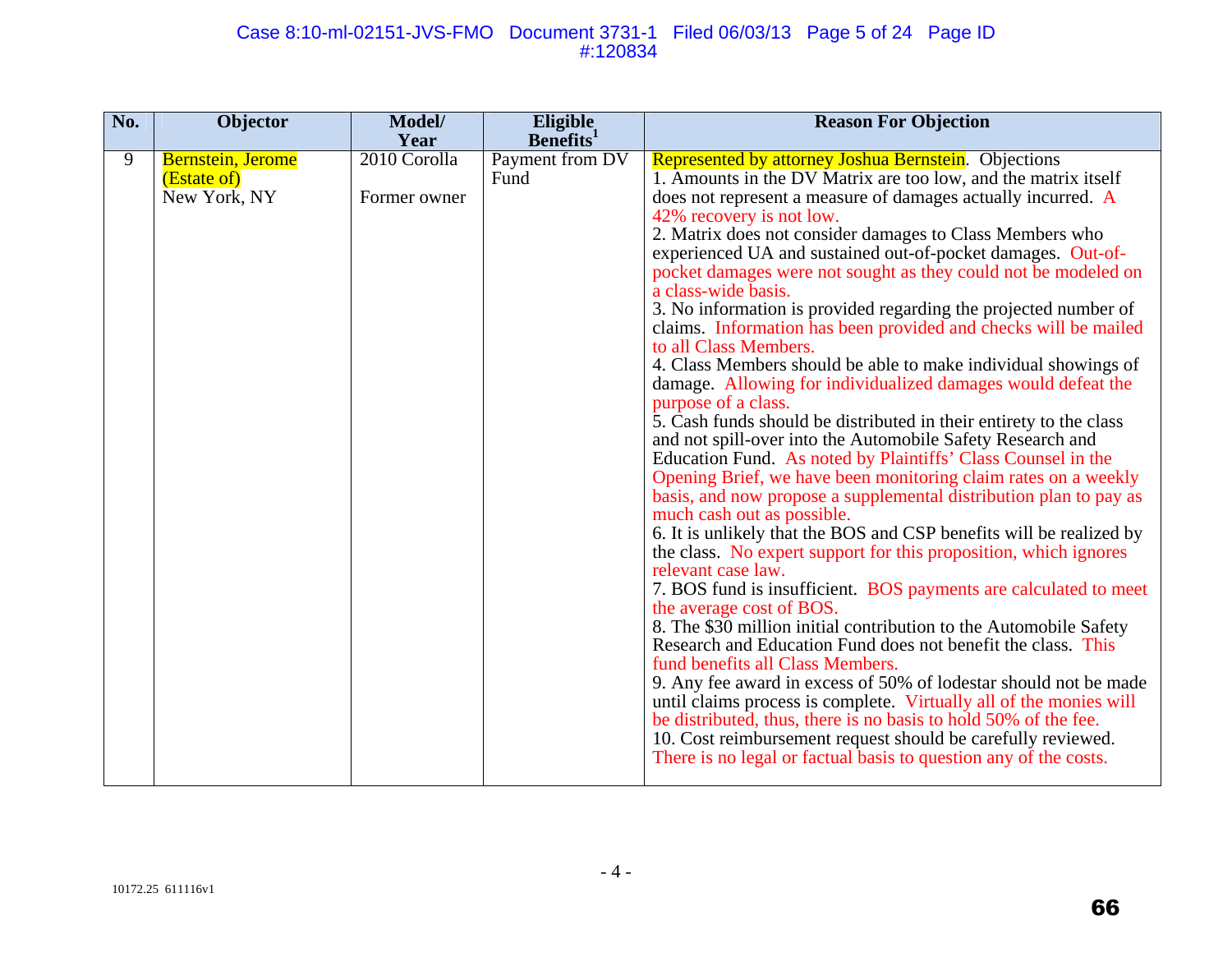# Case 8:10-ml-02151-JVS-FMO Document 3731-1 Filed 06/03/13 Page 6 of 24 Page ID #:120835

|     | Case 8:10-ml-02151-JVS-FMO Document 3731-1 Filed 06/03/13 Page 6 of 24 Page ID<br>#:120835 |                               |                                                                                                |                                                                                                                                                                                                                                                                                                                                                                                                                                                                                                                      |  |
|-----|--------------------------------------------------------------------------------------------|-------------------------------|------------------------------------------------------------------------------------------------|----------------------------------------------------------------------------------------------------------------------------------------------------------------------------------------------------------------------------------------------------------------------------------------------------------------------------------------------------------------------------------------------------------------------------------------------------------------------------------------------------------------------|--|
|     |                                                                                            |                               |                                                                                                |                                                                                                                                                                                                                                                                                                                                                                                                                                                                                                                      |  |
| No. | Objector                                                                                   | Model/<br>Year                | Eligible<br>Benefits <sup>1</sup>                                                              | <b>Reason For Objection</b>                                                                                                                                                                                                                                                                                                                                                                                                                                                                                          |  |
| 10  | Blake, Cindy<br>Riverton, UT                                                               | 2002 4Runner<br>Current owner | Cash-in-lieu-of-<br><b>BOS</b> and CSP                                                         | Wants BOS. Toyota would not agree to BOS in older vehicles<br>due to (1) these vehicles were not involved in the NHTSA floor<br>mat recalls; (2) state of the art defense that BOS was not used in<br>2002; and (3) cost due to fact that older cars cannot be reflashed.<br>Note: <b>non-conforming objection</b> because proof of ownership not                                                                                                                                                                    |  |
|     |                                                                                            |                               |                                                                                                | provided.                                                                                                                                                                                                                                                                                                                                                                                                                                                                                                            |  |
| 11  | Blake, Donna                                                                               | 2002 Camry                    | Nothing in                                                                                     | Insufficient compensation for her total loss.                                                                                                                                                                                                                                                                                                                                                                                                                                                                        |  |
|     | Taylorsville, UT                                                                           | Former owner                  | addition to<br>Automobile Safety<br>Research and<br><b>Education Fund</b>                      | Note: <b>non-conforming objection</b> because proof of ownership<br>and VIN not provided.                                                                                                                                                                                                                                                                                                                                                                                                                            |  |
| 12  | Bouganim, Hara Ann<br>Washington, D.C.                                                     | 2002 Prius<br>Current owner   | CSP for current<br>vehicle but not<br>former.                                                  | Believes should be compensated for alleged loss incurred upon<br>trading in vehicle after the damage period. No economic evidence<br>supports post-damage period economic loss.                                                                                                                                                                                                                                                                                                                                      |  |
| 13  | Cakarcan-Sbabo,<br>Gamze<br>Los Angeles, CA                                                | 2005 Corolla<br>Current owner | Cash-in-lieu-of-<br><b>BOS</b> and CSP                                                         | Is dissatisfied with settlement payment and appears to want<br>Toyota to reimburse him for costs of repossessing vehicle. As a<br>current owner, has no economic loss from UA.                                                                                                                                                                                                                                                                                                                                       |  |
| 14  | Campos, Manuel &<br>Yenisei<br>Orlando, FL                                                 | 2006 Camry<br>Former owner    | Nothing in<br>addition to<br><b>Automobile Safety</b><br>Research and<br><b>Education Fund</b> | Object to December 31, 2010 damage period cutoff. Cutoff is<br>supported by expert testimony.                                                                                                                                                                                                                                                                                                                                                                                                                        |  |
| 15  | <b>Falls Auto Gallery and</b><br><b>Tracy Sivillo</b><br>Pepper Pike, OH                   | 15 vehicles                   | Cannot determine<br>because unknown<br>whether currently<br>owned or sold<br>vehicles          | <b>Represented by attorney Sam Cannata.</b> Objections<br>1. Notice did not state express amount of attorneys' fees that<br>would be requested. Notice adequately notified fees would be<br>\$200 million.<br>2. Notice of details contained in the fee petition filed on April 23,<br>2013 was not sent to all Class Members as required by Rule<br>23(H). Notice was adequate.<br>3. Should be permitted to review all time records. No purpose<br>would be served by time record review, and this would undermine |  |
|     | $-5-$<br>10172.25 611116v1<br>67                                                           |                               |                                                                                                |                                                                                                                                                                                                                                                                                                                                                                                                                                                                                                                      |  |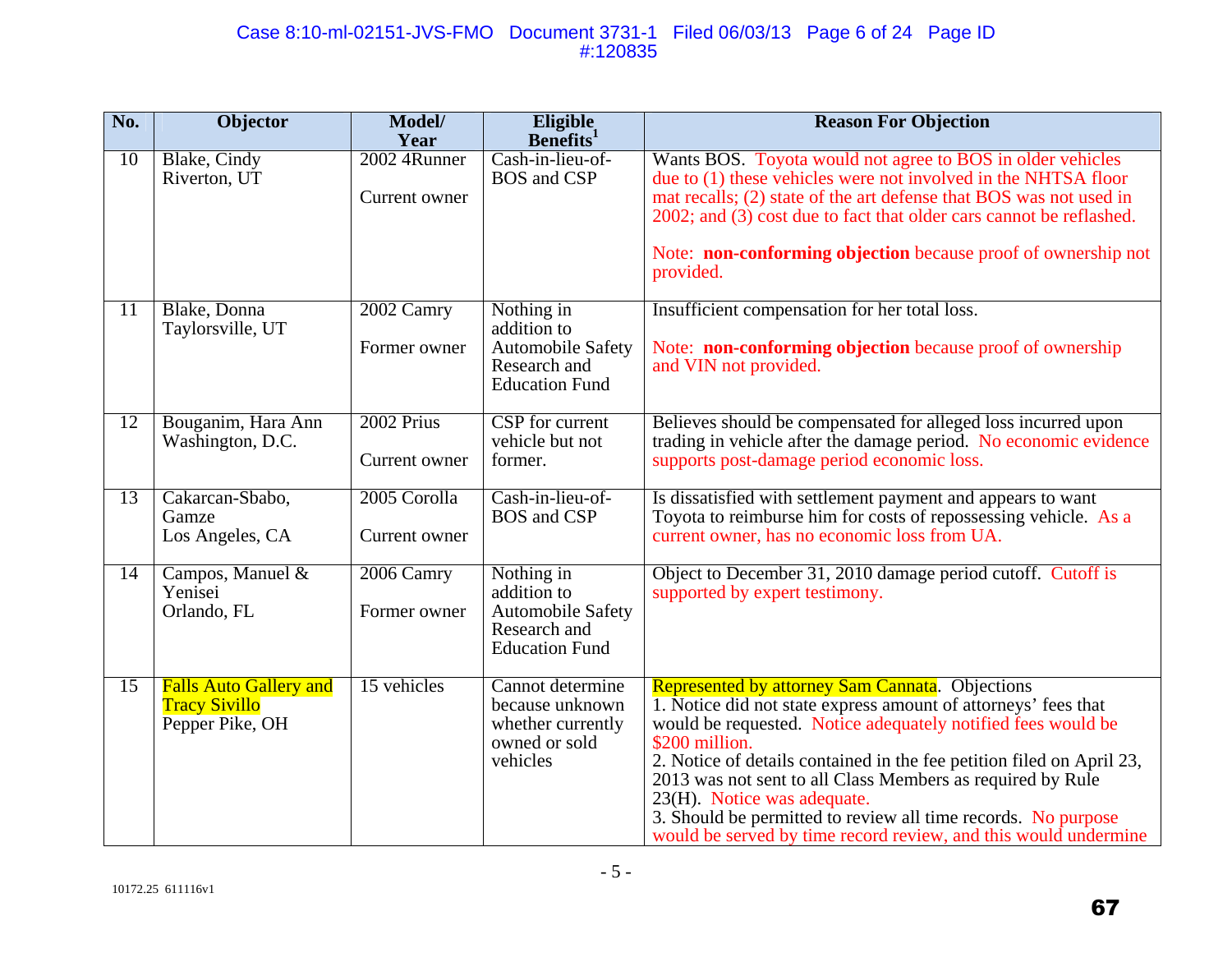### Case 8:10-ml-02151-JVS-FMO Document 3731-1 Filed 06/03/13 Page 7 of 24 Page ID #:120836

| No. | Objector                                | Model/<br>Year                             | Eligible<br>Benefits <sup>1</sup>                     | <b>Reason For Objection</b>                                                                                                                                                                                                                                                                                                                                                                                                                                                                                                                                                                                                                                                                                                                                                                                                                                                                                                                                          |
|-----|-----------------------------------------|--------------------------------------------|-------------------------------------------------------|----------------------------------------------------------------------------------------------------------------------------------------------------------------------------------------------------------------------------------------------------------------------------------------------------------------------------------------------------------------------------------------------------------------------------------------------------------------------------------------------------------------------------------------------------------------------------------------------------------------------------------------------------------------------------------------------------------------------------------------------------------------------------------------------------------------------------------------------------------------------------------------------------------------------------------------------------------------------|
|     |                                         | 2005 Tacoma                                | <b>BOS</b> and CSP                                    | the Ninth Circuit's percentage-of-the-recovery approach.<br>4. Any reduction in fees awarded should go to class and not<br>Automobile Safety Research and Education Fund. All efforts are<br>being used to pay cash to the class. Any reduction in fees that<br>goes to the Fund benefits the class.<br>5. Believes it is untrue to say that attorneys' fees awarded<br>separately do not reduce the value of settlement benefits available<br>to the class. No basis for this assertion.<br>6. Fees should be no more than 15% of the cash portion of the<br>settlement and 3% for additional injunctive relief. Responded to<br>in the Fee Brief.<br>7. Incorporates, without citing, all other objections made to the<br>settlement. Blanket objection joinder is improper and should be<br>stricken.<br>Note: <b>non-conforming objection</b> because proof of ownership not<br>provided.<br>Objects that notice does not include a sufficient "outreach" to the |
| 16  | Carpenter, Darrel L.<br>Mount Perry, OH | Current owner                              |                                                       | disabled and handicapped. Concerned that notice printing was not<br>legible for the elderly. Also wants funding for "research of<br>automotive safety and awareness for the disabled or handicapped<br>driver." Other than this one objection no other disabled person<br>has complained about notice. The suggested research is not tied to<br>the issues in the case.<br>Note: <b>non-conforming objection</b> because proof of ownership not                                                                                                                                                                                                                                                                                                                                                                                                                                                                                                                      |
|     |                                         |                                            |                                                       | provided.                                                                                                                                                                                                                                                                                                                                                                                                                                                                                                                                                                                                                                                                                                                                                                                                                                                                                                                                                            |
| 17  | Clinch, Peter<br>Duxbury, MA            | 2007 FJ<br>Cruiser<br>Current owner        | Cash-in-lieu-of-<br><b>BOS</b> and CSP                | Appears to object to class actions.<br>Note: <b>non-conforming objection</b> because proof of ownership not<br>provided.                                                                                                                                                                                                                                                                                                                                                                                                                                                                                                                                                                                                                                                                                                                                                                                                                                             |
| 18  | Ranieri, Ameila<br>Brigantine, NY       | 2007 Lexus<br><b>ES350</b><br>Former owner | Nothing in<br>addition to<br><b>Automobile Safety</b> | <b>Represented by attorney George Cochran.</b> Objections<br>1. Experienced UA and sold outside of damage period but will be<br>uncompensated by the settlement. This owner has a lawyer who                                                                                                                                                                                                                                                                                                                                                                                                                                                                                                                                                                                                                                                                                                                                                                         |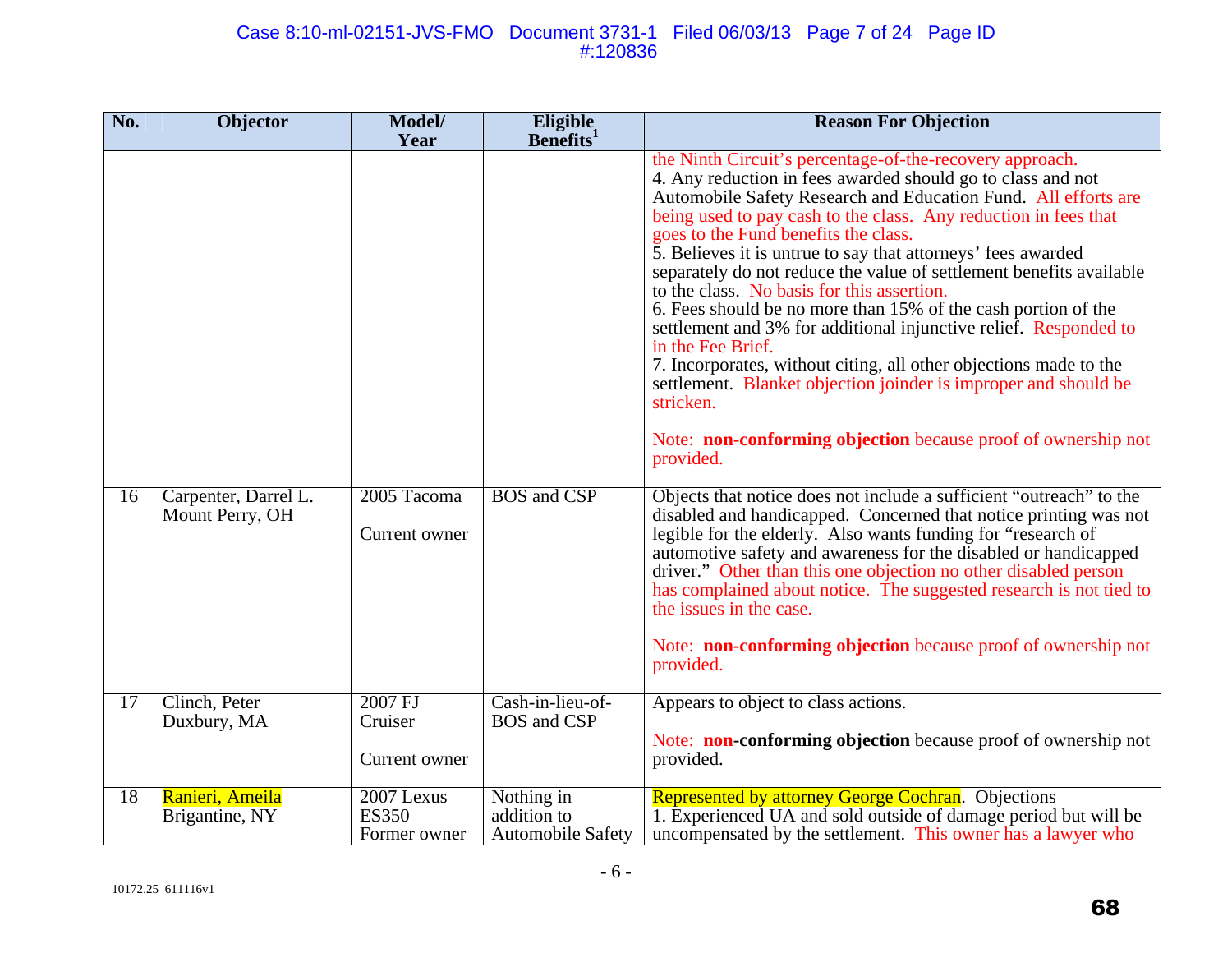### Case 8:10-ml-02151-JVS-FMO Document 3731-1 Filed 06/03/13 Page 8 of 24 Page ID #:120837

|     | Case 8:10-ml-02151-JVS-FMO Document 3731-1 Filed 06/03/13 Page 8 of 24 Page ID<br>#:120837 |                              |                                       |                                                                                                                                                                                                                                                                                                                                                                                                                                                                                                                                                                                                                                                                                                                                                                                                                                                                                                                                                                                                                                                                                                                                                                                                                                                                                                                                                                                                                                                                                                                                                                                                                                                                                                                                                                        |  |
|-----|--------------------------------------------------------------------------------------------|------------------------------|---------------------------------------|------------------------------------------------------------------------------------------------------------------------------------------------------------------------------------------------------------------------------------------------------------------------------------------------------------------------------------------------------------------------------------------------------------------------------------------------------------------------------------------------------------------------------------------------------------------------------------------------------------------------------------------------------------------------------------------------------------------------------------------------------------------------------------------------------------------------------------------------------------------------------------------------------------------------------------------------------------------------------------------------------------------------------------------------------------------------------------------------------------------------------------------------------------------------------------------------------------------------------------------------------------------------------------------------------------------------------------------------------------------------------------------------------------------------------------------------------------------------------------------------------------------------------------------------------------------------------------------------------------------------------------------------------------------------------------------------------------------------------------------------------------------------|--|
| No. | Objector                                                                                   | Model/<br>Year               | Eligible<br>Benefits <sup>1</sup>     | <b>Reason For Objection</b>                                                                                                                                                                                                                                                                                                                                                                                                                                                                                                                                                                                                                                                                                                                                                                                                                                                                                                                                                                                                                                                                                                                                                                                                                                                                                                                                                                                                                                                                                                                                                                                                                                                                                                                                            |  |
|     | Huang, Housan<br>Columbus, OH                                                              | 2005 Camry<br>Former owner   | Research and<br><b>Education Fund</b> | can represent her interests in seeking additional amounts. She will<br>in fact be compensated with an allowed loss of \$395. She wants<br>\$2,668.<br>2. Any amounts remaining after payment to qualified claimants<br>should be distributed pro rata to claimants with documented losses<br>outside of damage period. The damage period is supported by an<br>economist and does not require proof of a defect. For losses<br>outside the period, Toyota would contest liability because the<br>damage alleged in such claims is dependent on a UA, rather than<br>market reaction to UA on a broad basis, which was the basis for<br>the Diminished Value Fund.<br>3. No compensation for those experiencing a UA, tried to<br>terminate lease early, but were refused. Her UA incident occurred<br>on April 13, 2010. By her own calculation she is entitled to \$395.<br>4. Should not be required to provide VIN# when objecting.<br>5. Objectors should receive $$100$ per hour for work objecting.<br>Why should objectors be paid for time that produces nothing of<br>value?<br>6. Release fails to make clear that Class Members can appeal any<br>final order of the Court. Unintelligible.<br>7. "Class Members are expected to waive rights about which they<br>have no current knowledge." Unintelligible.<br>8. 25,000 opt-out threshold is unfair. Moot point given that there<br>are not $25,000$ opt outs (there are approximately 1,900).<br>9. Fee percentage requested is too high for a megafund case.<br>Addressed in Fee Brief.<br>10. An independent auditor should review all time and expense<br>records. Cites not a single case or reason for an auditor; would<br>also undermine Ninth Circuit's percentage-of-the-recovery<br>approach. |  |
| 19  | Colburn, Deborah<br>Trussville, AL                                                         | 2009 Tacoma<br>Current owner | <b>BOS</b> and CSP                    | Believes attorneys' fees are excessive. Addressed in Fee Brief.                                                                                                                                                                                                                                                                                                                                                                                                                                                                                                                                                                                                                                                                                                                                                                                                                                                                                                                                                                                                                                                                                                                                                                                                                                                                                                                                                                                                                                                                                                                                                                                                                                                                                                        |  |
|     | $-7-$<br>10172.25 611116v1<br>69                                                           |                              |                                       |                                                                                                                                                                                                                                                                                                                                                                                                                                                                                                                                                                                                                                                                                                                                                                                                                                                                                                                                                                                                                                                                                                                                                                                                                                                                                                                                                                                                                                                                                                                                                                                                                                                                                                                                                                        |  |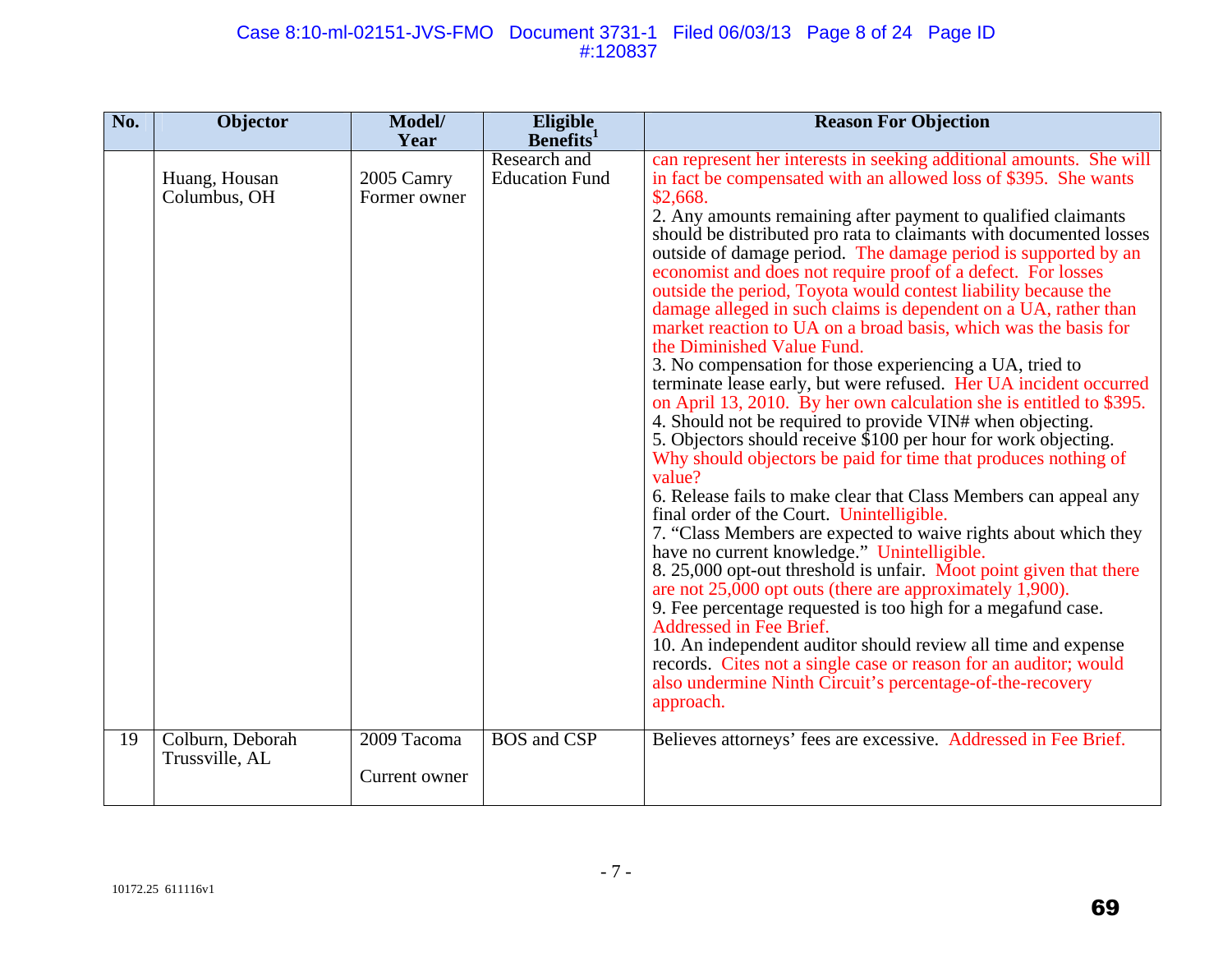# Case 8:10-ml-02151-JVS-FMO Document 3731-1 Filed 06/03/13 Page 9 of 24 Page ID #:120838

|     | Case 8:10-ml-02151-JVS-FMO Document 3731-1 Filed 06/03/13 Page 9 of 24 Page ID<br>#:120838 |                               |                                        |                                                                                                                                                                                                                                                                                                                                                                                                                                                                                                                                                                                                                                                                                                                                                                                              |  |
|-----|--------------------------------------------------------------------------------------------|-------------------------------|----------------------------------------|----------------------------------------------------------------------------------------------------------------------------------------------------------------------------------------------------------------------------------------------------------------------------------------------------------------------------------------------------------------------------------------------------------------------------------------------------------------------------------------------------------------------------------------------------------------------------------------------------------------------------------------------------------------------------------------------------------------------------------------------------------------------------------------------|--|
| No. | Objector                                                                                   | Model/                        | Eligible                               | <b>Reason For Objection</b>                                                                                                                                                                                                                                                                                                                                                                                                                                                                                                                                                                                                                                                                                                                                                                  |  |
|     |                                                                                            | Year                          | Benefits <sup>1</sup>                  |                                                                                                                                                                                                                                                                                                                                                                                                                                                                                                                                                                                                                                                                                                                                                                                              |  |
| 20  | Compton, Louis Robert<br>Stuart, FL                                                        | 2006 Camry<br>Current owner   | Cash-in-lieu-of-<br><b>BOS</b> and CSP | Seems to suggest that settlement amount is insufficient.                                                                                                                                                                                                                                                                                                                                                                                                                                                                                                                                                                                                                                                                                                                                     |  |
| 21  | Cooper, Robert<br>Tulsa, OK                                                                | 2009 Corolla<br>Current owner | <b>BOS</b> and CSP                     | 1. Counsel have designed the proposed settlement in order to<br>maximize fees while minimizing payout to the class. Counsel has<br>worked hard and will accomplish a payout to the class.<br>2. Class Members should not have to read the notice in order to<br>determine that they must file a claim to receive compensation.<br>The notice complies with Rule 23.<br>3. The Automobile Safety Research and Education Fund provides<br>no value. The notion that research by five esteemed institutions is<br>of no value to safety is far-fetched.<br>4. BOS provides no value. If BOS was of no value why is<br>NHTSA proposing it for all vehicles?<br>5. Fee should be reduced and based on only the \$250,000,000 cash<br>payout. No factual basis to not value BOS and parts program. |  |
| 22  | Copeland, Christi<br>Hoover, AL                                                            | 2004 4Runner<br>Current owner | <b>BOS</b> and CSP                     | Attorneys' fees are too high. Addressed in Fee Brief.                                                                                                                                                                                                                                                                                                                                                                                                                                                                                                                                                                                                                                                                                                                                        |  |
| 23  | Daniel, James<br>Cotulla, TX                                                               | 2009 Prius<br>Current owner   | CSP                                    | <b>Represented by attorney Joseph Dunn.</b> Objection is to release<br>being overbroad, which would extinguish claims in the Prius<br>Hybrid Brake Class Action.<br>(Note: copies Gelber objection)<br>The release was not intended to and does not release these claims.<br>Note: <b>non-conforming objection</b> because proof of ownership not<br>provided.                                                                                                                                                                                                                                                                                                                                                                                                                               |  |
|     | 10172.25 611116v1                                                                          |                               | $-8-$                                  | 70                                                                                                                                                                                                                                                                                                                                                                                                                                                                                                                                                                                                                                                                                                                                                                                           |  |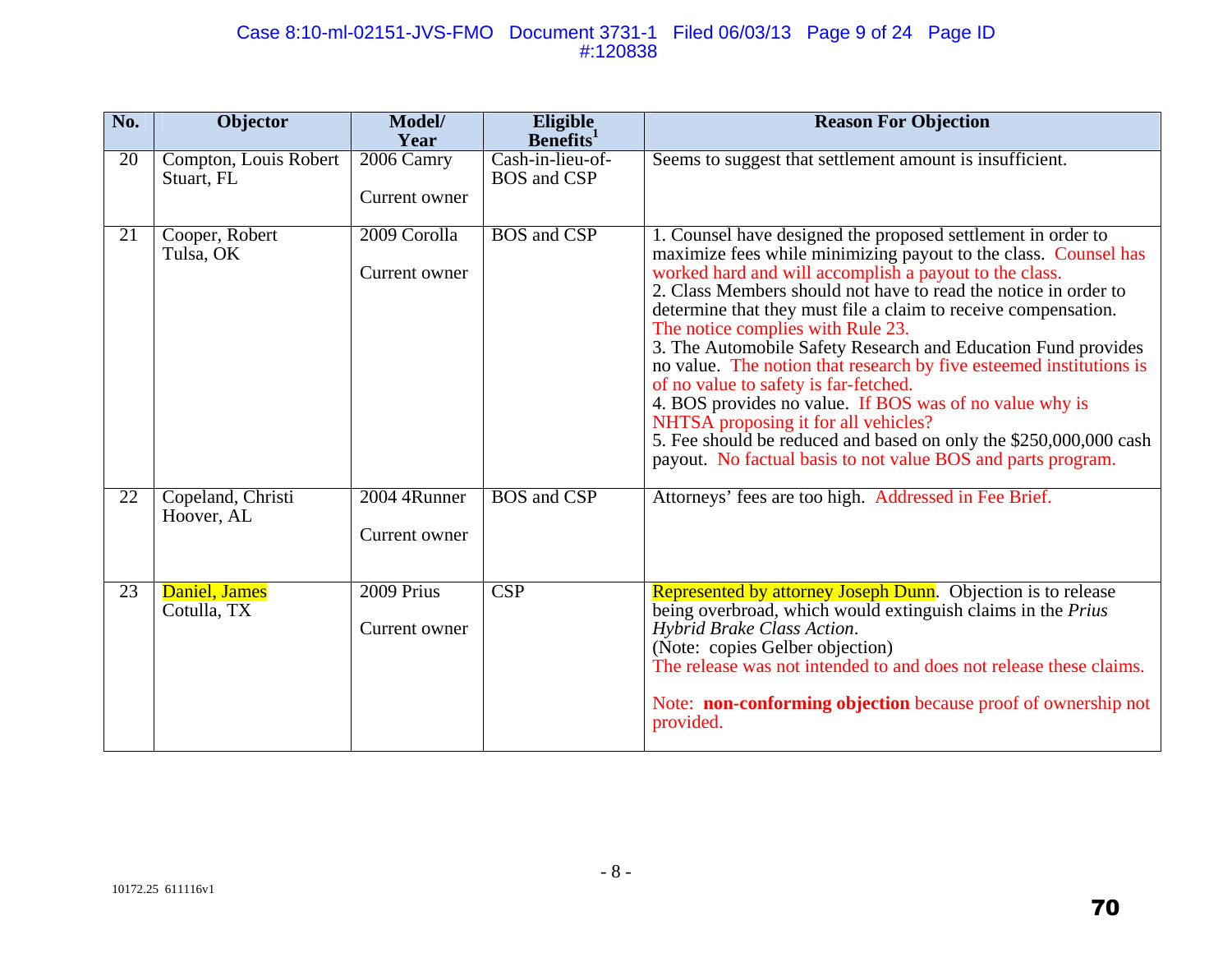#### Case 8:10-ml-02151-JVS-FMO Document 3731-1 Filed 06/03/13 Page 10 of 24 Page ID #:120839

| No.             | Objector                             | Model/<br>Year                | <b>Eligible</b><br>$B$ enefits <sup>1</sup> | <b>Reason For Objection</b>                                                                                                                                                                                                                                                         |
|-----------------|--------------------------------------|-------------------------------|---------------------------------------------|-------------------------------------------------------------------------------------------------------------------------------------------------------------------------------------------------------------------------------------------------------------------------------------|
| 24              | Dannemiller, Barbara<br>Shelby, OH   | 2006 Tundra<br>Current owner  | Cash-in-lieu-of-<br><b>BOS</b> and CSP      | Cash component of settlement should be eliminated. Every class<br>vehicle should receive BOS and a CSP for the usable life of the<br>vehicle. Eliminating cash is unfair to those who sold at a loss.<br>Note: non-conforming objection because proof of ownership not<br>provided. |
| $\overline{25}$ | Davis, Sidney<br>Delray Beach, FL    | 2002 Camry<br>Current owner   | Cash-in-lieu-of-<br><b>BOS</b> and CSP      | Cars not eligible for BOS should receive BOS.<br>Cars with pedal entrapment problems identified by NHTSA were<br>subject to the BOS relief. Toyota would not BOS older cars due<br>to cost and liability defenses as to the state-of-the-art for BOS in<br>2002.                    |
| 26              | Ducote, Dan<br>Beaumont, TX          | 2010 Sequoia<br>Current owner | Cash-in-lieu-of-<br>BOS and CSP.            | Attorneys' fees should be lower.<br>Addressed in Fee Brief.                                                                                                                                                                                                                         |
| 27              | Egge, Brian<br>Ridgefield, CT        | 2008 Prius<br>Current owner   | CSP                                         | Objects to settlement on the basis that it "will eventually be paid<br>by future purchasers of Toyota vehicles."                                                                                                                                                                    |
| 28              | Evans, John<br>Woodinville, WA       | 2000 Tundra<br>Current owner  | Cash-in-lieu-of-<br><b>BOS</b> and CSP      | "[P]roposed monetary award does not remedy the damages and<br>financial cost associated with attempting to repair my vehicle."<br>Old vehicle, not a strong case that Toyota had knowledge of UA<br>issues in 2000.                                                                 |
| 29              | Everitt, Deborah<br>Williamsburg, VA | 2005 Prius<br>Current owner   | CSP                                         | Believes she should be reimbursed \$1400 for the full cost of<br>recently replacing throttle body assembly. No proof that any class<br>member is entitled to replacement of the throttle body.<br>Note: non-conforming objection because proof of ownership not<br>provided.        |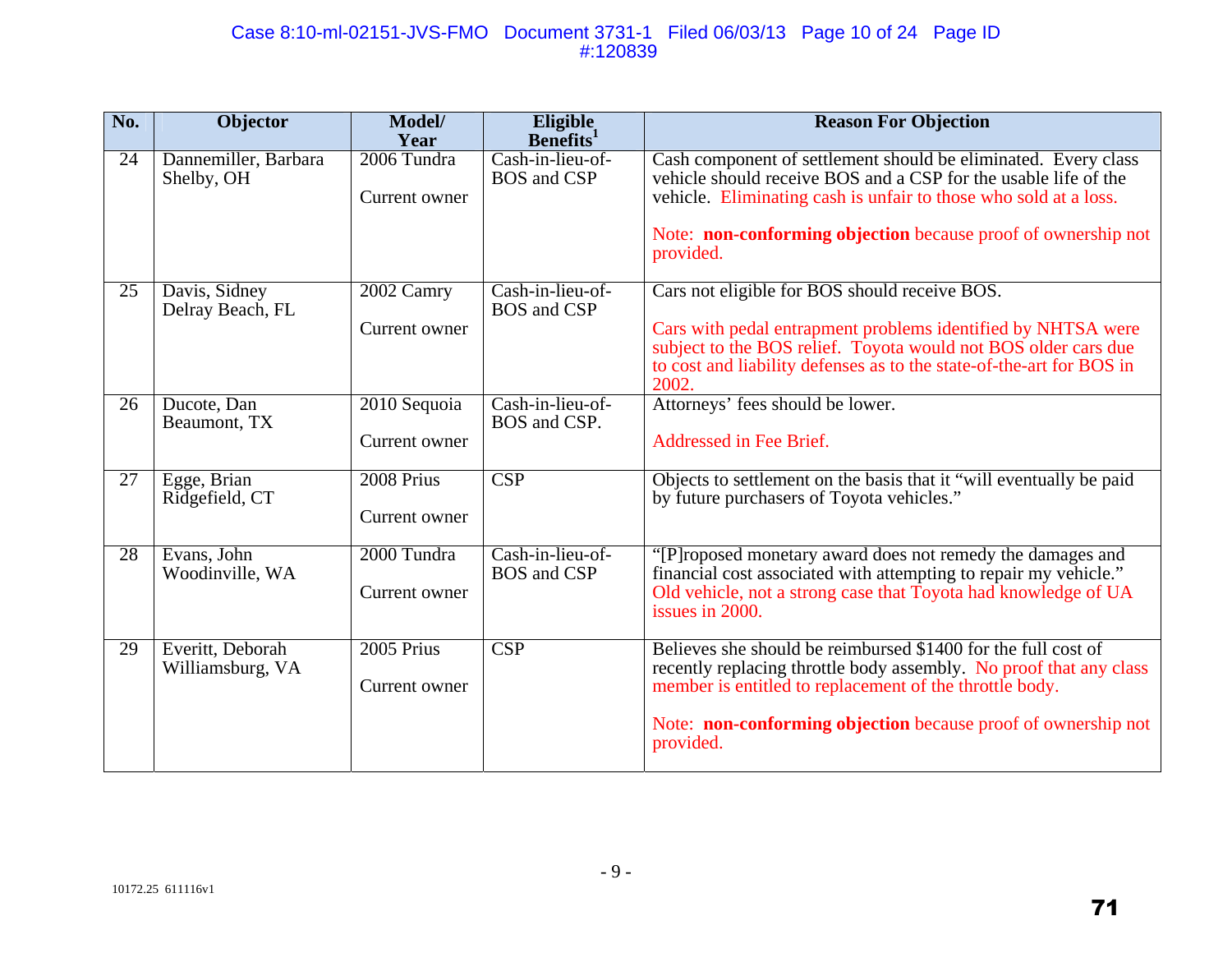# Case 8:10-ml-02151-JVS-FMO Document 3731-1 Filed 06/03/13 Page 11 of 24 Page ID #:120840

|     | Case 8:10-ml-02151-JVS-FMO Document 3731-1 Filed 06/03/13 Page 11 of 24 Page ID<br>#:120840 |                                                                          |                                                                                 |                                                                                                                                                                                                                                                                                                                                                                                                                                                                          |  |
|-----|---------------------------------------------------------------------------------------------|--------------------------------------------------------------------------|---------------------------------------------------------------------------------|--------------------------------------------------------------------------------------------------------------------------------------------------------------------------------------------------------------------------------------------------------------------------------------------------------------------------------------------------------------------------------------------------------------------------------------------------------------------------|--|
| No. | Objector                                                                                    | Model/<br>Year                                                           | Eligible<br>Benefits <sup>1</sup>                                               | <b>Reason For Objection</b>                                                                                                                                                                                                                                                                                                                                                                                                                                              |  |
| 30  | Ezenwa, Austin                                                                              | 2006 4Runner<br>Current owner                                            | <b>BOS</b> and CSP                                                              | Settlement amount is inadequate. A current owner has no<br>recognized economic loss.<br>Note: non-conforming objection because proof of ownership not<br>provided.                                                                                                                                                                                                                                                                                                       |  |
| 31  | Gelber, David                                                                               | 2006 Prius<br>Current owner                                              | <b>CSP</b>                                                                      | <b>Represented by attorney Paul Paradis.</b> Objection is to release<br>being overbroad, which would extinguish claims in the Prius<br>Hybrid Brake Class Action. Release does not attempt to release<br>these claims.                                                                                                                                                                                                                                                   |  |
| 32  | Gerwer, Alex<br>California                                                                  | 2005 Prius<br>Current owner                                              | CSP                                                                             | Objects to the CSP. "[I]f the Toyota folks have not addressed the<br>problems with my Prius for the last seven years, how do you think<br>I benefit from having an extension of the service they offer?"<br>Mr. Gerwer has an ongoing history with Toyota. There is no<br>reason to believe company will not provide CSP.<br>Note: non-conforming objection because sent by e-mail and not<br>provided to Court, and because proof of ownership and VIN not<br>provided. |  |
| 33  | Gibson, Dennis<br>Dallas, TX<br>Cozby, Laura<br>Dallas, TX                                  | 2006 Lexus<br>GX; 2010<br>Lexus RX;<br>2007 Lexus<br>RX<br>Current owner | Unclear whether<br>he still owns them<br>Cash-in-lieu-of-<br><b>BOS</b> and CSP | 1. Recovery should be permitted outside of damage period.<br>Damage period is supported by economist.<br>2. All Class Members should be compensated before any cy pres<br>distribution is made. Plan of distribution provides that.<br>3. Settlement class does not satisfy Rule 23 criteria. Court has<br>addressed in preliminary approval order.                                                                                                                      |  |
|     | $-10-$<br>10172.25 611116v1<br>72                                                           |                                                                          |                                                                                 |                                                                                                                                                                                                                                                                                                                                                                                                                                                                          |  |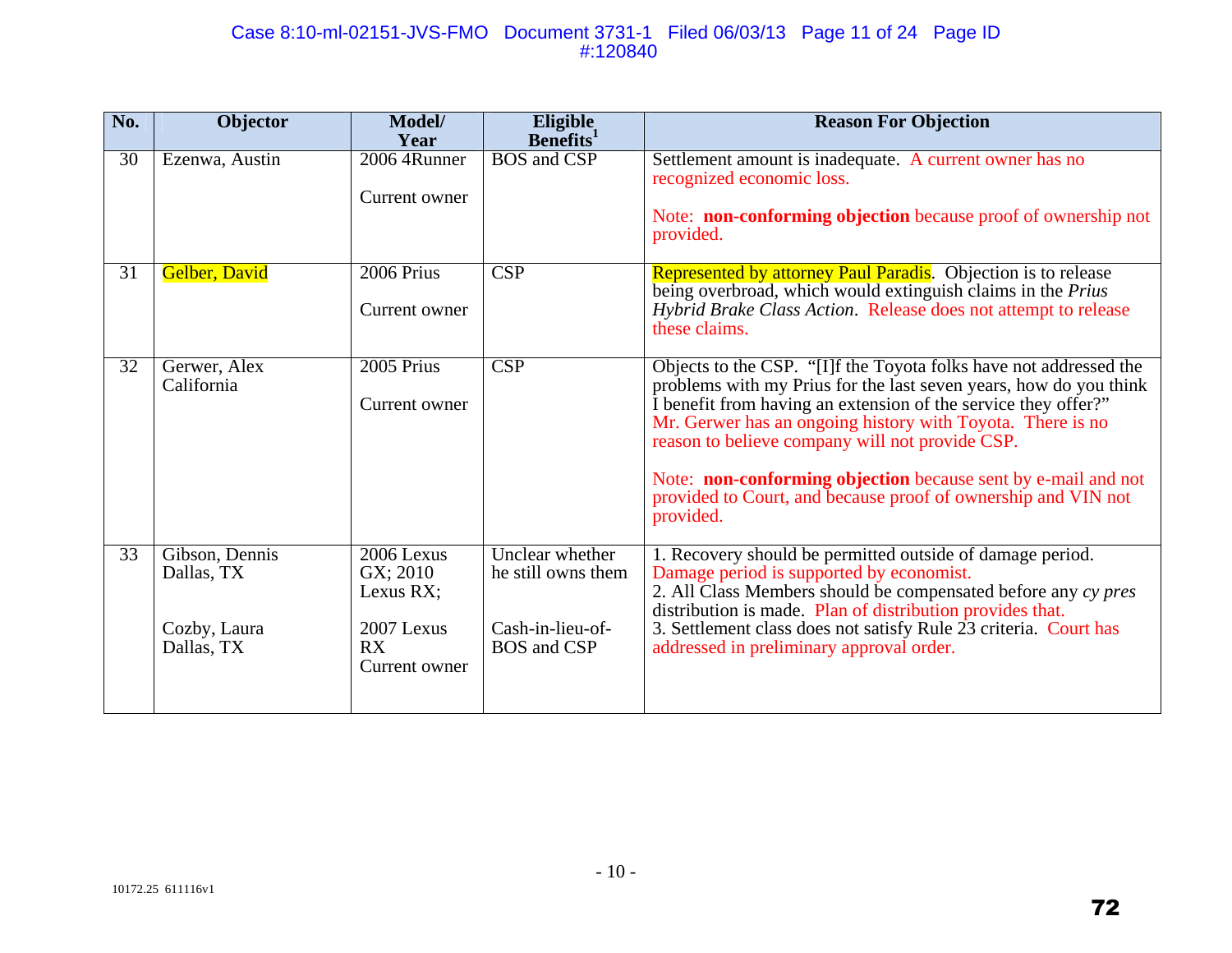# Case 8:10-ml-02151-JVS-FMO Document 3731-1 Filed 06/03/13 Page 12 of 24 Page ID #:120841

|     | Case 8:10-ml-02151-JVS-FMO Document 3731-1 Filed 06/03/13 Page 12 of 24 Page ID<br>#:120841 |                                                                            |                                                                                                |                                                                                                                                                                                                                                                                                                                                                                                                                                                                                                                                                                                                                                                                     |  |
|-----|---------------------------------------------------------------------------------------------|----------------------------------------------------------------------------|------------------------------------------------------------------------------------------------|---------------------------------------------------------------------------------------------------------------------------------------------------------------------------------------------------------------------------------------------------------------------------------------------------------------------------------------------------------------------------------------------------------------------------------------------------------------------------------------------------------------------------------------------------------------------------------------------------------------------------------------------------------------------|--|
|     |                                                                                             |                                                                            |                                                                                                |                                                                                                                                                                                                                                                                                                                                                                                                                                                                                                                                                                                                                                                                     |  |
| No. | Objector                                                                                    | Model/<br>Year                                                             | Eligible<br>Benefits <sup>1</sup>                                                              | <b>Reason For Objection</b>                                                                                                                                                                                                                                                                                                                                                                                                                                                                                                                                                                                                                                         |  |
| 34  | Gikas, Olga<br>Jacksonville, FL                                                             | 2007 Camry<br>Hybrid<br>Former owner                                       | Nothing in<br>addition to<br><b>Automobile Safety</b><br>Research and<br><b>Education Fund</b> | Traded in 2007 Camry for a Lexus in March of 2011 and thinks it<br>is unfair that she missed the damage period by only three months.<br>Damage period is supported by economic evidence.<br>Note: non-conforming objection because sent by e-mail and not<br>provided to Court and because proof of ownership and VIN not<br>provided.                                                                                                                                                                                                                                                                                                                              |  |
| 35  | Goodrow, Rita<br>Linn Creek, MO                                                             | 2010 Prius<br>Cannot<br>determine<br>whether<br>current or<br>former owner | Cannot determine<br>from the letter.                                                           | Not specified.                                                                                                                                                                                                                                                                                                                                                                                                                                                                                                                                                                                                                                                      |  |
| 36  | <b>Green Taxi</b><br>Missoula, MT                                                           | 2006 Prius<br>Current owner                                                | CSP                                                                                            | <b>Represented by attorney Michael Luppi.</b> Objections:<br>1. Automobile Safety Research and Education Fund is not a<br>benefit to the class but is to the public as a whole. Fund benefits<br>all Class Members even if it also indirectly benefits others.<br>2. The \$30 million should be distributed directly to Class<br>Members. The \$30 million benefits former owners who have no<br>other remedies.<br>3. Attorneys' fees should be reduced as a result of diverting<br>\$30 million into $cy$ pres. There is no diversion.<br>4. Attempts to incorporate all other filed objections. Blanket<br>objection joinder is improper and should be stricken. |  |
| 37  | Howard, Nantawan<br>Hinesville, GA                                                          | 2009 Lexus<br><b>IS250C</b><br>Current owner                               | BOS (if not a<br>Hybrid) and CSP                                                               | Attorneys' fees should be reduced and payouts to the class<br>increased. Addressed in the Fee Brief.<br>Note: non-conforming objection because proof of ownership<br>and VIN not provided.                                                                                                                                                                                                                                                                                                                                                                                                                                                                          |  |
|     | $-11-$<br>10172.25 611116v1<br>73                                                           |                                                                            |                                                                                                |                                                                                                                                                                                                                                                                                                                                                                                                                                                                                                                                                                                                                                                                     |  |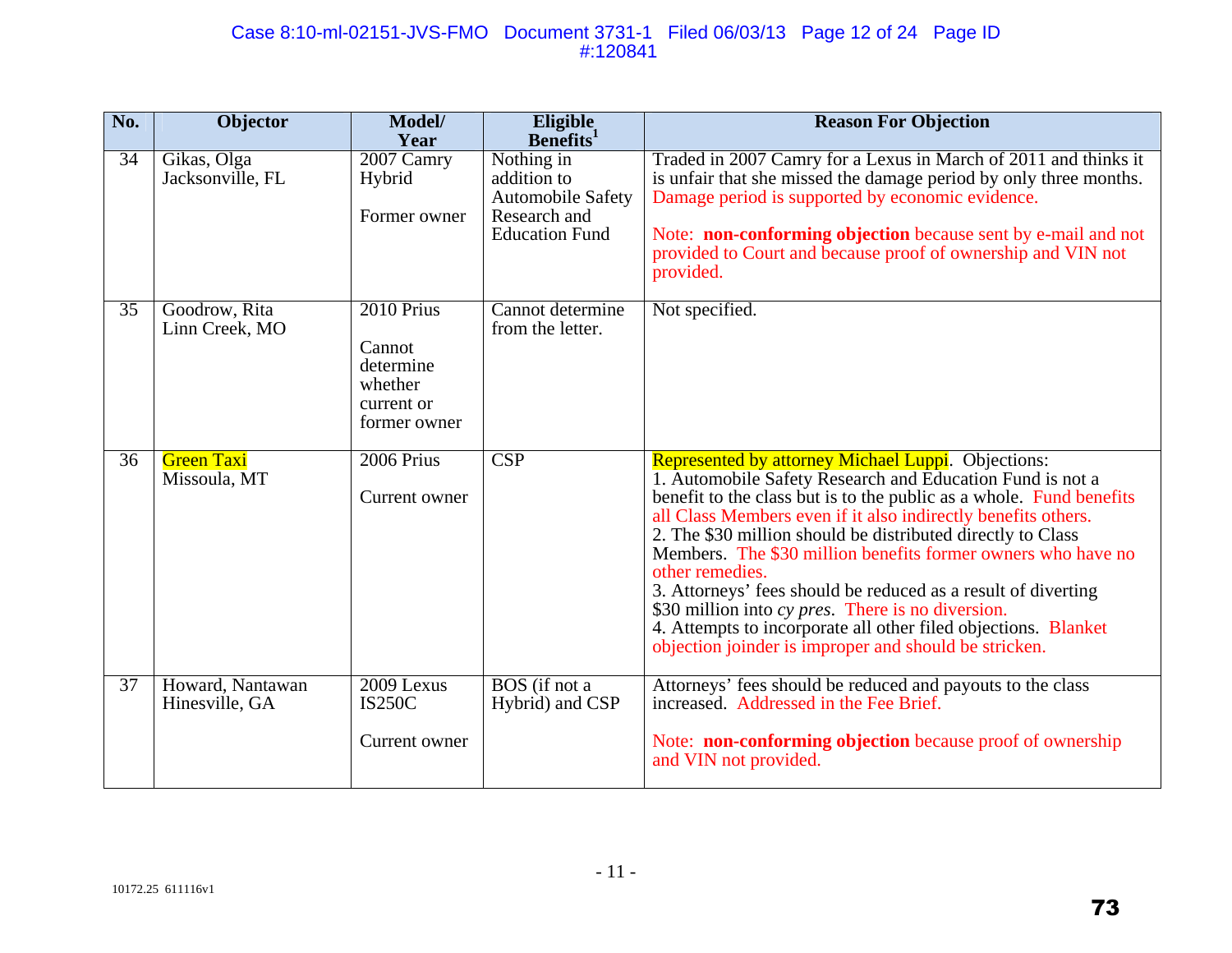### Case 8:10-ml-02151-JVS-FMO Document 3731-1 Filed 06/03/13 Page 13 of 24 Page ID #:120842

|     | Case 8:10-ml-02151-JVS-FMO Document 3731-1 Filed 06/03/13 Page 13 of 24 Page ID<br>#:120842 |                                                                           |                                                                                                 |                                                                                                                                                                                                                                                                                                                                                                                                                                                                                                                                                                                                        |  |
|-----|---------------------------------------------------------------------------------------------|---------------------------------------------------------------------------|-------------------------------------------------------------------------------------------------|--------------------------------------------------------------------------------------------------------------------------------------------------------------------------------------------------------------------------------------------------------------------------------------------------------------------------------------------------------------------------------------------------------------------------------------------------------------------------------------------------------------------------------------------------------------------------------------------------------|--|
|     |                                                                                             |                                                                           |                                                                                                 |                                                                                                                                                                                                                                                                                                                                                                                                                                                                                                                                                                                                        |  |
| No. | Objector                                                                                    | Model/<br>Year                                                            | Eligible<br>Benefits <sup>1</sup>                                                               | <b>Reason For Objection</b>                                                                                                                                                                                                                                                                                                                                                                                                                                                                                                                                                                            |  |
| 38  | Jackson, Donald &<br>Debra<br>Orange, CA                                                    | 2004 Camry<br>Solara; 2007<br>Camry Solara<br>Current and<br>former owner | Cash-in-lieu-of-<br><b>BOS CSP</b> for<br>current 2007<br>vehicle but not for<br>former vehicle | Alleges that 2004 Camry was in a UA accident and was "totaled"<br>on $8/17/09$ and objects that the damage period does not begin until<br>9/1/09. Objects that 2007 Solara is not eligible for BOS. The<br>damage period was calculated by analyzing market prices and the<br>reaction of such prior to UA publicity.<br>Note: <b>non-conforming objection</b> because proof of ownership not<br>provided.                                                                                                                                                                                             |  |
| 39  | Joseph, Joy Karotukunl<br>New York, NY                                                      | 2009 Camry<br>Current owner                                               | BOS (if not<br>hybrid) and CSP                                                                  | Appears to believe that settlement is insufficient and demands<br>replacement of her vehicle and \$50,000 in compensation. No<br>legal or factual basis for such relief exists.                                                                                                                                                                                                                                                                                                                                                                                                                        |  |
| 40  | Juan, Victorino<br>Anaheim, CA                                                              | 2010 Camry<br>Former owner                                                | Unclear because<br>date of disposition<br>not provided                                          | Objects because believes that his increased maintenance costs in<br>the amount of \$475.02 should be paid. No legal or factual basis<br>for such relief exists.                                                                                                                                                                                                                                                                                                                                                                                                                                        |  |
| 41  | Ledbetter, Kennon &<br>Kim<br>Trinity, AL                                                   | <b>Not</b><br>identified                                                  | Cannot determine<br>from letter                                                                 | Objects to the case as being frivolous.<br>Note: non-conforming objection because proof ownership,<br>model, and VIN not provided.                                                                                                                                                                                                                                                                                                                                                                                                                                                                     |  |
| 42  | Lombardi, Anthony                                                                           | Un-named<br>Lexus<br>Current owner                                        | Cash-in-lieu-of-<br>BOS (if not a<br>Hybrid) and CSP                                            | Paid \$1,300 to replace throttle body and idle air control after<br>"vehicle ran very roughly and then suddenly failed to start."<br>(Note: issues not invoked in the lawsuit). Believes the "proposed<br>amount of coverage is grossly inadequate considering the very<br>high charges levied by Toyota in effecting the repair" and that the<br>compensation "should reflect my actual loss." No basis that the<br>repairs were caused by UA.<br>Note: non-conforming objection because sent by e-mail and not<br>provided to Court, and because proof of ownership, model, and<br>VIN not provided. |  |
|     | $-12-$<br>10172.25 611116v1<br>74                                                           |                                                                           |                                                                                                 |                                                                                                                                                                                                                                                                                                                                                                                                                                                                                                                                                                                                        |  |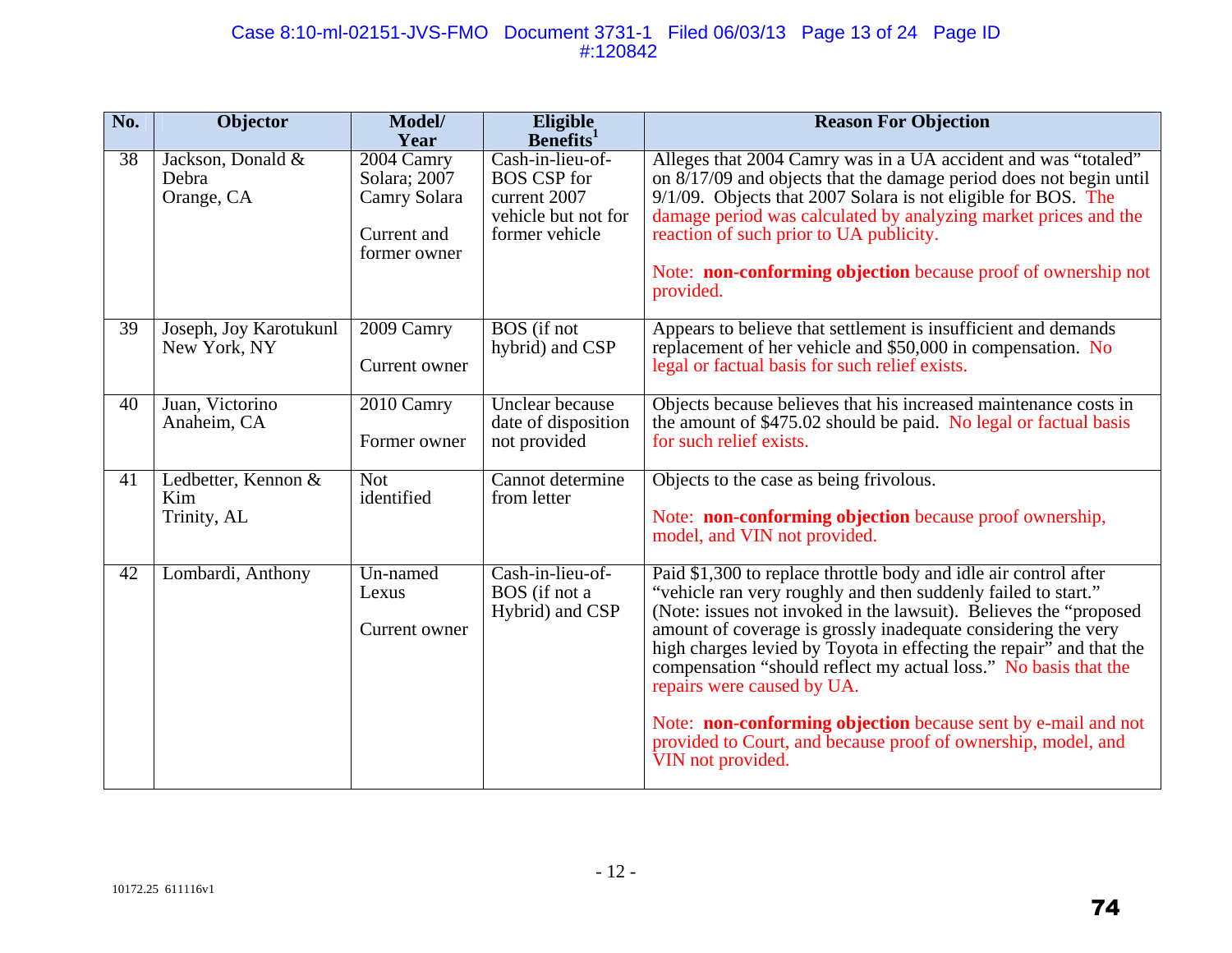# Case 8:10-ml-02151-JVS-FMO Document 3731-1 Filed 06/03/13 Page 14 of 24 Page ID #:120843

|     | Case 8:10-ml-02151-JVS-FMO Document 3731-1 Filed 06/03/13 Page 14 of 24 Page ID<br>#:120843 |                                     |                                                                                                |                                                                                                                                                                                                                                                                                                                                                                                                                                                                                                                                                                                                                                                                                                                                                                                                                                                          |  |
|-----|---------------------------------------------------------------------------------------------|-------------------------------------|------------------------------------------------------------------------------------------------|----------------------------------------------------------------------------------------------------------------------------------------------------------------------------------------------------------------------------------------------------------------------------------------------------------------------------------------------------------------------------------------------------------------------------------------------------------------------------------------------------------------------------------------------------------------------------------------------------------------------------------------------------------------------------------------------------------------------------------------------------------------------------------------------------------------------------------------------------------|--|
|     |                                                                                             |                                     |                                                                                                |                                                                                                                                                                                                                                                                                                                                                                                                                                                                                                                                                                                                                                                                                                                                                                                                                                                          |  |
| No. | Objector                                                                                    | Model/<br>Year                      | Eligible<br>Benefits <sup>1</sup>                                                              | <b>Reason For Objection</b>                                                                                                                                                                                                                                                                                                                                                                                                                                                                                                                                                                                                                                                                                                                                                                                                                              |  |
| 43  | Lowe, Janette R.<br>Raleigh, NC                                                             | 2010 Yaris<br>Current owner         | Cash-in-lieu-of-<br>BOS (if not a<br>Hybrid) and CSP                                           | Believes that BOS should be available for 2010 Yaris. 2010 Yaris<br>was not involved in the floor mat recall.<br>Note: non-conforming objection because proof of ownership<br>and VIN not provided.                                                                                                                                                                                                                                                                                                                                                                                                                                                                                                                                                                                                                                                      |  |
| 44  | Mehdiratta, Sharda<br>Sugar Land, TX                                                        | Lexus ES-300<br>Former owner        | Nothing in<br>addition to<br><b>Automobile Safety</b><br>Research and<br><b>Education Fund</b> | Objects to ending damage period on December 31, 2010. Had a<br>UA and traded in vehicle in February 2011 at a loss. There is no<br>class-wide evidence of diminution in 2/2011 due to UA. If he<br>presented his UA to NHTSA or Toyota, he is entitled to<br>compensation.<br>Note: non-conforming objection because proof of ownership not<br>provided.                                                                                                                                                                                                                                                                                                                                                                                                                                                                                                 |  |
| 45  | Murray, Donna<br>St. Clairsville, OH                                                        | 2005 Camry<br>Current owner         | Cash-in-lieu-of-<br>BOS (if not a<br>Hybrid) and CSP                                           | Does not believe that the CSP "adequately protects low mileage<br>owners." Asks that the CSP "contain a minimum mileage that<br>must be achieved [regardless of how many years it takes] before a<br>car can be excluded from ETCS repair and replacement services."<br>"75,000 miles would be fair." CSP terms were subject of vigorous<br>negotiation. Toyota would not agree to unlimited time period – no<br>auto company has agreed to such.                                                                                                                                                                                                                                                                                                                                                                                                        |  |
| 46  | Neumann, Erich<br>Miami Beach, FL                                                           | 2008 FJ<br>Cruiser<br>Current owner | Cash-in-lieu-of-<br><b>BOS</b> and CSP                                                         | <b>Attorney representing self.</b> Objections:<br>1. Objects to any residuals in the fund going to pay Toyota's<br>advancement of admin and notice costs. No legal basis for such<br>an objection.<br>2. Notice contains no estimates of participation rates and,<br>therefore, Class Members cannot make a reasonable determination<br>of whether to request exclusion. A class member need only to<br>look at what he or she may receive. What others do is irrelevant.<br>3. Toyota should actively identify BOS. When these vehicles are<br>brought in for service they will receive BOS installation.<br>4. Time to elect BOS should not be capped at two years. No basis<br>for extending more than two years.<br>5. Believes BOS is essentially a coupon settlement because Class<br>Members are forced to accept BOS and are not afforded a cash |  |
|     | $-13-$<br>10172.25 611116v1<br>75                                                           |                                     |                                                                                                |                                                                                                                                                                                                                                                                                                                                                                                                                                                                                                                                                                                                                                                                                                                                                                                                                                                          |  |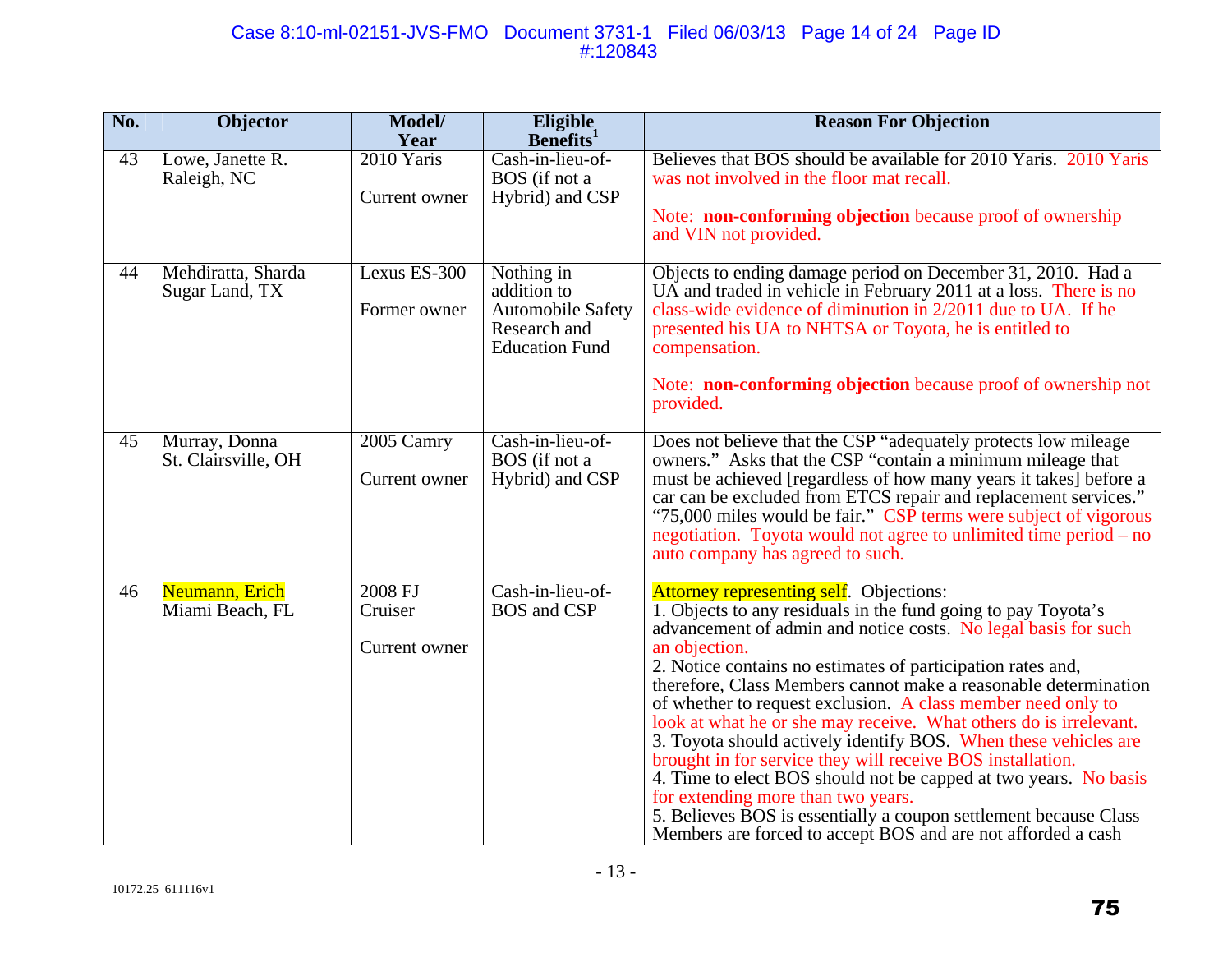# Case 8:10-ml-02151-JVS-FMO Document 3731-1 Filed 06/03/13 Page 15 of 24 Page ID #:120844

|     | Case 8:10-ml-02151-JVS-FMO Document 3731-1 Filed 06/03/13 Page 15 of 24 Page ID<br>#:120844 |                             |                                        |                                                                                                                                                                                                                                                                                                                                                                                                                                                                                                                                                                                                                                                                                                                                                                                                                                                                                                                                                                                                                                                                                                                                                                                                                                                                                                                                                                                                                                                                                                                                                                                                                                                                                                                    |
|-----|---------------------------------------------------------------------------------------------|-----------------------------|----------------------------------------|--------------------------------------------------------------------------------------------------------------------------------------------------------------------------------------------------------------------------------------------------------------------------------------------------------------------------------------------------------------------------------------------------------------------------------------------------------------------------------------------------------------------------------------------------------------------------------------------------------------------------------------------------------------------------------------------------------------------------------------------------------------------------------------------------------------------------------------------------------------------------------------------------------------------------------------------------------------------------------------------------------------------------------------------------------------------------------------------------------------------------------------------------------------------------------------------------------------------------------------------------------------------------------------------------------------------------------------------------------------------------------------------------------------------------------------------------------------------------------------------------------------------------------------------------------------------------------------------------------------------------------------------------------------------------------------------------------------------|
| No. | Objector                                                                                    | Model/<br>Year              | Eligible<br>Benefits <sup>1</sup>      | <b>Reason For Objection</b>                                                                                                                                                                                                                                                                                                                                                                                                                                                                                                                                                                                                                                                                                                                                                                                                                                                                                                                                                                                                                                                                                                                                                                                                                                                                                                                                                                                                                                                                                                                                                                                                                                                                                        |
|     |                                                                                             |                             |                                        | option. It is not a coupon because one does not have to spend<br>money to obtain the benefit. Further, a principle of the settlement<br>is that safety is more important than cash so if a safety measure is<br>available it's mandatory.<br>6. Does not believe CSP provides value. Plaintiffs' expert states<br>otherwise.<br>7. Automobile Safety Research and Education Fund provides no<br>benefit to Class Members. Already addressed.<br>8. Short-form notice was not provided to Class Members eligible<br>only for cash-in-lieu-of-BOS payments. Notice was mailed to<br>such.<br>9. Settlement Agreement's provision for notice to relevant state<br>and federal officials is vague and does not specify Attorneys<br>General. Settlement complies with CAFA.<br>10. Objects to use of claim forms when Class Members can be<br>identified in Polk data. Because Polk data is incomplete the first<br>effort was claims made.<br>11. Release is overbroad and includes claims unrelated to UA;<br>also objects to California statutory waiver. Release is tailored to<br>the UA case.<br>12. Notice does not specify the precise amounts that class reps will<br>receive. The notice provided a range of amounts. A class member<br>need only then log on to the website to determine the exact base<br>amount.<br>13. Fee request is excessive and any reduction in fees should go to<br>the class and not the Automobile Safety Research and Education<br>Fund. Addressed in Fee Brief.<br>14. Class rep incentive awards should not be based on an hourly<br>amount. This hourly procedure has been followed by several<br>courts. It is a method of tailoring awards to time spent on the<br>matter. |
| 47  | Parnell, Carolyn<br>Greenville, SC                                                          | 2002 Camry<br>Current owner | Cash-in-lieu-of-<br><b>BOS</b> and CSP | Unclear but appears to object to settlement amount.                                                                                                                                                                                                                                                                                                                                                                                                                                                                                                                                                                                                                                                                                                                                                                                                                                                                                                                                                                                                                                                                                                                                                                                                                                                                                                                                                                                                                                                                                                                                                                                                                                                                |
|     | $-14-$<br>10172.25 611116v1<br>76                                                           |                             |                                        |                                                                                                                                                                                                                                                                                                                                                                                                                                                                                                                                                                                                                                                                                                                                                                                                                                                                                                                                                                                                                                                                                                                                                                                                                                                                                                                                                                                                                                                                                                                                                                                                                                                                                                                    |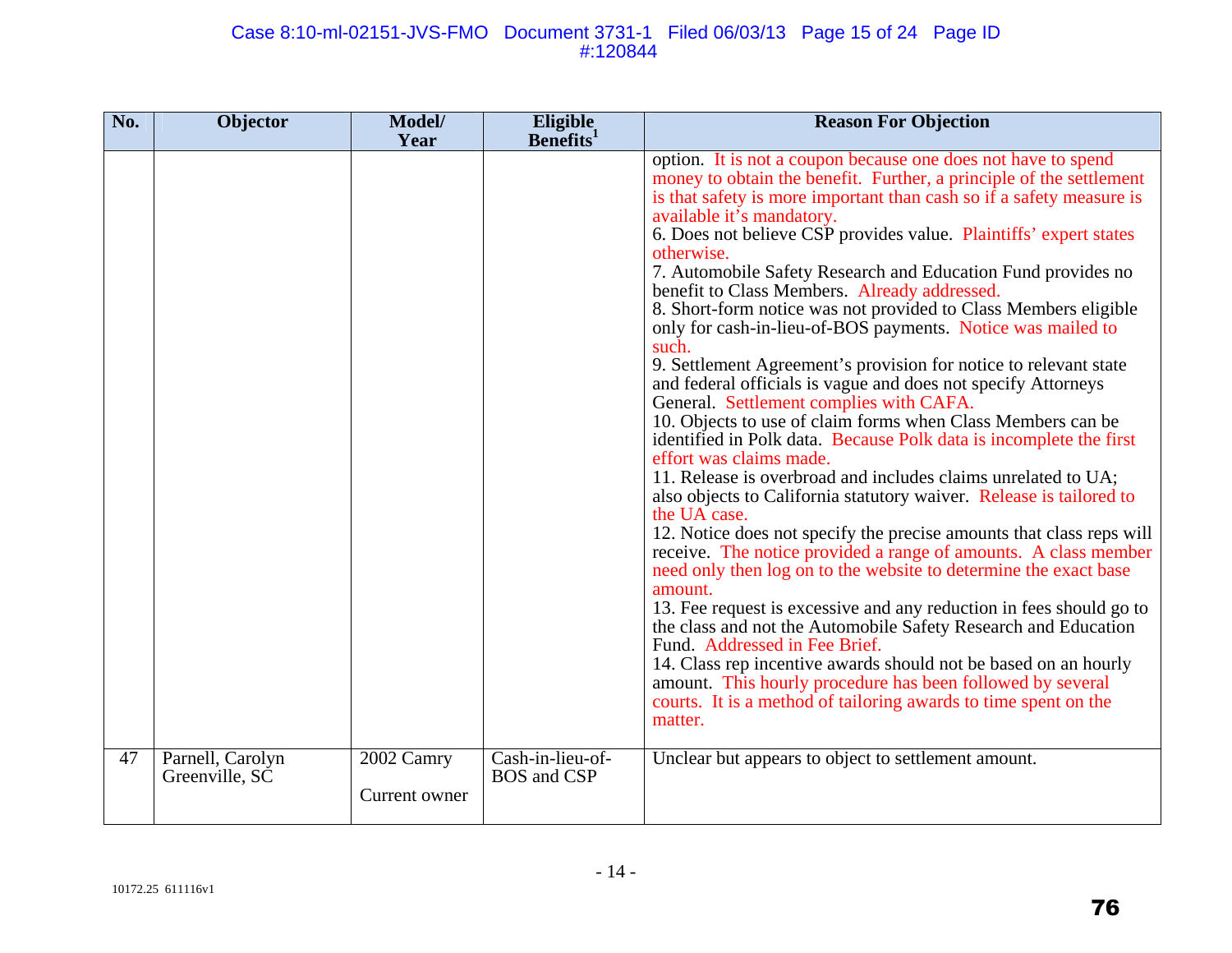### Case 8:10-ml-02151-JVS-FMO Document 3731-1 Filed 06/03/13 Page 16 of 24 Page ID<br>#:120845

|     | Case 8:10-ml-02151-JVS-FMO Document 3731-1 Filed 06/03/13 Page 16 of 24 Page ID<br>#:120845 |                                                                          |                                                                                                |                                                                                                                                                                                                                                                                                                                                                                                                                                            |  |  |
|-----|---------------------------------------------------------------------------------------------|--------------------------------------------------------------------------|------------------------------------------------------------------------------------------------|--------------------------------------------------------------------------------------------------------------------------------------------------------------------------------------------------------------------------------------------------------------------------------------------------------------------------------------------------------------------------------------------------------------------------------------------|--|--|
| No. | Objector                                                                                    | Model/<br>Year                                                           | Eligible<br>Benefits <sup>1</sup>                                                              | <b>Reason For Objection</b>                                                                                                                                                                                                                                                                                                                                                                                                                |  |  |
| 48  | Carpenter, David<br>Las Vegas, NV                                                           | 2002 Camry;<br>2006 Avalon<br>Current owner                              | Cash-in-lieu-of-<br>BOS and CSP;<br><b>BOS</b> and CSP                                         | Represented by attorneys John Pentz and Edward Cochran.<br>Objections:<br>1. States that would preclude recovery for non-manifested defects<br>are included in the allocation. There is no state where one can say<br>with 100% certainty that the highest court of the state would not                                                                                                                                                    |  |  |
|     | Tyler, Vondell<br>Port Neches, TX                                                           | 2010 Lexus ES<br>350; 2002<br>Lexus ES300<br>Current and<br>former owner | BOS and CSP;<br>unclear for 2002<br>car b/c do not<br>know when sold or<br>returned            | allow any recovery.<br>2. OH and PA were incorrectly assigned to non-manifestation<br>category. Our legal analysis is to the contrary.<br>3. Unclear states should receive no more than 50% of their claims<br>instead of 70%. A disagreement with the allocation decision is not<br>a basis for an objection.<br>4. Plan of Allocation is ambiguous and does not explain how Class                                                        |  |  |
|     | Piazza, Jill<br>Lumberton, TX                                                               | 2003 Corolla<br>Current owner                                            | Cash-in-lieu-of-<br><b>BOS</b> and CSP                                                         | Members who move are treated. The Plan of Allocation has been<br>administered to give a class member the highest payment.<br>5. Attorneys' fees excessive and should not be more than 20% of                                                                                                                                                                                                                                               |  |  |
|     | Piazza, Betty<br>Beaumont, TX                                                               | 2010 Corolla<br>Current owner                                            | <b>BOS</b> and CSP                                                                             | the cash funds. Addressed in Fee Brief.                                                                                                                                                                                                                                                                                                                                                                                                    |  |  |
|     | Piazza, Stephen<br>Lumberton, TX                                                            | 2002 Tundra<br>Current or<br>former owner                                | Unclear                                                                                        |                                                                                                                                                                                                                                                                                                                                                                                                                                            |  |  |
| 49  | Pepski, Jeffrey<br>Plymouth, MN                                                             | Lexus ES350<br>Former owner                                              | Nothing in<br>addition to<br><b>Automobile Safety</b><br>Research and<br><b>Education Fund</b> | Incurred UA and sold vehicle outside of the damage period and<br>objects to recovery being limited to the damage period. He is<br>eligible under the Plan of Allocation to make a claim because he<br>did report UA to a Toyota dealer. Note: says he is a class<br>representative but is not; is an "OSI" who had deposition taken.                                                                                                       |  |  |
| 50  | Rodman, Scott<br>Shoreline, WA                                                              | 2003 Lexus ES<br>300<br>Current owner                                    | Cash-in-lieu-of-<br><b>BOS</b> and CSP                                                         | Checked with Lexus dealerships to determine costs to repair<br>defective Accelerator Assembly (\$1,468.51), Engine Control<br>Module (\$1,575.20) and Cruise Control Switch (\$446.85).<br>Believes "these repair costs should also be included in the<br>Settlement Court Consideration." A 2003 owner would face a<br>huge challenge winning liability given the number of UA claims<br>in 2003. Unlikely Court would order this relief. |  |  |
|     | $-15-$<br>10172.25 611116v1<br>77                                                           |                                                                          |                                                                                                |                                                                                                                                                                                                                                                                                                                                                                                                                                            |  |  |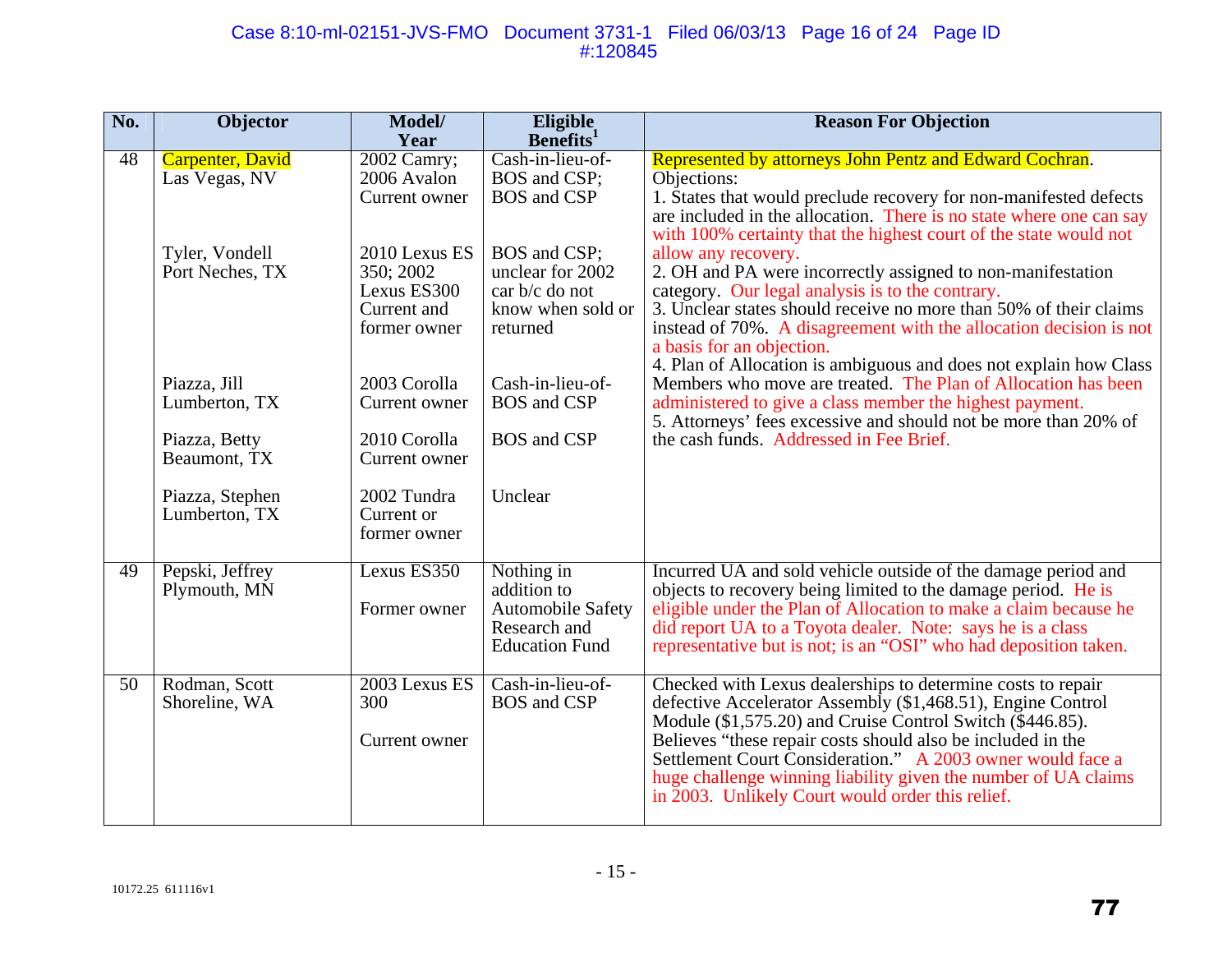# Case 8:10-ml-02151-JVS-FMO Document 3731-1 Filed 06/03/13 Page 17 of 24 Page ID #:120846

|     | Case 8:10-ml-02151-JVS-FMO Document 3731-1 Filed 06/03/13 Page 17 of 24 Page ID<br>#:120846 |                                                                      |                                                                                                                                         |                                                                                                                                                                                                                                                                                                                                                                                                                                                                                                                                      |  |  |
|-----|---------------------------------------------------------------------------------------------|----------------------------------------------------------------------|-----------------------------------------------------------------------------------------------------------------------------------------|--------------------------------------------------------------------------------------------------------------------------------------------------------------------------------------------------------------------------------------------------------------------------------------------------------------------------------------------------------------------------------------------------------------------------------------------------------------------------------------------------------------------------------------|--|--|
| No. | Objector                                                                                    | Model/<br>Year                                                       | Eligible<br>Benefits <sup>1</sup>                                                                                                       | <b>Reason For Objection</b>                                                                                                                                                                                                                                                                                                                                                                                                                                                                                                          |  |  |
| 51  | Rollins, David<br>Baton Rouge, LA                                                           | 2009 Prius and<br>prior 2005<br>Prius<br>Former and<br>current owner | CSP for current<br>2009 Prius.<br>Uncertain for prior<br>$2005$ Prius – no<br>info given for<br>when that car was<br>sold or traded-in. | Has not had any problems related to SUA and objects to the<br>lawsuit.<br>Note: non-conforming objection because sent by email and not<br>provided to Court, and because proof of ownership not provided.                                                                                                                                                                                                                                                                                                                            |  |  |
| 52  | Saba, Robyn & Charles<br>Methuen, MA                                                        | 2008 Avalon<br>Unclear<br>whether<br>current or<br>former owner      | <b>BOS</b> and CSP (if<br>currently own<br>vehicle; unclear)                                                                            | Represented by attorney Andrew Garcia. The consideration is<br>insufficient to compensate those who actually had UA events.<br>Was a plaintiff if one of the cases consolidated by the MDL panel.<br>They had a SUA event (but no accident) and subsequently asked<br>for and apparently received from their Toyota dealer a gas pedal<br>recall and a "smart" brake that was supposed to put their<br>transmission into neutral when it sensed simultaneous braking and<br>accelerating (sounds like something different than BOS). |  |  |
| 53  | Senatore, Henry &<br>Eileen<br>Hanover, PA                                                  | Unstated                                                             | Unclear                                                                                                                                 | If there is a defect in the ETCS it should be fixed instead of<br>offering a brake override. Attorneys' fees too high compared to<br>recovery for the class. Whether there is a defect in ETCS on a<br>class-wide basis is hotly contested. Those who sold at a loss are<br>compensated. For those who own, obtaining an ETCS fix was a<br>risky proposition on many levels. The BOS compromise enhances<br>safety.<br>Note: non-conforming objection because proof of ownership,<br>model year, and VIN not provided.               |  |  |
| 54  | Smith, Ruby<br>Hampton, VA                                                                  | 2005 Avalon<br>Current owner                                         | <b>BOS</b> and CSP                                                                                                                      | Believes that unsafe cars should be pulled from the road and that<br>she deserves compensation.<br>Note: non-conforming objection because posted after the<br>objection deadline.                                                                                                                                                                                                                                                                                                                                                    |  |  |
|     | $-16-$<br>10172.25 611116v1<br>78                                                           |                                                                      |                                                                                                                                         |                                                                                                                                                                                                                                                                                                                                                                                                                                                                                                                                      |  |  |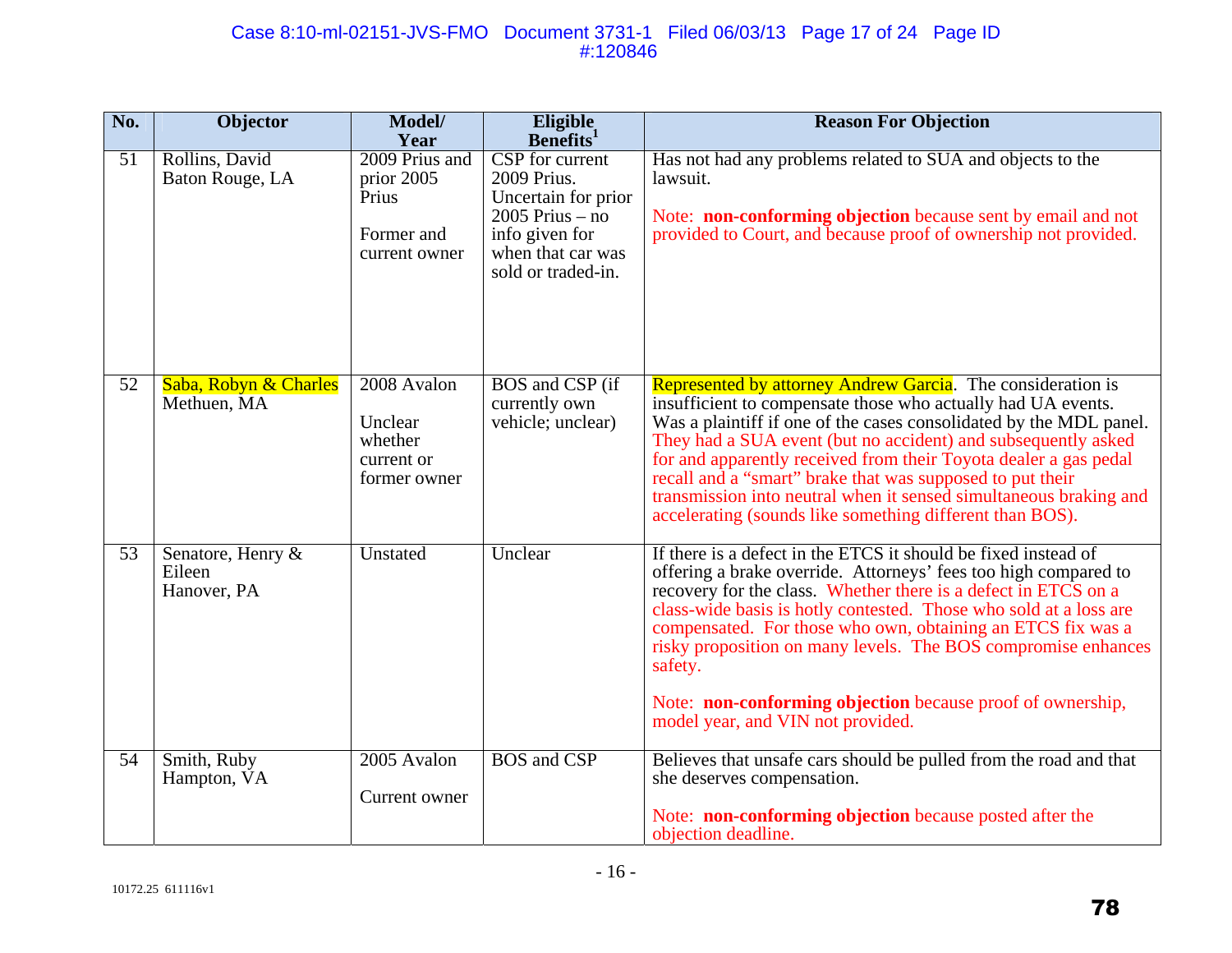### Case 8:10-ml-02151-JVS-FMO Document 3731-1 Filed 06/03/13 Page 18 of 24 Page ID #:120847

|                 | Case 8:10-ml-02151-JVS-FMO Document 3731-1 Filed 06/03/13 Page 18 of 24 Page ID<br>#:120847 |                                                          |                                                                                                |                                                                                                                                                                                                                                                                                                                                                         |  |  |
|-----------------|---------------------------------------------------------------------------------------------|----------------------------------------------------------|------------------------------------------------------------------------------------------------|---------------------------------------------------------------------------------------------------------------------------------------------------------------------------------------------------------------------------------------------------------------------------------------------------------------------------------------------------------|--|--|
| No.             | Objector                                                                                    | Model/<br>Year                                           | Eligible<br>Benefits <sup>1</sup>                                                              | <b>Reason For Objection</b>                                                                                                                                                                                                                                                                                                                             |  |  |
| 55              | <b>Snyder, Roger</b><br>Bethesda, MD                                                        | 2006 Prius;<br>2007 Avalon<br>Current owner              | <b>BOS</b> for Avalon<br>and CSP for both                                                      | <b>Represented by attorney Mark Chavez.</b> The \$15 million driver<br>education and information portion of the Automobile Safety<br>Research and Education Fund does not conform with Ninth<br>Circuit standards for cy pres because they related to driver<br>behavior and not to the purposes of consumer protection and                             |  |  |
|                 | Weeks, Linton Stone<br>North Bethesda, MD                                                   | 2007 Prius;<br>2010 Prius<br>Current and<br>former owner | CSP for both                                                                                   | warranty statutes, which are to protect consumers from defective<br>products. Addressed at length in Reply Brief.                                                                                                                                                                                                                                       |  |  |
| 56              | Thomas, Ann<br>Schaumburg, IL                                                               | $2002$ Lexus LS<br>Current owner                         | Cash-in-lieu-of-<br><b>BOS</b> and CSP                                                         | Objects that BOS is not available for her car. It should be made<br>available for all cars covered by the settlement. BOS was<br>provided to vehicles associated with the floor mat recall. For a<br>2002 vehicle, Toyota could mount a considerable state-of-the-art<br>defense and no knowledge in 2002 of any UA defect trend<br>defense.            |  |  |
| 57              | Trump, Stephen<br>Hurst, TX                                                                 | 2008 Tacoma<br>Former owner                              | Nothing in<br>addition to<br><b>Automobile Safety</b><br>Research and<br><b>Education Fund</b> | Traded vehicle in just after damage period and objects to ending<br>the damage period on December 31, 2010. Ending period is<br>supported by economic evidence.                                                                                                                                                                                         |  |  |
| $\overline{58}$ | Walter, Andrew<br>Bloomington, IL                                                           | 2009 RAV4<br>Current owner                               | <b>BOS</b> and CSP                                                                             | Objects to attorneys' fees being excessive compared to recovery to<br>class. Addressed in Fee Brief.                                                                                                                                                                                                                                                    |  |  |
| 59              | Waltman, Lora Louise<br>El Cajon, CA                                                        | 2009 RAV4<br>Current owner                               | <b>BOS</b> and CSP                                                                             | Had an SUA accident in 2011, resulting in almost \$2,200 in<br>damage repairs and rental car cost, as well as "some bruises." She<br>wants "justice." Does not state what she means by that but<br>appears to want to be fully compensated for her expenses. Her<br>injuries are not released and she can join the personal injury side<br>of the case. |  |  |
|                 | $-17-$<br>10172.25 611116v1<br>79                                                           |                                                          |                                                                                                |                                                                                                                                                                                                                                                                                                                                                         |  |  |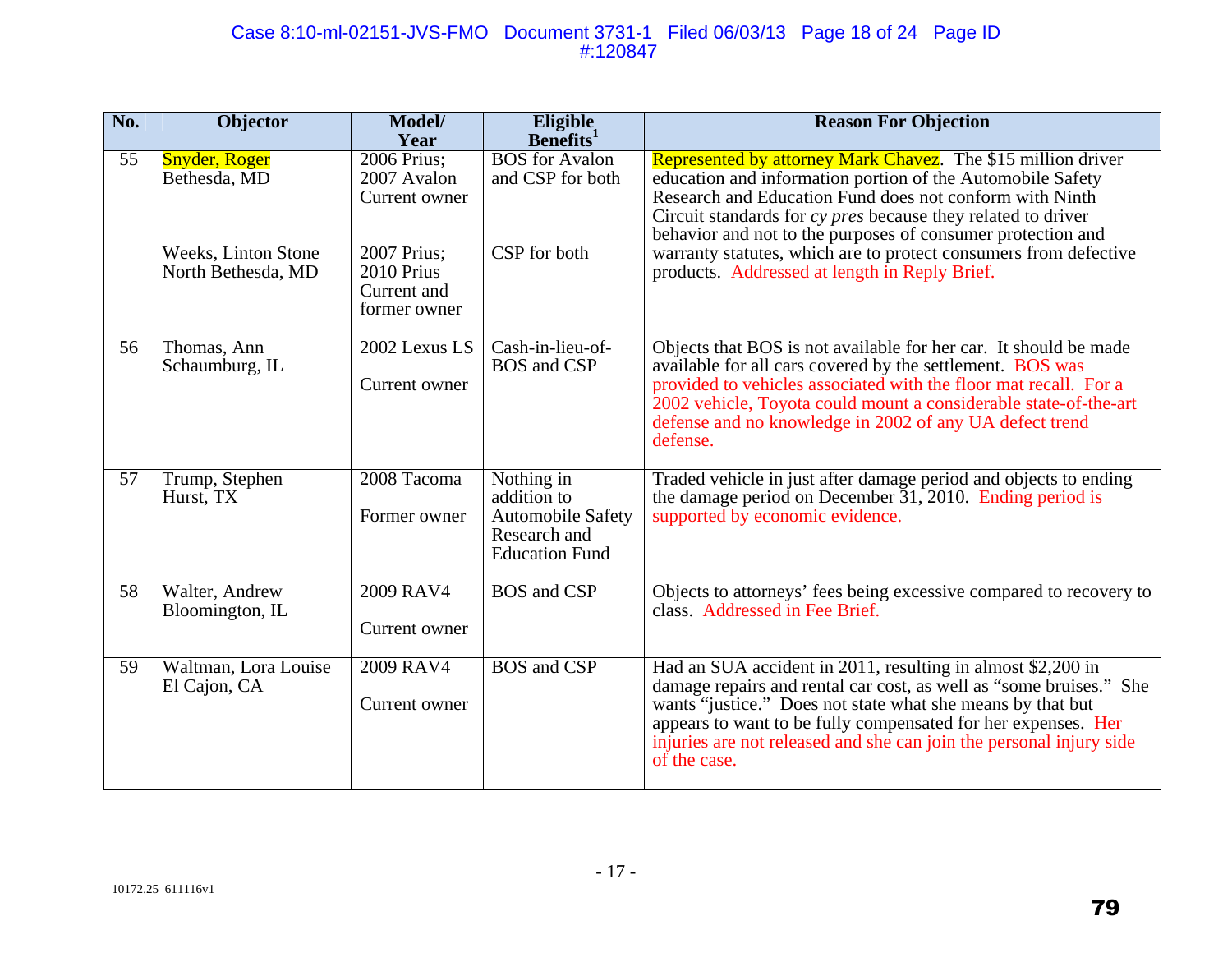# Case 8:10-ml-02151-JVS-FMO Document 3731-1 Filed 06/03/13 Page 19 of 24 Page ID #:120848

|     | Case 8:10-ml-02151-JVS-FMO Document 3731-1 Filed 06/03/13 Page 19 of 24 Page ID<br>#:120848 |                             |                                                                                                |                                                                                                                                                                                                                                       |  |
|-----|---------------------------------------------------------------------------------------------|-----------------------------|------------------------------------------------------------------------------------------------|---------------------------------------------------------------------------------------------------------------------------------------------------------------------------------------------------------------------------------------|--|
|     |                                                                                             |                             |                                                                                                |                                                                                                                                                                                                                                       |  |
| No. | <b>Objector</b>                                                                             | Model/<br>Year              | Eligible<br>Benefits <sup>1</sup>                                                              | <b>Reason For Objection</b>                                                                                                                                                                                                           |  |
| 60  | Wenzel, Donald &<br>Mary Ann<br>Falmouth, KY                                                | 2005 Camry<br>Former owner  | Nothing in<br>addition to<br><b>Automobile Safety</b><br>Research and<br><b>Education Fund</b> | Traded vehicle in just after damage period and objects to ending<br>the damage period on December 31, 2010. Economic evidence<br>supports the damage period.                                                                          |  |
| 61  | Williams, Pamela<br>Marrero, LA                                                             | Lexus ES350<br>Former owner | Nothing in<br>addition to<br><b>Automobile Safety</b><br>Research and<br><b>Education Fund</b> | Traded vehicle in after damage period and objects to ending the<br>damage period on December 31, 2010. Economic evidence<br>supports the damage period.<br>Note: non-conforming objection because proof of ownership not<br>provided. |  |
| 62  | Nelson, Isaiah<br>Dallas, TX                                                                | 2008 Camry<br>Current owner | <b>BOS</b> and CSP                                                                             | Paid out-of-pocket for a repair related to UA and believes it<br>should be reimbursed as part of the settlement.                                                                                                                      |  |
| 63  | Tuzzo, Michael<br>Middle Village, NY                                                        | 2006 Avalon<br>Former owner | Payment from DV<br>Fund                                                                        | Believes that his estimated base recovery of \$981 for trade-in of<br>car during the damage period should be higher. Recovery<br>amounts are based on expert analysis.                                                                |  |
|     |                                                                                             |                             |                                                                                                |                                                                                                                                                                                                                                       |  |
|     |                                                                                             |                             |                                                                                                |                                                                                                                                                                                                                                       |  |
|     |                                                                                             |                             |                                                                                                |                                                                                                                                                                                                                                       |  |
|     |                                                                                             |                             |                                                                                                |                                                                                                                                                                                                                                       |  |
|     |                                                                                             |                             |                                                                                                |                                                                                                                                                                                                                                       |  |
|     | 10172.25 611116v1                                                                           |                             | $-18-$                                                                                         | 80                                                                                                                                                                                                                                    |  |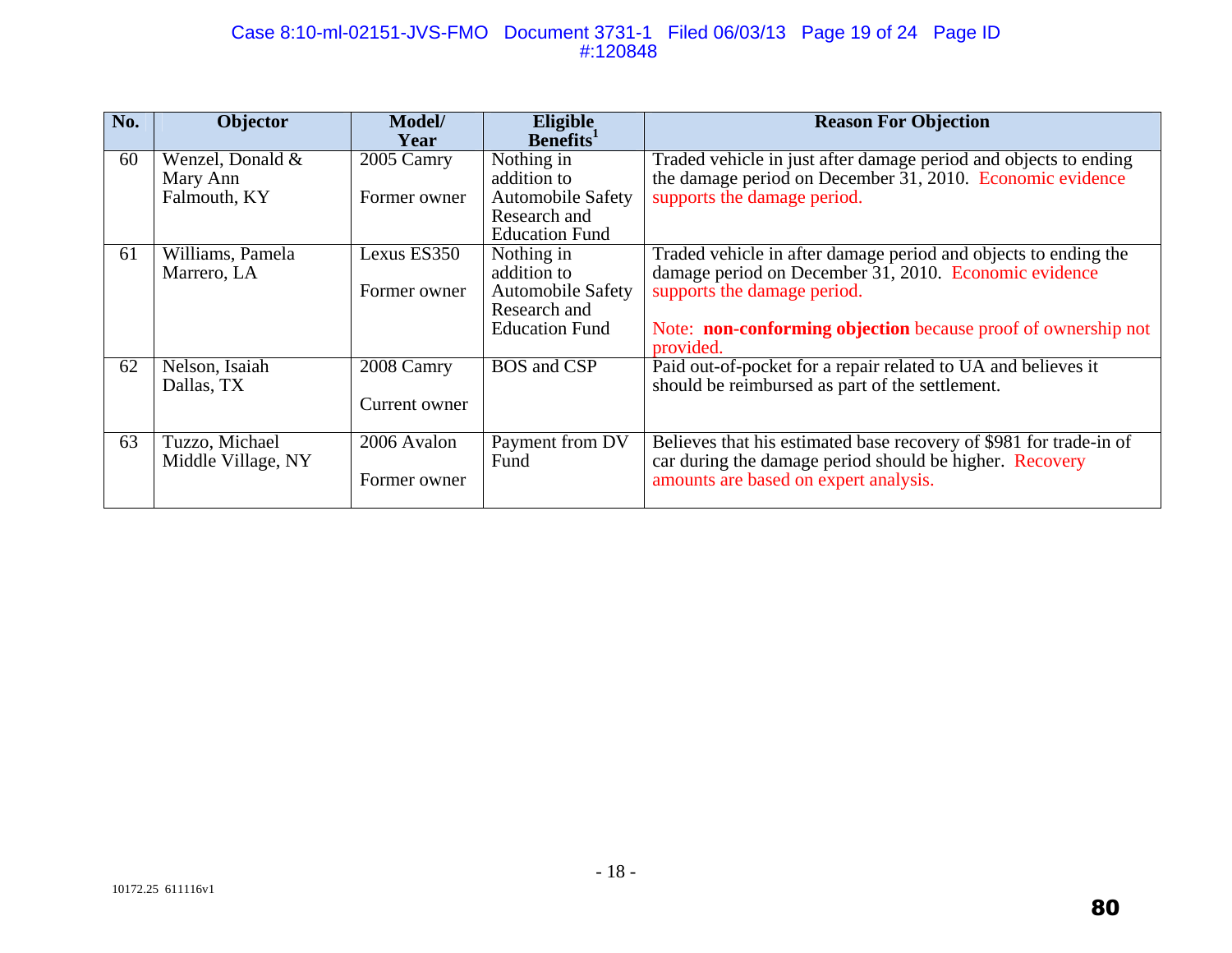#### Case 8:10-ml-02151-JVS-FMO Document 3731-1 Filed 06/03/13 Page 20 of 24 Page ID #:120849

| No. | Objector               | Model/        | Eligible                     | <b>Reason For Objection</b>                                                                       |
|-----|------------------------|---------------|------------------------------|---------------------------------------------------------------------------------------------------|
|     |                        | Year          | <b>Benefits</b> <sup>1</sup> |                                                                                                   |
| 64  | <b>Roberts, Eileen</b> | 2008 Solara   | BOS in lieu of               | Represented by attorney Jeffrey Weinstein. Objections:                                            |
|     | Athens, TX             | Current owner | cash and CSP                 | 1. Settlement class cannot be certified because plaintiffs                                        |
|     |                        |               |                              | Baldiserri, Seamons, Graham and all Class Members who retained                                    |
|     | Patel, Jagubhai        | 2006 Sienna   | BOS in lieu of               | their vehicle after December 31, 2010 and did not experience a                                    |
|     | Athens, TX             | Current owner | cash and CSP                 | UA defect do not have Article III standing to bring claims. Such                                  |
|     |                        |               |                              | plaintiffs have standing to pursue existing defect case.                                          |
|     | Collins, Candice       | 2005 Scion TC | BOS in lieu of               | 2. Class reps and class counsel are not adequate because they                                     |
|     | Pulaski, VA            | Current owner | cash and CSP                 | agreed to a cy pres component of the settlement. The existence of                                 |
|     |                        |               |                              | cy pres does not render counsel inadequate.                                                       |
|     |                        |               |                              | 3. Money otherwise earmarked for the Automobile Safety                                            |
|     |                        |               |                              | Research and Education Fund should be distributed directly to                                     |
|     |                        |               |                              | Class Members. The education fund is not cy pres and is a distinct<br>fund benefitting the class. |
|     |                        |               |                              | 4. Cy pres component is defective because it does not identify the                                |
|     |                        |               |                              | recipients of the money; fails to address the objectives of the                                   |
|     |                        |               |                              | underlying statutes; and does not provide reasonable certainty that                               |
|     |                        |               |                              | any member will be benefitted. The recipients are identified and                                  |
|     |                        |               |                              | the purpose tailored to the issues in the case.                                                   |
|     |                        |               |                              | 5. Fee request should be denied in its entirety because class                                     |
|     |                        |               |                              | counsel breached fiduciary duties owed to the class by agreeing to                                |
|     |                        |               |                              | a cy pres component of the settlement. No "breach" has occurred.                                  |
|     |                        |               |                              |                                                                                                   |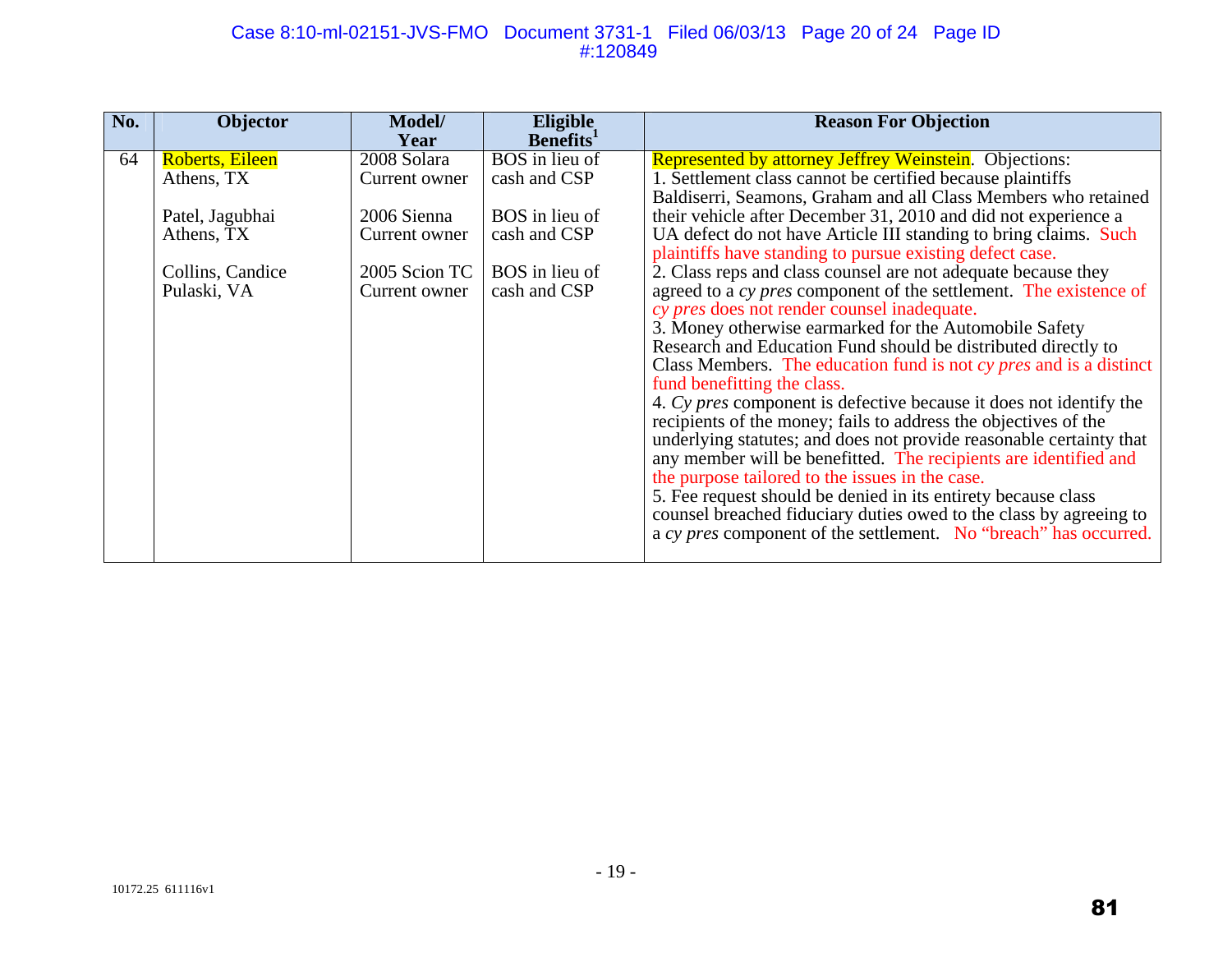# Case 8:10-ml-02151-JVS-FMO Document 3731-1 Filed 06/03/13 Page 21 of 24 Page ID #:120850

|     | Case 8:10-ml-02151-JVS-FMO Document 3731-1 Filed 06/03/13 Page 21 of 24 Page ID<br>#:120850 |                                   |                                                  |                                                                                                                                                                                                                                                                                                                                                                                                                                                                                                                                                                                                                                                                                                                                                                                                                                                                                                                                                                                                                                                                                                                                                                                                                                                                                                                                                                                                                                                                                                                                                                                                                                                                                                                                                                                                                                                                                                                                                                                                                                                                                                                                                                                                           |  |
|-----|---------------------------------------------------------------------------------------------|-----------------------------------|--------------------------------------------------|-----------------------------------------------------------------------------------------------------------------------------------------------------------------------------------------------------------------------------------------------------------------------------------------------------------------------------------------------------------------------------------------------------------------------------------------------------------------------------------------------------------------------------------------------------------------------------------------------------------------------------------------------------------------------------------------------------------------------------------------------------------------------------------------------------------------------------------------------------------------------------------------------------------------------------------------------------------------------------------------------------------------------------------------------------------------------------------------------------------------------------------------------------------------------------------------------------------------------------------------------------------------------------------------------------------------------------------------------------------------------------------------------------------------------------------------------------------------------------------------------------------------------------------------------------------------------------------------------------------------------------------------------------------------------------------------------------------------------------------------------------------------------------------------------------------------------------------------------------------------------------------------------------------------------------------------------------------------------------------------------------------------------------------------------------------------------------------------------------------------------------------------------------------------------------------------------------------|--|
| No. | Objector                                                                                    | Model/<br>Year                    | Eligible<br>Benefits <sup>1</sup>                | <b>Reason For Objection</b>                                                                                                                                                                                                                                                                                                                                                                                                                                                                                                                                                                                                                                                                                                                                                                                                                                                                                                                                                                                                                                                                                                                                                                                                                                                                                                                                                                                                                                                                                                                                                                                                                                                                                                                                                                                                                                                                                                                                                                                                                                                                                                                                                                               |  |
| 65  | Guerriero, Gary &<br>Rebecca<br>Louisville, CO                                              | 2008 Scion<br>XB<br>Current owner | Cash-in-lieu-of-<br><b>BOS</b> and CSP<br>$-20-$ | Represented by attorneys Steve Miller, John Kress, and Jonathan<br><b>Fortman.</b> Objections:<br>1. Division of jurisdictions into three allocation categories not<br>sufficiently explained. The division is explained in the Plan of<br>Allocation.<br>2. Allocation Plan does not apply to DV Fund. It does apply to<br>DV.<br>3. Unclaimed funds in both funds should not be used to help<br>Toyota defray notice costs and should not go to cy pres. Such<br>payment was part of the give and take of the negotiation.<br>4. Checks should be sent to those claimants to the DV Fund who<br>previously complained to Toyota. Those who did complain of UA<br>can make a claim.<br>5. The proposed Automobile Safety Research and Education Fund<br>does not comply with Ninth Circuit cy pres standards. The Fund<br>is not cy pres. If cy pres flows into the Fund, the cy pres was<br>tailored to the issues in the case.<br>6. The CSP has no value to those who will not need it, and most<br>will not, given that Toyota cars are dependable. No expert<br>analysis supports this claim of no value.<br>7. Class Members should not be required to complete claim forms<br>to receive money, and checks should be sent them using data in<br>Toyota's possession. Due to imprecision of the data, the first step<br>was to send notice.<br>8. BOS installation is akin to disfavored coupon settlement in<br>Toyota's favor, and Class Members should be able to have BOS<br>installed at any auto shop that is certified to work on Toyota<br>vehicles. Court should refrain from establishing a value for the<br>BOS program until it is determined how many Class Members<br>utilize it. There was a high participation rate in the non-court<br>ordered BOS. Here when cars are brought in to a dealer they will<br>receive BOS, so participation will be high.<br>9. Attorneys' fees amount is the result of a collusive agreement;<br>CSP and BOS installation program should not be considered in<br>awarding fees; and fees should only be awarded based on the \$500<br>million cash funds and at an amount less than \$200 million. There<br>is not a drop of evidence of collusion. |  |
|     | 10172.25 611116v1                                                                           |                                   |                                                  | 82                                                                                                                                                                                                                                                                                                                                                                                                                                                                                                                                                                                                                                                                                                                                                                                                                                                                                                                                                                                                                                                                                                                                                                                                                                                                                                                                                                                                                                                                                                                                                                                                                                                                                                                                                                                                                                                                                                                                                                                                                                                                                                                                                                                                        |  |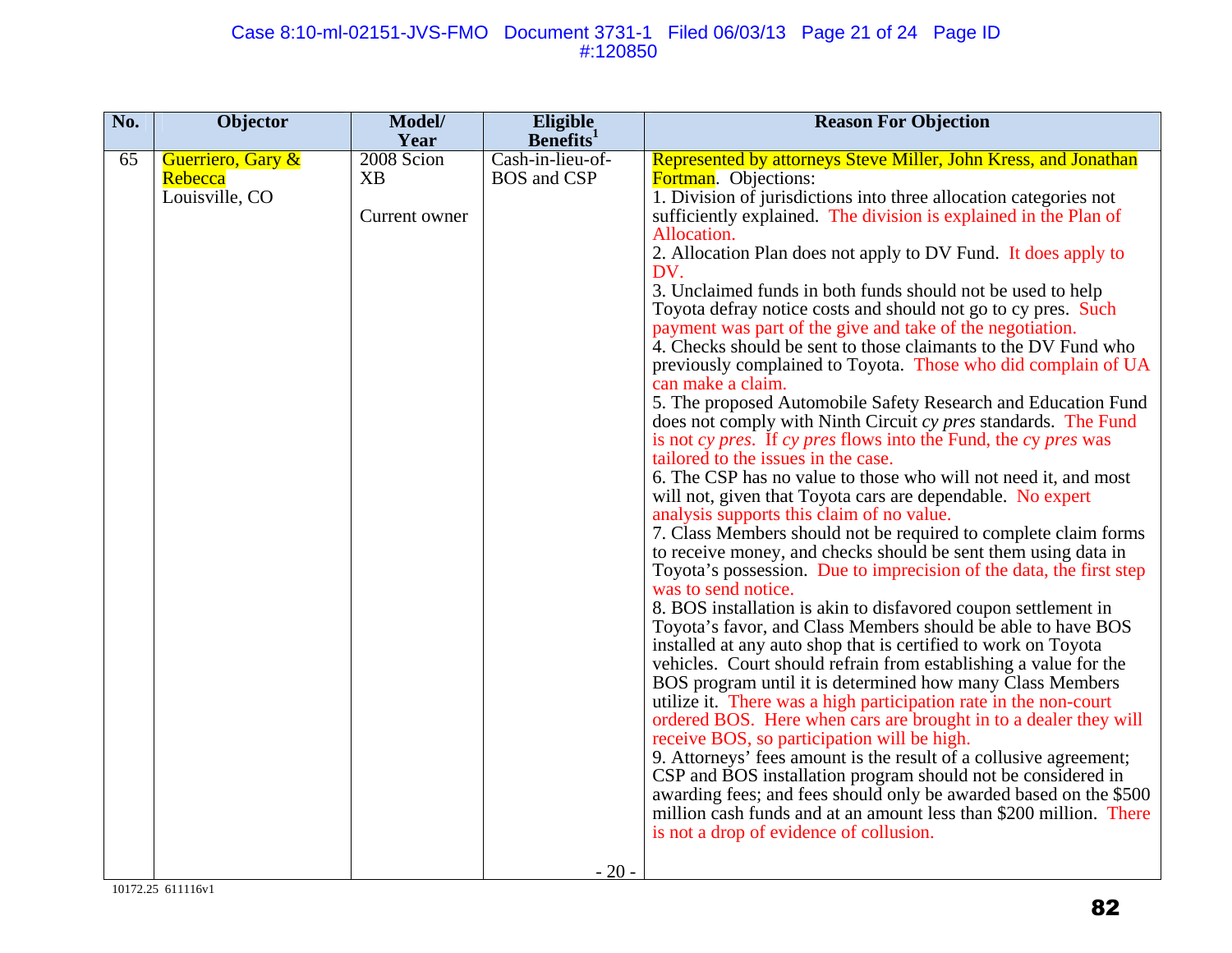# Case 8:10-ml-02151-JVS-FMO Document 3731-1 Filed 06/03/13 Page 22 of 24 Page ID #:120851

| No. | Objector                                                         | Model/<br>Year                                                                           | Eligible<br>Benefits <sup>1</sup>                                      | <b>Reason For Objection</b>                                                                                                                                                                                                                                                                                                                                                                                                                                                                                                                                                                                                                                                                                                                                                                                                                                                                |
|-----|------------------------------------------------------------------|------------------------------------------------------------------------------------------|------------------------------------------------------------------------|--------------------------------------------------------------------------------------------------------------------------------------------------------------------------------------------------------------------------------------------------------------------------------------------------------------------------------------------------------------------------------------------------------------------------------------------------------------------------------------------------------------------------------------------------------------------------------------------------------------------------------------------------------------------------------------------------------------------------------------------------------------------------------------------------------------------------------------------------------------------------------------------|
| 66  | Howell, Brenda<br>Tustin, CA<br>Morrison, Clarence<br>Bryson, TX | 2005 Camry<br>Current owner<br>2005 Prius<br>purchased<br>Nov. 24, 2012<br>Current owner | Cash-in-lieu-of-<br><b>BOS</b> and CSP<br><b>CSP</b>                   | <b>Represented by attorney Mathew Kurilich.</b> Objection:<br>Attorneys' fees requested are excessive and should only be in the<br>range of 5-10% of the settlement fund. Addressed in the Fee<br>Brief.                                                                                                                                                                                                                                                                                                                                                                                                                                                                                                                                                                                                                                                                                   |
| 67  | <b>Serafino</b> , Victor<br>Dallas, TX                           | $2008$ Lexus<br><b>ES350</b><br>Current owner                                            | <b>BOS</b> and CSP                                                     | <b>Represented by Timothy Hanigan.</b> Objections:<br>1. No monies should go to cy pres. There is nothing improper as a<br>matter of law with cy pres.<br>2. BOS program should not be considered in valuing the<br>settlement because it was already offered by Toyota. Toyota was<br>not providing BOS to the 2.9 million that will now receive it.<br>3. BOS program should not be considered in awarding attorneys'<br>fees because there is no evidence that the class values the BOS<br>and BOS does not fix the defect. Any reasonable consumer would<br>value BOS.<br>4. Settlement divides relief into seven separate groups that should<br>have been subclasses with separate representation. No need for<br>separate representation for an allocation issue.<br>5. The fee request is excessive at 29% of the \$500 million value of<br>the settlement. Addressed in Fee Brief. |
| 68  | Leonard, Lorraine<br>Salem, MA                                   | 2004 Camry<br>Unclear<br>whether<br>current or<br>former owner                           | Unclear because<br>not stated whether<br>vehicle is currently<br>owned | Had an accident allegedly caused by UA and believes the<br>settlement payouts should be higher.<br>Note: non-conforming objection because proof of ownership not<br>provided.                                                                                                                                                                                                                                                                                                                                                                                                                                                                                                                                                                                                                                                                                                              |
| 69  | Richter, Susan<br>White Plains, NY                               | 2005 Camry<br>Current owner                                                              | Cash-in-lieu-of-<br><b>BOS</b> and CSP                                 | Believes that "the settlement is a green light for Toyota to<br>continue putting cars on the market before adequately testing for<br>safety $\dots$ .                                                                                                                                                                                                                                                                                                                                                                                                                                                                                                                                                                                                                                                                                                                                      |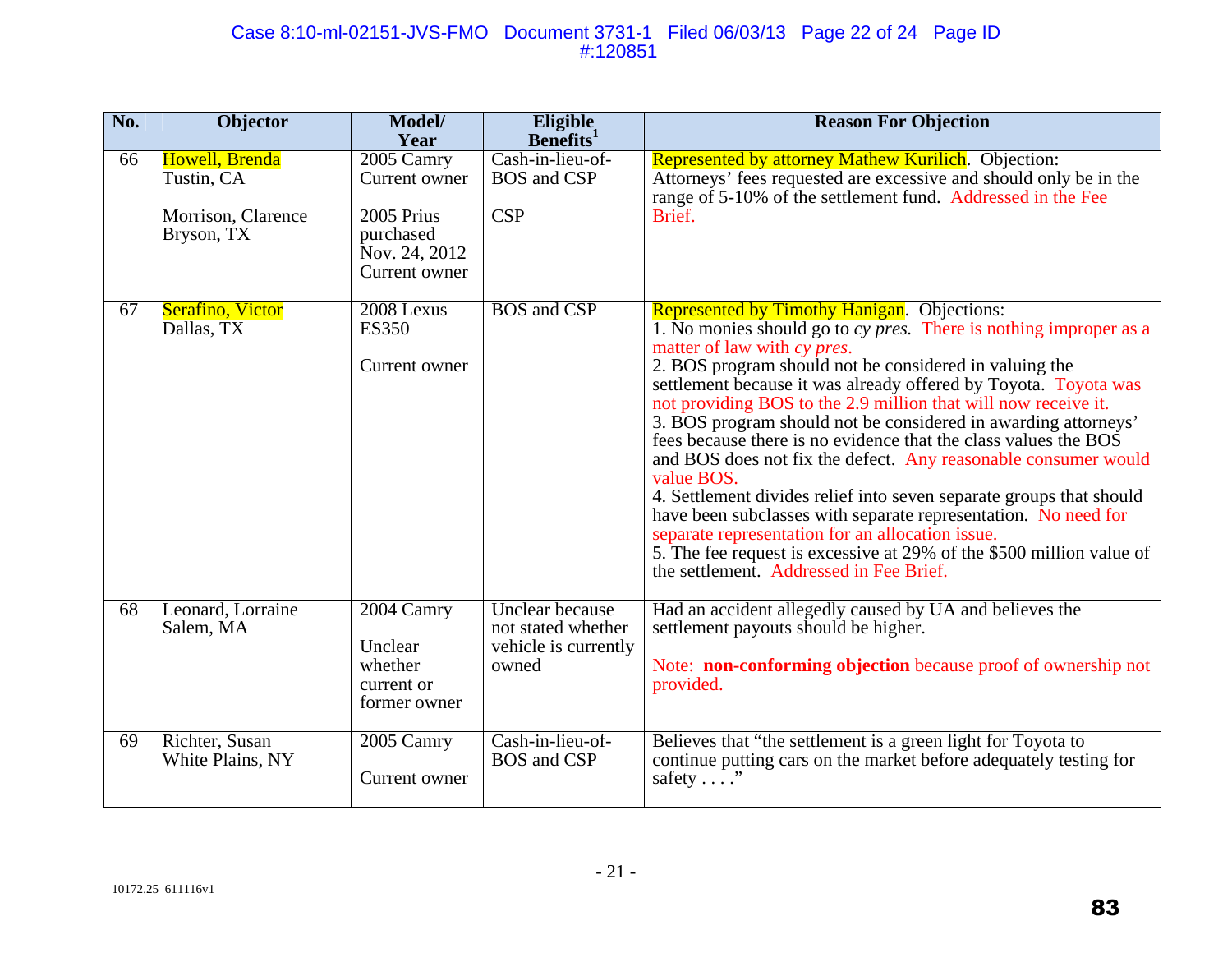# Case 8:10-ml-02151-JVS-FMO Document 3731-1 Filed 06/03/13 Page 23 of 24 Page ID #:120852

|                   | Case 8:10-ml-02151-JVS-FMO Document 3731-1 Filed 06/03/13 Page 23 of 24 Page ID<br>#:120852 |                                |                                                                                                |                                                                                                                                                                                                                                                           |  |  |
|-------------------|---------------------------------------------------------------------------------------------|--------------------------------|------------------------------------------------------------------------------------------------|-----------------------------------------------------------------------------------------------------------------------------------------------------------------------------------------------------------------------------------------------------------|--|--|
|                   |                                                                                             |                                |                                                                                                |                                                                                                                                                                                                                                                           |  |  |
| No.               | <b>Objector</b>                                                                             | Model/<br>Year                 | Eligible<br>Benefits <sup>1</sup>                                                              | <b>Reason For Objection</b>                                                                                                                                                                                                                               |  |  |
| 70                | Pattaniak, Ladukesh<br>Laguna Niguel, CA                                                    | 2008 Lexus LS<br>Current owner | Cash-in-lieu-of-<br><b>BOS</b> and CSP                                                         | Alleges was in an accident caused by UA and believes he should<br>receive more money. Class member is free to file a personal<br>injury or property damage claim.                                                                                         |  |  |
| 71                | Murrell, Sheila<br>Lebanon, KY                                                              | 2005 Camry<br>Former owner     | Nothing in<br>addition to<br><b>Automobile Safety</b><br>Research and<br><b>Education Fund</b> | Sold vehicle in November 2011 and wants a refund of full<br>purchase price. No economic or legal basis for such relief exists.                                                                                                                            |  |  |
| 72                | Cirillo, Patricia<br>Groton, CT                                                             | 2003 Camry<br>Current owner    | Cash-in-lieu-of-<br><b>BOS</b> and CSP                                                         | Believes should be compensated for full cost of repairs stemming<br>from accident allegedly caused by UA. Economic damages are<br>diminution in value. If she presented her UA to Toyota, she can<br>receive compensation.                                |  |  |
| 73                | Gilland Roby, Erin<br>Columbia, Maryland                                                    | 2005 Prius                     | CSP                                                                                            | Objects because her name is listed incorrectly in settlement<br>database and because she believes attorneys' fees are too high.<br>Note: non-conforming objection because proof of ownership not<br>provided.                                             |  |  |
| 74                | Ray, Chaitali<br>Kirkland, WA                                                               | 2005 Corolla                   | Cash-in-lieu-of-<br><b>BOS</b> and CSP                                                         | Believes settlement payment should be higher and include repair<br>costs that he allegedly incurred as a result of an accident stemming<br>from UA.<br>Note: non-conforming objection because postmarked (May 20,<br>2013), after the objection deadline. |  |  |
|                   |                                                                                             |                                | $-22-$                                                                                         |                                                                                                                                                                                                                                                           |  |  |
| 10172.25 611116v1 |                                                                                             |                                |                                                                                                | 84                                                                                                                                                                                                                                                        |  |  |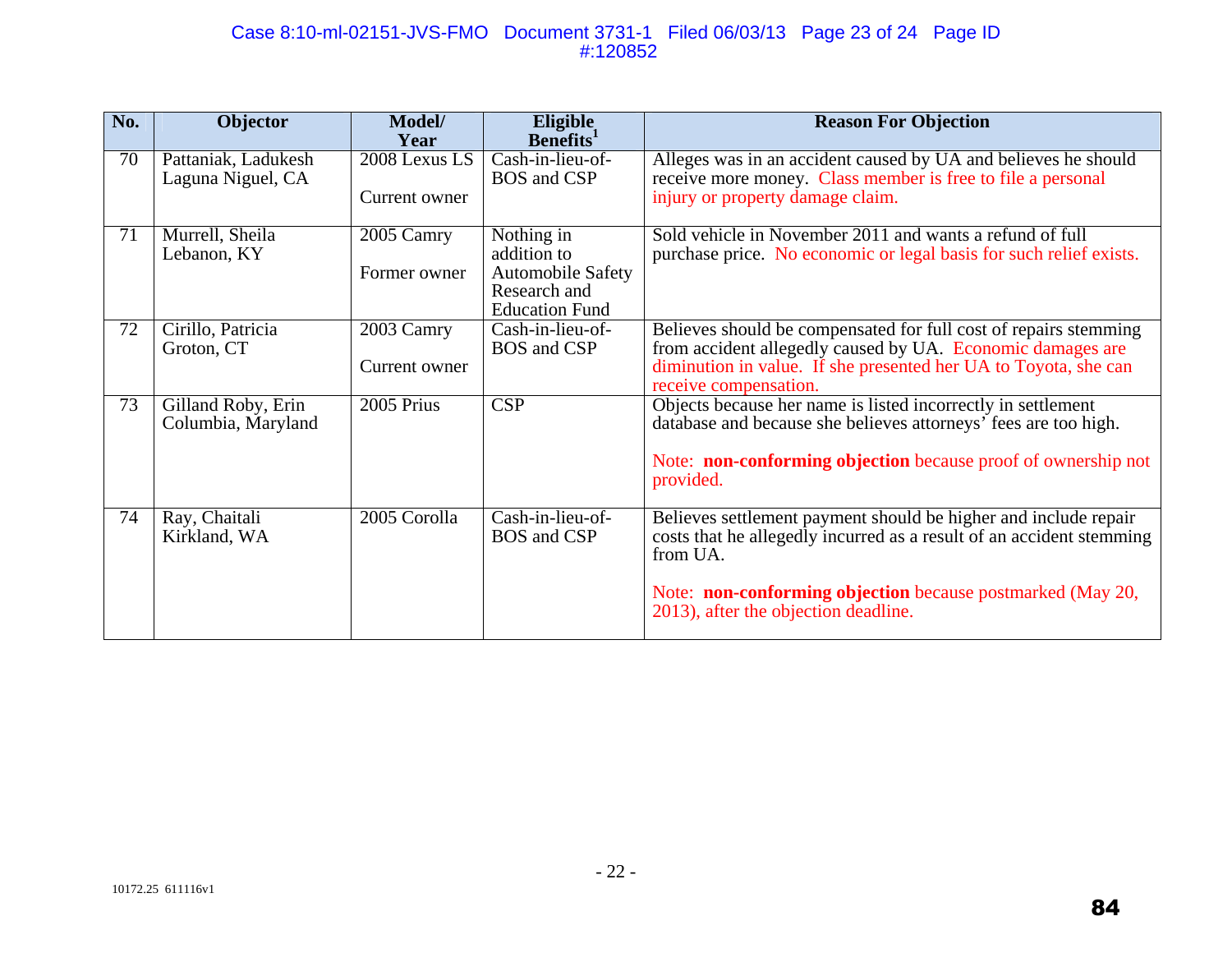# Case 8:10-ml-02151-JVS-FMO Document 3731-1 Filed 06/03/13 Page 24 of 24 Page ID #:120853

|                   | Case 8:10-ml-02151-JVS-FMO Document 3731-1 Filed 06/03/13 Page 24 of 24 Page ID<br>#:120853 |                                                                   |                                                                                                                                                    |                                                                                                                                                                                                                                                                                                                                                                                                                                                                                                                                                                                                                                                                                                                                                                                                                                                                                                                                                                                                                                                                                                                                                                                                                                                                                                                                                       |  |
|-------------------|---------------------------------------------------------------------------------------------|-------------------------------------------------------------------|----------------------------------------------------------------------------------------------------------------------------------------------------|-------------------------------------------------------------------------------------------------------------------------------------------------------------------------------------------------------------------------------------------------------------------------------------------------------------------------------------------------------------------------------------------------------------------------------------------------------------------------------------------------------------------------------------------------------------------------------------------------------------------------------------------------------------------------------------------------------------------------------------------------------------------------------------------------------------------------------------------------------------------------------------------------------------------------------------------------------------------------------------------------------------------------------------------------------------------------------------------------------------------------------------------------------------------------------------------------------------------------------------------------------------------------------------------------------------------------------------------------------|--|
| No.               | Objector                                                                                    | Model/                                                            | Eligible                                                                                                                                           | <b>Reason For Objection</b>                                                                                                                                                                                                                                                                                                                                                                                                                                                                                                                                                                                                                                                                                                                                                                                                                                                                                                                                                                                                                                                                                                                                                                                                                                                                                                                           |  |
| 75                | Lin T. Ly<br>Oceanside, CA<br>Margaret Strohlein<br>San Diego, CA                           | Year<br>2007 Scion<br>Current owner<br>2005 Camry<br>Former owner | Benefits <sup>1</sup><br>Cash-in-lieu-of-<br><b>BOS</b> and CSP<br>Unclear because<br>no information<br>provided as to<br>timing of<br>disposition | Represented by Joseph Darrell Palmer. Objections:<br>1. Settlement does not treat Class Members fairly because it<br>"affords less benefit to the economic loss Class Members and is<br>not equitable." The settlement is equitable.<br>2. The notice does not adequately explain benefits to Class<br>Members because it does not provide the number of Class<br>Members who are (i) economic loss Class Members, (ii) entitled<br>to cash-in-lieu-of-BOS payments, and (iii) reside in non-<br>manifestation states, manifestation states, and unclear states and,<br>consequently, Class Members cannot realistically determine the<br>amount of payment they can expect if they make a claim. The<br>notice provides a range of potential outcomes, Class Members can<br>obtain the actual base amount on the website.<br>3. The attorneys' fee request is excessive. Addressed in Fee Brief.<br>4. The Automobile Safety Research and Education Fund violates<br>Ninth Circuit $cy$ pres law. The fund is not $cy$ pres, and if it were,<br>it complies with the law.<br>5. Attempts to incorporate all other objections generally and Ben<br>Barnow's objections in particular. Blanket objection joinder is<br>improper and should be stricken.<br>Note: non-conforming objection because model and year of<br>Subject Vehicle not identified. |  |
| 76                | Mingduan Lin<br>Lilburn, GA                                                                 | 2009 Corolla<br>Current owner                                     | <b>BOS</b> and CSP                                                                                                                                 | Appears to object to the car not being safe and wants "to get away<br>from this car."                                                                                                                                                                                                                                                                                                                                                                                                                                                                                                                                                                                                                                                                                                                                                                                                                                                                                                                                                                                                                                                                                                                                                                                                                                                                 |  |
|                   |                                                                                             |                                                                   | $-23-$                                                                                                                                             |                                                                                                                                                                                                                                                                                                                                                                                                                                                                                                                                                                                                                                                                                                                                                                                                                                                                                                                                                                                                                                                                                                                                                                                                                                                                                                                                                       |  |
| 10172.25 611116v1 |                                                                                             |                                                                   | 85                                                                                                                                                 |                                                                                                                                                                                                                                                                                                                                                                                                                                                                                                                                                                                                                                                                                                                                                                                                                                                                                                                                                                                                                                                                                                                                                                                                                                                                                                                                                       |  |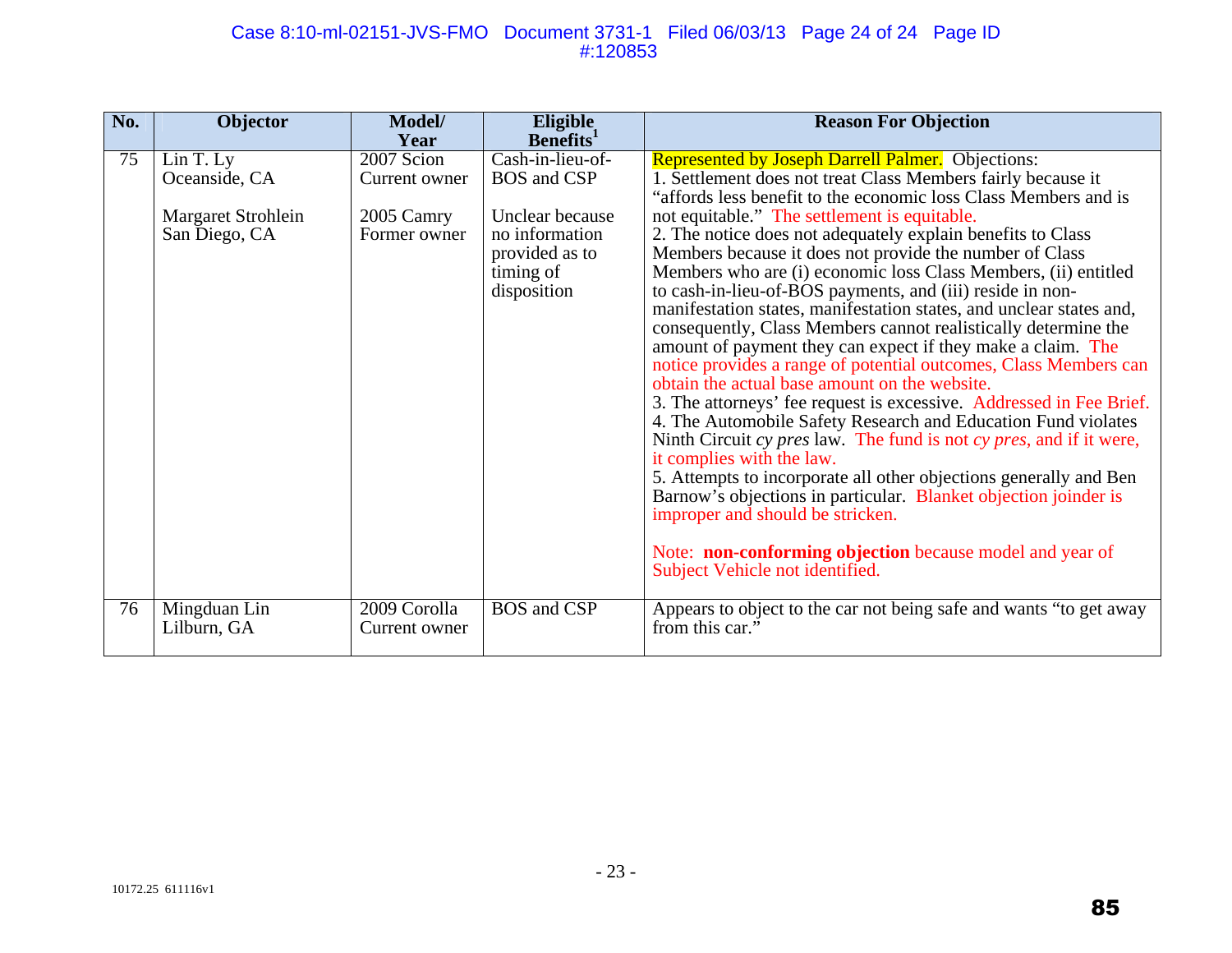#### **APPENDIX B**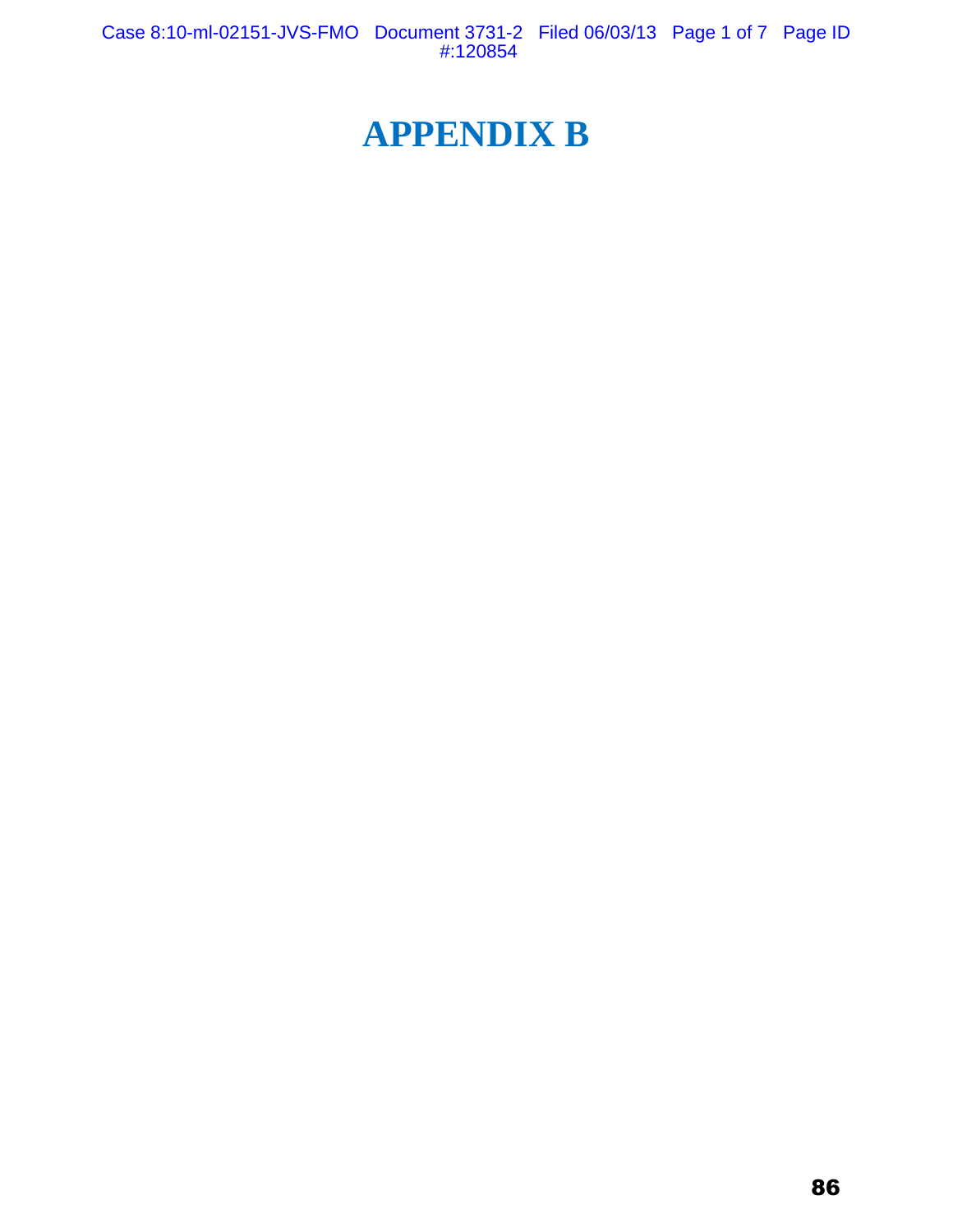#### **APPENDIX B**

#### **Examples of Cases in Which the Identified Counsel Have Filed Objections to Class Action Settlements**

#### **A. Darrell Palmer**

- 1. *Berger v. Property I.D. Corp*., No. CV05-5373 GHK (CWx) (C.D. Cal.)
- 2. *In re Broadcom Corp. Class Action Litig*., No. 06-cv-5036-R (CWx) (C.D. Cal.)
- 3. *Browning v. Yahoo! Inc., et al*., No. C04-01463 HRL (N.D. Cal.)
- 4. *In re Cellphone Termination Fee Cases*, JCCP No. 4332 (Alameda Super. Ct.)
- 5. *In re Chiron Shareholder Deal Litig*., No. RG05230567 (Alameda Super. Ct.)
- 6. *Collins v. American Honda Motor Co*., No. RG03099677 (Alameda Super. Ct.)
- 7. *In re: Countrywide Fin. Corp. Customer Data Security Breach Litig*., No. 08-MD-01998 (W.D. Ky.)
- 8. *In re: Currency Conversion Fee Antitrust Litig*., MDL No. 1409  $(S.D.N.Y.)$
- 9. *Dervaes v. California Physicians' Serv. d/b/a/ Blue Shield of Cal*., No. RG06262733 (Alameda Super. Ct.)
- 10. *Elihu v. Toshiba Am. Info. Sys*., No. BC328556 (Los Angeles Super. Ct.)
- 11. *In re Enron Corp. Secs. Litig*., No. H-01-3624 (S.D. Tex.)
- 12. *In re: Epson Ink Cartridges*, JCCP No. 4347 (Los Angeles Super. Ct.)
- 13. *In re: Ford Explorer Cases*, JCCP Nos. 4266 and 4270 (Sacramento Super.  $C_{t.}$ )
- 14. *Friedman v. 24 Hour Fitness USA, Inc*., No. CV-06-06282 (C.D. Cal.)
- 15. *Gemelas v. Dannon Co.*, No. 08-CV-236 (N.D. Ohio)
- 16. *In re General Motors Dex-Cool Gasket Cases*, JCCP No. 4495 (Alameda Super. Ct.)
- 17. *Hoffman v. Citibank (South Dakota), N.A*., No. CV-06-00571 (C.D. Cal.)
- 18. *Koller v. International Rectifier Corp*., No. CV-07-02544 (C.D. Cal.)
- 19. *In re: Lifelock, Inc. Mktg. & Sales Practices Litig*., No. 2:08-MD-01977- MHM (D. Ariz.)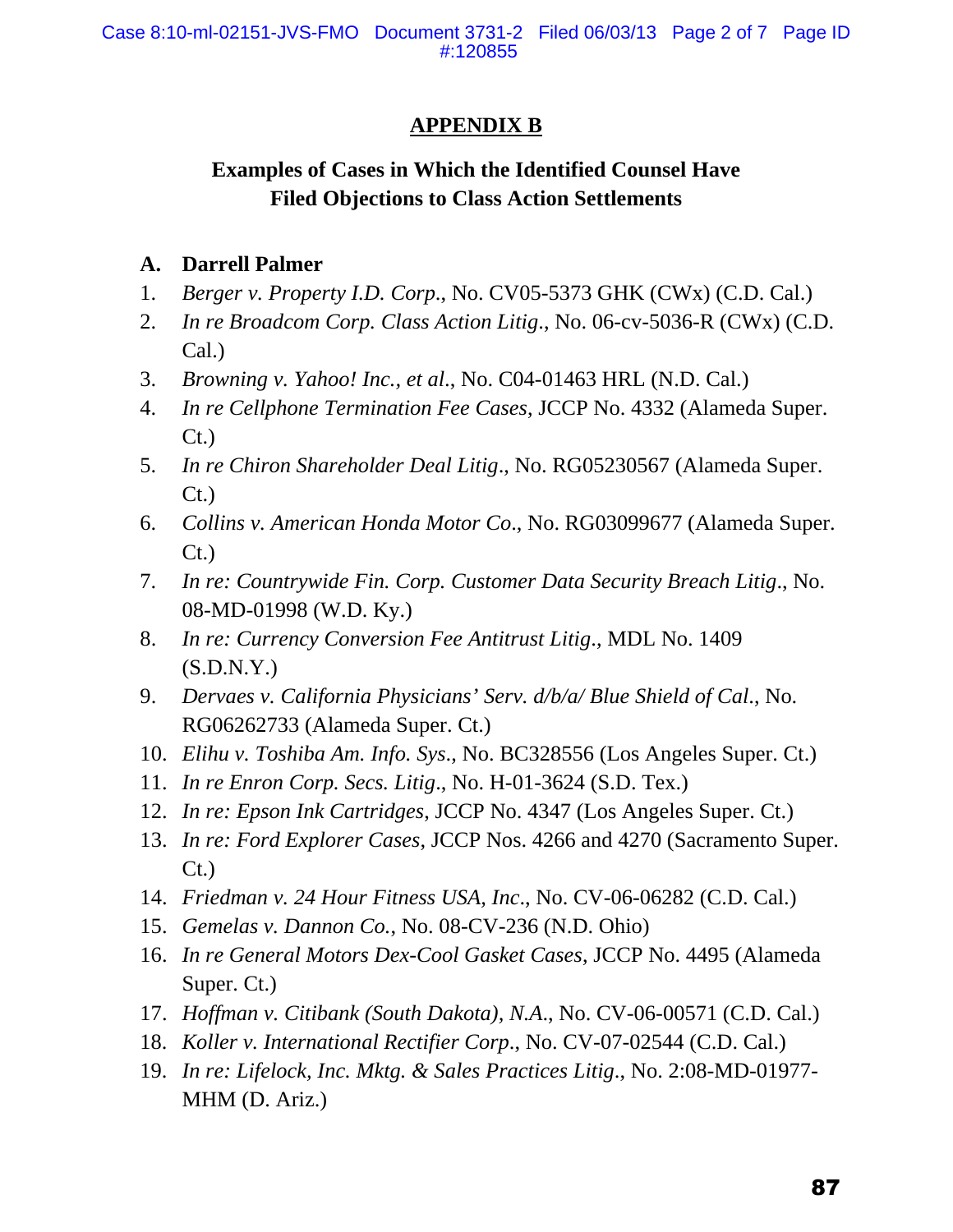- 20. *In re Mecury Interactive Corp. Secs. Litig*., No. 5:05-cv-03395-JF (N.D. Cal.)
- 21. *Papadakis v. Northwestern Mut. Life Ins. Co*., No. BC322788 (Los Angeles Super. Ct.)
- 22. *Salcido v. Iovate Health Sciences USA Inc*., No. BC387942 (Los Angeles Super. Ct.)
- 23. *Savaglio v. Wal-Mart Stores, Inc*., No. C-835687 (Alameda Super. Ct.)
- 24. *In re Smokeless Tobacco Cases I, II*, JCCP Nos. 4250, 4258, 4259, 4262 (San Francisco Super. Ct.)
- 25. *Troyk v. Farmers Grp., Inc*., No. GIC836844 (San Diego Super. Ct.)
- 26. *In re Vitamins Antitrust Litig*., MDL No. 1285 (D.D.C.)
- 27. *In re Wal-Mart Stores, Inc. Wage & Hour Litig*., No. 06-CV-02069 SBA (N.D. Cal.)
- 28. *Wilson v. Airborne, Inc.*, No. CV-05-00770 (C.D. Cal.)
- 29. *Yeagley v. Wells Fargo & Co.*, No. C-05-3403-CRB (N.D. Cal.)

#### **B. John Pentz**

- 1. *In re Charles Schwab Corp. Secs. Litig*., No. C08-01510 WHA, 2011 WL633308 (N.D. Cal. Feb. 11, 2011)
- 2. *Dewey v. Volkswagen of Am*., 728 F. Supp. 2d 546 (D.N.J. 2010)
- 3. *In re Initial Pub. Offering Secs. Litig*., 721 F. Supp. 2d 210 (S.D.N.Y. 2010)
- 4. *Dupler v. Costco Wholesale Corp*., 705 F. Supp. 2d 231 (E.D.N.Y. 2010)
- 5. *In re Air Cargo Shipping Servs. Antitrust Litig*., No. 09-4813 (2d Cir. Apr. 6, 2010)
- 6. *In re Currency Conversion Fee Antitrust Litig.*, MDL No. 1409, 2010 WL1253741 (S.D.N.Y. Mar. 5, 2010)
- 7. *In re Metlife Demutualization Litig*., 689 F. Supp. 2d 297 (E.D.N.Y. 2010)
- 8. *Simonet v. GlaxoSmithKline*, 2006 U.S. Dist. LEXIS 82508 (D.P.R. Sept. 10, 2009)
- 9. *Ouellette v. Wal-Mart Stores, Inc*., No. 67-01-CA-326 (Fla. Cir. Ct., Wash. Cty. Aug. 21, 2009)
- 10. *Park v. Thomson Corp*., 2008 U.S. Dist. LEXIS 84551 (S.D.N.Y. Oct. 22, 2008); Park v. Thomson Corp. 633 F. Supp. 2d 8 (S.D.N.Y. 2009)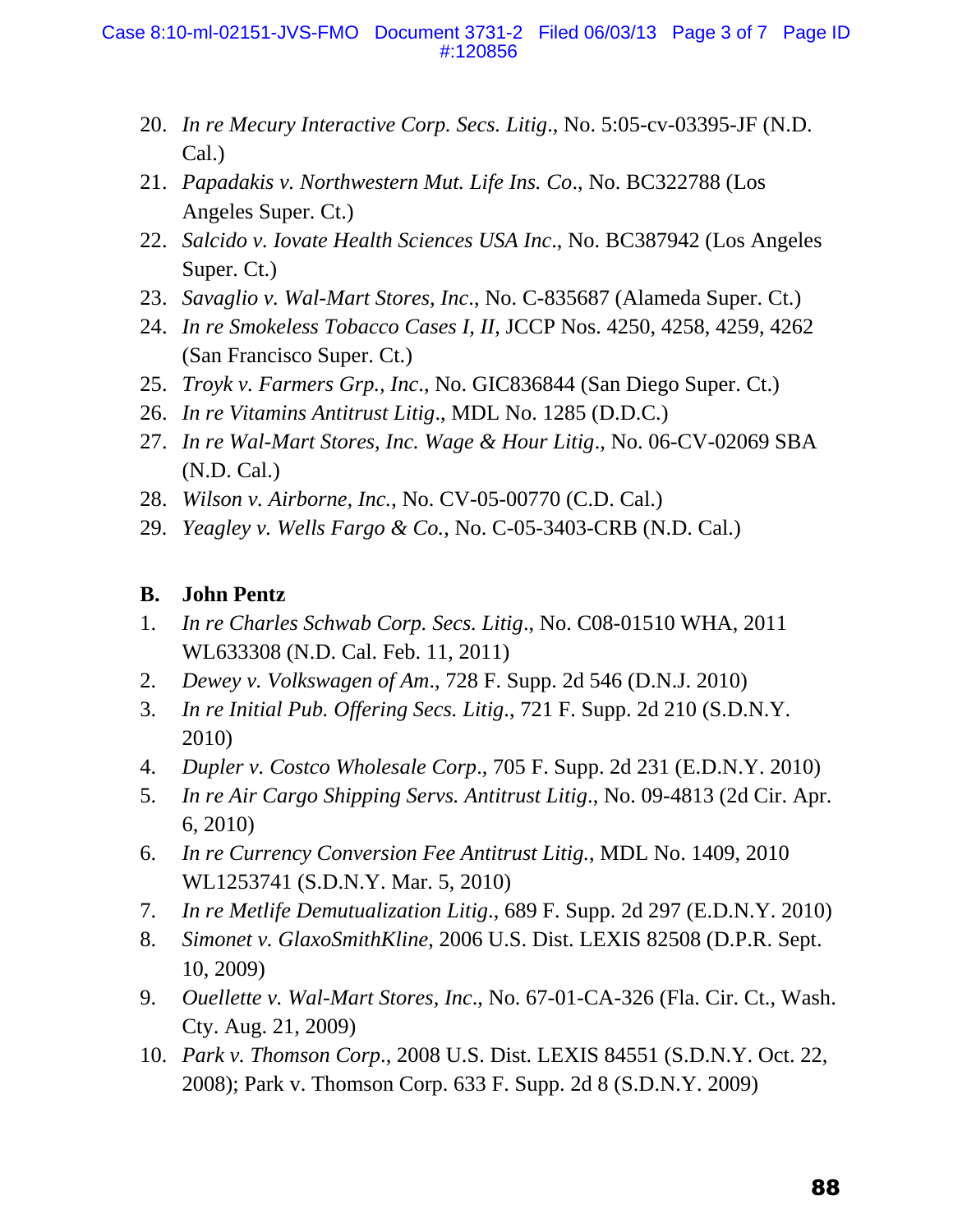- 11. *Lockwood v. Certegy Check Servs., Inc*., No. 07-1434 (M.D. Fla. Aug. 18, 2008)
- 12. *In re AOL Time Warner ERISA Litig*., 2007 WL 4225486 (S.D.N.Y. Nov. 28, 2007)
- 13. *Azizian v. Federated Dept. Stores,* No. C-03-3359 SBA, 2006 WL 4037549 (N.D. Cal. Sept. 29. 2006)
- 14. *In re Royal Ahold N.V. Secs. & ERISA Litig*., 461 F. Supp. 2d 383 (D. Md. 2006)
- 15. *Barnes v. FleetBoston Fin. Corp*., 2006 U.S. Dist. LEXIS 71072 (D. Mass. Aug. 22, 2006)
- 16. *Beasley v. Prudential Gen. Life Ins. Co*., No. CV-2005-58-1 (Ark. Cir. Ct., Miller Cty. June 9, 2006)
- 17. *Taubenfeld v. AON Corp*., 415 F.3d 597 (7th Cir. 2005)
- 18. *In re Lucent Techs. Inc. Secs. Litig*., 327 F. Supp. 2d 426 (D.N.J. 2004)
- 19. *Sprak v. MBNA Corp*., 289 F. Supp. 2d 510 (D. Del. 2003)
- 20. *In re Compact Disc Minimum Advertised Price Antitrust Litig*., MDL 1361, 2003 WL 22417252 (D. Me. Oct. 7, 2003)
- 21. *In re Warfarin Sodium Antitrust Litig.,* 212 F.R.D. 231 (D. Del. 2002)
- 22. *Tenuto v. Transworld Sys.,* No. 99-4228, 2002 WL 188569 (E.D. Pa. Jan. 31, 2002)
- 23. *In re Disposable Contact Lens Antitrust Litig*., MDL No. 1030 (M.D. Fla. Oct. 17, 2001)
- 24. *Benacquisto v. American Express*, 2001 U.S. Dist. LEXIS 23914 (D. Minn. May 15, 2001)

#### **C. Steve A. Miller**

- 1. *In re American Int'l Grp., Inc. Secs. Litig*., No. 04-cv-08141-DAB  $(S.D.N.Y.)$
- 2. *Nakash v. nVidia Corp*., No. 08-cv-04312-JW (N.D. Cal.)
- 3. *Blessing v. Sirius XM Radio Inc*., No. 09-cv-10035 (HB) (RLE) (S.D.N.Y.)
- 4. *White v. Cellco P'ship d/b/a/ Verizon Wireless*, No. RG04137699 (Alameda Super. Ct.)
- 5. *Cassese v. Washington Mut., Inc.,* No. 05-02724 (E.D.N.Y.)
- 6. *Fogel v. Farmers Grp., Inc.,* No. BC300142 (Los Angeles Super. Ct.)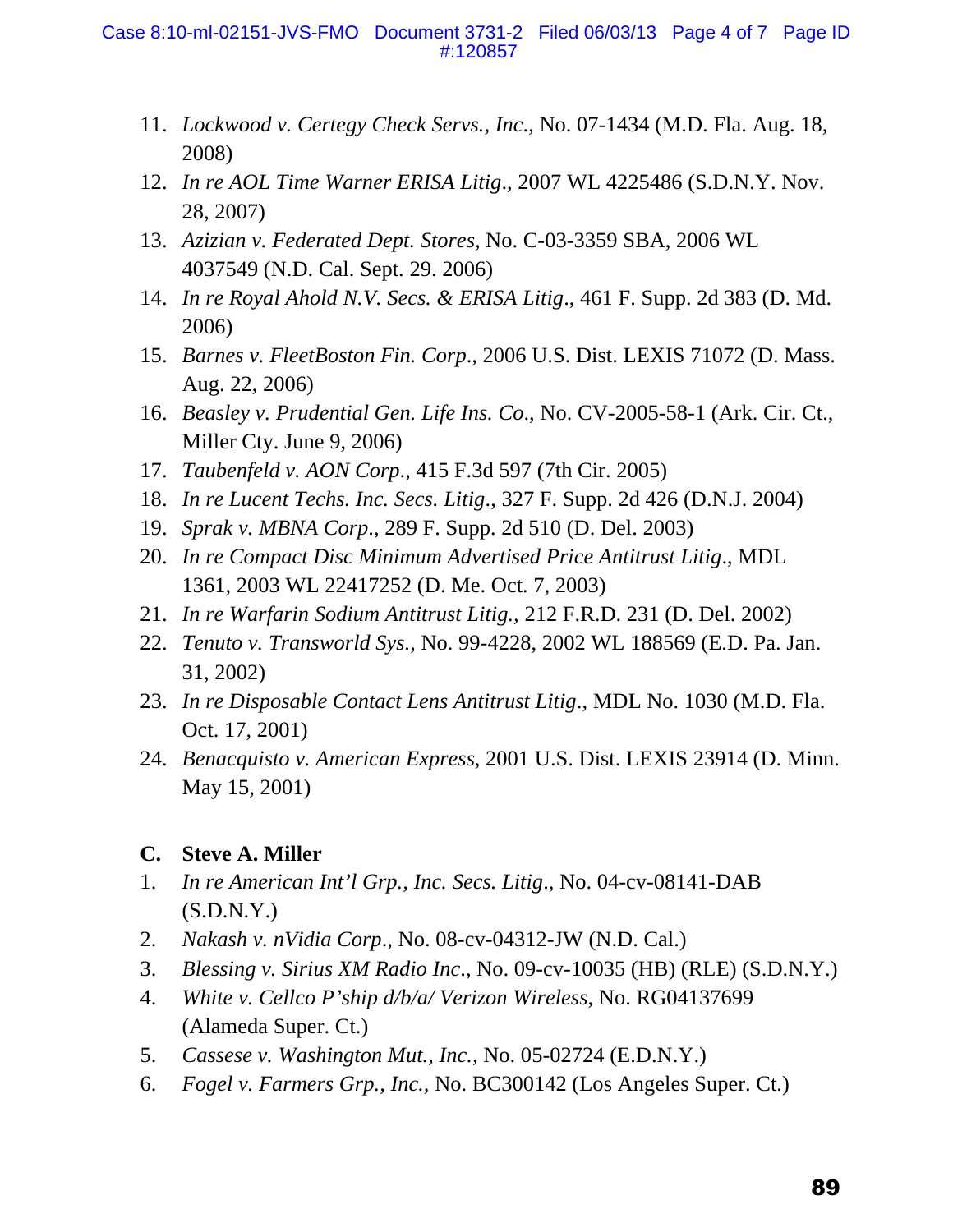- 7. *In re New Motor Vehicles Canadian Exp. Anitrust Litig*., MDL No. 1532 (D. Me.)
- 8. *In re Lawnmower Engine Horsepower Mktg. & Sales Practices Litig*., MDL No. 1999 (E.D. Wis.)
- 9. *Credit/Debit Card Tying Cases,* JCCP No. 4335 (San Francisco Super. Ct.)
- 10. *In re Mattel, Inc. Toy Lead Paint Prods. Liab. Litig*., MDL No. 1897 (C.D. Cal.)
- 11. *In re Yahoo! Litig.,* No. CV06-2737 CAS (FMOx) (C.D. Cal.)
- 12. *White v. Experian Info. Solutions,* No. SACV 05-1070 DOC (MLGx) (C.D. Cal.)
- 13. *In re Initial Pub. Offering Secs. Litig*., No. 21 MC 92 SAS (S.D.N.Y.)
- 14. *CLRB Hanson Indus. LLC v. Google, Inc*., No. C 05-03649 JW PVT (N.D. Cal.)
- 15. *Milliron v. T-Mobile USA, Inc*., No. 08-04149 (JLL) (ES) (D.N.J.)
- 16. *In re Trans Union Corp. Privacy Litig*., No. 00cv4729, 2009 WL 937158 (N.D. Ill. Apr. 6, 2009)

#### **D. Jonathan E. Fortman**

- 1. *In re Checking Account Overdraft Litig*., MDL No. 2036 (S.D. Fla.)
- 2. *Fogel v. Farmers Grp., Inc.,* No. BC300142 (Los Angeles Super. Ct.)
- 3. *In re Lawnmower Engine Horsepower Mktg. & Sales Practices Litig*., MDL No. 1999 (E.D. Wis.)
- 4. *In re Enron Corp. Secs. Litig*., No. H-01-3624 (S.D. Tex.)

#### **E. John C. Kress**

- 1. *In re Checking Account Overdraft Litig*., MDL No. 2036 (S.D. Fla.)
- 2. *In re Lawnmower Engine Horsepower Mktg. & Sales Practices Litig*., MDL No. 1999 (E.D. Wis.)
- 3. *Hale v. Wal-Mart Stores*, No. 01CV218710 (Mo. Cir. Ct. June 17, 2009)

#### **F. George W. Cochran**

- 1. *In re Diet Drugs Prods. Liab. Litig.,* No. 99-20593 (E.D. Pa.)
- 2. *Schmidt v. AT&T,* No. CV-09-688788 (Ct. Com. Pleas. Cuyahoga Cty. Ohio)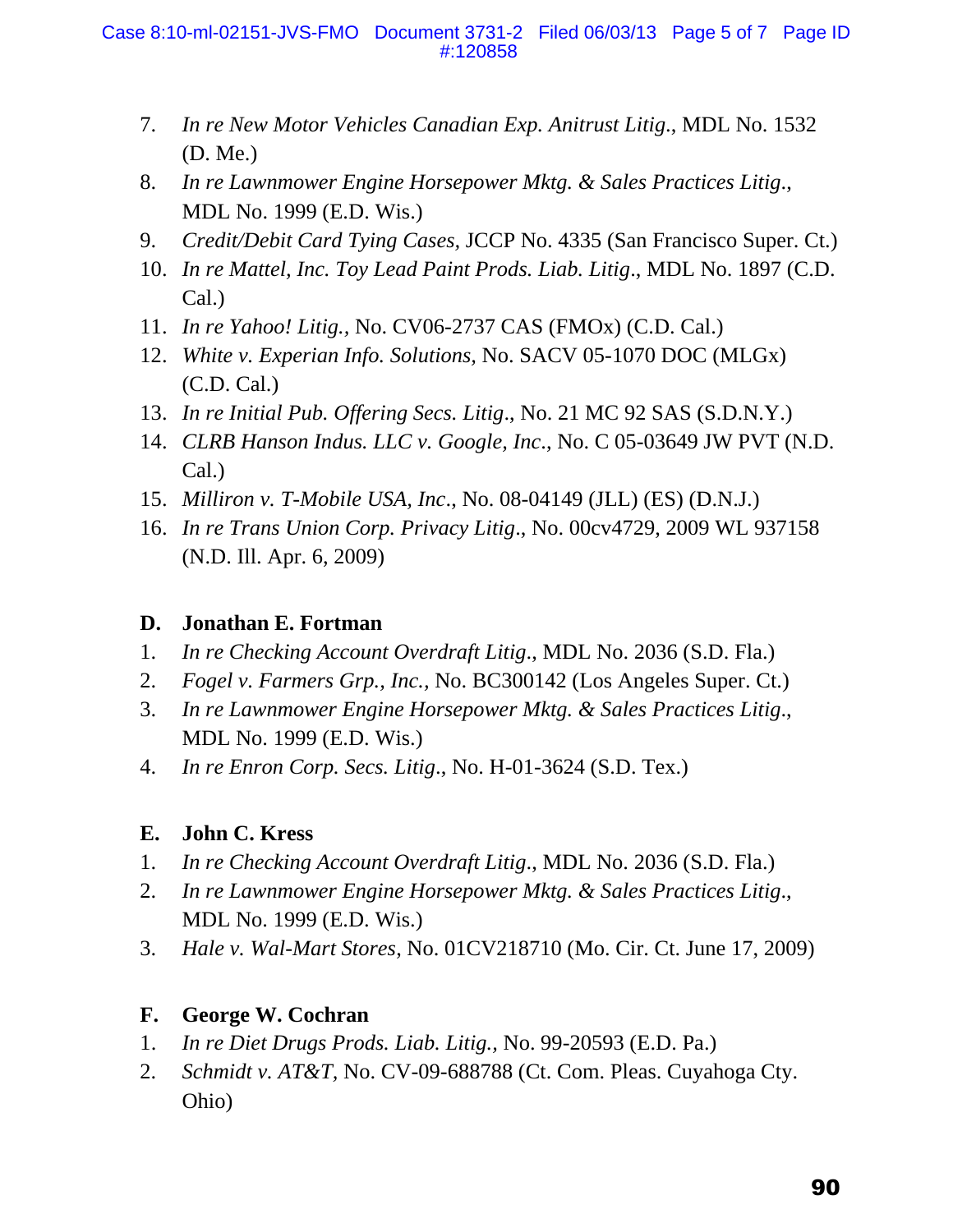#### **G. Edward Cochran**

- 1. *In re Warfarin Sodium Antitrust Litig*., 391 F.3d 516 (3d Cir. 2004)
- 2. *In re Relafen Antitrust Litig*., 231 F.R.D. 52 (D. Mass. 2005)
- 3. *Varacallo v. Mass. Mut. Life Ins*., 226 F.R.D. 207 (D.N.J. 2005)
- 4. *In re Serzone Prods. Liab. Litig*., 231 F.R.D. 221 (S.D. W. Va. 2005)
- 5. *Downey v. Mortgage Guar. Ins. Corp*., 2001 U.S. Dist. LEXIS 24918 (S.D. Ga. Oct. 1, 2001), *vacated on other grounds*, 313 F.3d 1341 (11th Cir. 2002)
- 6. *Shaw v. Toshiba Am. Info. Sys.,* 91 F. Supp. 2d 926 (E.D. Tex. 1999)
- 7. *Dewey v. Volkswagen of Am*., 728 F. Supp. 2d 546 (D.N.J. 2010)

#### **H. Sam Cannata**

- 1. *Gemelas v. The Dannon Co., Inc.,* No. 1:08-cv-00236 (N.D. Ohio)
- 2. *Smith v. Wrigley, Jr. Co*., No. 09-60646 (S.D. Fla.)
- 3. *Marsikian v. Mercedes-Benz USA, LLC*, No. 2:08-cv-04876-AHM-FMO (C.D. Cal.)
- 4. *In re Lawnmower Engine Horsepower Mktg. & Sales Practices Litig*., No. 2:08-md-01999-LA (E.D. Wis.)
- 5. *In re Vytorin/Zetia Mktg., Sales Practices & Prods. Liab. Litig.*, No. 2:08 cv-00285-DMC-FM (D.N.J.)
- 6. *Hall v. AT&T Mobility LLC*, No. 2:07-cv-05235-JLL-ES (D.N.J.)
- 7. *Hartless v. Clorox Co.*, No. 3:06-cv-02705-CAB (S.D. Cal.)
- 8. *In re Kentucky Grilled Chicken* (N.D. Ill. 2011)

#### **I. Jeffrey L. Weinstein**

- 1. *In re Initial Pub. Offering Sec. Litig*., 2010 WL 2505677 (S.D.N.Y. June 17, 2010)
- 2. *Ouellette v. Wal-Mart Stores, Inc.,* No. 67-01-CA-326 (Fla Cir. Ct. Wash. Cty.)
- 3. *Turner v. General Elec. Co*., No. 06 Civ 186 (M.D. Fla. Oct. 12, 2006)
- 4. *Lubitz v. Daimler Chysler Corp*. No. BER-L-4883-04 (N.J. Super. Ct. Law. Div. Bergen Cty.)
- 5. *In re the Progressive Corp. Ins. Underwriting & Rating Practices Litig*., MDL No. 1519 (M.D. Fla.)